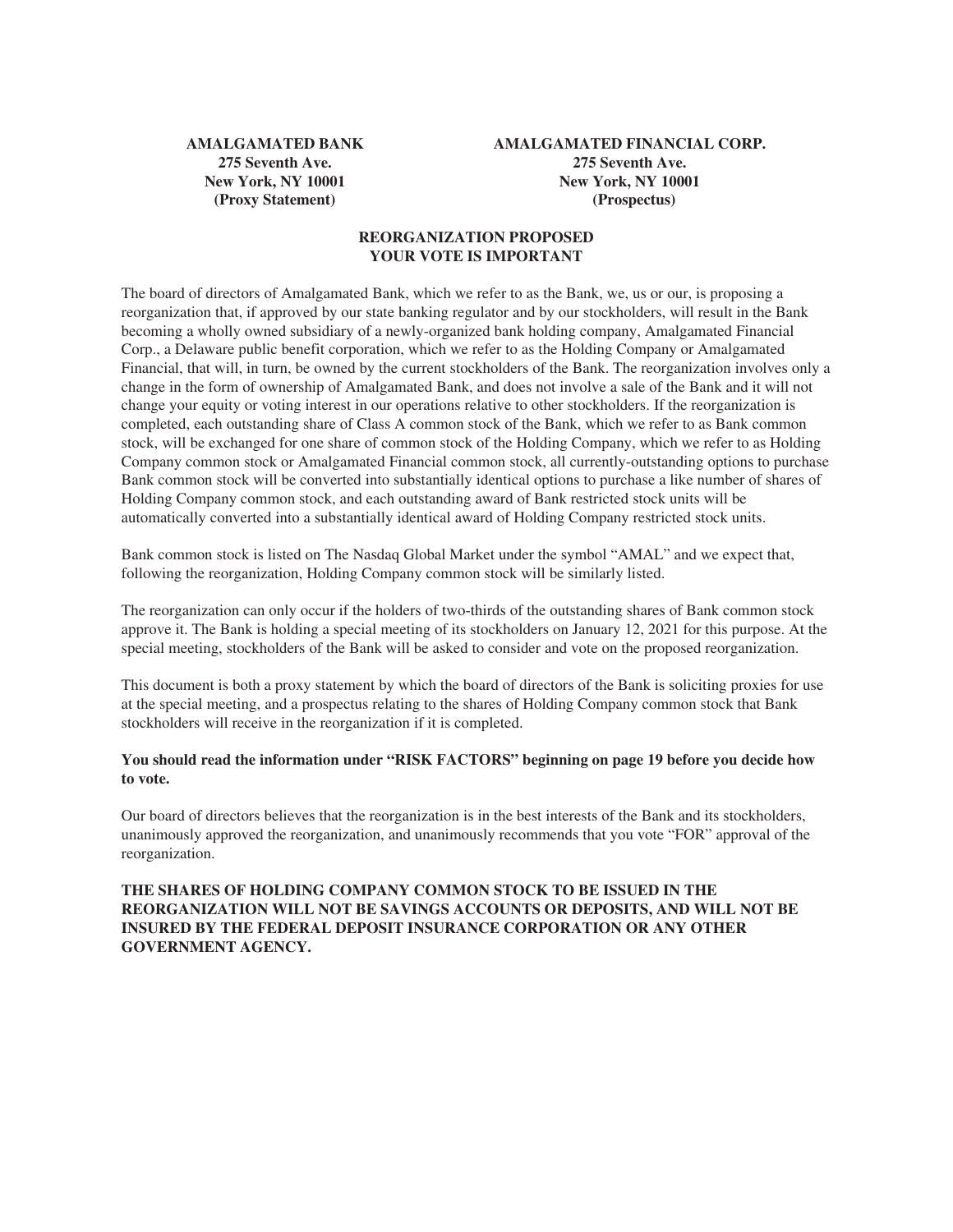# **NEITHER THE U.S. SECURITIES AND EXCHANGE COMMISSION NOR ANY STATE SECURITIES COMMISSION OR REGULATORY BODY HAS APPROVED OR DISAPPROVED THE SECURITIES TO BE ISSUED IN THE REORGANIZATION, PASSED UPON THE ACCURACY OF THIS PROXY STATEMENT/PROSPECTUS OR DETERMINED IF THIS PROXY STATEMENT/PROSPECTUS IS TRUTHFUL OR COMPLETE. ANY REPRESENTATION TO THE CONTRARY IS A CRIMINAL OFFENSE.**

YOUR VOTE IS VERY IMPORTANT, regardless of how many shares you own. You have a number of ways to vote (mail-in proxy or on-line) in addition to voting via the Internet if you attend the meeting virtually, and we encourage you to use them. Voting by the Internet is fast and convenient, and your vote is immediately confirmed and tabulated. You may also vote by completing, signing, dating and returning the accompanying proxy card in the enclosed return envelope. By using the Internet, you help us reduce postage and proxy tabulation costs. Your vote is important, and we appreciate the time and consideration that we are sure you will give it.

Very truly yours,

/s/ Lynne P. Fox

Lynne P. Fox, Chair of the Board of Directors

*This proxy statement/prospectus is dated November 30, 2020, and is first being mailed to the Bank's stockholders on or about December 3, 2020.*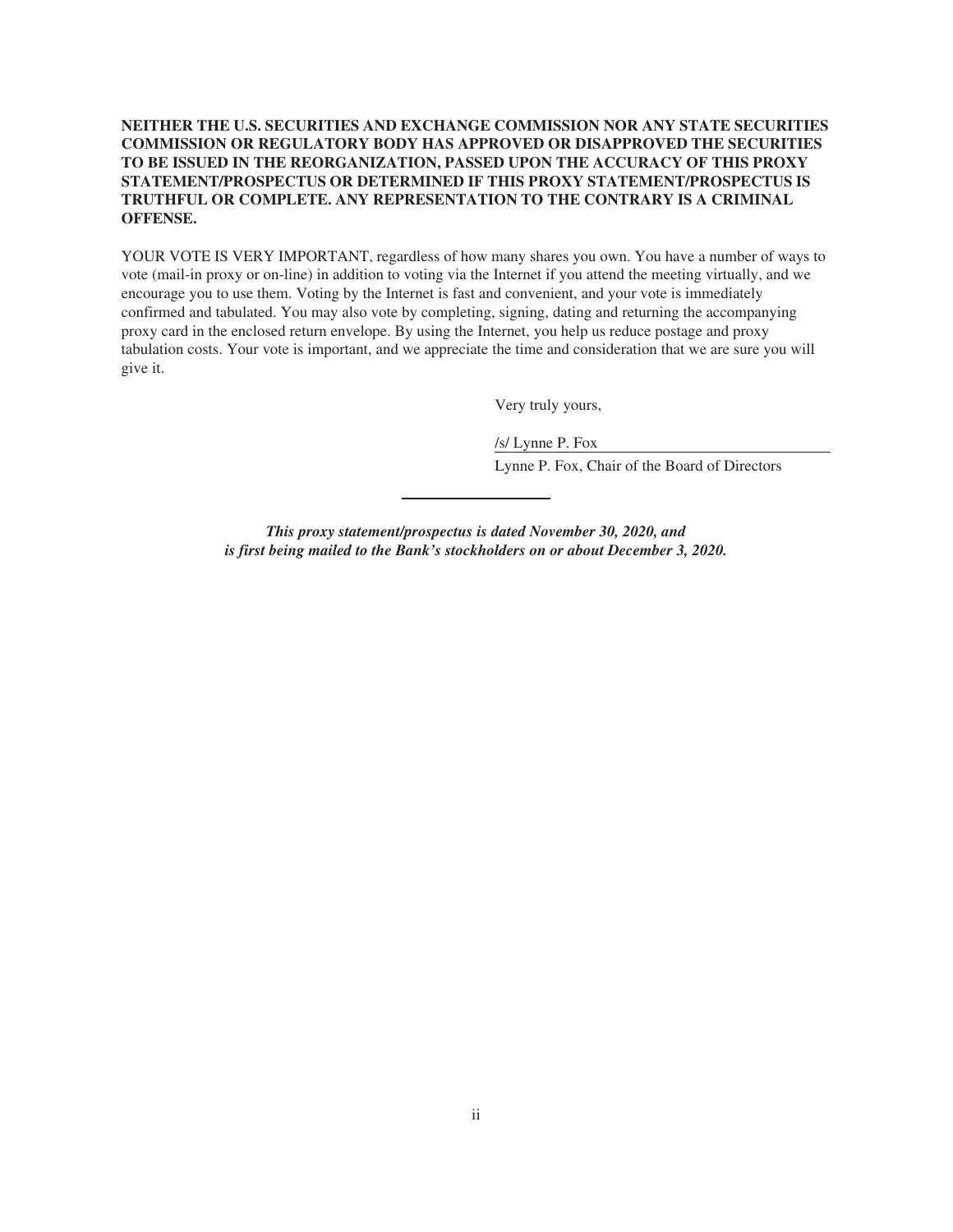

# NOTICE OF SPECIAL MEETING OF STOCKHOLDERS TO BE HELD ON JANUARY 12, 2021

To the Stockholders of Amalgamated Bank:

You are cordially invited to attend the special meeting of stockholders of Amalgamated Bank to be held at 11:30 a.m., Eastern Time, on January 12, 2021. As noted below, due to the health and safety concerns related to the coronavirus (COVID-19), the special meeting will be a completely virtual meeting of stockholders. Stockholders of record can attend the meeting via the Internet at https://web.lumiagm.com/244397439 by using your 11-digit control number on your proxy card and the instructions included in the enclosed proxy statement/prospectus. The password for the virtual meeting is amalgamated2020. Stockholders who hold their shares in "street name" (i.e. through a bank, broker or other nominee) must first obtain a legal proxy from their bank, broker or other nominee to participate in the virtual meeting, as more fully described on page 22 of the enclosed proxy statement/ prospectus.

The meeting will be held for the following purposes:

- 1. The approval of the reorganization of the Bank into a holding company form of ownership by approving a Plan of Acquisition, pursuant to which the Bank will become a wholly owned subsidiary of the Holding Company, a newly formed Delaware public benefit corporation, and each outstanding share of Class A common stock of the Bank, which we refer to as Bank common stock, will be exchanged for one share of common stock of the Holding Company, which we refer to as Holding Company common stock (we refer to this proposal as the reorganization proposal); and
- 2. The adjournment of the special meeting, if necessary, to permit further solicitation of proxies in the event there are not sufficient votes at the time of the meeting to constitute a quorum or to approve the reorganization proposal (we refer to this proposal as the adjournment proposal).

Only holders of record of Bank common stock as of November 27, 2020 are entitled to notice of and to vote at the special meeting. Each share of Bank common stock entitles the holder to one vote on all matters voted on at the meeting. The enclosed proxy statement/prospectus provides you with detailed information regarding the business to be considered at the meeting. Your vote is important. We urge you to please vote your shares now whether or not you plan to virtually attend the meeting. If you attend the meeting virtually over the Internet, you may continue to have your shares voted as instructed in a previously delivered proxy or you may vote your shares via the Internet at the meeting. You may revoke your proxy at any time before the proxy is voted by following the procedures described in the enclosed proxy statement/prospectus.

Our board of directors and management is sensitive to the evolving developments associated with COVID-19, including current New York government health directives to use social distancing and to limit the size of gatherings. The health and well-being of our employees, stockholders, directors, officers and other stakeholders are paramount. Your virtual attendance at the meeting affords you the same rights and opportunities to participate as you would have at an in-person meeting.

The proposed reorganization entitles you to dissent and demand payment for your shares of Bank common stock under Section 143-a of the New York Banking Law (if the reorganization proposal is adopted by our stockholders at the special meeting despite your dissent), but only if you fulfill the requirements of Section 6022 of the New York Banking Law (a copy of which is provided at Annex B to the accompanying proxy statement/ prospectus), which require you to, among other things, submit a written objection to us before the vote of the stockholders at the special meeting. Please refer to the New York Banking Law for a complete description of the applicable requirements and restrictions regarding your dissenters' rights.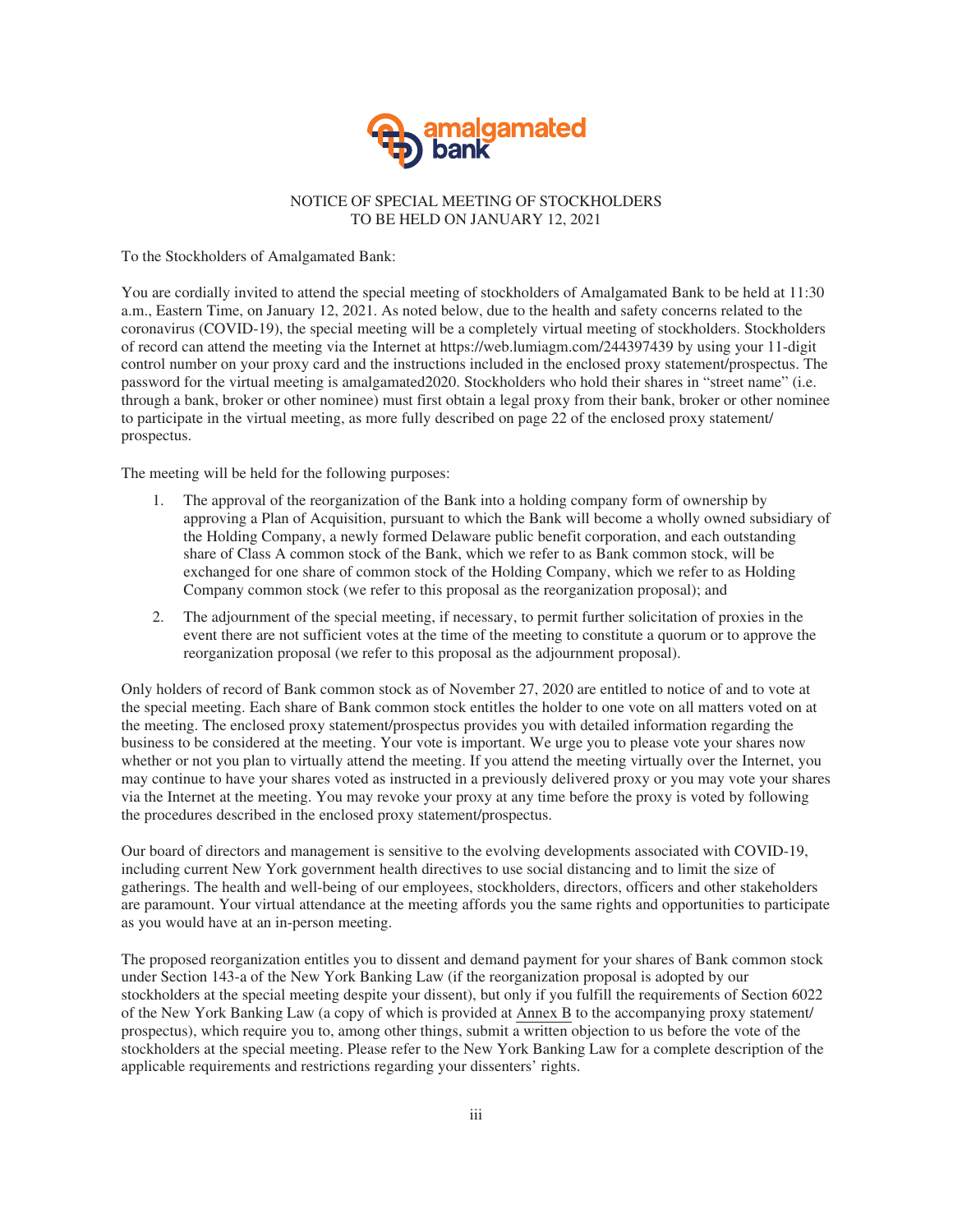Our directors unanimously believe that the proposed reorganization is in the best interests of the Bank and its stockholders, and urge you to vote **FOR** the reorganization proposal.

By Order of the Board of Directors,

/s/ Lynne P. Fox

November 30, 2020 Lynne P. Fox, Chair of the Board of Directors

#### **WHERE YOU CAN FIND MORE INFORMATION**

### **Bank Periodic Reports**

The Bank is subject to the reporting and other information requirements of the Securities Exchange Act of 1934, as amended, which we refer to as the Exchange Act, and accordingly files reports, proxy statements and other business and financial information with the Federal Deposit Insurance Corporation, which we refer to as the FDIC. You may read and copy this information at the public reference facilities maintained by the FDIC, at the Public Reference Section, Room F-6043, 550 17<sup>th</sup> Street, N.W., Washington, DC 20429. You may also request copies of this information by telephone at (877) 275-3342 or by fax at (202) 898-3909.

The FDIC also maintains an Internet website that contains reports, proxy statements, and other information about issuers, such as the Bank, who file electronically with the FDIC. The address of the site is http://www.fdic.gov/efr/. The reports and other information filed by the Bank with the FDIC are also available at the Bank's website, free of charge, at http://www.amalgamatedbank.com, under Investor Relations. The web addresses of the FDIC and the Bank are included as inactive textual references only. Except as specifically incorporated by reference into this proxy statement/prospectus, information on those web sites is not part of this proxy statement/prospectus.

### **Holding Company Periodic Reports**

The Holding Company is not currently subject to the reporting and information requirements of the Exchange Act. If the reorganization takes place, the Holding Company will become subject to the Exchange Act and will be required to file reports, proxy statements and other business and financial information with the U.S. Securities and Exchange Commission, which we refer to as the SEC, in the same manner and to the same extent as the Bank is currently required to file such reports, proxy statements and other business and financial information with the FDIC.

#### **Holding Company Registration Statement**

The Holding Company has filed with the SEC, a registration statement on Form S-4EF relating to the shares of Holding Company common stock that will be issued in the reorganization, of which this document forms a part. As permitted by SEC rules, this proxy statement/prospectus does not contain all of the information included in the registration statement or in the exhibits or schedules to the registration statement. You may obtain a free copy of the registration statement, including any amendments, schedules and exhibits at the address set forth below. Statements contained in this document as to the contents of any contract or other documents referred to in this document are not necessarily complete. In each case, you should refer to the copy of the applicable contract or other document filed as an exhibit to the registration statement. This document incorporates by reference documents that the Bank has previously filed under the Exchange Act, and that it may file through the date of the special meeting, with the FDIC. They contain important information about the Bank and its financial condition. For further information, please see the section entitled "Incorporation of Certain Documents by Reference."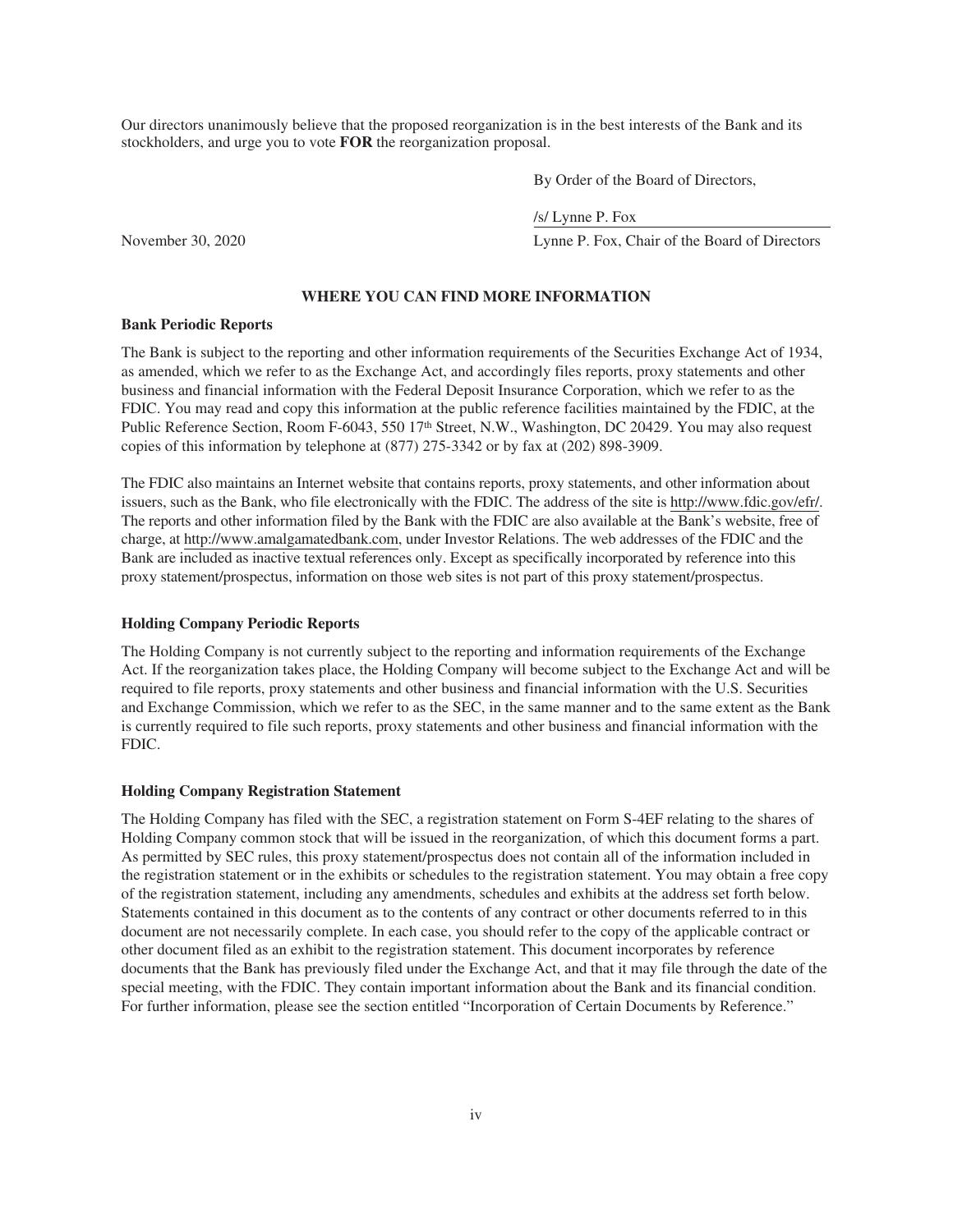These documents are available without charge to you upon written or oral request to the Bank's principal executive office. The address and telephone number of such principal executive office is listed below.

> Amalgamated Bank 275 Seventh Avenue New York, New York 10001 Attention: Corporate Secretary (212) 895-4490

# **To ensure timely delivery of any requested information, you must make any request no later than January 5, 2021, which is five business days before the special meeting.**

# **ABOUT THIS PROXY STATEMENT/PROSPECTUS**

All references in this proxy statement/prospectus to "Amalgamated Financial" or the "Holding Company" refer to Amalgamated Financial Corp., a Delaware public benefit corporation and all references to "Amalgamated Bank" or the "Bank" refer to Amalgamated Bank, a New York state-chartered bank and trust company. All references in this proxy statement/prospectus to "Holding Company common stock" or "Amalgamated Financial common stock" refer to the common stock of Amalgamated Financial, par value \$0.01 per share, and all references in this proxy statement/prospectus to "Bank common stock" refer to the Class A common stock of Amalgamated Bank, par value \$0.01 per share. All references in this proxy statement/prospectus to "we," "our" and "us" refer to the Bank, unless otherwise indicated or as the context requires.

This proxy statement/prospectus, which forms part of a registration statement on Form S-4EF filed with the SEC by Amalgamated Financial, constitutes a prospectus of Amalgamated Financial under Section 5 of the Securities Act of 1933, as amended, referred to as the Securities Act, with respect to the shares of Amalgamated Financial common stock to be offered to Bank stockholders in connection with the reorganization. This proxy statement/ prospectus also constitutes a proxy statement for the Bank under Section 14(a) of the Exchange Act. It also constitutes a notice of meeting with respect to the Bank's special meeting of stockholders.

No person has been authorized to give any information or make any representation about the reorganization, the Holding Company or the Bank that differs from, or adds to, the information in this proxy statement/prospectus or in documents that are publicly filed by the Holding Company with the SEC or by the Bank under the Exchange Act with the FDIC. We take no responsibility for, and provide no assurance as to the reliability of, any other information that others may give you. This document is dated November 30, 2020, and you should assume that the information in this document is accurate only as of such date. You should assume that the information incorporated by reference into this document is accurate as of the date of such document. Neither the mailing of this proxy statement/prospectus to Bank stockholders nor the issuance of Holding Company common stock in the reorganization shall create any implication to the contrary.

This proxy statement/prospectus does not constitute an offer to sell, or a solicitation of an offer to buy, any securities, or the solicitation of a proxy, in any jurisdiction in which or from any person to whom it is unlawful to make any such offer or solicitation in such jurisdiction.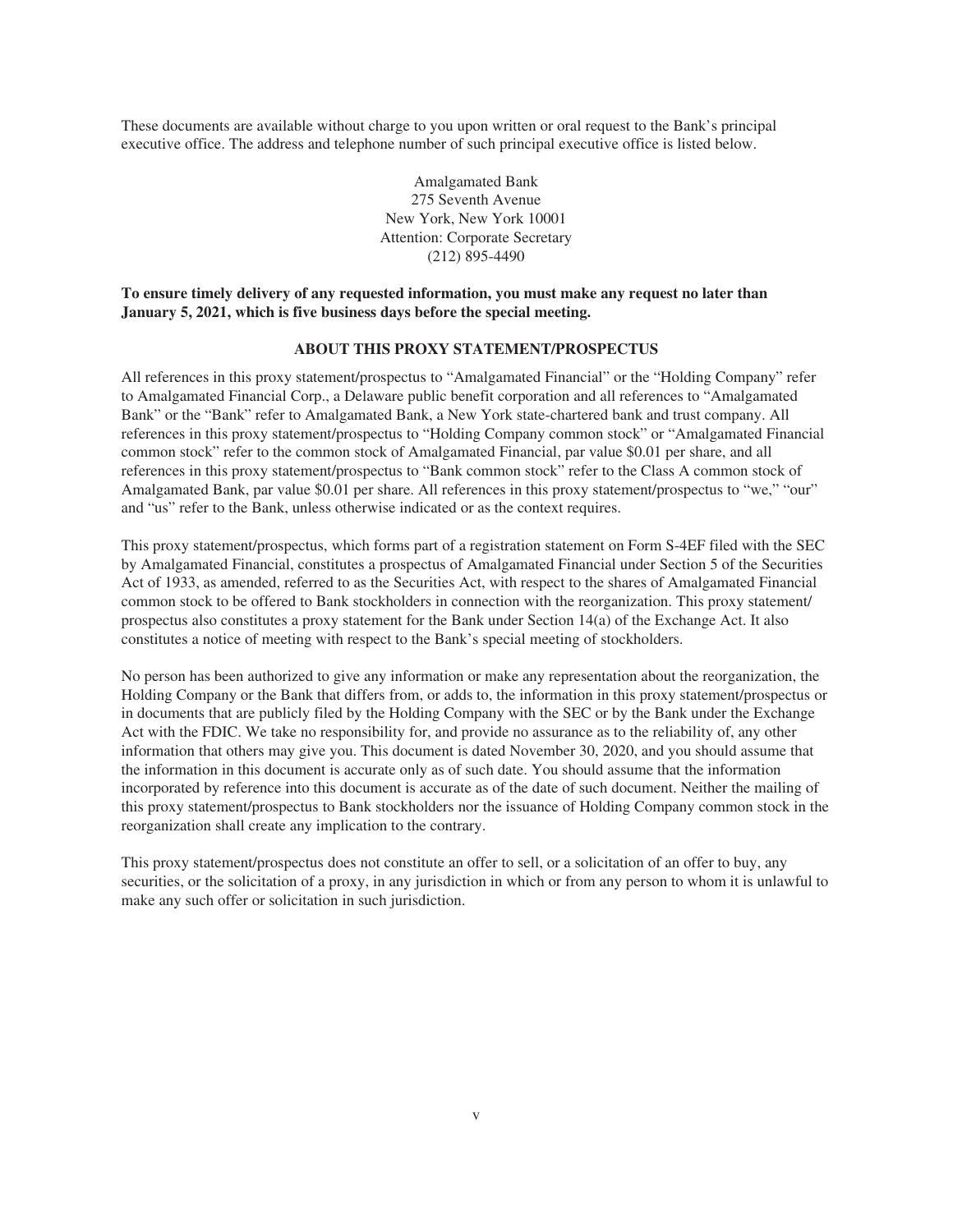# **TABLE OF CONTENTS**

| CAUTIONARY NOTE REGARDING FORWARD-LOOKING STATEMENTS                                   | -16 |
|----------------------------------------------------------------------------------------|-----|
|                                                                                        | -19 |
|                                                                                        |     |
|                                                                                        | 27  |
|                                                                                        |     |
| MATERIAL U.S. FEDERAL INCOME TAX CONSEQUENCES                                          | 33  |
|                                                                                        |     |
|                                                                                        |     |
|                                                                                        | 41  |
|                                                                                        | 47  |
|                                                                                        | 62  |
|                                                                                        | 63  |
|                                                                                        | 63  |
|                                                                                        | 63  |
|                                                                                        |     |
| Annex A – Plan of Acquisition between Amalgamated Bank and Amalgamated Financial Corp. |     |
| Annex B – Dissenters' Rights Provisions of Section 6022 of the New York Banking Law    |     |

Annex C – Certificate of Incorporation of Amalgamated Financial Corp.

Annex D - Bylaws of Amalgamated Financial Corp.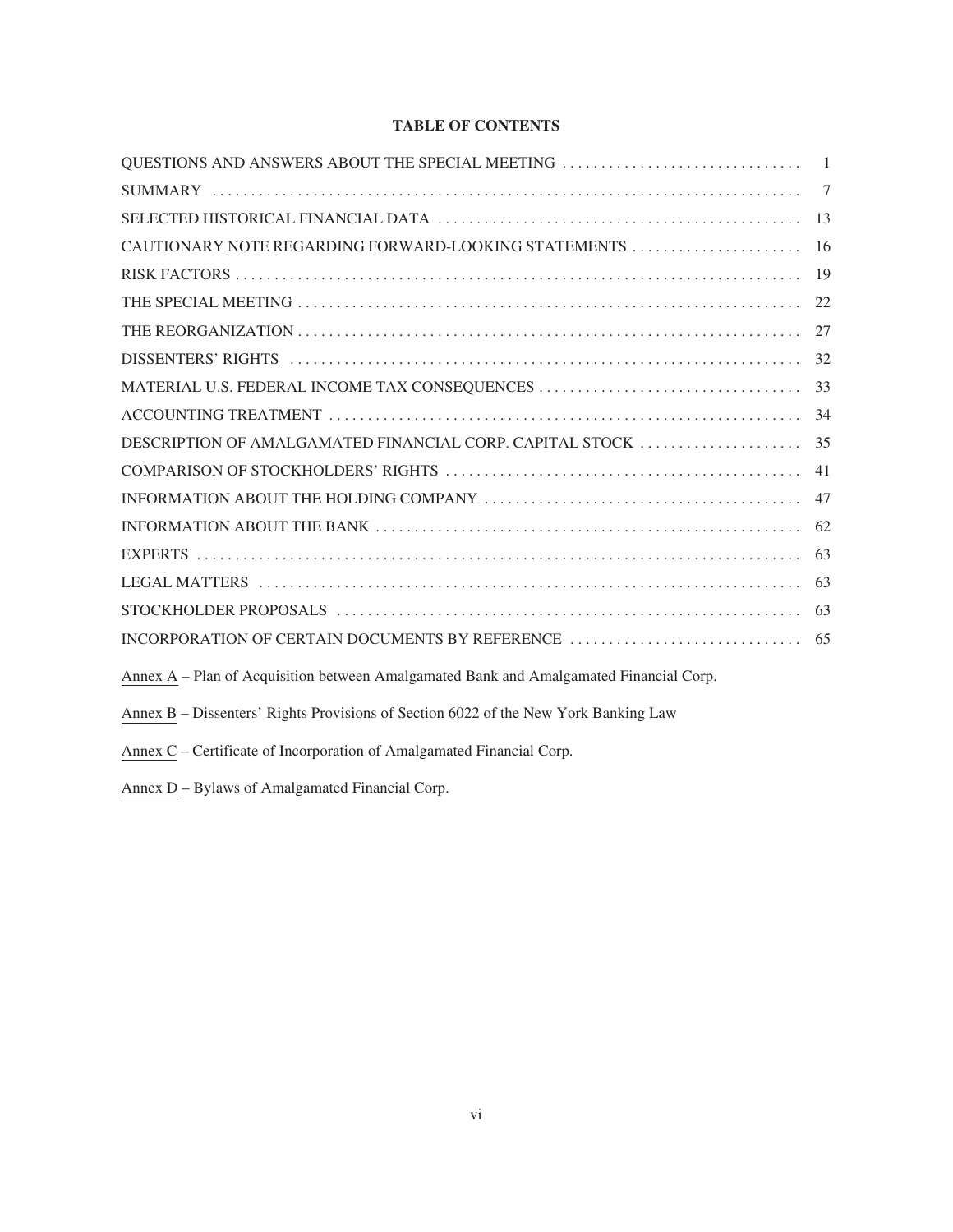### **QUESTIONS AND ANSWERS ABOUT THE SPECIAL MEETING**

*The following are answers to certain questions that you may have regarding the reorganization and the Bank's special meeting. We urge you to read carefully the remainder of this proxy statement/prospectus because the information in this section may not provide all the information that might be important to you in determining how to vote. Additional important information is also contained in the annexes to, and the documents incorporated by reference in, this proxy statement/prospectus.*

### **Why am I receiving this document?**

This document serves two purposes. First, it is a proxy statement by which the Bank's board of directors is soliciting proxies for use at a special meeting of stockholders of the Bank, which we refer to as the special meeting, to consider a proposed reorganization involving the formation of a holding company for the Bank. The reorganization would be effected by a Plan of Acquisition, which has been approved by the boards of directors of the Bank and the Holding Company and is being recommended to the stockholders of the Bank for their approval. A copy of the Plan of Acquisition is attached to this proxy statement/prospectus as Annex A and is incorporated by reference herein.

Second, this document is a prospectus relating to the shares of Holding Company common stock that Bank stockholders will receive if the proposed reorganization is completed.

### **What am I being asked to vote on?**

The Bank is soliciting proxies from its stockholders with respect to the following proposals:

- a proposal to approve a proposed reorganization in which Amalgamated Financial will become a bank holding company of the Bank and will own all of the shares of the Bank; and
- a proposal to adjourn the special meeting, if necessary, to permit further solicitation of proxies in the event there are not sufficient votes at the time of the meeting to constitute a quorum or to approve the reorganization proposal.

### **How can I attend the special meeting?**

Due to the public health and travel concerns our stockholders may have related to COVID-19 and the protocols that federal, state, and local governments have imposed on public gatherings, including current New York government health directives to use social distancing and to limit the size of gatherings, our meeting will be conducted online, in a fashion similar to an in-person meeting. We designed the format of the virtual special meeting to ensure that our stockholders who attend our special meeting will be afforded the same rights and opportunities to participate as they would at an in-person meeting. Our board members and executive officers will attend the meeting and be available for questions.

*Access to the Audio Webcast of the Meeting*: The live audio webcast of the meeting will begin promptly at 11:30 a.m. local time. Online access to the audio webcast will open approximately 60 minutes prior to the start of the meeting to allow time for you to log in and test the computer audio system. We encourage our stockholders to access the meeting prior to the start time to allow ample time to complete the online check-in process.

*Log-in Instructions if You Hold Shares in Your Own Name*: To attend the virtual meeting, login at https://web.lumiagm.com/244397439. Stockholders will need their unique 11-digit control number which appears on your proxy card and the instructions included in this proxy statement/prospectus. The password for the virtual meeting is amalgamated2020.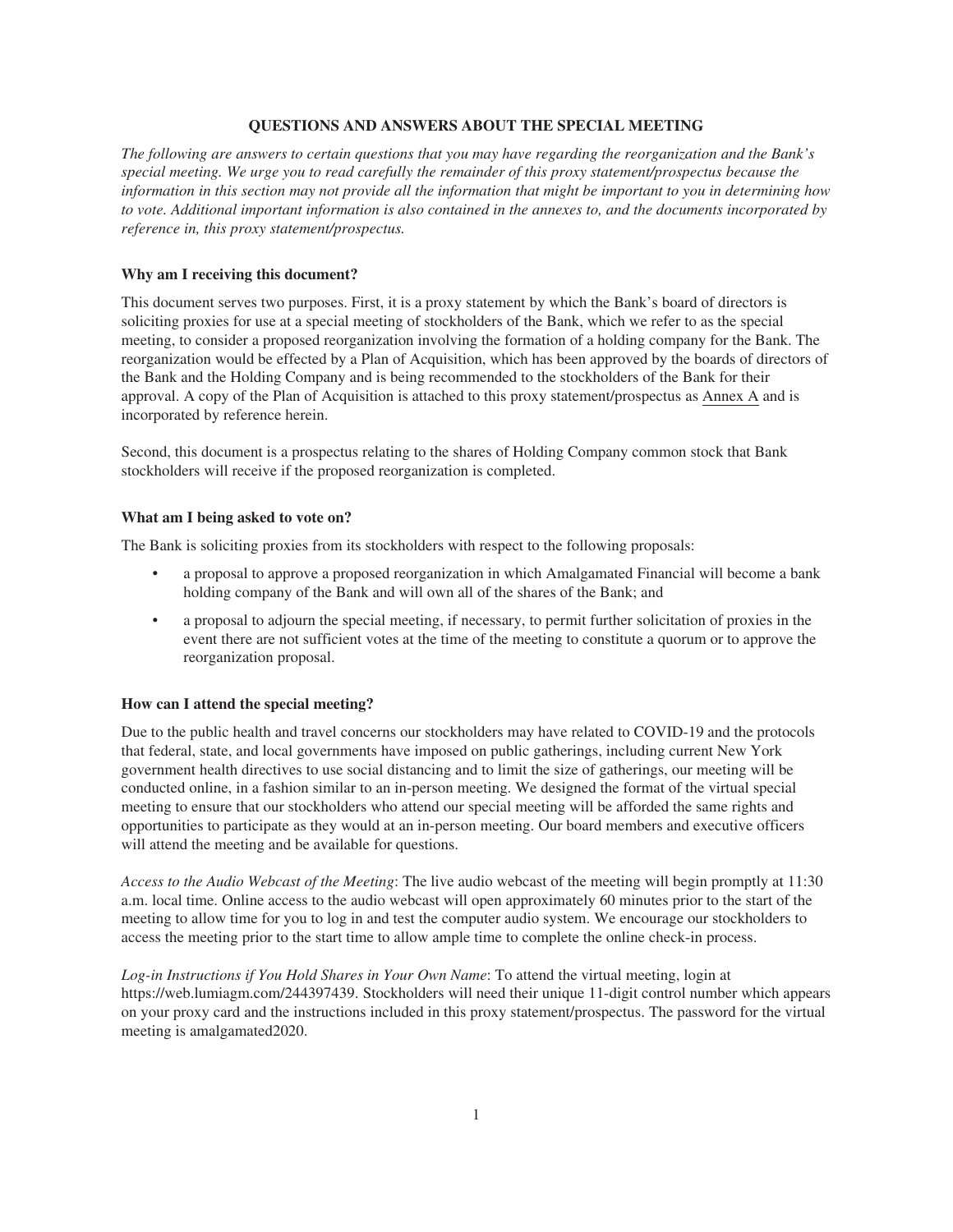*Log-in Instructions if Your Shares are Held in Street Name through a Bank, Broker or Other Nominee:* If you hold your shares in street name and you wish to virtually attend and participate in the special meeting, you must first obtain a valid legal proxy from your bank, broker or other nominee and then register in advance to attend the special meeting. Follow the instructions from your bank, broker or other nominee included with the proxy statement/prospectus, or contact your bank, broker or other nominee to request a legal proxy form.

After obtaining a valid legal proxy from your bank, broker or other nominee, to then register to attend the special meeting you must submit proof of your legal proxy reflecting the number of your shares along with your name and email address to American Stock Transfer & Trust Company LLC. Requests for registration should be directed to proxy@astfinancial.com or to facsimile number 718-765-8730. Written requests can be mailed to:

American Stock Transfer & Trust Company LLC Attn: Proxy Tabulation Department 6201 15th Avenue Brooklyn, NY 11219

Requests for registration must be labeled as "Legal Proxy" and be received no later than 5:00 p.m., Eastern Time, on January 5, 2021.

The password for the virtual meeting is amalgamated2020.

### **Can I attend the special meeting as a guest?**

Yes, anyone wishing to attend the special meeting as a guest in listen-only mode, please access https://web.lumiagm.com/244397439 and enter the information requested on the screen. Please note that those who attend as guests will not have the ability to ask questions or vote during the meeting.

### **How can I ask questions during the meeting?**

Stockholders may submit questions in real time during the meeting at https://web.lumiagm.com/244397439 and typing their question into the "Ask a Question" field, and clicking "Submit." We intend to answer all questions submitted during the meeting in accordance with the special meeting's Rules of Conduct which are pertinent to the Bank and the meeting matters, as time permits. The Rules of Conduct will be posted at the virtual special meeting forum at https://web.lumiagm.com/244397439. Responses to any such questions that are not addressed during the meeting will be published following the meeting on our website at www.amalgamatedbank.com under the link "Investor Relations." Questions and responses will be grouped by topic and substantially similar questions will be grouped and responded to once.

#### **What can I do if I need technical assistance during the meeting?**

If you encounter any difficulties accessing the virtual meeting during the check-in or meeting time, please call 1- 800-937-5449.

#### **Who is entitled to vote at the special meeting?**

All holders of Bank common stock who held shares at the close of business on November 27, 2020, which we refer to as the record date, are entitled to receive notice of and to vote at the Bank special meeting, provided that such shares of Bank common stock remain outstanding on the date of the special meeting.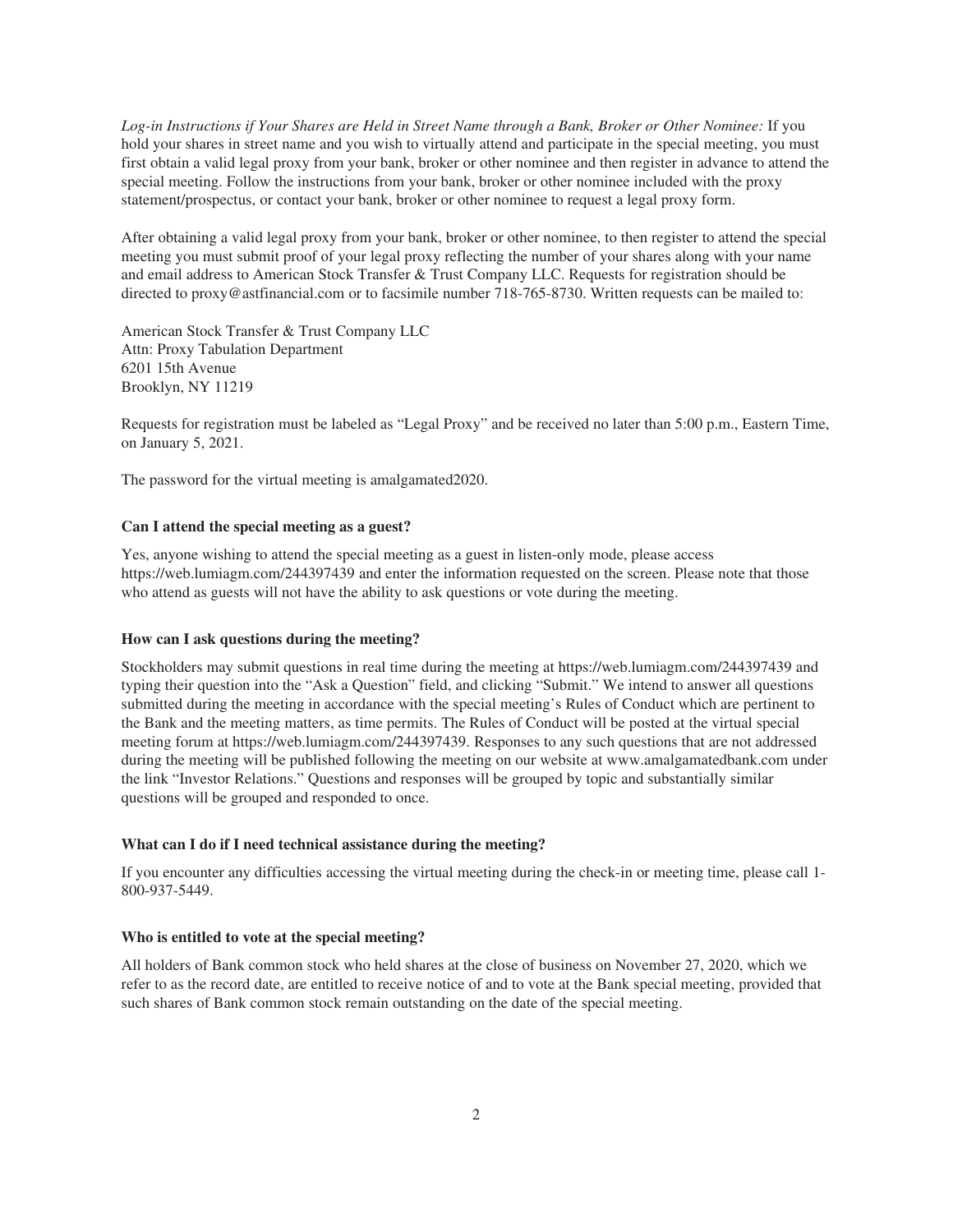### **What constitutes a quorum at the special meeting?**

Holders of a majority of the outstanding shares of Bank common stock as of the record date must be present at the meeting, either virtually or by proxy, to hold the meeting and conduct business. This is called a quorum. In determining whether we have a quorum at the special meeting for purposes of all matters to be voted on, all votes "for" or "against" and all votes to "abstain" will be counted. When a brokerage firm votes its customers' unvoted shares on routine matters, these shares are counted for purposes of establishing a quorum to conduct business at the meeting. If a brokerage firm indicates on a proxy that it does not have discretionary authority to vote certain shares on a particular matter, then those shares will be treated as "broker non-votes." Shares represented by broker non-votes will be counted in determining whether there is a quorum.

### **What vote is required to approve each proposal at the special meeting?**

### *Reorganization proposal*:

- Standard: Approval of the reorganization proposal requires the affirmative vote of two-thirds of the issued and outstanding shares of Bank common stock entitled to vote. Bank stockholders must approve the reorganization proposal in order for the reorganization to occur. If Bank stockholders fail to approve the reorganization proposal, the reorganization will not occur.
- Effect of abstentions and broker non-votes: If you fail to vote, mark "ABSTAIN" on your proxy card or fail to instruct your bank or broker how to vote with respect to the reorganization proposal, it will have the same effect as a vote "AGAINST" the proposal.

### *Adjournment proposal*:

- Standard: Assuming a quorum is present, approval of the adjournment proposal requires the affirmative vote of a majority of the votes cast by the holders of shares of Bank common stock present virtually or represented by proxy and entitled to vote at the special meeting. If the Bank's stockholders fail to approve the adjournment proposal, but approve the reorganization proposal, the reorganization may nonetheless occur.
- Effect of abstentions and broker non-votes: If you fail to vote, mark "ABSTAIN" on your proxy card or fail to instruct your bank or broker how to vote with respect to the adjournment proposal, you will be deemed not to have cast a vote with respect to the proposal and it will have no effect on the proposal.

## **Why do we need a bank holding company?**

We believe that the bank holding company structure will help our overall organization to be more competitive. With the bank holding company structure, we believe that as the Bank continues to grow and prosper, we will more easily be able to engage in new lines of business and to buy other banks or branches of other banks if those opportunities arise. In addition, the holding company structure will permit the efficient use of debt to fund these types of activities. The reasons we believe a bank holding company is advantageous are explained more fully under "THE REORGANIZATION – Reasons for the reorganization" beginning on page 28.

#### **Does this mean the Bank is being sold?**

The Bank is not being sold and you are not being asked to relinquish your ownership interests in our organization. Rather, if the reorganization is completed, you will be entitled to receive one share of Holding Company common stock for every share of Bank common stock that you own, any outstanding options to purchase Bank common stock will be converted into substantially identical options to purchase a like number of shares of Holding Company common stock, and each outstanding award of Bank restricted stock units will be automatically converted into a substantially identical award of Holding Company restricted stock units.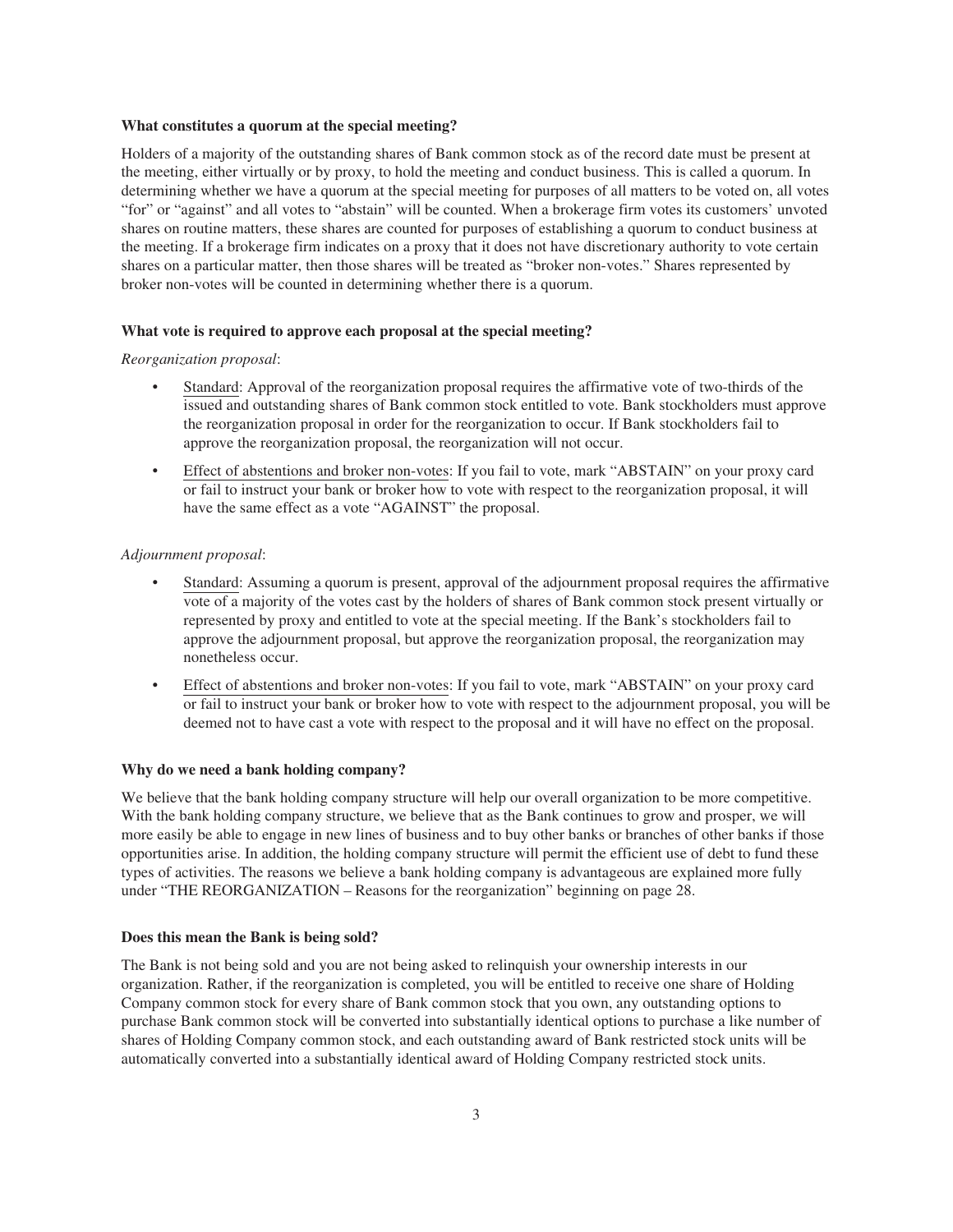### **What happens to the Bank if the reorganization is completed?**

The Bank will continue to operate with all of its same directors, officers and employees and at the same locations. The only difference is that the Bank common stock will be owned by the Holding Company and you and other stockholders will own shares of the Holding Company rather than shares of the Bank.

#### **If I do not want to be a stockholder of the Holding Company, can I continue to own Bank common stock?**

No. However, if the reorganization is completed, you will be entitled to receive cash for your shares of Bank common stock if you exercise what are known as "dissenters' rights" and follow the procedures required by the New York Banking Law. These procedures and statutes are summarized under "DISSENTERS' RIGHTS" on page 32.

### **In addition to Bank stockholder approval, what other approvals are required?**

We cannot complete the reorganization unless the New York State Department of Financial Services, which we refer to as the NYDFS, approves it. An application for approval of the reorganization of the Bank and the Holding Company has been filed with the NYDFS. Although we do not know of any reason why we would be unable to obtain this regulatory approval in a timely manner, we cannot be certain that we will obtain it, or when we will obtain it.

### **When will the reorganization be completed?**

The reorganization will occur after we receive approval from the Bank's stockholders, the NYDFS and all of the other conditions have been satisfied or waived. Currently, we anticipate that the reorganization will be completed in the first quarter of 2021.

#### **Will the Bank continue to have an annual stockholders' meeting?**

Yes. However, if the reorganization is completed, Holding Company stockholders will have the right to elect the directors of the Holding Company, but will no longer have any right to elect the directors of the Bank. The Holding Company currently plans to hold annual stockholders' meetings in substantially the same fashion that the Bank has held such meetings historically.

#### **What do I need to do now?**

After carefully reading and considering the information contained in or incorporated by reference into this proxy statement/prospectus, including its annexes, please vote your shares as soon as possible so that your shares will be represented at the special meeting. Please follow the instructions set forth herein or on the enclosed proxy card or on the voting instruction form provided by your broker, bank or other nominee if your shares are held in the name of your broker, bank or other nominee.

### **What are the rules for voting and how do I vote?**

As of November 27, 2020, we had 31,049,525 shares of Bank common stock outstanding and entitled to vote at the special meeting. Each share of Bank common stock entitles the holder to one vote on all matters voted on at the meeting. All of the shares of Bank common stock vote as a single class.

**If you hold shares in your own name**, you may vote by selecting any of the following options:

- *By Internet:* Go to *www.voteproxy.com* and follow the on-screen instructions.
- *By Mail:* Complete the proxy card, date and sign it, and return it in the postage-paid envelope provided.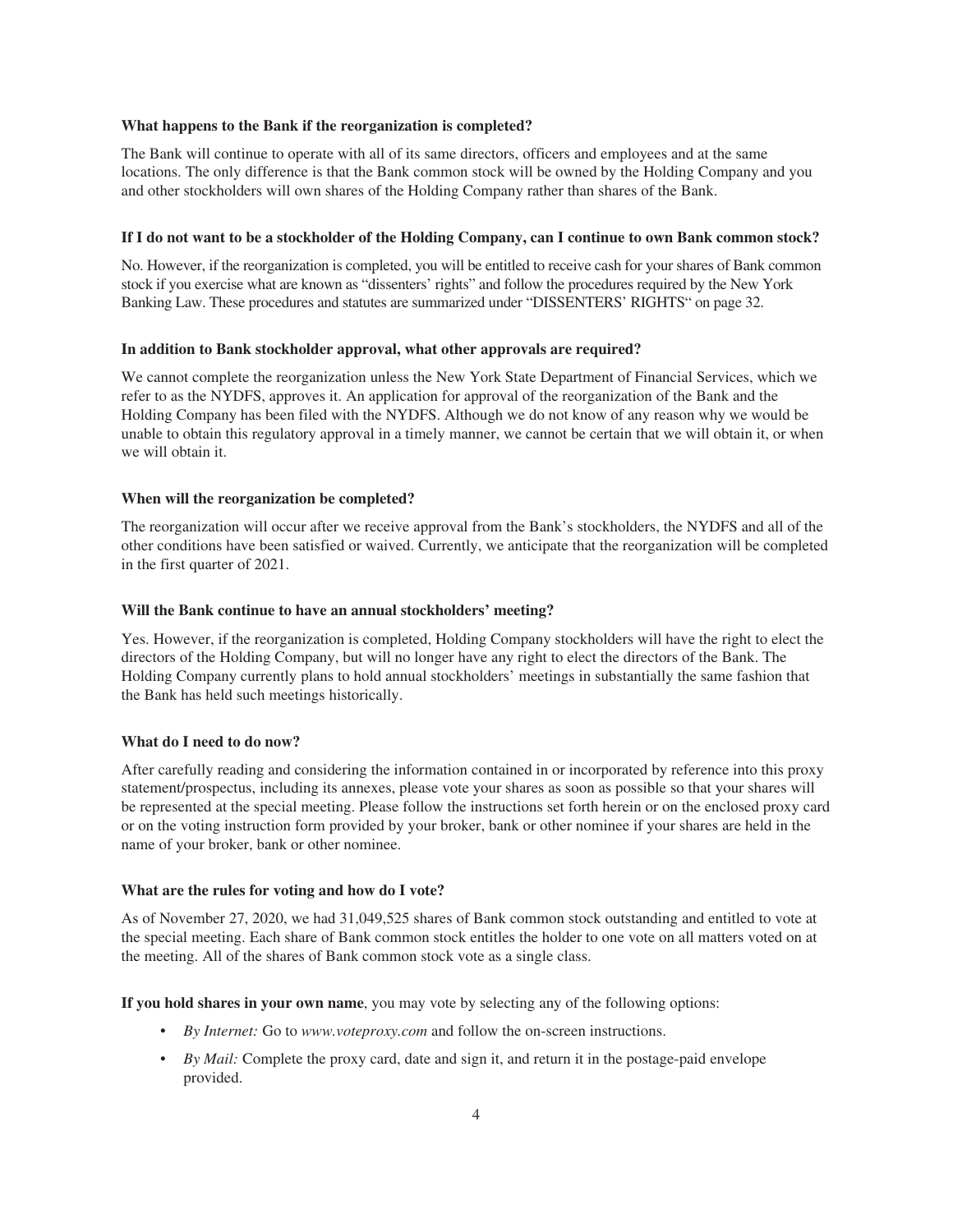• *Vote via the Internet During the Meeting*: You may choose to vote electronically via the Internet at https://web.lumiagm.com/244397439 during the virtual meeting. Stockholders will need their unique 11-digit control number which appears on the proxy card and the instructions included in this proxy statement/prospectus.

When the accompanying proxy is returned properly executed, the Bank common stock represented by it will be voted at the special meeting or any adjournment or postponement of the meeting in accordance with the instructions contained in the proxy card. Your internet vote authorizes the named proxies to vote your shares in the same manner as if you had marked, signed and returned a proxy card. If a proxy is returned without an indication as to how the shares of Bank common stock represented are to be voted with regard to a particular proposal, the Bank common stock represented by the proxy will be voted in accordance with the recommendation of the Bank's board of directors and, therefore, "FOR" the reorganization proposal and "FOR" the adjournment proposal. Voting results will be tabulated and certified by American Stock Transfer & Trust Company, LLC.

As of the date of this proxy statement/prospectus, we are not aware of any other matters to be presented or considered at the meeting, but your shares will be voted at the discretion of the proxies appointed by the Bank's board of directors on any of the following matters:

- any matter about which we did not receive written notice a reasonable time before we mailed these proxy materials to our stockholders; and
- matters incident to the conduct of the meeting.

**If your shares are held in the name of a bank, broker or other holder of record**, you are considered the beneficial owner of shares held in "street name," and you will receive instructions from such holder of record that you must follow for your shares to be voted. Please follow their instructions carefully.

If you hold your shares in street name and you wish to virtually vote via the Internet during the special meeting, you must first obtain a valid legal proxy from your bank, broker or other nominee and then register in advance to attend the special meeting. Follow the instructions from your bank, broker or other nominee included with the proxy statement/prospectus, or contact your bank, broker or other nominee to request a legal proxy form.

After obtaining a valid legal proxy from your bank, broker or other nominee, to then register to attend the special you must submit proof of your legal proxy reflecting the number of your shares along with your name and email address to American Stock Transfer & Trust Company LLC. Requests for registration should be directed to proxy@astfinancial.com or to facsimile number 718-765-8730. Written requests can be mailed to:

American Stock Transfer & Trust Company LLC Attn: Proxy Tabulation Department 6201 15th Avenue Brooklyn, NY 11219

Requests for registration must be labeled as "Legal Proxy" and be received no later than 5:00 p.m., Eastern Time, on January 5, 2021.

If you hold your shares in street name, your brokerage firm may vote your shares under certain circumstances. Brokerage firms have authority under stock exchange rules to vote their customers' unvoted shares only on certain "routine" matters. Because none of the proposals to be voted on at the special meeting are "routine" matters for which brokers may have discretionary authority to vote, we do not expect any broker non-votes at the special meeting. As a result, if you hold your shares of Bank common stock in "street name," your shares will not be represented and will not be voted on any matter unless you affirmatively instruct your bank, broker or other nominee how to vote your shares in one of the ways indicated by your bank, broker or other nominee. **It is therefore critical that you cast your vote by instructing your bank, broker or other nominee on how to vote.**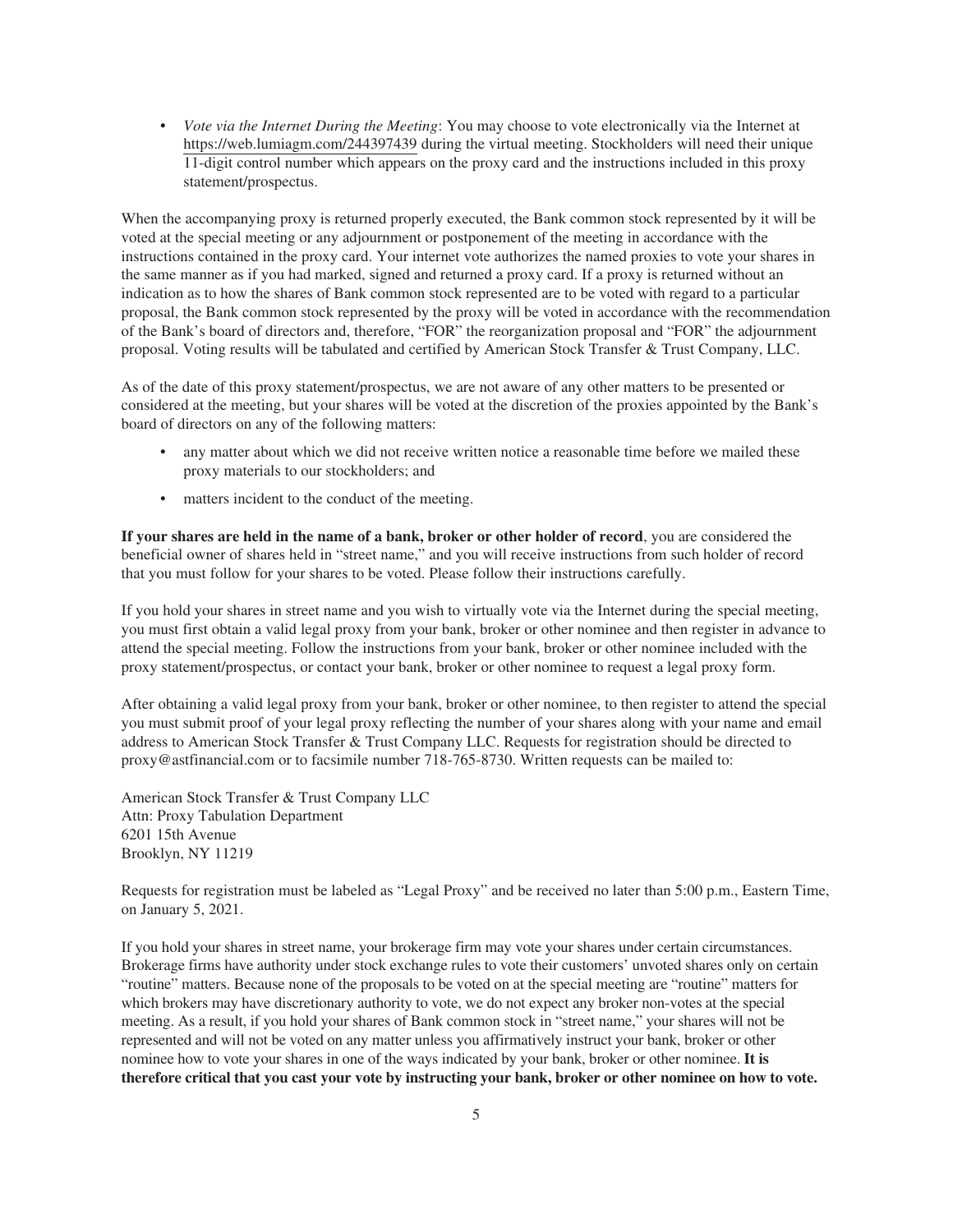# **How can I revoke my proxy?**

If you are a stockholder of record (i.e., you hold your shares directly instead of through a brokerage account) and you change your mind after you return your proxy, you may revoke it and change your vote at any time before the polls close at the meeting. You may do this by:

- timely delivering a signed written notice of revocation to the Corporate Secretary of the Bank;
- timely delivering a new, valid proxy bearing a later date either by mail or electronic vote over the Internet; or
- attending the special meeting and voting via the Internet. Simply attending the special meeting without voting will not revoke any proxy that you have previously given or change your vote.

If you hold your shares through a brokerage account, you must contact your brokerage firm to revoke your proxy.

### **What do I do if I receive more than one proxy statement/prospectus or set of voting instructions?**

Stockholders may receive more than one set of voting materials, including multiple copies of this proxy statement/prospectus and multiple proxy cards or voting instruction forms. For example, if you hold shares of Bank common stock in more than one brokerage account, you will receive a separate voting instruction form for each brokerage account in which you hold such shares. If you hold shares directly as a record holder and also in "street name" or otherwise through a nominee, you will receive more than one proxy statement/prospectus and/or set of voting instructions relating to the special meeting. These should each be voted and/or returned separately in order to ensure that all of your shares are voted.

## **Should I send in my stock certificates now?**

No. You SHOULD NOT send in any stock certificates now. After the reorganization is complete, if you hold any physical certificates (i.e. your shares are not held in book-entry form), you will receive separate written instructions for surrendering your shares of Bank common stock in exchange for Holding Company stock. In the meantime, you should retain your stock certificates because they are still valid. Please do not send in your stock certificates with your proxy card.

#### **What is householding and how does it affect me?**

The SEC permits companies to send a single set of proxy materials to any household at which two or more stockholders reside, unless contrary instructions have been received, but only if the applicable stockholders provide advance notice and follow certain procedures. In such cases, each stockholder continues to receive a separate notice of the meeting and proxy card. Certain brokerage firms may have instituted householding for beneficial owners of Bank common stock held through brokerage firms. If your family has multiple accounts holding Bank common stock, you may have already received a householding notification from your broker. Please contact your broker directly if you have any questions or require additional copies of this proxy statement/ prospectus. The broker will arrange for delivery of a separate copy of this proxy statement/prospectus promptly upon your written or oral request. You may decide at any time to revoke your decision to household, and thereby receive multiple copies.

## **Whom should I contact for more information?**

For more information regarding the proposed reorganization, call or write to:

Amalgamated Bank 275 Seventh Avenue New York, New York 10001 Attention: Corporate Secretary (212) 895-4490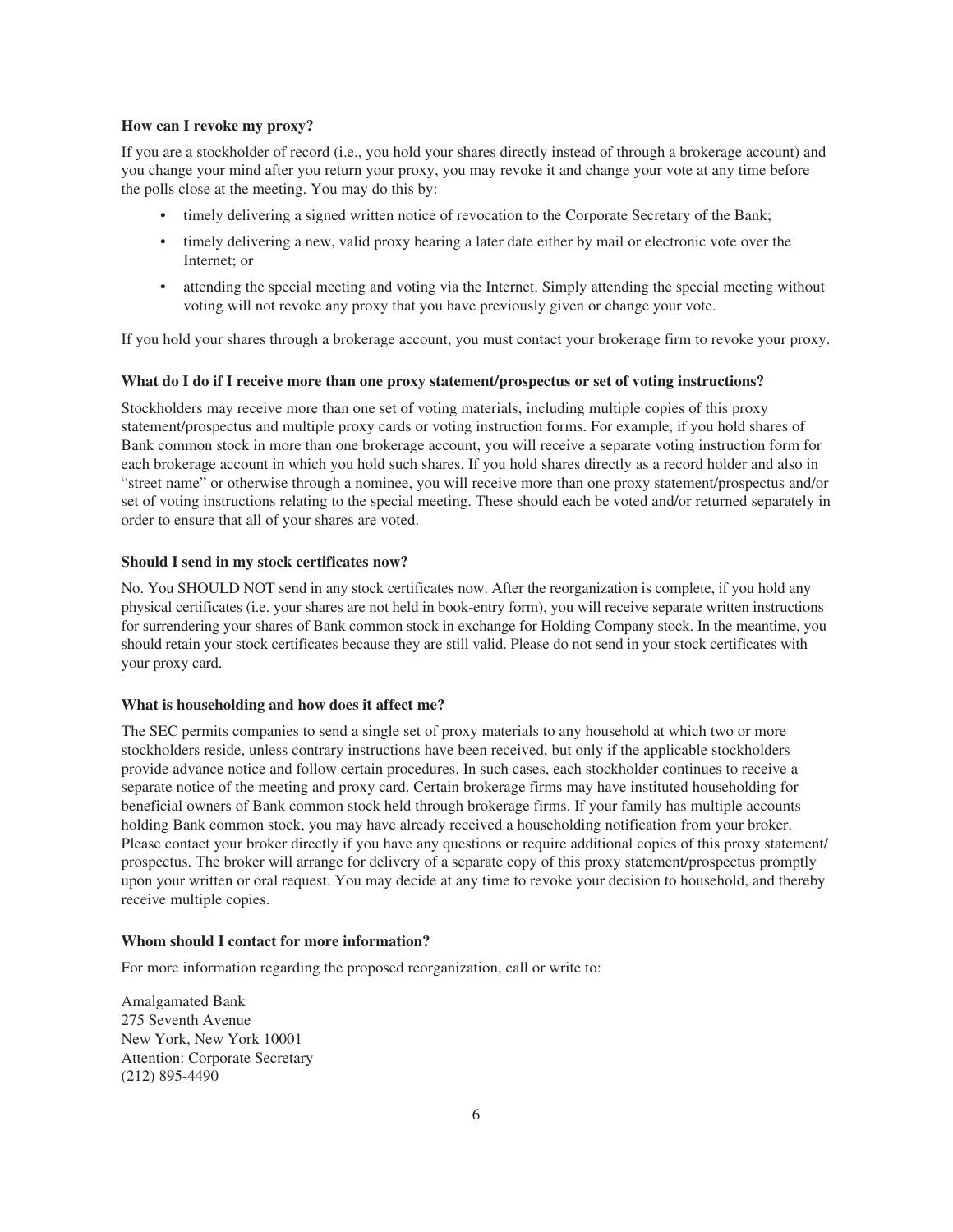# **SUMMARY**

*This summary highlights selected information included in this proxy statement/prospectus and does not contain all of the information that may be important to you. You should read this entire document and its annexes and the other documents to which we refer before you decide how to vote. In addition, we incorporate by reference important business and financial information about the Bank into this proxy statement/ prospectus. See "Where You Can Find More Information" in the forepart of this proxy statement/prospectus and "Incorporation of Certain Documents by Reference" beginning on page 65. Numerous items in this summary include a page reference directing you to a more complete description of that item.*

## **Parties to the Reorganization**

## *Amalgamated Financial Corp.*

Amalgamated Financial Corp. is a corporation organized in August 2020 as a Delaware public benefit corporation at the direction of the Bank's board of directors solely for the purpose of becoming a holding company for the Bank. For more information, see "INFORMATION ABOUT THE HOLDING COMPANY" on page 47.

## *Amalgamated Bank*

Amalgamated Bank is a New York state-chartered commercial bank and a chartered trust company headquartered in New York, New York. The Bank provides a broad range of products and services to a target customer base that wants a financial partner that is socially responsible, values-oriented and committed to creating positive change in the world. These customers include advocacy-based non-profits, social welfare organizations, national and local labor unions, political organizations, foundations, and sustainability-focused, socially responsible businesses (we refer to these organizations on a collective basis as socially responsible organizations), as well as the members and stakeholders of these commercial customers. For more information, see "INFORMATION ABOUT THE BANK" on page 62.

# **Mailing Address and Principal Executive Office**

The mailing address and principal executive office of each of the Bank and the Holding Company is 275 Seventh Avenue, New York, New York 10001 and the telephone number for each is (212) 255-6200.

### **Description of the Reorganization**

If the reorganization is approved by the Bank's stockholders, and by the NYDFS—and assuming that you do not properly exercise your dissenters' rights—each share of Bank common stock you own will be automatically converted into the right to receive one share of Holding Company common stock. In addition, each outstanding stock option to purchase Bank common stock will be automatically converted into a substantially identical stock option to purchase Holding Company common stock and each outstanding award of Bank restricted stock units will be automatically converted into a substantially identical award of Holding Company restricted stock units. As a result, the Holding Company will be owned by the Bank's former stockholders (in the same proportion that they currently own the common stock of the Bank) and the Bank will become a wholly owned subsidiary of the Holding Company. The terms of the reorganization are set forth in the Plan of Acquisition, approved by the boards of directors of the Holding Company and the Bank, a copy of which is attached to this proxy statement/ prospectus as Annex A, and are summarized under "THE REORGANIZATION" beginning on page 27.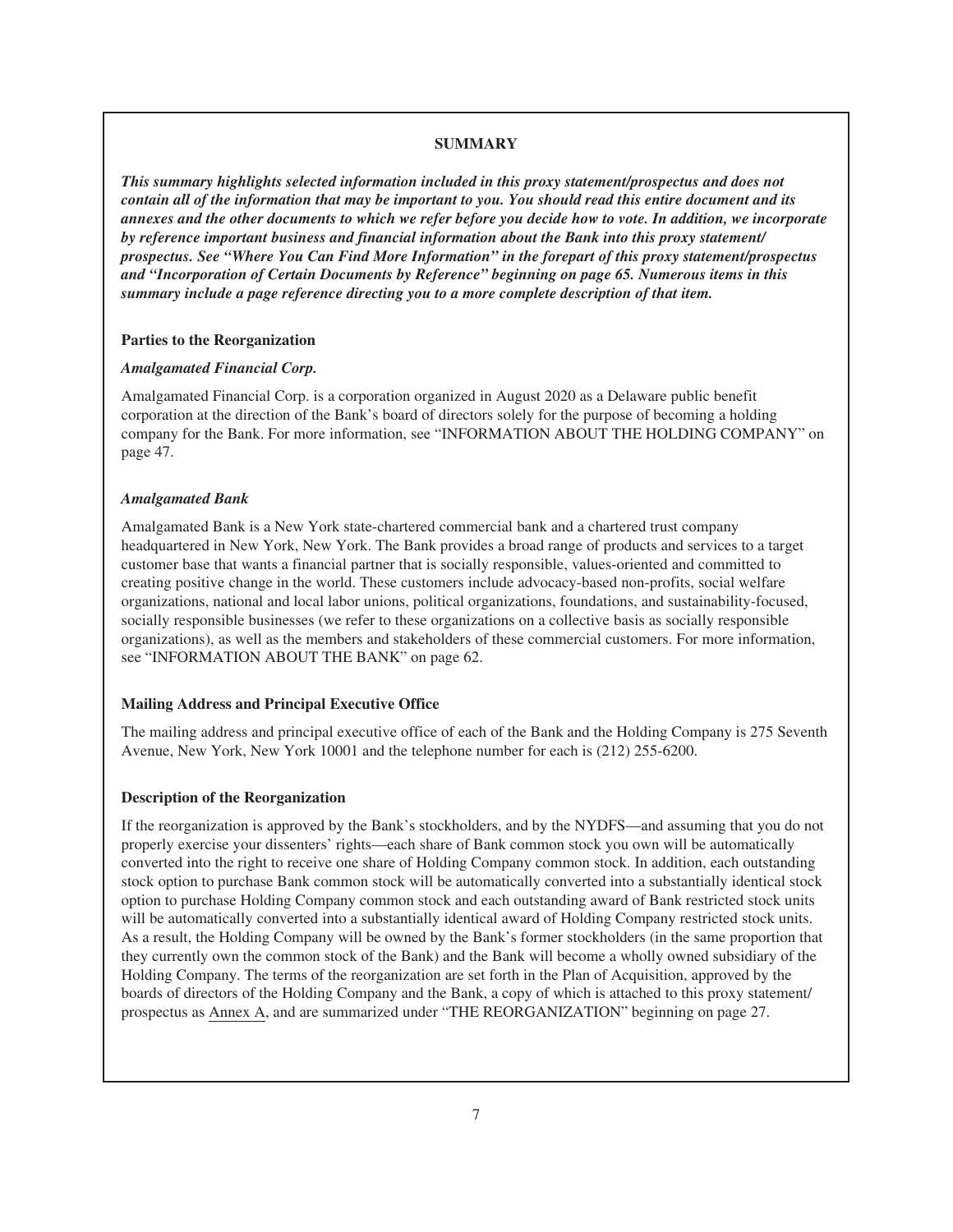### **Reasons for the Reorganization and Recommendation of the Bank's Board of Directors**

Our board of directors believes that the formation of a holding company will benefit the Bank and its stockholders as a holding company provides many operational and strategic advantages over a stand-alone bank. Such advantages include the ability for the holding company to more readily expand its business and enter other markets and the greater flexibility that the holding company structure provides in meeting future capital needs, and, as a result, the ability of the Bank to compete more effectively with other banks that are held by bank holding companies. See "THE REORGANIZATION – Reasons for the Reorganization" beginning on page 28.

Approval of the reorganization requires the affirmative vote of two-thirds of the issued and outstanding shares of Bank common stock entitled to vote. As of November 27, 2020, the Bank's directors and executive officers or their affiliates beneficially owned and were entitled to vote an aggregate of 16,549,273 shares of Bank common stock, representing approximately 53.3% of the shares of Bank common stock outstanding on that date, and held options to purchase 1,570,140 shares of Bank common stock.

As of November 27, 2020, the Holding Company held no shares of Bank common stock, and its directors and executive officers or their affiliates beneficially held in the aggregate 16,549,273 shares of Bank common stock. The approval of the stockholders of the Holding Company is not required, pursuant to the applicable provisions of the Delaware General Corporation Law, which we refer to as the DGCL, to consummate reorganization and related share exchange.

# *For the foregoing reasons, the Bank's board of directors unanimously recommends that you vote your shares of Bank common stock FOR approval of the reorganization proposal.*

# **Effect of the Reorganization**

Immediately after the reorganization takes place, (1) assuming there are no dissenters, the Holding Company will have the same number of outstanding shares of common stock that the Bank had issued and outstanding immediately before the reorganization, and (2) unless you perfect and exercise your dissenters' rights, you will hold the same number of shares of Holding Company common stock that you held in the Bank immediately before the reorganization. Further, if applicable, you will hold options to acquire the same number of shares of Holding Company common stock that you held to acquire Bank common stock immediately before the reorganization and you will hold restricted stock units to acquire the same number of shares of Holding Company common stock that you held to acquire Bank common stock immediately before the reorganization.

# **Differences in Stockholder Rights**

As stockholders of the Bank, your rights are governed by the provisions of New York Banking Law and the Bank's organization certificate and bylaws, but your rights as a stockholder of the Holding Company will be governed by the DGCL and the Holding Company's certificate of incorporation and bylaws. There are many similarities but several principal differences between your rights as a stockholder of the Bank and what your rights will be if the reorganization is approved and you become a stockholder of the Holding Company. These differences are a result of differences between the New York Banking Law and the DGCL, as well as differences between the Bank's and the Holding Company's respective organization documents. For a discussion of the differences in each entities' organizational documents, see "COMPARISON OF STOCKHOLDERS' RIGHTS" beginning on page 41.

# **Special Meeting**

The special meeting will be held on January 12, 2021, at 11:30 a.m., Eastern time. The special meeting will be a completely virtual meeting of stockholders. Stockholders of record can attend the meeting via the Internet at https://web.lumiagm.com/244397439 by using your 11-digit control number on your proxy card and the instructions included in this proxy statement/prospectus. The password for the virtual meeting is amalgamated2020.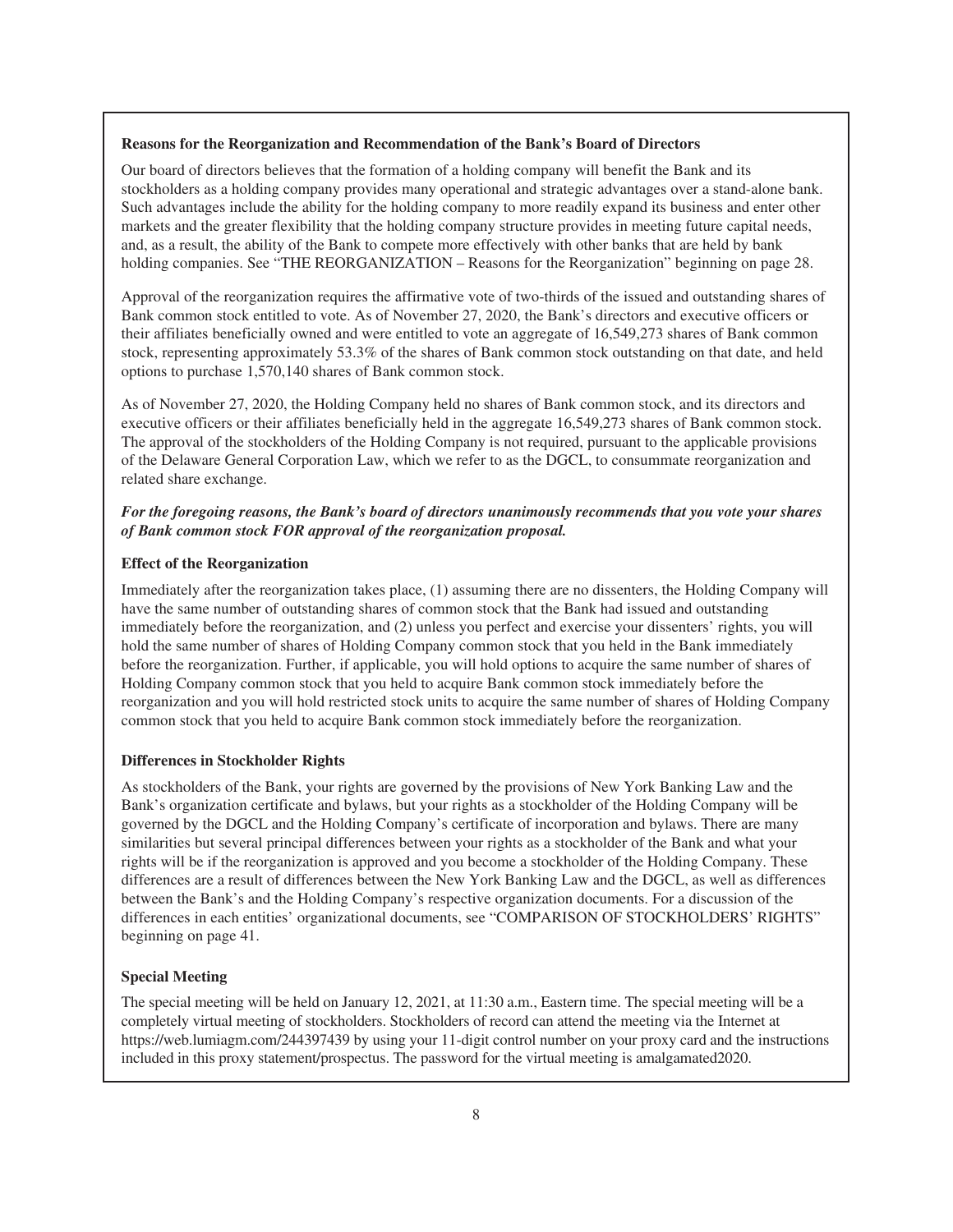Stockholders who hold their shares in "street name" (i.e. through a bank, broker or other nominee) must first obtain a legal proxy from their bank, broker or other nominee to participate in the virtual meeting, as more fully described on page 22 of the enclosed proxy statement/prospectus

Only Bank stockholders of record as of the close of business on November 27, 2020 will be entitled to vote at the meeting. For more information, see "THE SPECIAL MEETING" on page 22.

# **Structure of the Reorganization**

If the reorganization proposal is approved, the Holding Company will acquire all of the outstanding common stock of the Bank through a share exchange of its common stock with all of the existing stockholders of the Bank, which share exchange will be effected pursuant to the provisions of the New York Banking Law. Upon completion of the share exchange, the Bank common stock currently held by the Bank's stockholders will be automatically converted into the right to receive an equal amount of Holding Company common stock. As a result, the Bank's stockholders will become stockholders of the Holding Company, and the Bank will become a wholly-owned subsidiary of the Holding Company. See "THE REORGANIZATION – Structure" beginning on page 27.

### **Bank and Holding Company Management**

The management of the Holding Company will be the same as the current management of the Bank. All 12 of the Bank's current directors have been appointed to the Holding Company's 12-member board of directors. Keith Mestrich is the Holding Company's President and Chief Executive Officer, Andrew LaBenne is the Holding Company's Chief Financial Officer, and Martin Murrell is the Holding Company's Chief Operating Officer. Messrs. Mestrich, LaBenne, and Murrell serve in the same capacities for the Bank. Finally, Lynne P. Fox is currently the Chair of the boards of directors of both the Holding Company and the Bank. For more information about the management of the Bank and the Holding Company, see "INFORMATION ABOUT THE HOLDING COMPANY – Management – Directors" and "Management – Executive Officers" beginning on pages 48 and 54, respectively.

# **Closing Date; Exchange of Stock Certificates; Conversion of Equity Awards**

If the reorganization is approved at the special meeting, we will complete it as soon as possible after the date of the special meeting or, if later, as soon as we have obtained the necessary regulatory approval. Shortly after the closing date of the reorganization, we will provide you with instructions on how to tender your Bank stock certificates (if you hold any such certificates and your shares are not held in book-entry form) for exchange for Holding Company stock certificates. IF YOU HOLD ANY BANK STOCK CERTIFICATES, YOU SHOULD NOT SEND YOUR STOCK CERTIFICATES NOW. However, we recommend that you locate these certificates and keep them in a safe place so that you can promptly tender them when you are instructed to do so. If your shares of Bank common stock are held in book-entry form (no physical stock certificates), you will not be required to produce any stock certificates for exchange. If, in the sole determination of the Holding Company, any additional documentation providing proof of share ownership is necessary in any case, the Holding Company may require holders of Bank common stock to produce reasonable documentation providing proof of ownership.

If you hold stock options to purchase common stock of the Bank and/or Bank restricted stock units, then, if the reorganization is approved, we will notify you of the automatic conversion of your stock options and/or Bank restricted stock units into substantially identical stock options to purchase Holding Company common stock and/ or Bank restricted stock units, as applicable, and the procedures, if any, you must follow to receive any new certificates or award agreements, if applicable.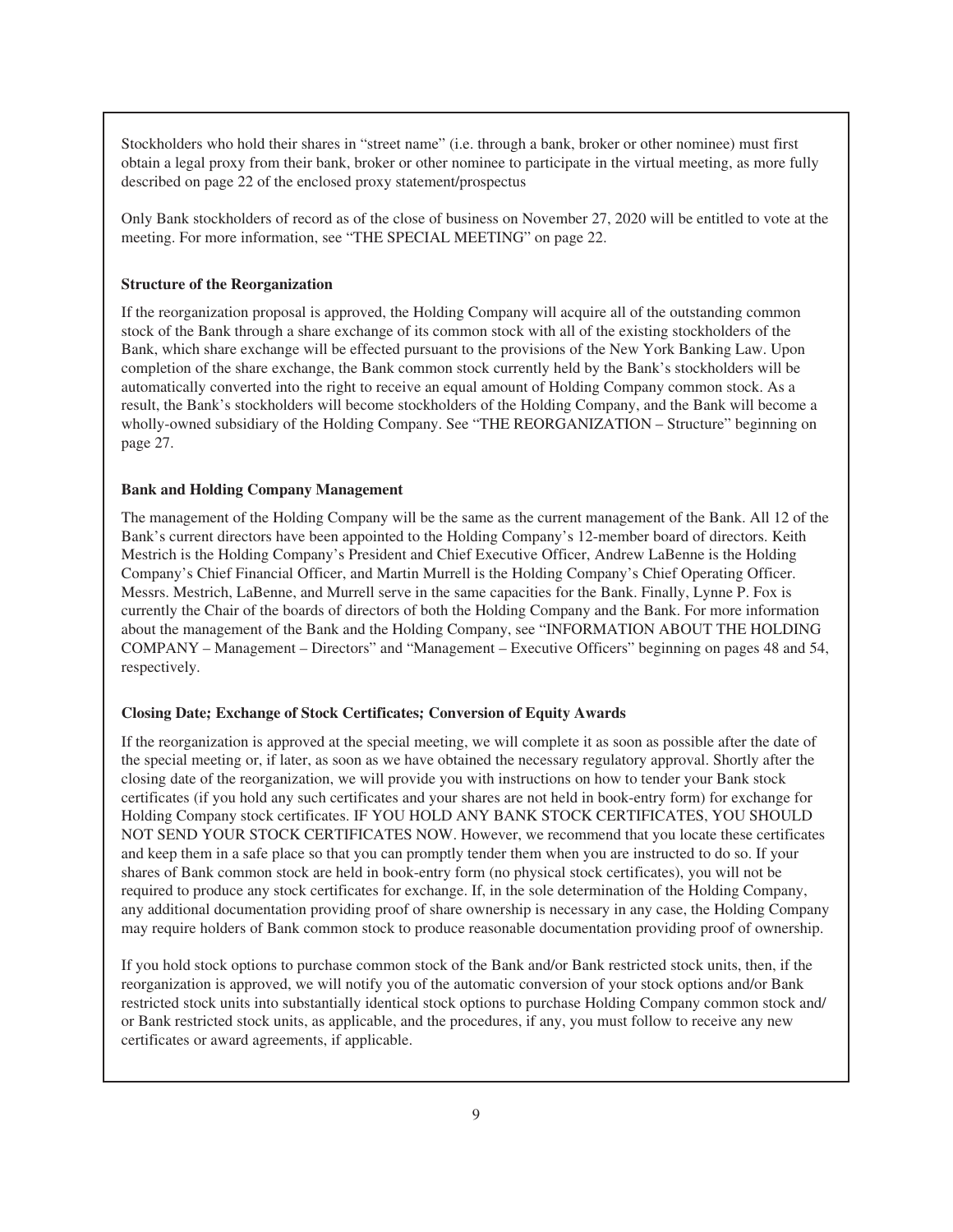# **Interest of Directors and Executive Officers in the Reorganization**

The Bank's executive officers and directors who are also stockholders will participate in the reorganization in the same manner and to the same extent as all of the other stockholders of the Bank. All of our executive officers and directors will continue as executive officers and directors, as well as stockholders of the Holding Company if the reorganization is approved. As of November 27, 2020, the Bank's executive officers and directors collectively beneficially owned 60,690 shares or 0.2% of the Bank's common stock.

# **Abandonment**

The present intention is to use all reasonable efforts to obtain stockholder and regulatory approvals and satisfy the other conditions and to complete the reorganization as promptly as possible. However, the Bank and the Holding Company reserve the right to abandon the reorganization at any time and for any reason whatsoever, although they will only do so after the special meeting if the Bank fails to receive regulatory approval or if, in the opinion of the Bank's board of directors, the reorganization is no longer advisable. See "THE REORGANIZATION – Termination; Abandonment" beginning on page 30.

# **Regulatory Approval and Other Conditions Related to the Holding Company**

Even if our stockholders approve the reorganization, we cannot complete it unless we receive the necessary approval from the NYDFS. We have filed an application with the NYDFS and expect such application to be approved after the special meeting, although we cannot predict when, or if, the application will be approved.

In connection with the reorganization, the Federal Reserve Bank of Philadelphia, which regulates our significant stockholder and existing bank holding company, Workers United and certain joint boards, locals or similar organizations authorized under the constitution of Workers United, has informed the Bank that it will not require a prior application to form a holding company, only an after-the-fact notice.

# **Dissenters' Rights**

As a holder of Bank common stock, you have the right to dissent and demand payment for your shares under Section 143-a of the New York Banking Law (if the reorganization proposal is adopted by the Bank's stockholders at the special meeting despite your dissent), but only if you fulfill the requirements of Section 6022 of the New York Banking Law (a copy of which is provided as Annex B to this proxy statement/prospectus). See "DISSENTERS' RIGHTS" on page 32 and as Annex B to this proxy statement/prospectus for more information.

# **Material U.S. Federal Income Tax Consequences**

We have structured the reorganization to qualify as a tax-free transaction. We have obtained an opinion from our legal counsel, Nelson Mullins Riley & Scarborough, LLP, to the effect that, as a result of the transaction contemplated by the reorganization, for federal income tax purposes:

- You will not be required to recognize any gain or loss for federal income tax purposes on the conversion of your Bank common stock into Holding Company common stock or the conversion of your Bank equity awards into Holding Company equity awards;
- Your income tax basis in your shares of Holding Company common stock will be the same as your basis in the shares of the Bank common stock you now hold; and
- Your holding period for shares of Holding Company common stock will include your holding period for the shares of Bank common stock, provided the shares of Bank common stock were held by you as a capital asset as of the time of the reorganization.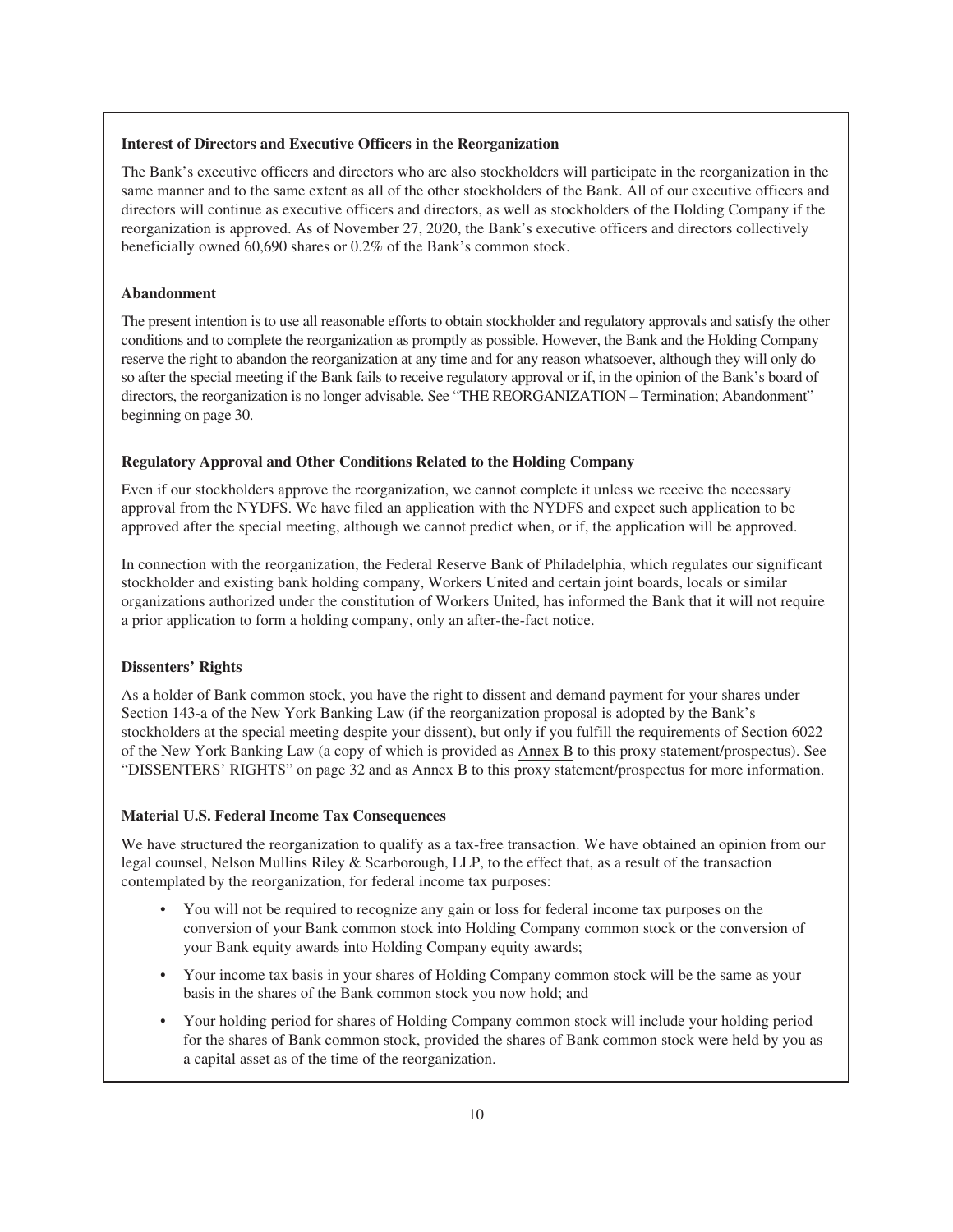In addition, the reorganization will not result in the imposition of federal income tax on the Bank or the Holding Company.

If you exercise your dissenters' rights and receive cash for your Bank common stock instead of exchanging it for Holding Company common stock, as discussed below under "DISSENTERS' RIGHTS," you will be taxed on the cash you receive for your shares of Bank common stock to the extent it exceeds your tax basis in your Bank common stock.

**You are urged to consult your tax advisor to determine the tax consequences to you under the federal tax laws, as well as any consequence under applicable state or local tax laws, given your own particular tax circumstances.**

## **Accounting Treatment**

The reorganization, if completed, will be accounted for as a reorganization under common control. Accounting Standards Codification 805-50-30-5 states that when accounting for a transfer of assets or exchange of shares between entities under common control, the entity that receives the net assets or the equity interest shall initially measure the recognized net assets and liabilities transferred at their carrying amounts in the accounts of the transferring entity at the date of the transfer. Therefore, the reorganization will not result in a change in accounting recognition for the Bank, other than to recognize the new legal forms of equity. The accounting basis of assets and liabilities reflected in the consolidated financial statements of the Holding Company will be accounted for at the historical accounting basis of the Bank, which is in accordance with accounting principles generally accepted in the United States of America, which we refer to as GAAP.

## **Comparative Per Share Data**

The following table sets forth historical per share information of the Bank and the Holding Company. The table also sets forth pro forma per share information after giving effect to the reorganization. You should not rely on this information as being indicative of the historical results that would have been achieved had the reorganization occurred on an earlier date or the future results that the Holding Company will experience in the event the reorganization is consummated. The historical per share data has been derived from and should be read in conjunction with the historical consolidated financial statements of the Bank and related notes included elsewhere in this proxy statement/prospectus.

|                                                                      | As of and for the Nine Months<br>Ended September 30, 2020 |                                 | As of and for the Year Ended<br>December 31, 2019 |                                             |  |
|----------------------------------------------------------------------|-----------------------------------------------------------|---------------------------------|---------------------------------------------------|---------------------------------------------|--|
|                                                                      | <b>Bank Only</b>                                          | Pro Forma<br>Holding<br>Company | <b>Bank Only</b>                                  | Pro Forma<br>Holding<br>Company<br>\$47,202 |  |
| Net income (in thousands) $\dots \dots \dots \dots$                  | \$32,399                                                  | \$32,399                        | \$47,202                                          |                                             |  |
| <b>Per Common Share</b>                                              |                                                           |                                 |                                                   |                                             |  |
| Basic earnings                                                       | 1.04                                                      | 1.04                            | 1.49<br>S.                                        | -1.49                                       |  |
|                                                                      | 1.04                                                      | 1.04                            | 1.47                                              | 1.47                                        |  |
| Cash dividends paid                                                  | 0.24                                                      | 0.24                            | 0.26                                              | 0.26                                        |  |
| Book value $\ldots \ldots \ldots \ldots \ldots \ldots \ldots \ldots$ | 16.82                                                     | 16.82                           | 15.56                                             | 15.56                                       |  |
| Dividend payout ratio                                                | 23%                                                       | 23%                             | 17%                                               | 17%                                         |  |

# **Market Information and Holders of Record**

Bank common stock is listed on The Nasdaq Global Market under the symbol "AMAL." As of November 27, 2020, the Bank had 31,049,525 shares of common stock outstanding and approximately 123 stockholders of record.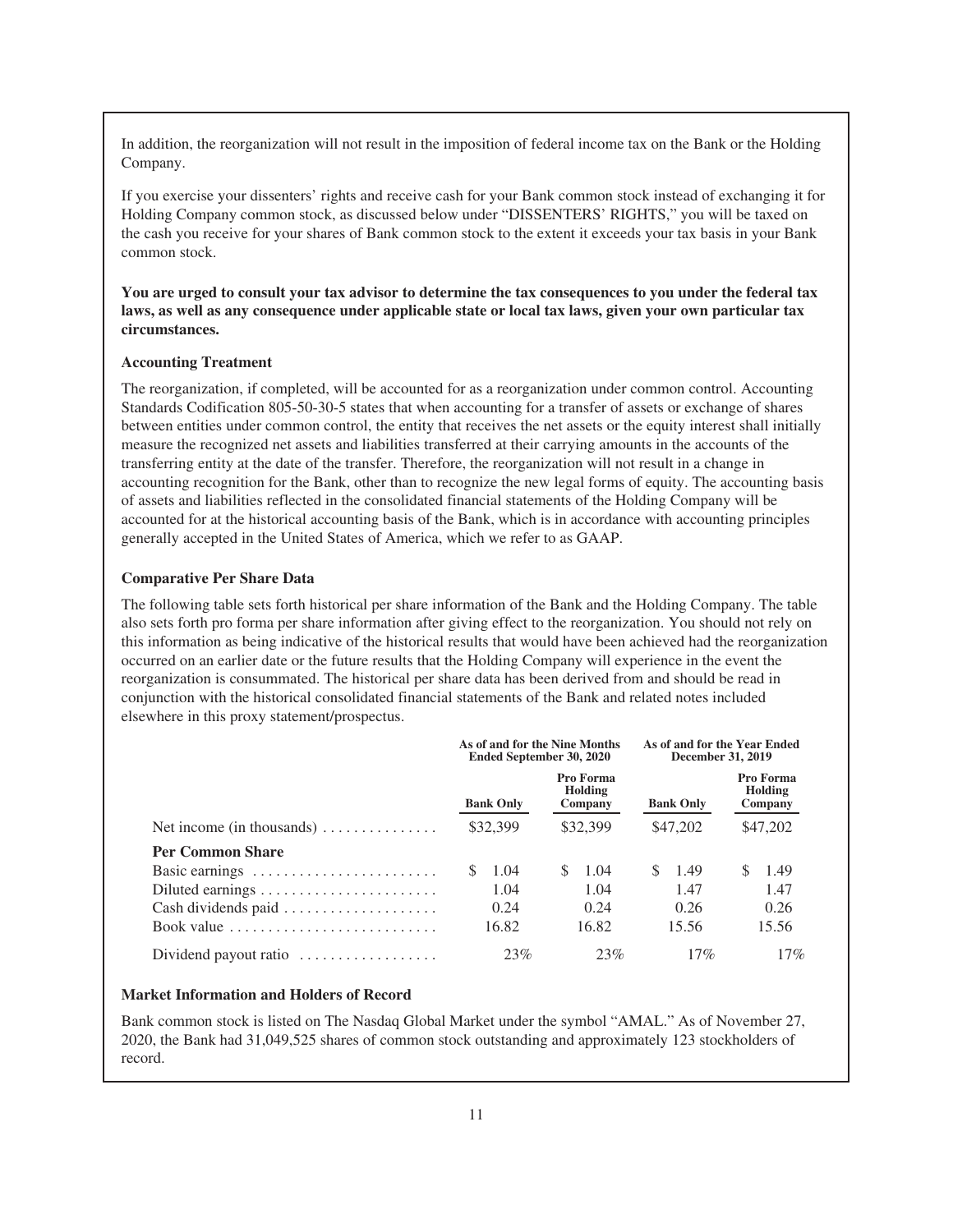The following table presents the closing sale price per share of Bank common stock on September 3, 2020, the last trading day before the date the Plan of Acquisition was executed, and November 27, 2020, the last practicable trading day prior to the date of this proxy statement/prospectus. The table also presents the equivalent value of the exchange consideration per share of Bank common stock on those dates, calculated by multiplying the closing price of Bank common stock on those dates by the one-for-one exchange ratio.

| Date                      | AMAL.<br><b>Closing Price</b> | <b>Equivalent Holding Company</b><br><b>Per Share Value</b> |
|---------------------------|-------------------------------|-------------------------------------------------------------|
| September 3, $2020$       | \$11.94                       | \$11.94                                                     |
| November 27, 2020 $\dots$ | \$13.45                       | \$13.45                                                     |

# **Dividend Policy**

The Bank has paid a cash dividend to holders of its common stock quarterly since its initial public offering in August 2018. The Holding Company expects to continue paying a similar quarterly cash dividend on its common stock; however, any actual determination relating to the Holding Company dividend policy and the declaration of future dividends will be made, subject to applicable law and regulatory approvals, by the Holding Company's board of directors and will depend on a number of factors, including: (1) historical and projected financial condition, liquidity and results of operations, (2) capital levels and needs, (3) tax considerations, (4) any acquisitions or potential acquisitions, (5) statutory and regulatory prohibitions and other limitations, (6) the terms of any credit agreements or other borrowing arrangements that restrict our ability to pay cash dividends, (7) general economic conditions and (8) other factors deemed relevant by the Holding Company's board of directors. The Holding Company's board of directors may determine not to pay any cash dividends at any time.

The Holding Company's sole source of funds with which to pay dividends to its stockholders will be dividends it receives from the Bank. The Bank is subject to bank regulatory requirements that in some situations could affect its ability to pay dividends. The FDIC's prompt corrective action regulations prohibit depository institutions, such as the Bank, from making any "capital distribution," which includes any transaction that the FDIC determines, by order or regulation, to be "in substance a distribution of capital," unless the depository institution will continue to be at least adequately capitalized after the distribution is made. Pursuant to these provisions, it is possible that the FDIC would seek to prohibit the payment of dividends on the Bank's capital stock if the Bank failed to maintain a status of at least adequately capitalized. The New York Banking Law contains similar provisions. There can be no assurance that the Bank will pay any dividends to the Holding Company or that the Holding Company will pay any dividends to holders of its common stock, or as to the amount of any such dividends.

The Holding Company's ability to pay dividends to its stockholders may also be affected by both general corporate law considerations and policies of the Board of Governors of the Federal Reserve System (the "Federal Reserve") applicable to bank holding companies*.*

See "CAUTIONARY NOTE REGARDING FORWARD-LOOKING STATEMENTS" and "INFORMATION ABOUT THE HOLDING COMPANY – Additional Supervision and Regulation."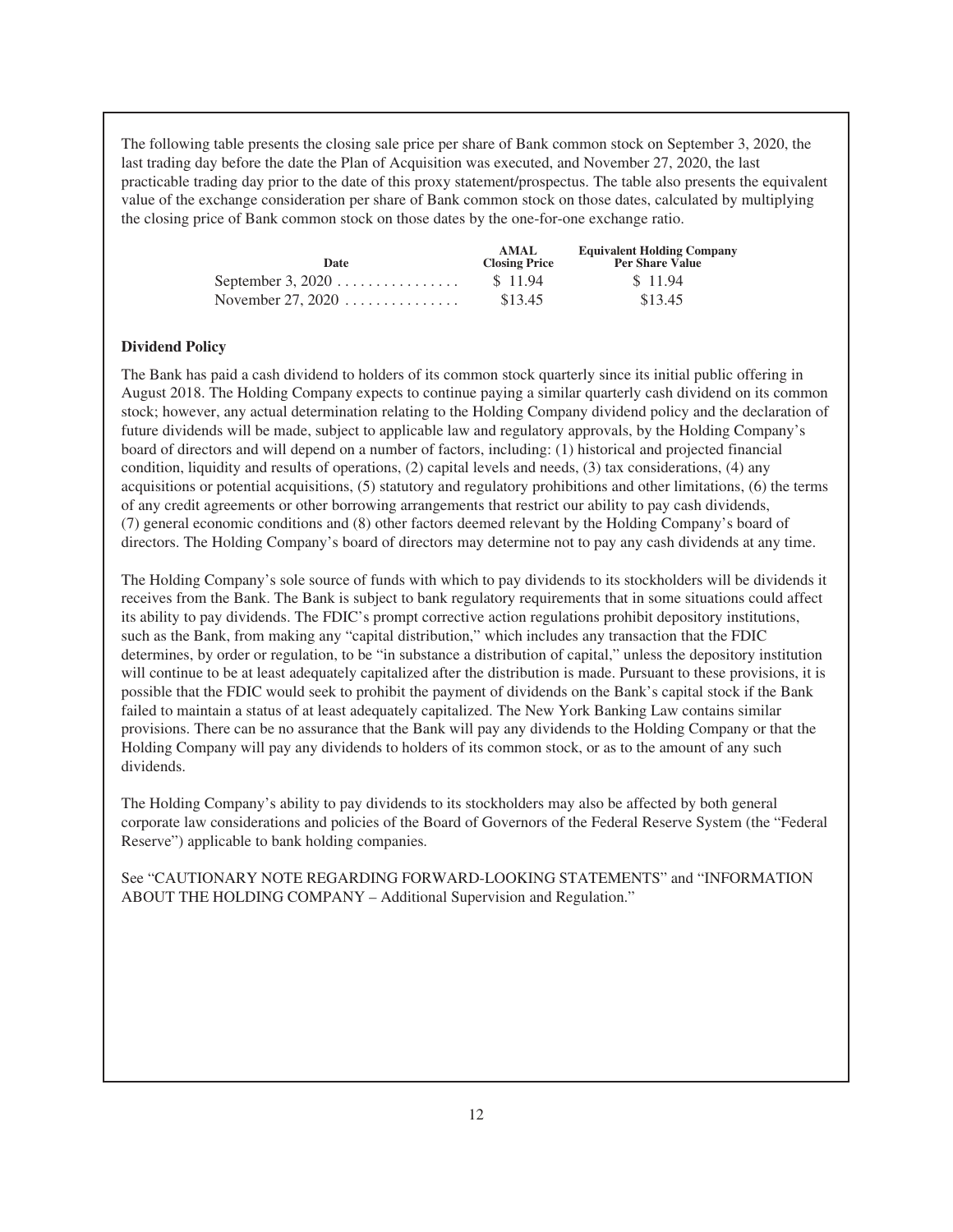## **SELECTED HISTORICAL FINANCIAL DATA**

# **The Bank**

The Bank's summary consolidated financial data is presented below as of and for the nine months ended September 30, 2020 and 2019 and the three months ended September 30, 2020 and 2019 and as of and for the years ended December 31, 2016 through December 31, 2019. The summary consolidated financial data presented below as of or for the years ended December 31, 2016 through December 31, 2019 are derived from the Bank's audited consolidated financial statements, which were audited by KPMG LLP. The Bank's selected consolidated financial data as of and for the nine months ended September 30, 2020 and 2019 and the three months ended September 30, 2020 and 2019 have not been audited but, in the opinion of management, contain all adjustments (consisting of normal recurring adjustments) considered necessary for a fair presentation of the financial position and the results of operations and cash flows for such periods. The Bank's results for the nine months ended September 30, 2020 are not necessarily indicative of its results of operations that may be expected for the year ending December 31, 2020. The following summary consolidated financial data should be read in conjunction with the Bank's consolidated financial statements and related notes as of and for the nine months ended September 30, 2020 and 2019 and the three months ended September 30, 2020 and 2019, the Bank's consolidated financial statements as of and for the years ended December 31, 2019 and 2018 and the "Management's Discussion and Analysis of Financial Condition and Results of Operations" incorporated by reference in this proxy statement/prospectus. Please see "Where You Can Find More Information" for the location of information incorporated by reference into this proxy statement/prospectus.

|                                                                                                                       | <b>Three Months Ended</b><br>September 30, |                    | <b>Nine Months Ended</b><br>September 30, |                      | As of and for the Year Ended<br>December 31, |                      |                      |                   |
|-----------------------------------------------------------------------------------------------------------------------|--------------------------------------------|--------------------|-------------------------------------------|----------------------|----------------------------------------------|----------------------|----------------------|-------------------|
| (In thousands)                                                                                                        | 2020                                       | 2019               | 2020                                      | 2019                 | 2019                                         | 2018                 | 2017                 | 2016              |
| <b>Selected Operating Data:</b>                                                                                       |                                            |                    |                                           |                      |                                              |                      |                      |                   |
| Interest income<br>Interest expense $\dots\dots\dots\dots$                                                            | 47,283 \$<br>\$<br>2,049                   | 46,697 \$<br>4,940 | 143,033 \$<br>8,672                       | 138,999 \$<br>14,612 | 185,954 \$<br>19,317                         | 163,964 \$<br>14,219 | 139,058 \$<br>17,761 | 126,653<br>23,300 |
| Net interest income<br>Provision for (recovery of)                                                                    | 45,234                                     | 41,757             | 134,361                                   | 124,387              | 166,637                                      | 149,745              | 121,297              | 103,353           |
| $loan losses \ldots \ldots \ldots$                                                                                    | 3,394                                      | (558)              | 20,202                                    | 3,755                | 3,837                                        | (260)                | 6,672                | 7,557             |
| Net interest income after<br>provision for loan                                                                       |                                            |                    |                                           |                      |                                              |                      |                      |                   |
| $losses \ldots \ldots \ldots \ldots$                                                                                  | 41,840                                     | 42,315             | 114,159                                   | 120,632              | 162,800                                      | 150,005              | 114,625              | 95,796            |
| Non-interest income                                                                                                   | 12,776                                     | 7,659              | 30,565                                    | 21,425               | 29,201                                       | 28,318               | 27,370               | 31,790            |
| Non-interest expense                                                                                                  | 37,877                                     | 31,886             | 101,216                                   | 94,336               | 127,827                                      | 128,003              | 122,274              | 116,890           |
| Income before income<br>$\text{taxes}$                                                                                | 16.739                                     | 18,088             | 43,508                                    | 47,721               | 64,174                                       | 50,320               | 19,721               | 10,696            |
| Provision (benefit) for                                                                                               |                                            |                    |                                           |                      |                                              |                      |                      |                   |
| income taxes $\dots\dots\dots$                                                                                        | 4,259                                      | 4,893              | 11,109                                    | 12,527               | 16,972                                       | 5,666                | 13,613               | 137               |
| Net income $\dots\dots\dots\dots$                                                                                     | 12,480 \$<br>\$.                           | 13,195 \$          | 32,399 \$                                 | 35,194 \$            | 47,202 \$                                    | 44,654 \$            | $6,108$ \$           | 10,559            |
| <b>Selected Financial Data:</b>                                                                                       |                                            |                    |                                           |                      |                                              |                      |                      |                   |
| Total assets  \$ 6,618,443 \$ 5,029,769 \$ 6,618,443 \$ 5,029,769 \$ 5,325,338 \$ 4,685,489 \$ 4,041,162 \$ 4,042,499 |                                            |                    |                                           |                      |                                              |                      |                      |                   |
| Total cash and cash                                                                                                   |                                            |                    |                                           |                      |                                              |                      |                      |                   |
| equivalents                                                                                                           | 743,061                                    | 71,239             | 743,061                                   | 71,239               | 122,538                                      | 80,845               | 116,459              | 140,635           |
| Investment securities                                                                                                 | 1,947,849                                  | 1,246,365          | 1,947,849                                 | 1,246,365            | 1,517,474                                    | 1,179,251            | 952,960              | 1,183,820         |
| Total net loans                                                                                                       | 3,554,380                                  | 3,467,027          | 3,554,380                                 | 3,467,027            | 3,438,767                                    | 3,210,636            | 2,779,913            | 2,509,085         |
| Bank-owned life                                                                                                       |                                            |                    |                                           |                      |                                              |                      |                      |                   |
| insurance $\ldots \ldots \ldots \ldots$                                                                               | 80.502                                     | 80,309             | 80,502                                    | 80,309               | 80.714                                       | 79,149               | 72,960               | 71,267            |
| Total deposits $\dots\dots\dots\dots$                                                                                 | 6,021,000                                  | 4,322,379          | 6,021,000                                 | 4,322,379            | 4,640,982                                    | 4,105,306            | 3,233,108            | 3,009,458         |
| Borrowed funds<br>Total common stockholders'                                                                          |                                            | 127,775            |                                           | 127,775              | 75,000                                       | 92,875               | 402,605              | 638,870           |
| equity $\ldots \ldots \ldots \ldots \ldots$                                                                           | 522,364                                    | 486,178            | 522,364                                   | 486,178              | 490,410                                      | 439,237              | 337,234              | 334,276           |
| Total stockholders' equity                                                                                            | 522,497                                    | 486,312            | 522,497                                   | 486,312              | 490,544                                      | 439,371              | 344,068              | 341,110           |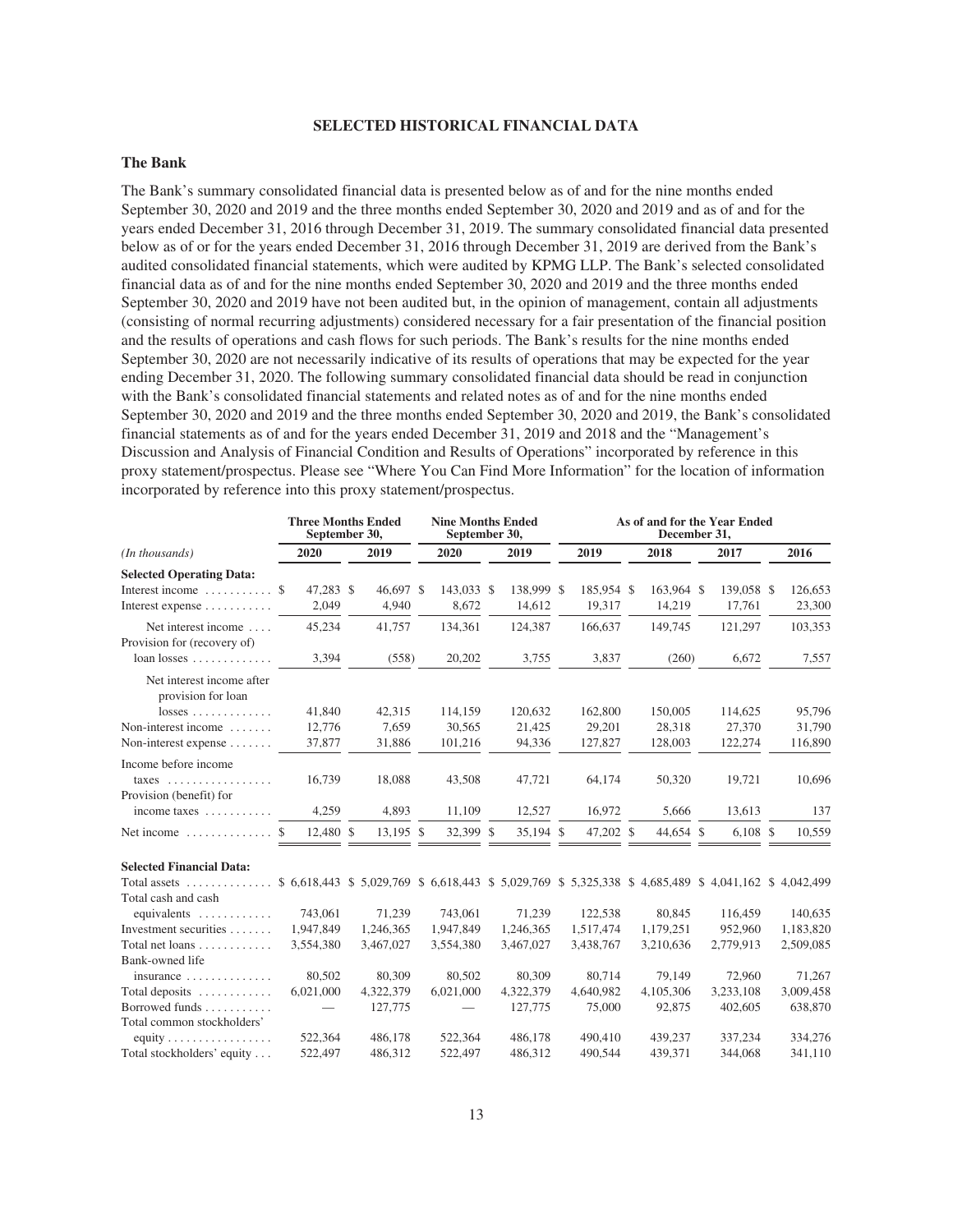|                                                                                                    | <b>Three Months Ended</b><br>September 30, |                    | <b>Nine Months Ended</b><br>September 30, |            | As of and for the Year Ended<br>December 31, |            |            |            |
|----------------------------------------------------------------------------------------------------|--------------------------------------------|--------------------|-------------------------------------------|------------|----------------------------------------------|------------|------------|------------|
| (In thousands)                                                                                     | 2020                                       | 2019               | 2020                                      | 2019       | 2019                                         | 2018       | 2017       | 2016       |
| <b>Selected Financial Ratios</b><br>and Other Data $(1)$ :                                         |                                            |                    |                                           |            |                                              |            |            |            |
| Earnings                                                                                           |                                            |                    |                                           |            |                                              |            |            |            |
| Basic  \$                                                                                          | $0.40 \text{ }$ \$                         | $0.41 \text{ }$ \$ | $1.04 \text{ }$ \$                        | 1.11S      | 1.49S                                        | 1.47S      | 0.21S      | 0.38       |
| $Diluted \ldots \ldots \ldots \ldots$                                                              | 0.40                                       | 0.41               | 1.04                                      | 1.09       | 1.47                                         | 1.46       | 0.21       | 0.38       |
| Book value per common                                                                              |                                            |                    |                                           |            |                                              |            |            |            |
| share (excluding minority                                                                          |                                            |                    |                                           |            |                                              |            |            |            |
| $interest)$                                                                                        | 16.82                                      | 15.37              | 16.82                                     | 15.37      | 15.56                                        | 13.82      | 12.26      | 12.15      |
| Common shares                                                                                      |                                            |                    |                                           |            |                                              |            |            |            |
| outstanding                                                                                        | 31,049,525                                 | 31,633,691         | 31,049,525                                | 31,633,691 | 31,523,442                                   | 31,771,585 | 28,060,985 | 28,060,985 |
| Weighted average common<br>shares outstanding.                                                     |                                            |                    |                                           |            |                                              |            |            |            |
| basic                                                                                              | 31,049,525                                 | 31,809,083         | 31,160,963                                | 31,802,004 | 31,733,195                                   | 30,368,673 | 28,060,985 | 27,859,740 |
| Weighted average common<br>shares, outstanding                                                     |                                            |                    |                                           |            |                                              |            |            |            |
| diluted                                                                                            | 31,075,400                                 | 32,176,439         | 31,240,093                                | 32,251,333 | 32, 205, 248                                 | 30,633,270 | 28,060,985 | 27,859,740 |
| (1)<br>December 31, 2016 and 2017 balances effected for stock split that occurred on July 27, 2018 |                                            |                    |                                           |            |                                              |            |            |            |
| <b>Selected Performance</b><br><b>Metrics:</b>                                                     |                                            |                    |                                           |            |                                              |            |            |            |
| Return on average assets                                                                           | 0.76%                                      | 1.05%              | 0.72%                                     | 0.97%      | 0.96%                                        | 1.01%      | 0.15%      | 0.27%      |
| Return on average equity                                                                           | 9.62%                                      | 10.86%             | 8.62%                                     | 10.13%     | 10.03%                                       | 11.38%     | 1.74%      | 3.02%      |
| Loan yield                                                                                         | 3.97%                                      | 4.22%              | 4.02%                                     | 4.36%      | 4.27%                                        | 4.27%      | 4.17%      | 4.19%      |
| Securities yield                                                                                   | 2.24%                                      | 3.28%              | 2.66%                                     | 3.33%      | 3.36%                                        | 3.01%      | 2.50%      | 2.30%      |
| Deposit cost                                                                                       | 0.14%                                      | 0.37%              | 0.21%                                     | 0.34%      | 0.35%                                        | 0.26%      | 0.24%      | 0.23%      |
| Net interest margin                                                                                | 2.88%                                      | 3.50%              | 3.13%                                     | 3.60%      | 3.55%                                        | 3.56%      | 3.15%      | 2.79%      |
| Efficiency ratio                                                                                   | 65.29%                                     | 64.53%             | 61.37%                                    | 64.70%     | 65.27%                                       | 71.89%     | 82.25%     | 86.49%     |
| <b>Asset Quality Ratios:</b>                                                                       |                                            |                    |                                           |            |                                              |            |            |            |
| Nonaccrual loans to total                                                                          |                                            |                    |                                           |            |                                              |            |            |            |
| $loans$<br>Nonperforming assets to total                                                           | 1.41%                                      | 0.53%              | 1.41%                                     | 0.53%      | 0.90%                                        | 0.74%      | 0.70%      | 1.47%      |
| assets $\ldots \ldots \ldots \ldots \ldots$<br>Allowance for loan losses to                        | 1.22%                                      | 1.42%              | 1.22%                                     | 1.42%      | 1.25%                                        | 1.27%      | 2.20%      | 2.03%      |
| nonaccrual loans<br>Allowance for loan losses to                                                   | 95%                                        | 183%               | 95%                                       | 183%       | 109%                                         | 156%       | 183%       | 96%        |
| total loans<br>Annualized net charge-offs<br>(recoveries) to average                               | 1.34%                                      | 0.96%              | 1.34%                                     | 0.96%      | 0.98%                                        | 1.15%      | 1.28%      | 1.40%      |
| $loans$                                                                                            | 0.59%                                      | $(0.07)\%$         | 0.22%                                     | 0.29%      | 0.22%                                        | $(0.05)\%$ | 0.24%      | 0.23%      |
| <b>Capital Ratios:</b>                                                                             |                                            |                    |                                           |            |                                              |            |            |            |
| Tier 1 leverage capital                                                                            |                                            |                    |                                           |            |                                              |            |            |            |
| ratio $\ldots \ldots \ldots$<br>.<br>Tier 1 risk-based capital                                     | 7.39%                                      | 9.03%              | 7.39%                                     | 9.03%      | 8.90%                                        | 8.88%      | 8.41%      | 8.23%      |
|                                                                                                    | 12.76%                                     | 13.49%             | 12.76%                                    | 13.49%     | 13.01%                                       | 13.22%     | 11.55%     | 11.61%     |
| Total risk-based capital                                                                           |                                            |                    |                                           |            |                                              |            |            |            |
| ratio<br>$\ldots$ .<br>Common equity tier 1 capital                                                | 14.01%                                     | 14.55%             | 14.01%                                    | 14.55%     | 14.01%                                       | 14.46%     | 12.80%     | 12.87%     |
| ratio                                                                                              | 12.76%                                     | 13.49%             | 12.76%                                    | 13.49%     | 13.01%                                       | 13.22%     | 11.39%     | 11.56%     |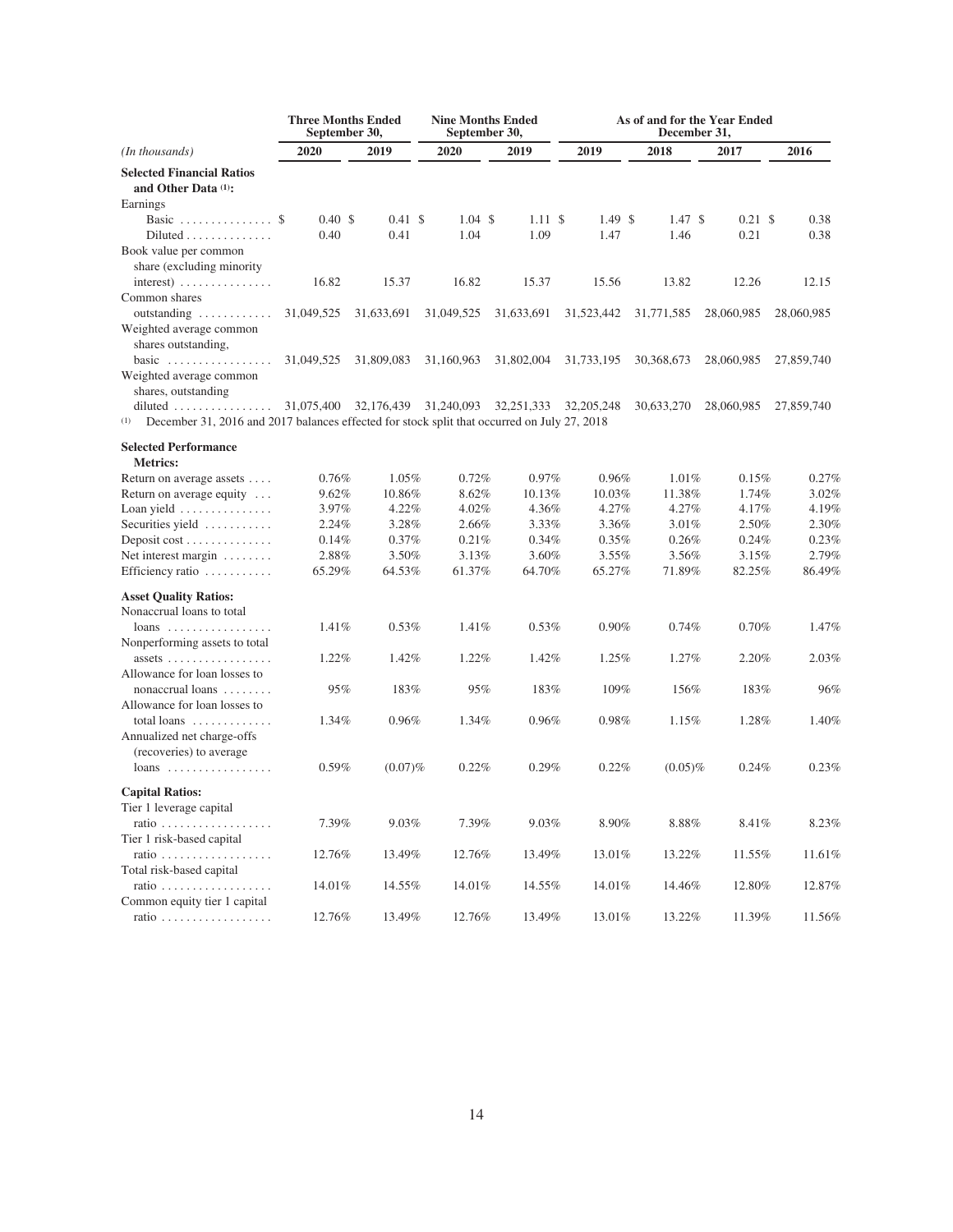# **The Holding Company Selected Historical Financial Data**

The Holding Company has had limited operations since inception. The Holding Company will need to fund certain operational expenses, including legal and accounting costs related to the preparation and filing of its periodic reports with the SEC and various stockholder communications following the reorganization. Accordingly, the Bank expects to capitalize the holding company with \$1,675,000 which will be paid from the retained earnings of the Bank. See "THE REORGANIZATION – Expenses of the Reorganization" beginning on page 31.

In management's opinion, presentation of Holding Company only historical financial data would be immaterial and of no meaningful value to an analysis of this transaction, and therefore has been omitted.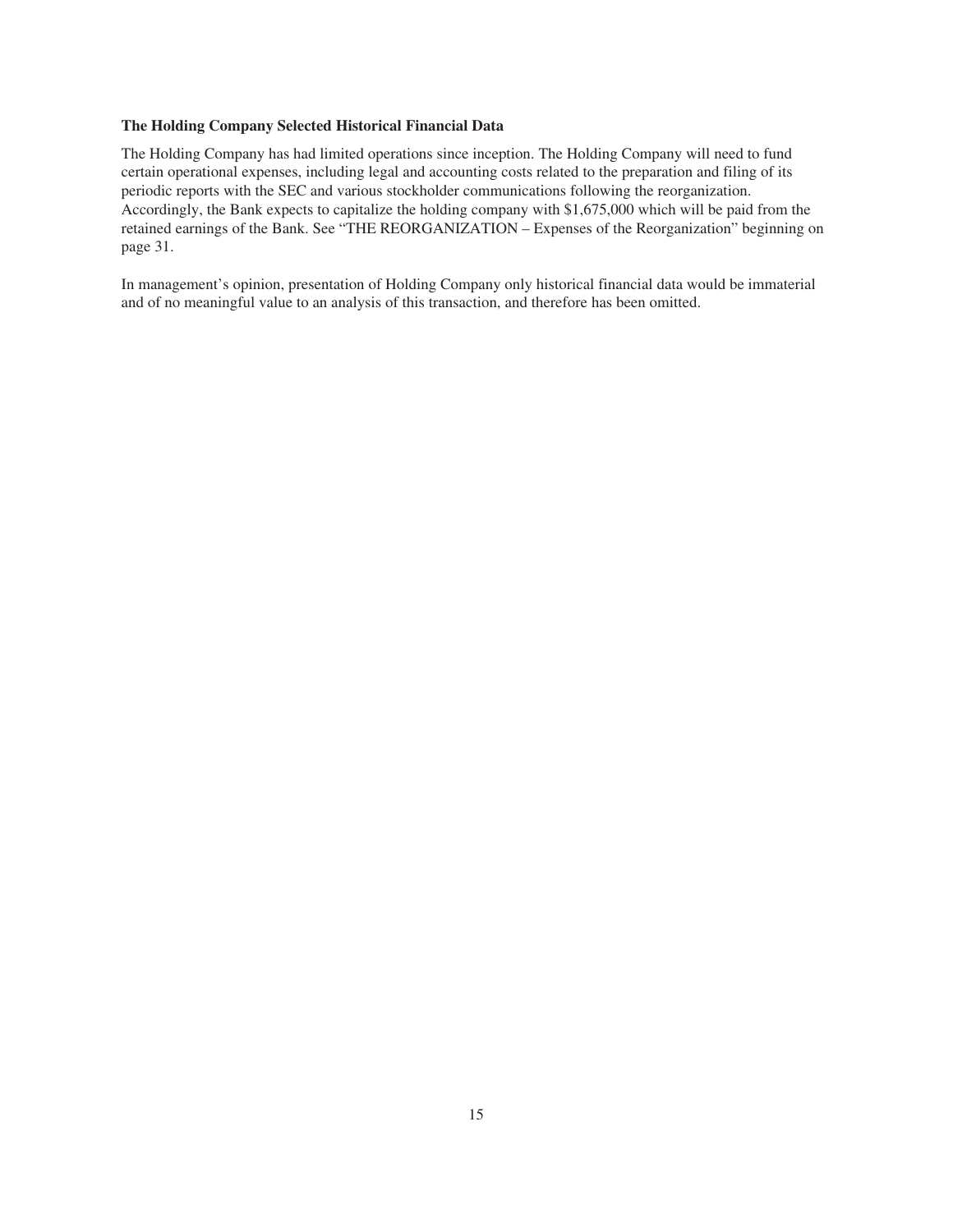## **CAUTIONARY NOTE REGARDING FORWARD-LOOKING STATEMENTS**

This proxy statement/prospectus, including certain of the information incorporated by reference into this proxy statement/prospectus, contains statements that are forward-looking within the meaning of the Private Securities Litigation Reform Act of 1995, Section 21E of the Exchange Act. Forward-looking statements are not statements of historical fact and generally can be identified by the use of forward-looking terminology, such as "may," "will," "anticipate," "intend," "could," "should," "would," "believe," "project," "plan," "goal," "target," "potential," "proforma," "seek," "contemplate," "expect," "estimate," "continue," "anticipate" and "intend," or the negative thereof as well as other similar words and expressions of the future. These forward-looking statements include, among others, statements related to management's beliefs regarding the benefits of the holding company structure and the reorganization, including the timing of consummating the reorganization, statements regarding future dividend expectations, statements about the intent to become a financial holding company and other statements related to our future plans, objectives, strategies, projected growth, anticipated future financial performance, and management's long-term performance goals.

Forward-looking statements are subject to risks, uncertainties and assumptions that are difficult to predict as to timing, extent, likelihood and degree of occurrence, which could cause our actual results to differ materially from those anticipated in or by such statements. Potential risks and uncertainties include, but are not limited to, the following:

- the failure to complete the reorganization due to the failure of the Bank's stockholders to approve the reorganization proposal;
- failure to obtain the applicable regulatory approval for the reorganization on the expected terms and schedule;
- our ability to maintain our reputation;
- our ability to carry out our business strategy prudently, effectively and profitably;
- our ability to attract customers based on shared values or mission alignment;
- the impact of the outbreak of the novel coronavirus, or COVID-19, on our business, including the impact of the actions taken by governmental authorities to try and contain the virus or address the impact of the virus on the United States economy (including, without limitation, the Coronavirus Aid, Relief and Economic Security Act, or the CARES Act), and the resulting effect of these items on our operations, liquidity and capital position, and on the financial condition of our borrowers and other customers;
- impairment of investment securities, goodwill, other intangible assets or deferred tax assets;
- projections on loans, assets, deposits, liabilities, revenues, expenses, net income, capital expenditures, liquidity, dividends, capital structure or other financial items;
- inaccuracy of the assumptions and estimates we make in establishing our allowance for loan losses and other estimates, including future changes in the allowance for loan losses resulting from the future adoption and implementation of the new Current Expected Credit Loss ("CECL") methodology;
- our policies with respect to asset quality and loan charge-offs, including future changes in the allowance for loan losses resulting from the anticipated adoption and implementation of CECL;
- the composition of our loan portfolio and the potential deterioration in the financial condition of borrowers resulting in significant increases in loan losses, provisions for those losses that exceed our current allowance for loan losses and higher loan charge-offs;
- the availability of and access to capital, and our ability to allocate capital prudently, effectively and profitably;
- our ability to pay dividends;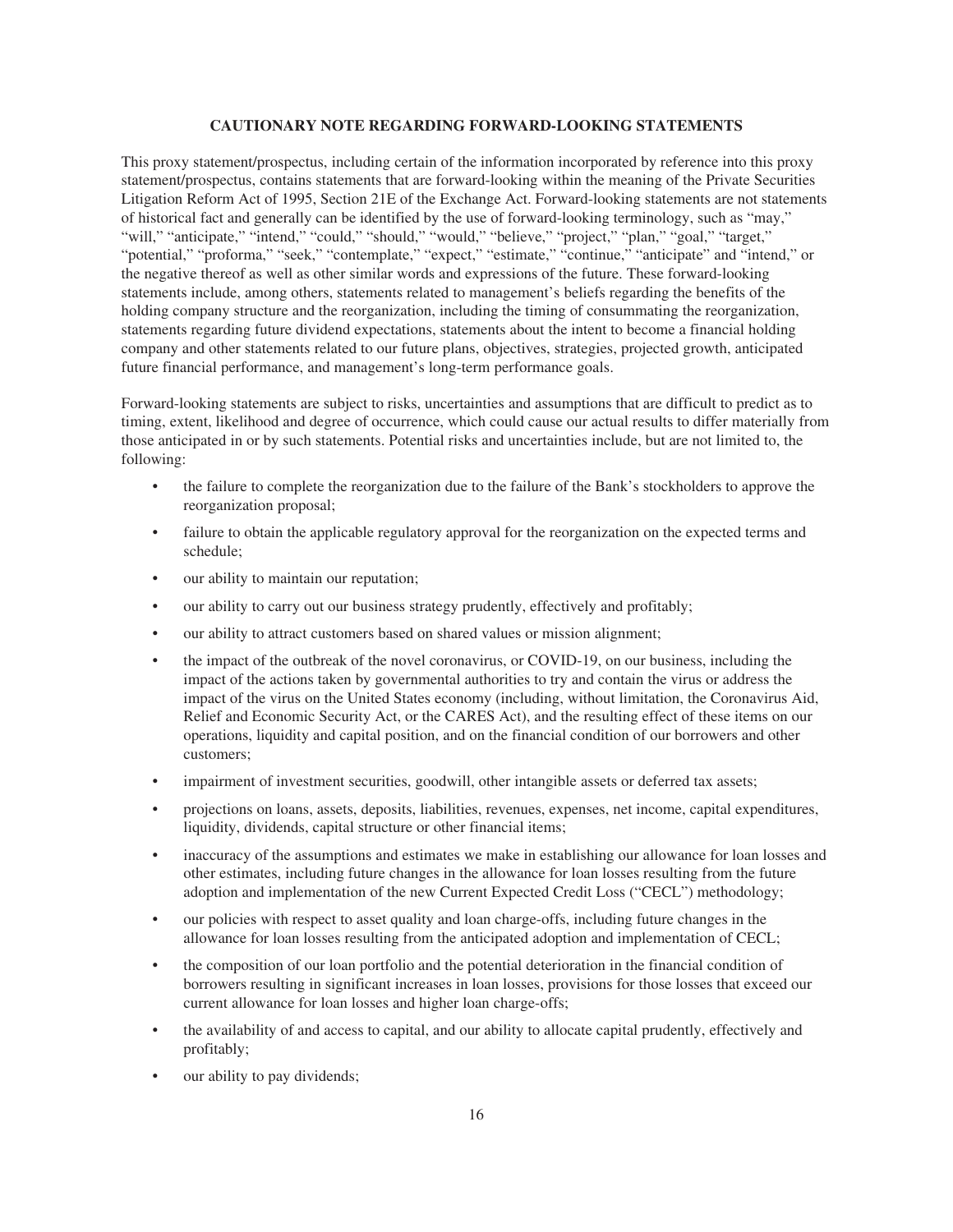- our ability to achieve organic loan and deposit growth and the composition of such growth;
- our ability to identify and effectively acquire potential acquisition or merger targets, including our ability to be seen as an acquirer of choice and our ability to obtain regulatory approval for any acquisition or merger and thereafter to successfully integrate any acquisition or merger target;
- time and effort necessary to resolve nonperforming assets;
- fluctuations in the values of our assets and liabilities and off-balance sheet exposures;
- general economic conditions (both generally and in our markets) may be less favorable than expected, which could result in, among other things, a deterioration in credit quality, a reduction in demand for credit and a decline in real estate values;
- the general decline in the real estate and lending markets, particularly in our market areas, including the effects of the enactment of or changes to rent-control and other similar regulations on multi-family housing;
- changes in the demand for our products and services;
- other financial institutions having greater financial resources and being able to develop or acquire products that enable them to compete more successfully than we can;
- restrictions or conditions imposed by our regulators on our operations or the operations of banks we acquire may make it more difficult for us to achieve our goals;
- legislative or regulatory changes, including changes in tax issues, accounting standards and compliance requirements, whether of general applicability or specific to us and our subsidiaries;
- the costs, effects and outcomes of litigation, regulatory proceedings, examinations, investigations, or similar matters, or adverse facts and developments related thereto;
- possible changes in trade, monetary and fiscal policies of, and other activities undertaken by, governments, agencies, central banks and similar organizations;
- competitive pressures among depository and other financial institutions may increase significantly;
- adverse effects of failures by our vendors to provide agreed upon services in the manner and at the cost agreed, particularly our information technology vendors and those vendors performing a service on our behalf;
- changes in the interest rate environment may reduce margins or the volumes or values of the loans we make or have acquired;
- adverse changes in the bond and equity markets;
- cybersecurity risks, and the vulnerability of our network and online banking portals, and the systems of parties with whom we contract, to unauthorized access, computer viruses, phishing schemes, spam attacks, human error, natural disasters, power loss and other security breaches that could adversely affect or disrupt our business and financial performance or reputation;
- our ability to attract and retain key personnel can be affected by the increased competition for experienced employees in the banking industry;
- the possibility of earthquakes and other natural disasters affecting the markets in which we operate;
- war or terrorist activities causing further deterioration in the economy or causing instability in credit markets;
- economic, governmental or other factors may affect the projected population, residential and commercial growth in the markets in which we operate; and
- descriptions of assumptions underlying or relating to any of the foregoing.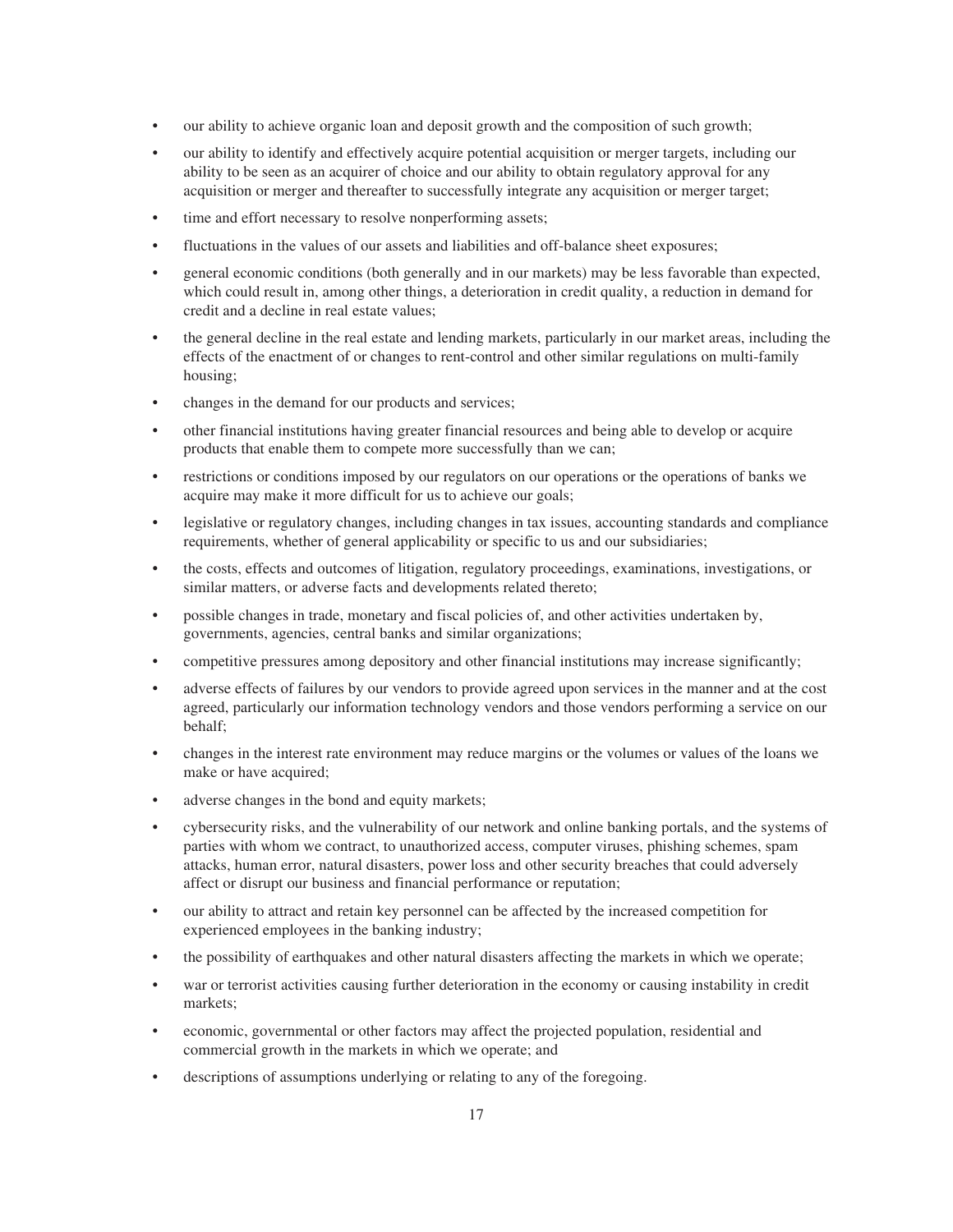We caution readers that the foregoing list of factors is not exclusive, is not necessarily in order of importance and not to place undue reliance on forward-looking statements. All forward-looking statements are necessarily only estimates of future results, and there can be no assurance that actual results will not differ materially from expectations. Additional factors that may cause actual results to differ materially from those contemplated by any forward-looking statements also may be found in the Bank's 2019 Annual Report on Form 10-K, Quarterly Reports on Form 10-Q and current Reports on Form 8-K filed with the FDIC and available at the FDIC's website at https://efr.fdic.gov/fcxweb/efr/index.html. Further, any forward-looking statement speaks only as of the date on which it is made and we undertake no obligation to update or revise any forward-looking statement to reflect events or circumstances after the date on which the statement is made or to reflect the occurrence of unanticipated events, unless required to do so under the federal securities laws.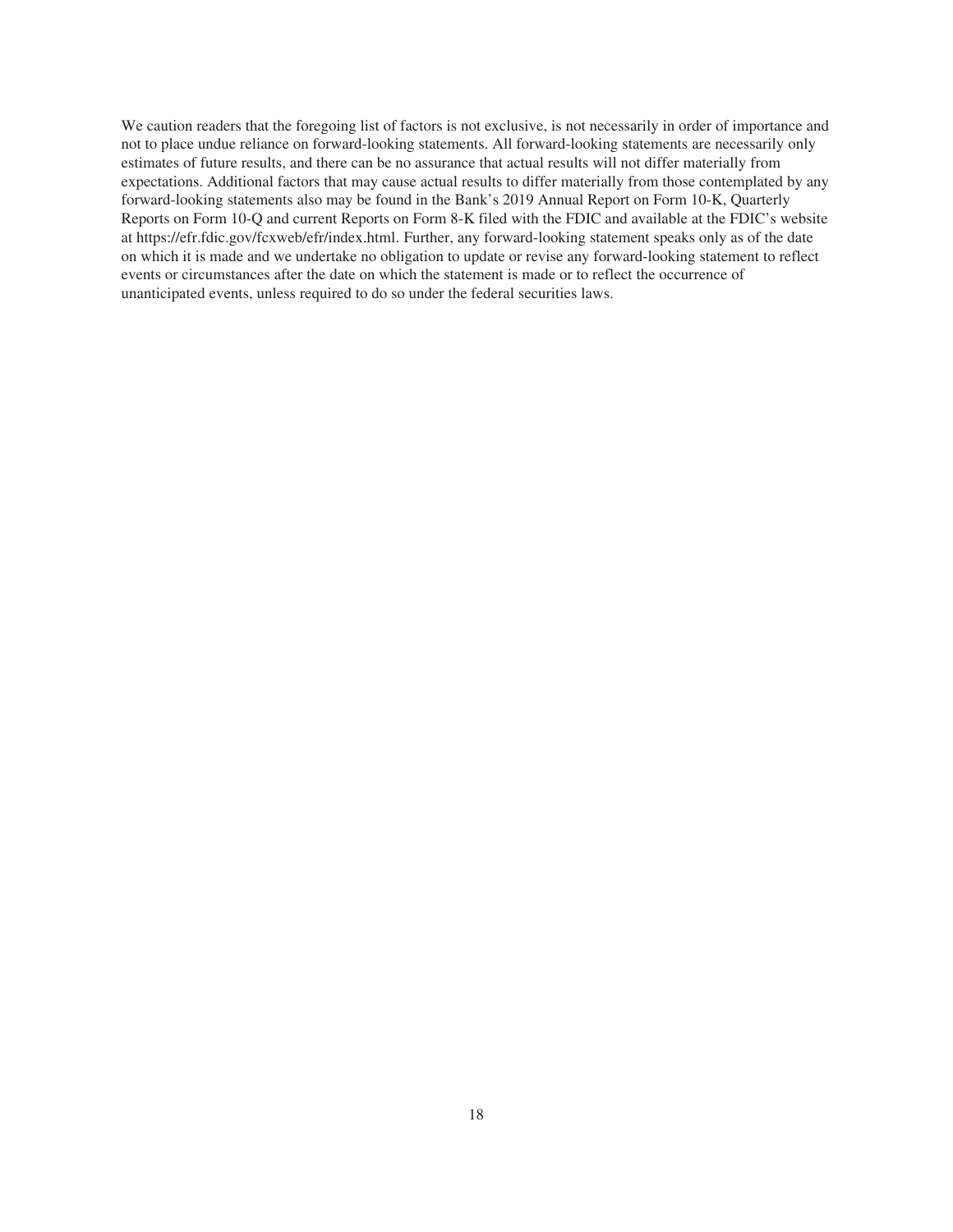### **RISK FACTORS**

An investment in the Bank involves significant risks. These risks are described in the Bank's 2019 Annual Report on Form 10-K under "Item 1A. Risk Factors" and in our updates to those Risk Factors in our Quarterly Reports on Form 10-Q and Current Reports on Form 8-K, which are incorporated by reference into this proxy statement/prospectus. See "Where You Can Find More Information" for information about how to obtain a copy of these documents. These risks derive primarily from the financial institutions industry, the nature of the way financial institutions operate, and the national economy, generally, and, more specifically, from the Bank's operations, financial condition, local markets, competition and similar factors. Risks and uncertainties not presently known to us, or that we currently believe to be immaterial, may also impair our business operations, our financial results and the value of our securities. Because, initially following the reorganization, the Bank will be the Holding Company's sole asset and represent the Holding Company's only operations and its sole source of income and profits, we believe that all of the risks of an investment directly in the Bank, as described in the above-referenced documents, will continue to apply in all material respects to an investment in the Holding Company.

The following Risk Factors summarizes some of the risks that we believe will become applicable if we complete the reorganization, and derive primarily from the future organizational structure of the Holding Company operating with the Bank as its subsidiary, as well as factors that result from differences in our governance structure and your rights as a stockholder that we have either been required or have chosen to implement in connection with the reorganization.

# YOU SHOULD CAREFULLY CONSIDER THE FOLLOWING RISK FACTORS AS WELL AS ALL OF THE OTHER INFORMATION IN THIS PROXY STATEMENT/PROSPECTUS BEFORE DECIDING HOW TO VOTE YOUR SHARES.

# *The Holding Company has the ability to incur debt and pledge its assets, including its stock in the Bank, to secure that debt.*

While the Bank can incur debt, its ability to do so is limited and, significantly, it is not legally permitted to pledge its assets to secure its indebtedness except in very limited circumstances. In contrast, the legal limitations on the incurrence of debt by bank holding companies are much less restrictive and there are no regulatory restrictions on the Holding Company's ability to incur debt and pledge its assets to secure that debt. Absent special and unusual circumstances, a holder of indebtedness for borrowed money has rights that are superior to those of holders of common and preferred stock—interest must be paid to the lender before dividends can be paid to the stockholders, and loans must be paid off before any assets can be distributed to stockholders if the Holding Company were to liquidate. Furthermore, the Holding Company would have to service (make principal and interest payments) its indebtedness which could reduce the profitability of or result in net losses at the Holding Company on a consolidated basis even if the Bank were profitable. See "THE REORGANIZATION – Reasons for the Reorganization – Meeting Capital Needs" beginning on page 29.

# *The Holding Company will be subject to regulation which will increase the cost and expense of regulatory compliance and will therefore reduce the Holding Company's net income and may restrict its ability to engage in certain activities.*

As a bank holding company under federal law, the Holding Company will be subject to regulation under the Bank Holding Company Act of 1956, as amended (the "BHC Act") and the examination and reporting requirements of the Federal Reserve. In addition to supervising and examining the Holding Company, the Federal Reserve, through its adoption of regulations implementing the BHC Act, places certain restrictions on the activities that are deemed permissible for bank holding companies to engage in. Changes in the number or scope of permissible activities could have an adverse effect on the Holding Company's ability to realize its strategic goals.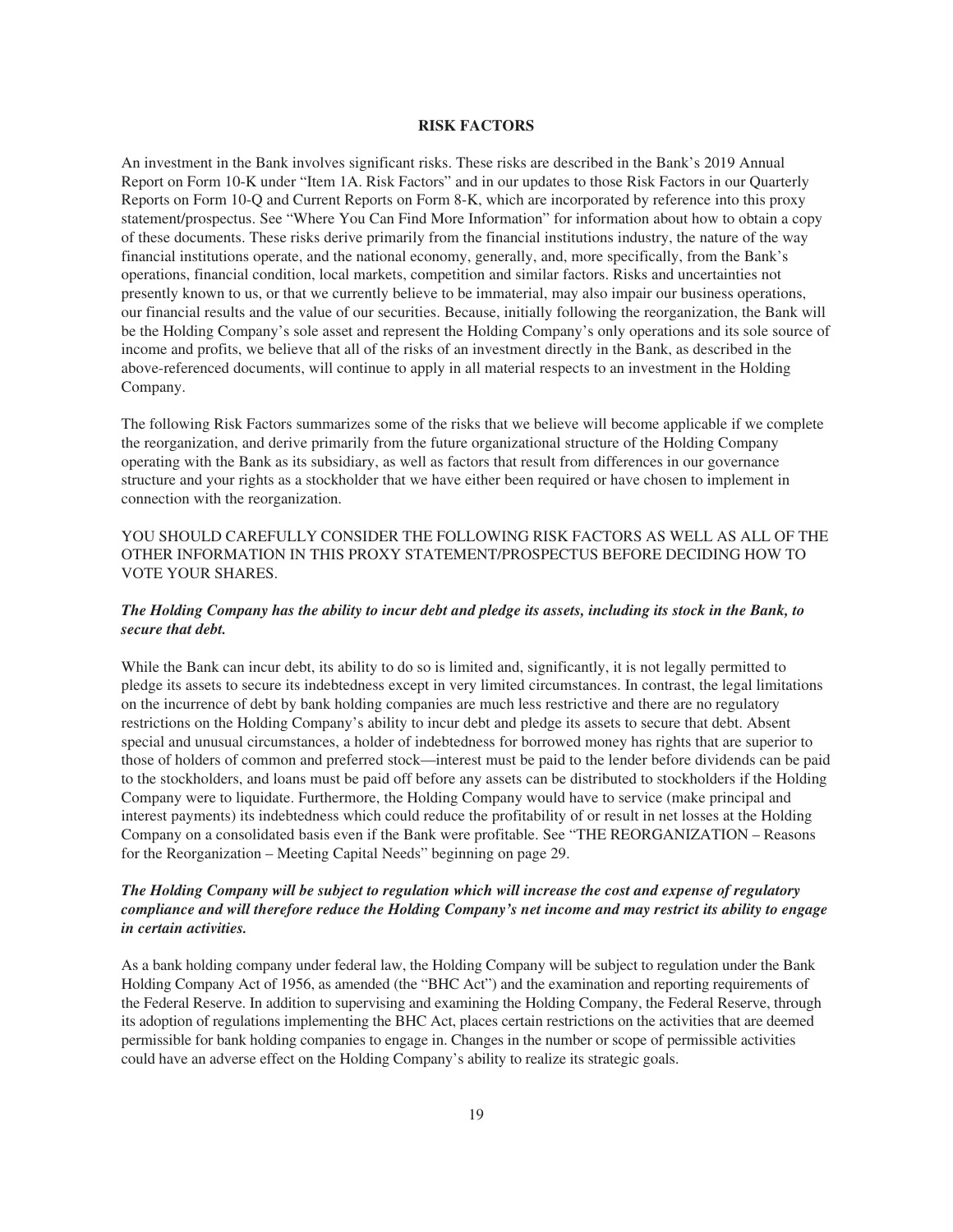# *The Holding Company may be required to contribute capital or assets to the Bank that could otherwise be invested or deployed more profitably elsewhere.*

Federal law and regulatory policy impose a number of obligations on bank holding companies that are designed to reduce potential loss exposure to the depositors of insured depository subsidiaries and to the FDIC's insurance fund. For example, the Federal Reserve requires a bank holding company to act as a source of financial and managerial strength to a subsidiary bank and to commit resources to support such subsidiary bank. Under the "source of strength" doctrine, the Federal Reserve may require a bank holding company to make capital injections into a troubled subsidiary bank and may charge the bank holding company with engaging in unsafe and unsound practices for failure to commit resources to such a subsidiary bank. In addition, the Dodd-Frank Act directs the federal bank regulators to require that all companies that directly or indirectly control an insured depository institution serve as a source of strength for the institution. Under these requirements, in the future, we could be required to provide financial assistance to our Bank if the Bank experiences financial distress.

The Federal Reserve has the ability to require the Holding Company to contribute capital to the Bank, even if the Holding Company would not ordinarily do so and even if such contribution is to the detriment of the Holding Company or its stockholders or requires the Holding Company to borrow funds. In the event of a bank holding company's bankruptcy, the bankruptcy trustee will assume any commitment by the holding company to a federal bank regulatory agency to maintain the capital of a subsidiary bank. Moreover, bankruptcy law provides that claims based on any such commitment will be entitled to a priority of payment over the claims of the holding company's general unsecured creditors, including the holders of its note obligations. Thus, any borrowing that must be done by the Holding Company in order to make the required capital injection becomes more difficult and expensive and will adversely impact the Holding Company's cash flows, financial condition, results of operations and prospects.

# *Applicable laws and regulations restrict both the ability of the Bank to pay dividends to the Holding Company, and the ability of the Holding Company to pay dividends to you.*

The Holding Company will conduct substantially all its operations through the Bank, and, therefore, its ability to pay dividends will depend on the ability of the Bank to pay dividends to it. As is the case with all financial institutions, the profitability of the Bank is subject to, among other things, the fluctuating cost and availability of money, changes in interest rates, and in economic conditions in general. In addition, both the Holding Company and the Bank are limited by laws and regulations as to the amount of dividends they can pay, with or without regulatory approval. Federal banking regulators have indicated that banking organizations should generally pay dividends only if (a) the organization's net income available to holders of common stock over the past year has been sufficient to fully fund the dividends and (b) the prospective rate of earnings retention appears consistent with the organization's capital needs, asset quality and overall financial condition. The Holding Company and the Bank must also maintain specified capital ratios, including the common equity tier 1 capital conservation buffer of 2.5% to avoid becoming subject to dividend restrictions.

If the Bank is not permitted to pay cash dividends to the Holding Company, it is unlikely that the Holding Company would be able to pay cash dividends on its common stock. Moreover, holders of Holding Company common stock will be entitled to receive dividends only when, and if declared by its board of directors.

# *We may not be able to effectively implement the strategies that underlie our reasons for forming a bank holding company.*

As discussed under "THE REORGANIZATION – Reasons for the Reorganization" beginning on page 28, we believe that the holding company structure will provide us with better opportunities to meet our capital needs and expand our business and markets through acquisitions; *however*, we cannot assure you that we will be able to do any of these things to the full extent we will be legally able to, on favorable terms or at all. If we are unable to implement our future strategies that we believe are enhanced by the holding company structure, the cost, effort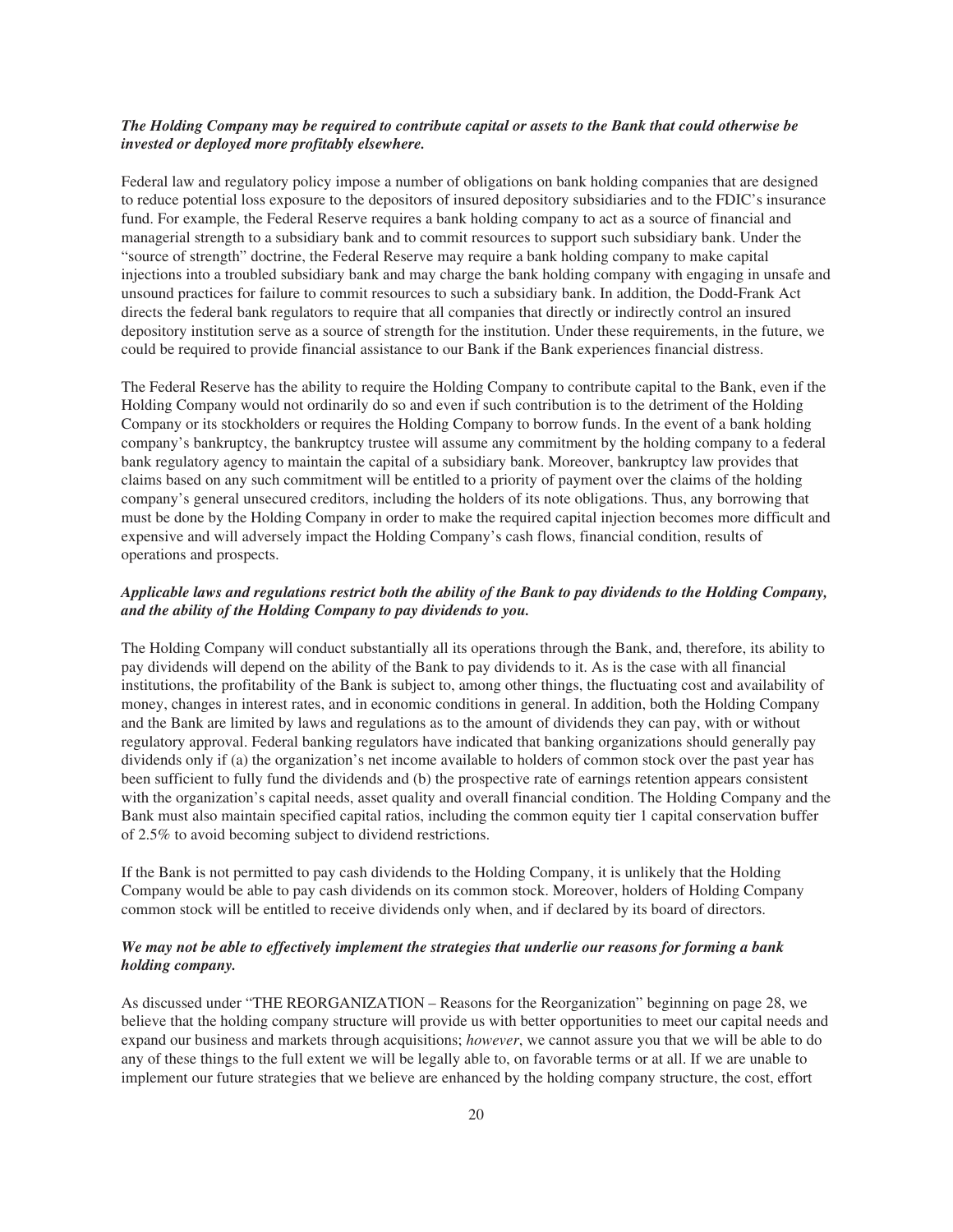and expense of the reorganization could be greater than the benefits realized by the reorganization, and the increased costs of operating in the future under the holding company structure could affect our business and profitability.

# *We cannot assure you that the reorganization into a bank holding company structure will enable us to compete more effectively or operate more profitably than as a stand-alone bank.*

Although we believe that our reasons for the reorganization and the enhanced opportunities we believe we will have under the holding company structure will strengthen our overall organization and improve long-term operating results and profits, we cannot assure you that this will happen. Among other things, we may not be accurately predicting or fully appreciating the effects of these enhanced opportunities and any difficulties we might face in implementing our strategies. Our strategies and expectations for future opportunities under the holding company structure could also be negatively impacted, or even outweighed, by external factors either within or outside of our control. We cannot assure you that we will be more (or even as) profitable or stronger (or even as strong) financially under the holding company structure than we could have been if the reorganization had not occurred and the Bank continued to operate under its historical stand-alone structure.

# *The Holding Company, like the Bank, may issue additional shares of common stock and set the terms of, and issue preferred stock, without stockholder approval that could result in dilution of an investor's investment.*

The Bank's board of directors is currently able to authorize the issuance of additional shares of common stock and may also set the terms of, and issue preferred stock, without stockholder approval. Like the Bank, the board of directors of the Holding Company may also determine, from time to time, that there is a need to obtain additional capital through the issuance of additional shares of common stock and/or preferred stock. These issuances would likely dilute the ownership interests of Holding Company investors and may dilute the per share book value of the Holding Company's common stock. In addition, in the future, the Holding Company's board of directors may choose to designate one or more new series of preferred stock, with rights and preferences that are undetermined at this time. In general, dividends on any preferred stock that might be issued must be paid in full before you, as a holder of common stock, would receive any dividends on your Holding Company common stock, and holders of preferred stock would be paid out before you would receive anything if the Holding Company were liquidated.

Furthermore, under the terms of the Bank's 2019 Equity Incentive Plan, which we refer to as the Equity Plan, if the reorganization is consummated, the Equity Plan will be assumed by the Holding Company. The issuance of additional shares of Holding Company common stock under the Equity Plan will, therefore, further dilute each investor's ownership in the Holding Company.

# *As a result of the reorganization, you will become stockholders of a Delaware public benefit corporation and your rights as a stockholder will be governed by the Holding Company's organizational documents and Delaware law.*

As a stockholder of the Bank, a New York state-chartered bank, your rights are governed by the Bank's organizational documents and New York banking laws. As a result of the completion of the reorganization, you will become a stockholder of the Holding Company, a Delaware public benefit corporation, and your rights as a stockholder of the Holding Company will be governed by the Holding Company's organizational documents and the DGCL, including Subchapter XV of the DGCL which applies to public benefit corporations. As a result, there will be differences between the rights you currently enjoy as a stockholder of the Bank and the rights you will have as a stockholder of the Holding Company. See "COMPARISON OF STOCKHOLDERS' RIGHTS" beginning on page 41.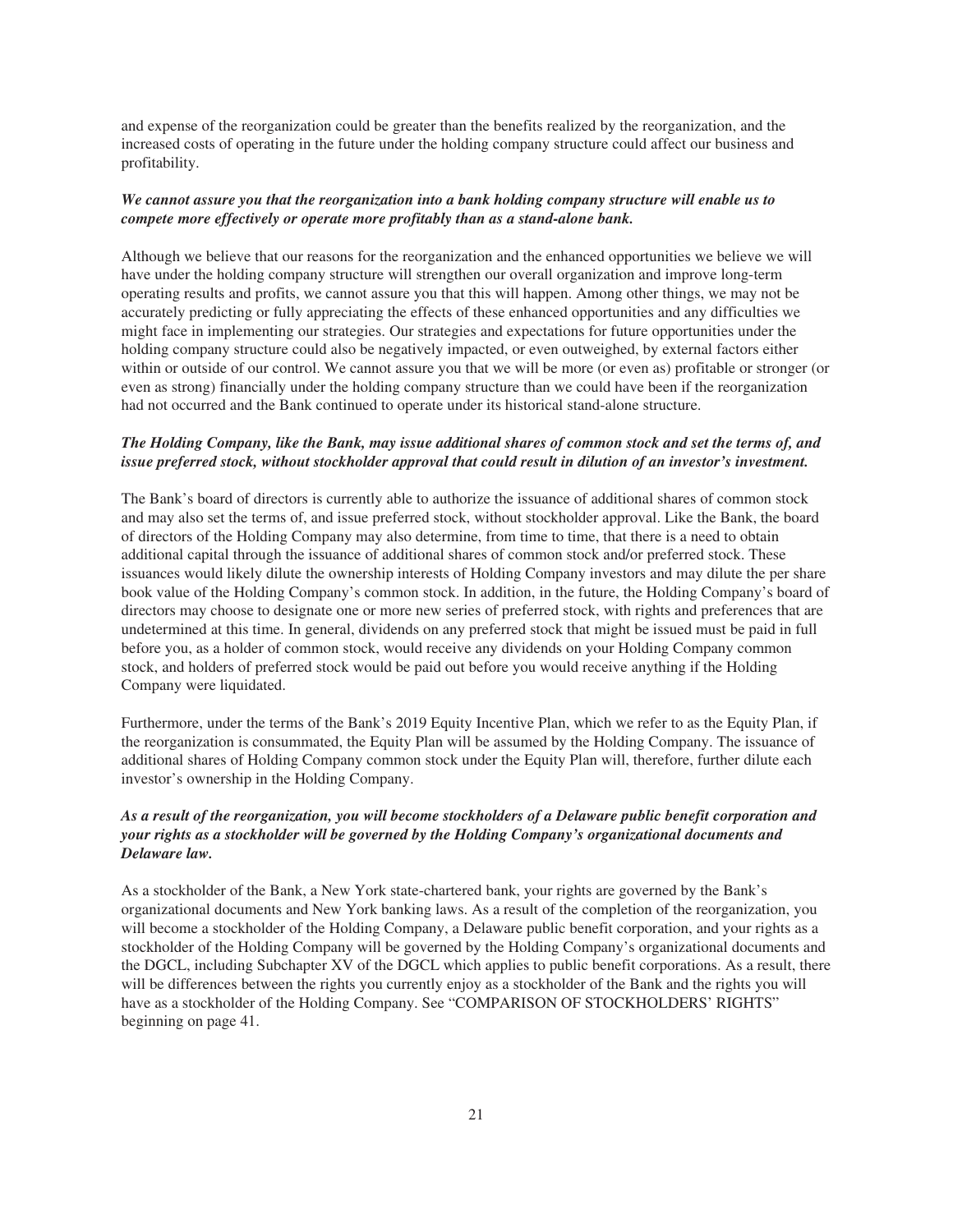### **THE SPECIAL MEETING**

### **Date, Time and Place**

The special meeting of Bank stockholders will be held on January 12, 2021, at 11:30 a.m., Eastern Time. Due to the health and safety concerns related to the coronavirus (COVID-19), the special meeting will be a completely virtual meeting of stockholders. Stockholders can attend the meeting via the Internet at https://web.lumiagm.com/244397439 and following the instructions below.

On or about December 3, 2020, the Bank will commence mailing this proxy statement/prospectus and the enclosed form of proxy to its stockholders entitled to vote at the special meeting.

# **Attending the Special Meeting**

*Access to the Audio Webcast of the Meeting*: The live audio webcast of the meeting will begin promptly at 11:30 a.m. local time. Online access to the audio webcast will open approximately 60 minutes prior to the start of the meeting to allow time for you to log in and test the computer audio system. We encourage our stockholders to access the meeting prior to the start time to allow ample time to complete the online check-in process.

*Log-in Instructions if You Hold Shares in Your Own Name*: To attend the virtual meeting, login at https://web.lumiagm.com/244397439. Stockholders will need their unique 11-digit control number which appears on your proxy card and the instructions included in this proxy statement/prospectus. The password for the virtual meeting is amalgamated2020.

*Log-in Instructions if Your Shares are Held in Street Name through a Bank, Broker or Other Nominee:* If you hold your shares in street name and you wish to virtually attend and participate in the special meeting, you must first obtain a valid legal proxy from your bank, broker or other nominee and then register in advance to attend the special meeting. Follow the instructions from your bank, broker or other nominee included with the proxy statement/prospectus, or contact your bank, broker or other nominee to request a legal proxy form.

After obtaining a valid legal proxy from your bank, broker or other nominee, to then register to attend the special meeting you must submit proof of your legal proxy reflecting the number of your shares along with your name and email address to American Stock Transfer & Trust Company LLC. Requests for registration should be directed to proxy@astfinancial.com or to facsimile number 718-765-8730. Written requests can be mailed to:

American Stock Transfer & Trust Company LLC Attn: Proxy Tabulation Department 6201 15th Avenue Brooklyn, NY 11219

Requests for registration must be labeled as "Legal Proxy" and be received no later than 5:00 p.m., Eastern Time, on January 5, 2021.

The password for the virtual meeting is amalgamated2020.

# **Attending the Special Meeting as a Guest**

Anyone wishing to attend the special meeting as a guest in listen-only mode, please access https://web.lumiagm.com/244397439 and enter the information requested on the screen. Please note that those who attend as guests will not have the ability to ask questions or vote during the meeting.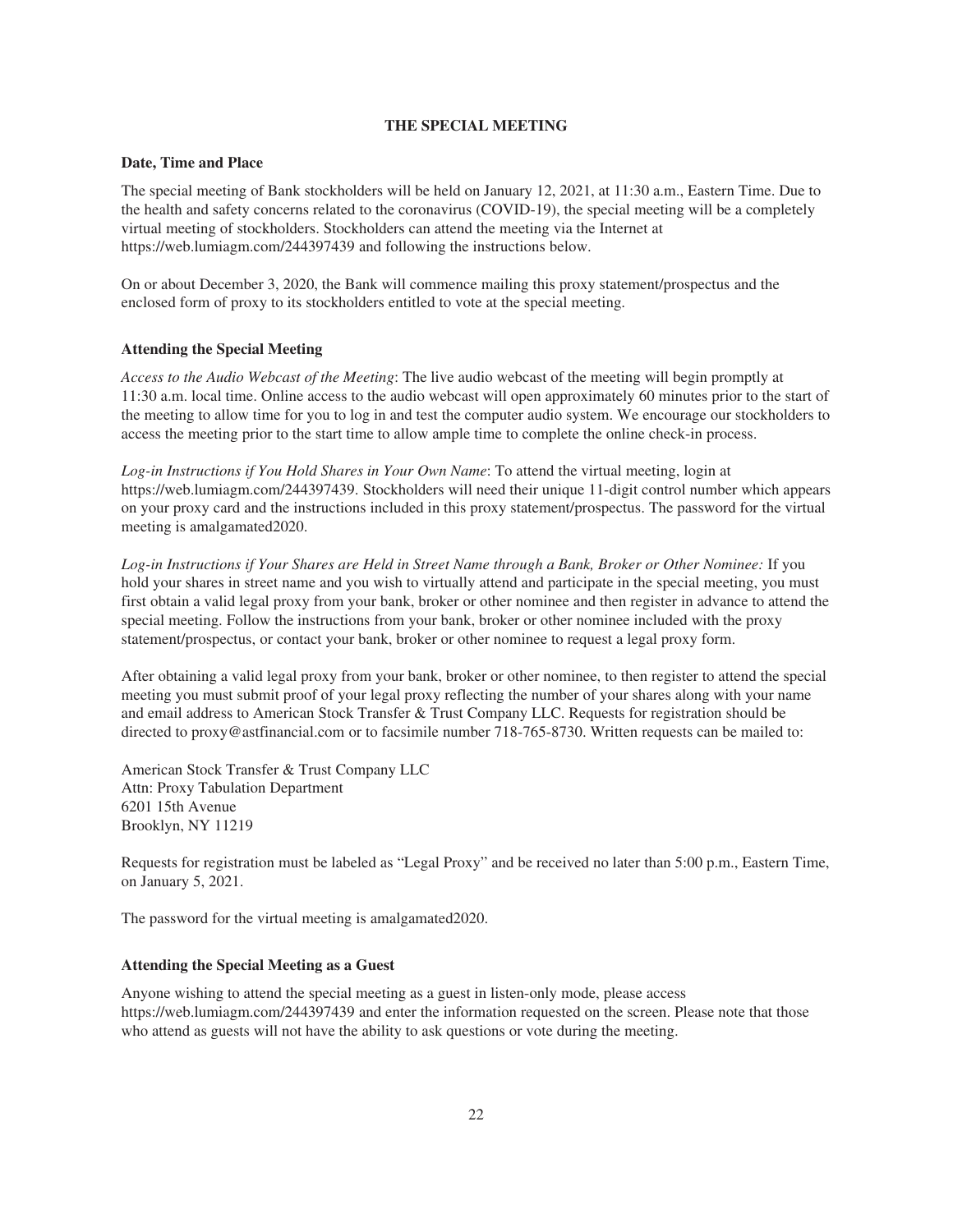## **Purpose of the Special Meeting**

At the special meeting, stockholders will be asked to vote on the following matters:

- 1. The approval of the reorganization of the Bank into a holding company form of ownership by approving a Plan of Acquisition, pursuant to which the Bank will become a wholly owned subsidiary of the Holding Company, a newly formed Delaware public benefit corporation, and each outstanding share of Bank common stock will be exchanged for one share of Holding Company common stock, which we refer to as the reorganization proposal; and
- 2. The adjournment of the special meeting, if necessary, to permit further solicitation of proxies in the event there are not sufficient votes at the time of the meeting to constitute a quorum or to approve the holding company reorganization, which we refer to as the adjournment proposal.

As of the date of this proxy statement/prospectus, we are not aware of any other matters that will be presented for consideration at the special meeting. If, however, other matters are properly presented, the persons named as proxies will vote the shares represented by properly executed proxies in accordance with their judgment with respect to those matters.

## **Recommendation of the Bank's Board of Directors**

The Bank's board of directors recommends that you vote:

- **FOR** the reorganization proposal; and
- **FOR** the adjournment proposal.

# **Record Date; Stockholders Entitled to Vote**

Only holders of record of Bank common stock as of November 27, 2020 are entitled to notice of and to vote at the special meeting or any adjourned meeting.

As of November 27, 2020, we had 31,049,525 shares of Bank common stock outstanding and entitled to vote at the special meeting. Each share of Bank common stock entitles the holder to one vote on all matters voted on at the meeting. All of the shares of Bank common stock vote as a single class.

### **Voting of Proxies; Incomplete Proxies**

**If you hold shares in your own name**, you may vote by selecting any of the following options:

- *By Internet:* Go to *www.voteproxy.com* and follow the on-screen instructions.
- *By Mail:* Complete the proxy card, date and sign it, and return it in the postage-paid envelope provided.
- *Vote via the Internet During the Meeting*: You may choose to vote electronically via the Internet at https://web.lumiagm.com/244397439 during the virtual meeting. Stockholders will need their unique 11-digit control number which appears on the proxy card and the instructions included in this proxy statement/prospectus.

When the accompanying proxy is returned properly executed, the Bank common stock represented by it will be voted at the special meeting or any adjournment or postponement of the meeting in accordance with the instructions contained in the proxy card. Your internet vote authorizes the named proxies to vote your shares in the same manner as if you had marked, signed and returned a proxy card. If a proxy is returned without an indication as to how the shares of Bank common stock represented are to be voted with regard to a particular proposal, the Bank common stock represented by the proxy will be voted in accordance with the recommendation of the Bank's board of directors and, therefore, "FOR" the reorganization proposal and "FOR" the adjournment proposal. Voting results will be tabulated and certified by American Stock Transfer & Trust Company, LLC.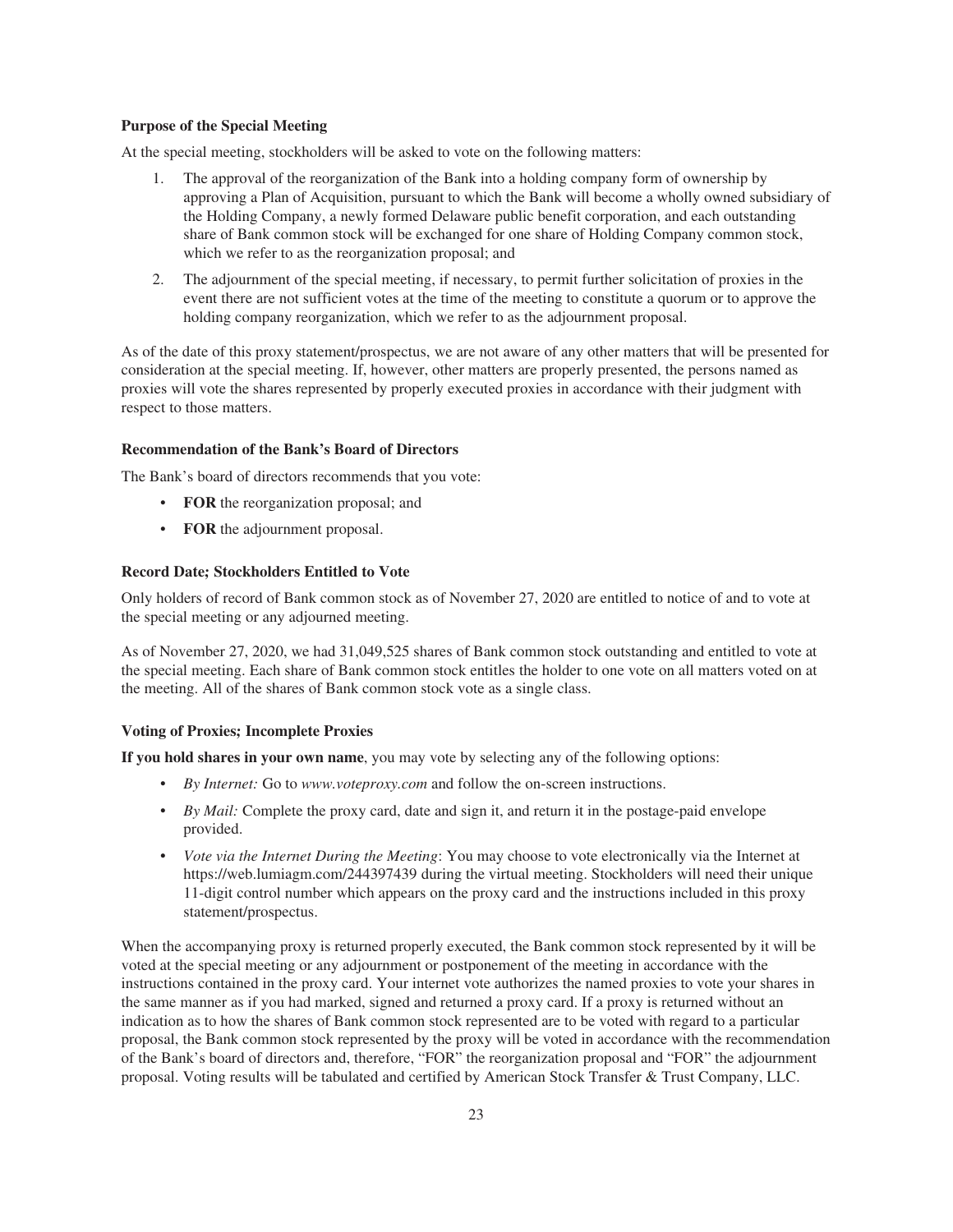As of the date of this proxy statement/prospectus, we are not aware of any other matters to be presented or considered at the meeting, but your shares will be voted at the discretion of the proxies appointed by the Bank's board of directors on any of the following matters:

- any matter about which we did not receive written notice a reasonable time before we mailed these proxy materials to our stockholders; and
- matters incident to the conduct of the meeting.

**If your shares are held in the name of a bank, broker or other holder of record**, you are considered the beneficial owner of shares held in "street name," and you will receive instructions from such holder of record that you must follow for your shares to be voted. Please follow their instructions carefully.

If you hold your shares in street name and you wish to virtually vote via the Internet during the special meeting, you must first obtain a valid legal proxy from your bank, broker or other nominee and then register in advance to attend the special meeting. Follow the instructions from your bank, broker or other nominee included with the proxy statement/prospectus, or contact your bank, broker or other nominee to request a legal proxy form.

After obtaining a valid legal proxy from your bank, broker or other nominee, to then register to attend the special you must submit proof of your legal proxy reflecting the number of your shares along with your name and email address to American Stock Transfer & Trust Company LLC. Requests for registration should be directed to proxy@astfinancial.com or to facsimile number 718-765-8730. Written requests can be mailed to:

American Stock Transfer & Trust Company LLC Attn: Proxy Tabulation Department 6201 15th Avenue Brooklyn, NY 11219

Requests for registration must be labeled as "Legal Proxy" and be received no later than 5:00 p.m., Eastern Time, on January 5, 2021.

If you hold your shares in street name, your brokerage firm may vote your shares under certain circumstances. Brokerage firms have authority under stock exchange rules to vote their customers' unvoted shares only on certain "routine" matters. Because none of the proposals to be voted on at the special meeting are "routine" matters for which brokers may have discretionary authority to vote, we do not expect any broker non-votes at the special meeting. As a result, if you hold your shares of Bank common stock in "street name," your shares will not be represented and will not be voted on any matter unless you affirmatively instruct your bank, broker or other nominee how to vote your shares in one of the ways indicated by your bank, broker or other nominee. **It is therefore critical that you cast your vote by instructing your bank, broker or other nominee on how to vote.**

## **Voting by the Bank's Directors and Executive Officers**

As of November 27, 2020, Bank directors and executive officers, or their respective affiliates, all of whom have indicated their intent to vote **FOR** the reorganization, collectively beneficially own a total of 16,549,273 shares, or 53.3%, of Bank common stock.

### **Quorum; Adjournment**

Holders of a majority of the outstanding shares of Bank common stock as of the record date must be present at the meeting, either in person or by proxy, to hold the meeting and conduct business. This is called a quorum. In determining whether we have a quorum at the special meeting for purposes of all matters to be voted on, all votes "for" or "against" and all votes to "abstain" will be counted. When a brokerage firm votes its customers' unvoted shares on routine matters, these shares are counted for purposes of establishing a quorum to conduct business at the meeting. If a brokerage firm indicates on a proxy that it does not have discretionary authority to vote certain shares on a particular matter, then those shares will be treated as "broker non-votes." Shares represented by broker non-votes will be counted in determining whether there is a quorum.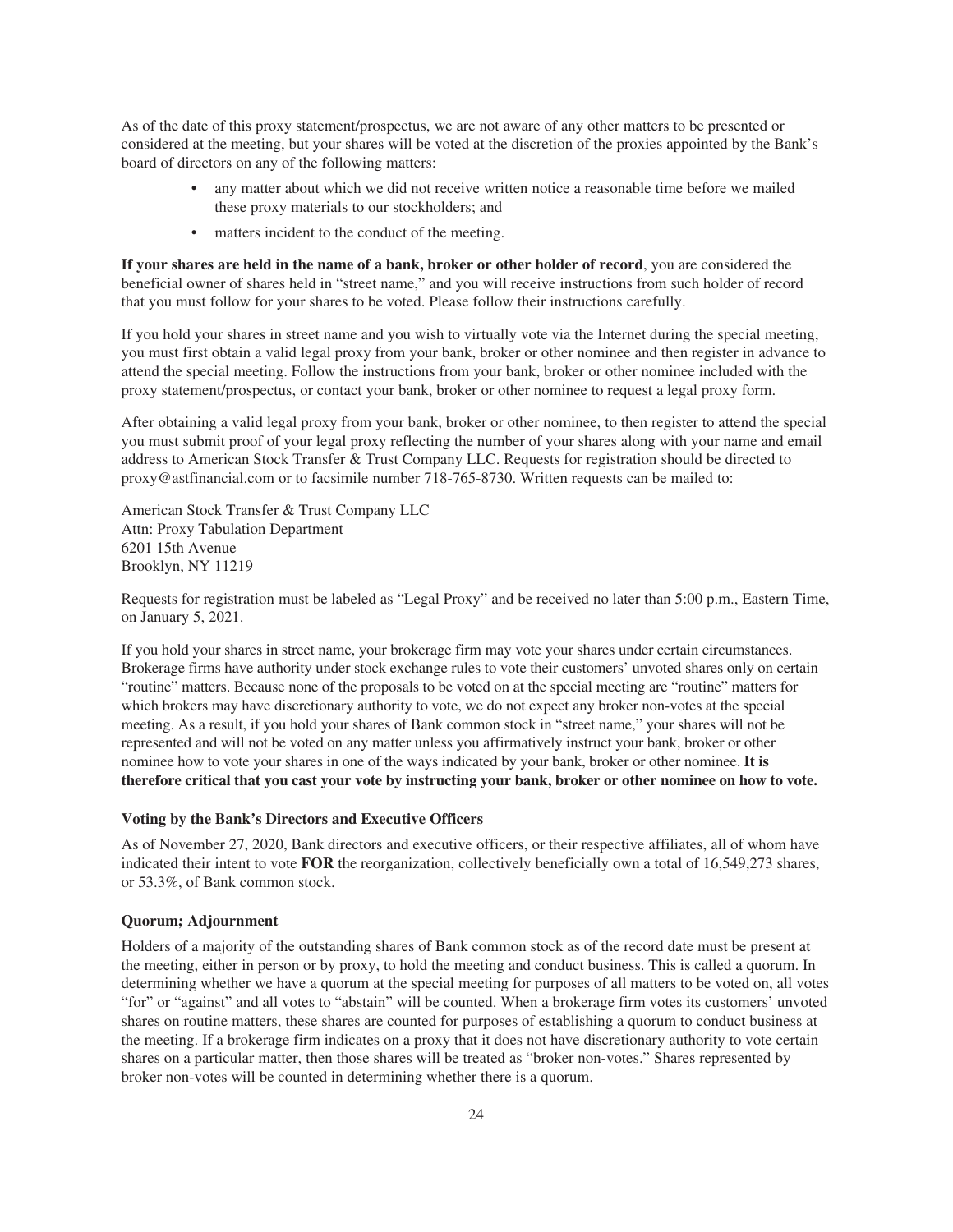Under the New York Banking Law, your proxy will remain valid for eleven months from the date thereof and may be voted at the postponed or adjourned special meeting within that time period. You will still be able to change or revoke your proxy until it is voted. No notice of an adjourned meeting need be given if the time and place of the adjourned meeting are announced at the special meeting unless, after the adjournment, a new record date is fixed for the adjourned meeting, in which case a notice of the adjourned meeting shall be given to each stockholder of record entitled to vote at the meeting. At any adjourned meeting, all proxies will be voted in the same manner as they would have been voted at the original convening of the special meeting, except for any proxies that have been effectively revoked or withdrawn prior to the adjourned meeting.

## **Required Vote; Treatment of Abstentions and Failure to Vote**

## *Reorganization proposal*:

- Standard: Approval of the reorganization proposal requires the affirmative vote of two-thirds of the issued and outstanding shares of Bank common stock entitled to vote. Bank stockholders must approve the reorganization proposal in order for the reorganization to occur. If Bank stockholders fail to approve the reorganization proposal, the reorganization will not occur.
- Effect of abstentions and broker non-votes: If you fail to vote, mark "ABSTAIN" on your proxy card or fail to instruct your bank or broker how to vote with respect to the reorganization proposal, it will have the same effect as a vote "AGAINST" the proposal.

### *Adjournment proposal*:

- Standard: Assuming a quorum is present, approval of the adjournment proposal requires the affirmative vote of a majority of the votes cast by the holders of shares of Bank common stock present virtually or represented by proxy and entitled to vote at the special meeting. If the Bank's stockholders fail to approve the adjournment proposal, but approve the reorganization proposal, the reorganization may nonetheless occur.
- Effect of abstentions and broker non-votes: If you fail to vote, mark "ABSTAIN" on your proxy card or fail to instruct your bank or broker how to vote with respect to the adjournment proposal, you will be deemed not to have cast a vote with respect to the proposal and it will have no effect on the proposal.

# **Revocability of Proxies and Changes to a Stockholder's Vote**

If you are a stockholder of record (i.e., you hold your shares directly instead of through a brokerage account) and you change your mind after you return your proxy, you may revoke it and change your vote at any time before the polls close at the meeting. You may do this by:

- timely delivering a signed written notice of revocation to the Corporate Secretary of the Bank;
- timely delivering a new, valid proxy bearing a later date either by mail or electronic vote over the Internet; or
- attending the special meeting and voting via the Internet. Simply attending the special meeting without voting will not revoke any proxy that you have previously given or change your vote.

If you hold your shares through a brokerage account, you must contact your brokerage firm to revoke your proxy.

# **Solicitation of Proxies**

We will pay for the cost of this proxy solicitation. The Bank will bear the expense of providing proxy materials. Our directors, officers and other employees, without additional compensation, may also solicit proxies personally or by telephone, facsimile or email on our behalf. We will request brokers and nominees who hold shares of Bank common stock in their names to furnish proxy materials to beneficial owners of shares. We may reimburse such brokers and nominees for their reasonable expenses in forwarding solicitation materials to such beneficial owners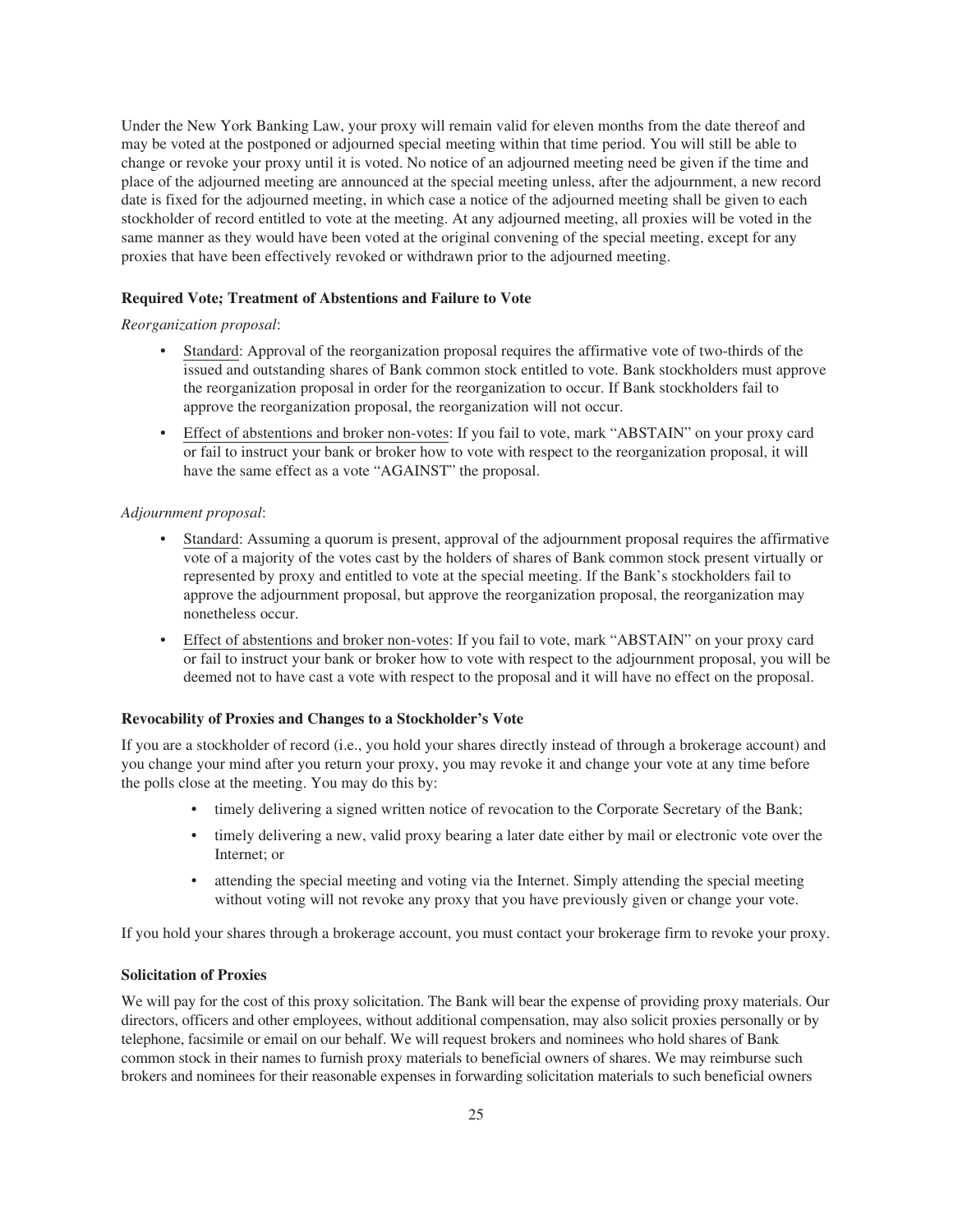## **Inspector of Elections**

Under applicable law, a person, who is not an officer, director or employee of the Bank, must tabulate the votes and act as judge and inspector of elections. At the meeting, the voting results will be tabulated and certified by American Stock Transfer & Trust Company, LLC. An Inspector of Elections will sign an oath to faithfully execute with impartiality and in good faith the duties of inspector, which will include determining the number of shares outstanding and the voting power of each, the shares represented at the meeting, the presence of a quorum and the validity and effect of the proxies.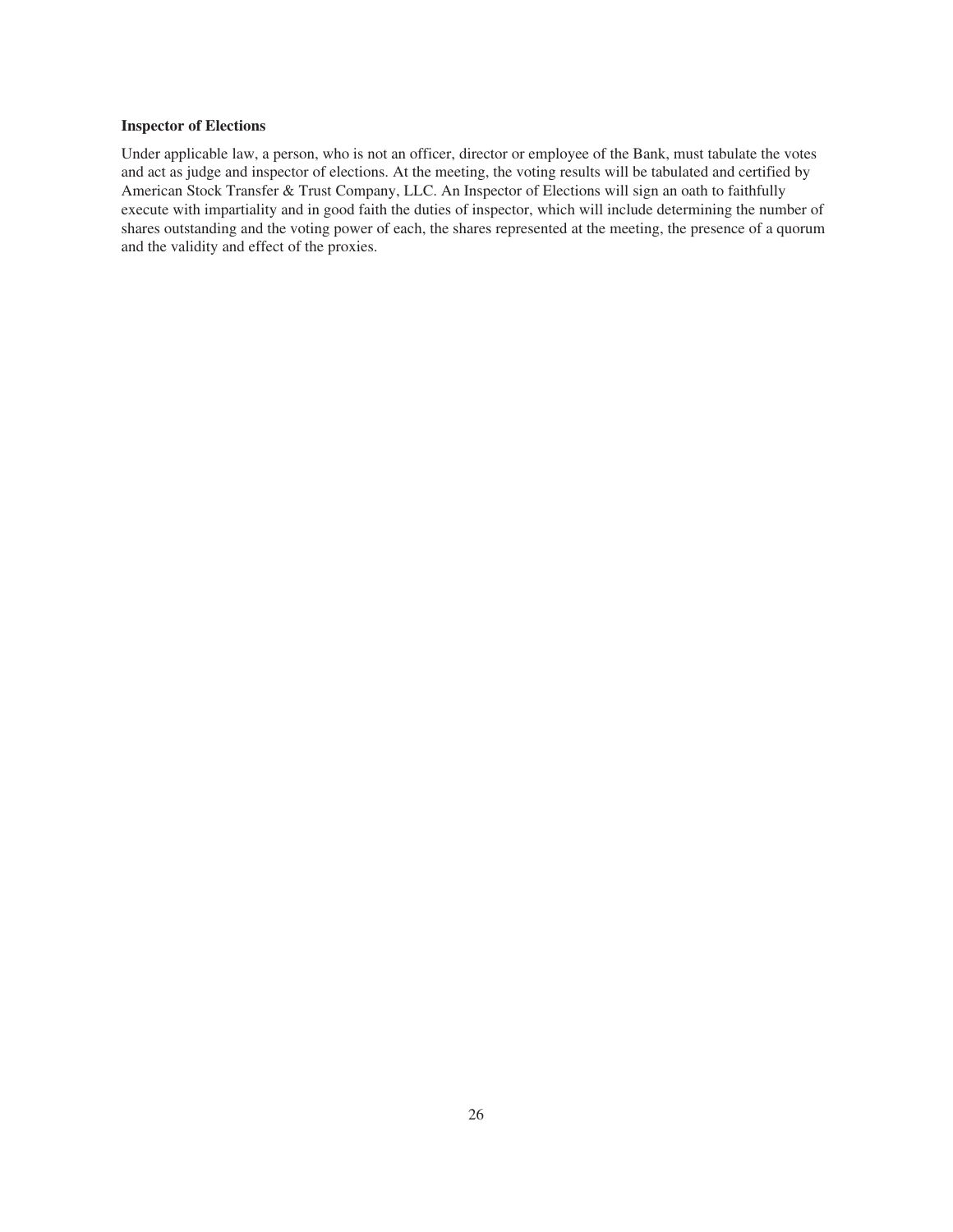## **THE REORGANIZATION**

*The description of the Plan of Acquisition in this section and elsewhere in this proxy statement/prospectus is qualified in its entirety by reference to the complete text of such agreement, a copy of which is attached as Annex A and incorporated by reference into this proxy statement/prospectus. This summary may not contain all of the information about the Plan of Acquisition that may be important to you. You are urged to read the full text of the Plan of Acquisition carefully and in its entirety as it is the legal document governing the reorganization.*

### **General**

The following steps have already occurred in connection with the reorganization:

- The Holding Company has been incorporated as a Delaware public benefit corporation for the purpose of acquiring all of the Bank common stock and becoming a bank holding company;
- The boards of directors of both the Bank and the Holding Company have adopted and approved the Plan of Acquisition;
- The Bank has filed an application with the NYDFS to reorganize into a holding company structure; and
- The Federal Reserve Bank of Philadelphia, which regulates our significant stockholder and existing bank holding company, Workers United and certain joint boards, locals or similar organizations authorized under the constitution of Workers United, has informed the Bank that it will not require a prior application to form a holding company, only an after-the-fact notice.

Among other things, in order to complete the reorganization, the stockholders of the Bank must approve the reorganization on the terms set forth in the Plan of Acquisition attached hereto as Annex A by the affirmative vote of two-thirds of the outstanding Bank common stock, and the Bank must receive the required regulatory approval (see " —Conditions to Completion of the Reorganization," beginning on page 30 below).

### **Structure**

If the reorganization is approved by the Bank's stockholders, then, upon receipt of the stockholders' approval and the approval of the NYDFS (whichever is later), the Holding Company will acquire all of the outstanding Bank common stock as follows:

- 1. The Bank will file the Plan of Acquisition with the NYDFS and the NYDFS will file the Plan of Acquisition in the office of the superintendent.
- 2. Upon completion of the reorganization, all of the outstanding shares of Bank common stock (except those to which dissenters' rights were properly exercised), will be automatically converted into the right to receive an equal number of shares of Holding Company common stock, and the Holding Company will then issue shares of Holding Company common stock to the existing stockholders of the Bank pursuant to exchange protocols established by the Holding Company. Stockholders of the Bank who hold physical certificates will be required to submit such certificates before certificates representing Holding Company common stock will be issued.
- 3. The Holding Company will issue stock options to purchase shares of Holding Company common stock to holders of stock options to acquire Bank common stock on a one-for-one basis. This conversion will take place automatically. Option holders who hold physical option agreements may be required to submit such agreement(s) or certificate(s) before agreement(s) or certificate(s) representing Holding Company stock options will be issued.
- 4. The Holding Company will issue Holding Company restricted stock units awards to holders of Bank restricted stock unit awards on a one-for-one basis. This conversion will take place automatically. Restricted Stock Unit holders who hold physical award agreements may be required to submit such agreement(s) before agreement(s) representing Holding Company restricted stock units will be issued.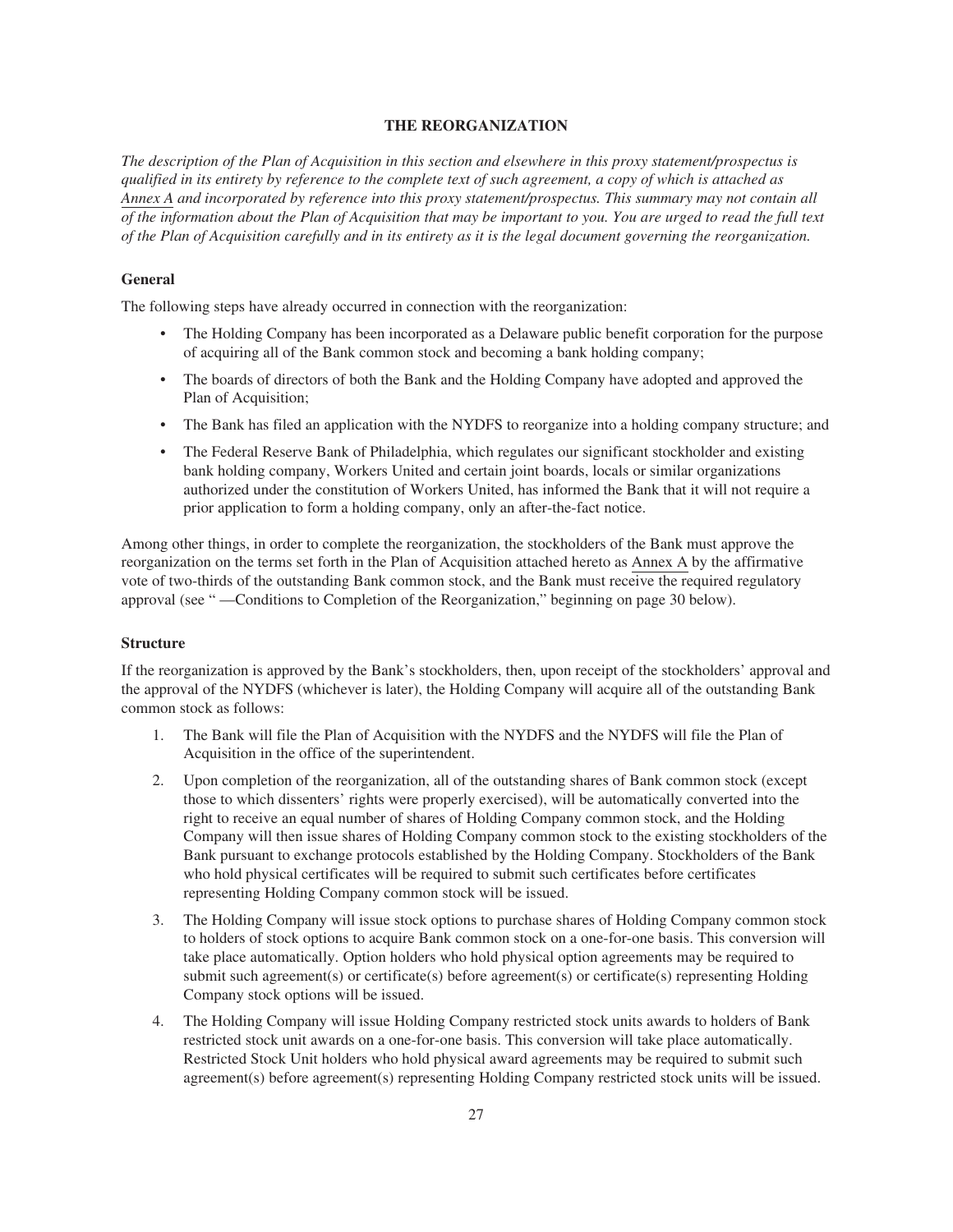5. The Holding Company will own all of the issued and outstanding shares of Bank common stock, which will, thereafter, be a wholly owned subsidiary of the Holding Company.

#### **Reasons for the Reorganization**

The Bank's board of directors recommends that stockholders vote **FOR** the reorganization because the board believes that a bank holding company structure will provide benefits to the stockholders and to its community by providing opportunities for the Bank to compete more effectively and to expand its services in type, in number, and in scope.

### *Public Benefit Corporation*

The Bank is a certified B Corp, which is a certification provided by B Lab and is central to the Bank's core values. Certified B Corps are businesses that meet the highest standards of verified social and environmental performance, public transparency, and legal accountability to balance profit and purpose. The B Corp community works toward reduced inequality, lower levels of poverty, a healthier environment, stronger communities, and the creation of more high-quality jobs with dignity and purpose.

In April 2020, the Bank's stockholders voted to approve amendments to the Bank's Organization Certificate that were in line with Certified B Corp standards. To take the Bank's commitment to its core values and the B Corp standards one step further, with this reorganization, the Holding Company has elected benefit corporation status under Delaware law, thereby committing the Holding Company to a set of prescribed expanded fiduciary duties and related provisions. For more information, see "DESCRIPTION OF AMALGAMATED FINANCIAL CORP. CAPITAL STOCK – *Delaware Public Benefit Corporation*" beginning on page 37.

#### *Diversification*

As a bank holding company. The bank holding company structure offers the ability to diversify the business of the holding company by creating or acquiring entities engaged in bank-related activities. Diversification into bank-related activities is governed by the BHC Act, and regulations of the Federal Reserve. However, the timing and extent of those activities will depend on many factors, including competitive and financial conditions existing in the future as well as the then financial condition of the Holding Company and the Bank.

As a financial holding company. Under the Gramm-Leach-Bliley Act of 1999, holding companies that meet certain qualifications may elect to become "financial holding companies" and, as a result, may engage in activities, and acquire companies engaged in activities, that are financial in nature or incidental to such financial activities. Financial holding companies are also permitted to engage in activities that are complementary to financial activities if the Federal Reserve determines that the activity does not pose a substantial risk to the safety and soundness of depository institutions or to the financial system in general. In order to qualify as a financial holding company, a holding company's subsidiary banks must be well managed, well capitalized, and have received at least a "satisfactory" rating on their most recent Community Reinvestment Act examination. We presently intend to seek designation as a financial holding company immediately following the completion of the reorganization although we may elect not to do so then or in the future.

### *Greater Legal Authority to Repurchase Shares*

Under New York Banking Law, the Bank is prohibited from repurchasing its own stock, except if pre-approved by the NYDFS and two-thirds of the outstanding shares of the Bank's common stock. In contrast, Regulation Y generally requires a bank holding company to provide prior notice of any repurchase or redemption of equity securities in an amount that is in excess of 10% of the bank holding company's consolidated net worth in the preceding 12 months. However, exceptions are available where a bank holding company is well capitalized, well managed, and not subject to any unresolved supervisory issues.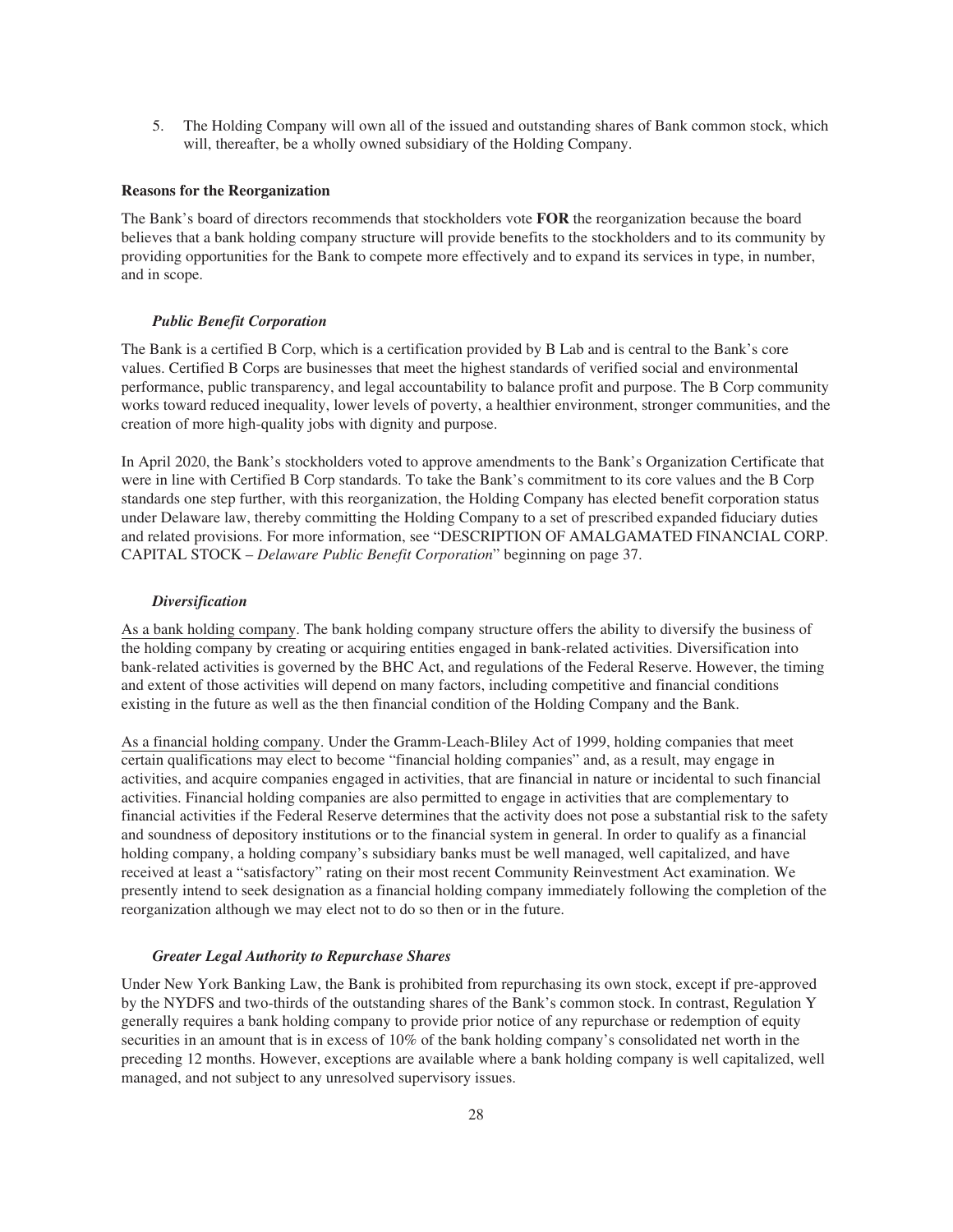In 2019, the Bank's board of directors and stockholders authorized a share repurchase program authorizing the repurchase of up to \$25 million of the Bank's outstanding common stock, of which approximately \$12.2 million remained authorized to be repurchased as of September 30, 2020. The share repurchase plan does not require the Bank to repurchase any specified number of shares and may be suspended or discontinued without prior notice. In response to the coronavirus pandemic, the Bank temporarily suspended its share repurchase program in the second quarter of 2020, consistent with its decisions to support its clients and communities through lending and other services. The Bank may reinstate the share repurchase program as soon as circumstances permit.

## *Expansion*

After the reorganization, the Holding Company will be able to, and may, subject to regulatory approval, create new banks or acquire existing banks and operate them under charters separate from the Bank's charter (as opposed to merging them with the Bank). The Holding Company has no plans for such acquisitions at the present time.

#### *Meeting Capital Needs*

The Bank believes the reorganization will also provide greater flexibility in meeting its financing needs or the financing needs of other banks or corporations that the Holding Company may acquire in the future. The Holding Company could raise additional capital without risking the delay and uncertainty of seeking and obtaining stockholder approval by incurring indebtedness, including senior or subordinated debt or trust preferred securities. A bank holding company structure may provide more alternatives in the raising of funds required by the Bank, particularly under changing conditions in financial and monetary markets. Indeed, if a subsidiary of the holding company required additional capital, the holding company might raise that capital by relying on its own borrowing capacity reflecting all of its subsidiaries, thereby eliminating the need to sell additional equity capital. While the Bank is not presently in need of additional capital funds to meet the capital adequacy requirements of federal and state regulatory authorities, management believes that the added borrowing flexibility provided by a holding company structure is desirable. There can be no assurance, however, as to the method or type of financing arrangements that will be available to the Holding Company if the reorganization is approved.

### *Flexibility*

The reorganization will, in the opinion of the Bank's board of directors, better prepare the organization for responding flexibly and efficiently to future changes in the laws and regulations governing banks and bankrelated activities. Opportunities may arise for bank holding companies that are not available to banks. The bank holding company structure may prove valuable in taking advantage of any new opportunities in banking and bank-related fields that are made available by deregulation or otherwise.

#### *Increased Anti-takeover Protections*

Several provisions of the DGCL, commonly referred to as "anti-takeover" provisions, make it difficult for a third party to successfully complete an unsolicited takeover of a Delaware corporation. These, as well as provisions of the Holding Company's certificate of incorporation and bylaws will help enable the Holding Company and, therefore, the Bank, to continue under its current ownership and control. These anti-takeover provisions are discussed in more detail under "DESCRIPTION OF AMALGAMATED FINANCIAL CORP. CAPITAL STOCK – *Anti-takeover Effects*" beginning on page 36.

### **Recommendation of the Bank's Board of Directors**

The Bank's board of directors unanimously recommends that holders of Bank common stock vote **FOR** approval of the reorganization.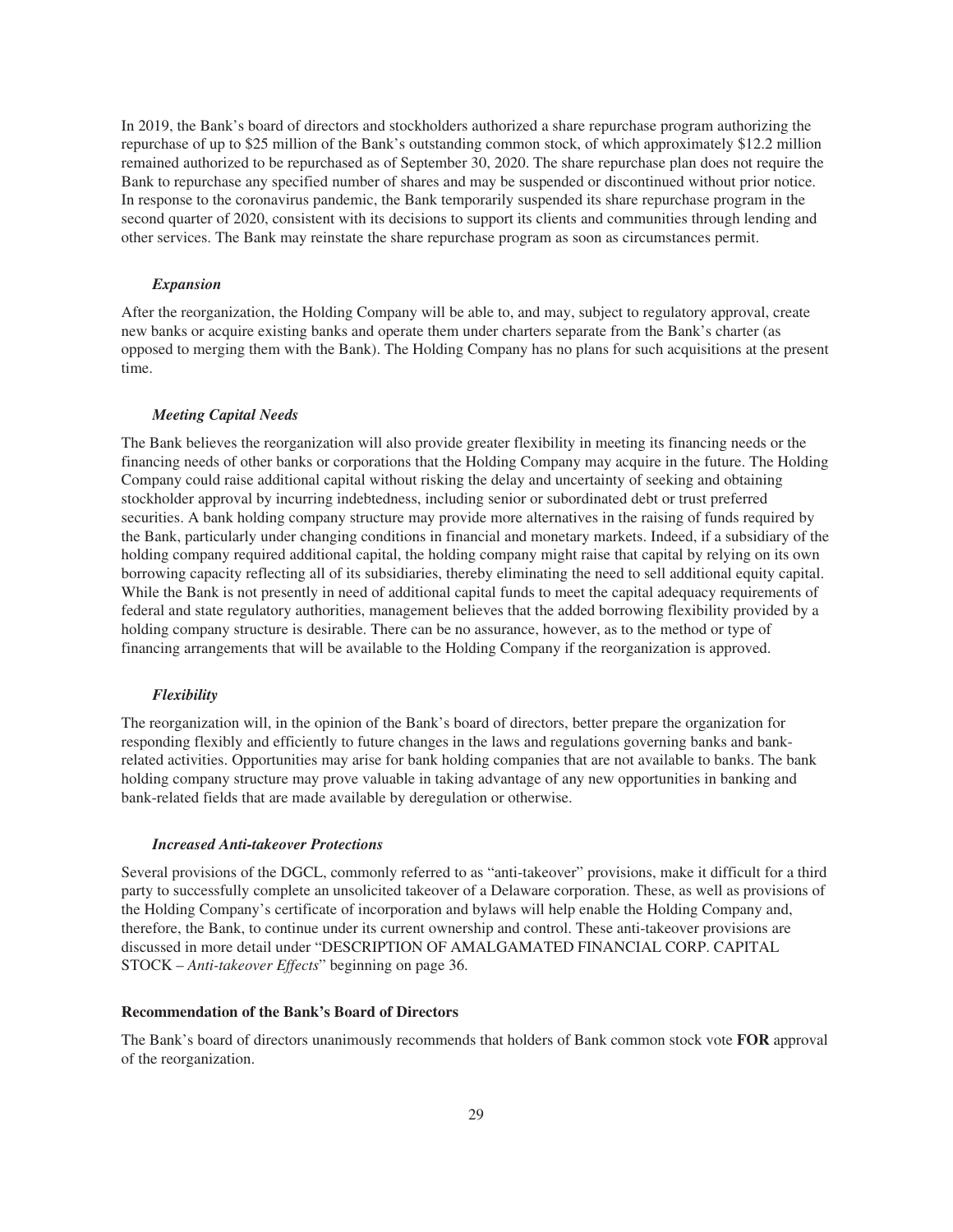### **Conditions to Completion of the Reorganization**

The Plan of Acquisition, attached as Annex A to this proxy statement/prospectus, provides that the consummation of the reorganization is subject to certain conditions that have not yet been met, including, but not limited to, the following:

- 1. The reorganization must be approved by the holders of at least two-thirds of the outstanding shares of Bank common stock; and
- 2. The NYDFS must grant all required approvals for the consummation of the reorganization.

Additionally, the Holding Company and the Bank must receive an opinion from counsel to the effect that the reorganization will be a tax-free transaction for federal income tax purposes for the Holding Company, the Bank, and the Bank's stockholders.

#### **Operation of the Bank following the Reorganization**

Among other things, we plan to conduct the business of the Bank following the reorganization substantially unchanged from the manner in which it is now being conducted. Among other things:

- The Bank's name will not change;
- The Bank's office locations, hours of operation, and products and services offered will not be affected by the reorganization;
- The Bank will have the same management; no changes in the Bank's officers, directors or personnel will occur as a result of the reorganization;
- The Bank will continue to be subject to regulation and supervision, including examination, by the FDIC and the NYDFS, to the same extent as currently applicable; and
- The Bank will continue to prepare and file periodic Call Reports with the bank regulatory agencies.

## **Interest of Directors and Executive Officers in the Reorganization**

The Bank's directors and executive officers who are also stockholders will participate in the reorganization in the same manner and to the same extent as all of the other stockholders of the Bank. All of our directors and executive officers will continue as directors and executive officers, as well as stockholders of the Holding Company if the reorganization is approved. As of November 27, 2020, Bank directors and executive officers, or their respective affiliates, all of whom have indicated their intent to vote **FOR** the reorganization, collectively beneficially own a total of 16,549,273 shares, or 53.3%, of Bank common stock.

## **Closing Date**

The closing of the reorganization will take place as soon as practicable after all conditions have been met and all approvals, consents and authorizations for the valid and lawful consummation of the reorganization have been obtained.

### **Termination; Abandonment**

The reorganization may be terminated and abandoned by the Bank's board of directors, at its sole discretion, at any time prior to the closing date, if (1) the number of shares of Bank common stock that vote against the reorganization, or properly dissent from the reorganization, will make consummation of the reorganization unwise in the opinion of the Bank's board of directors, (2) any act, suit, proceeding or claim relating to the reorganization has been instituted or threatened before any court or administrative body, or (3) it determines that the reorganization is inadvisable.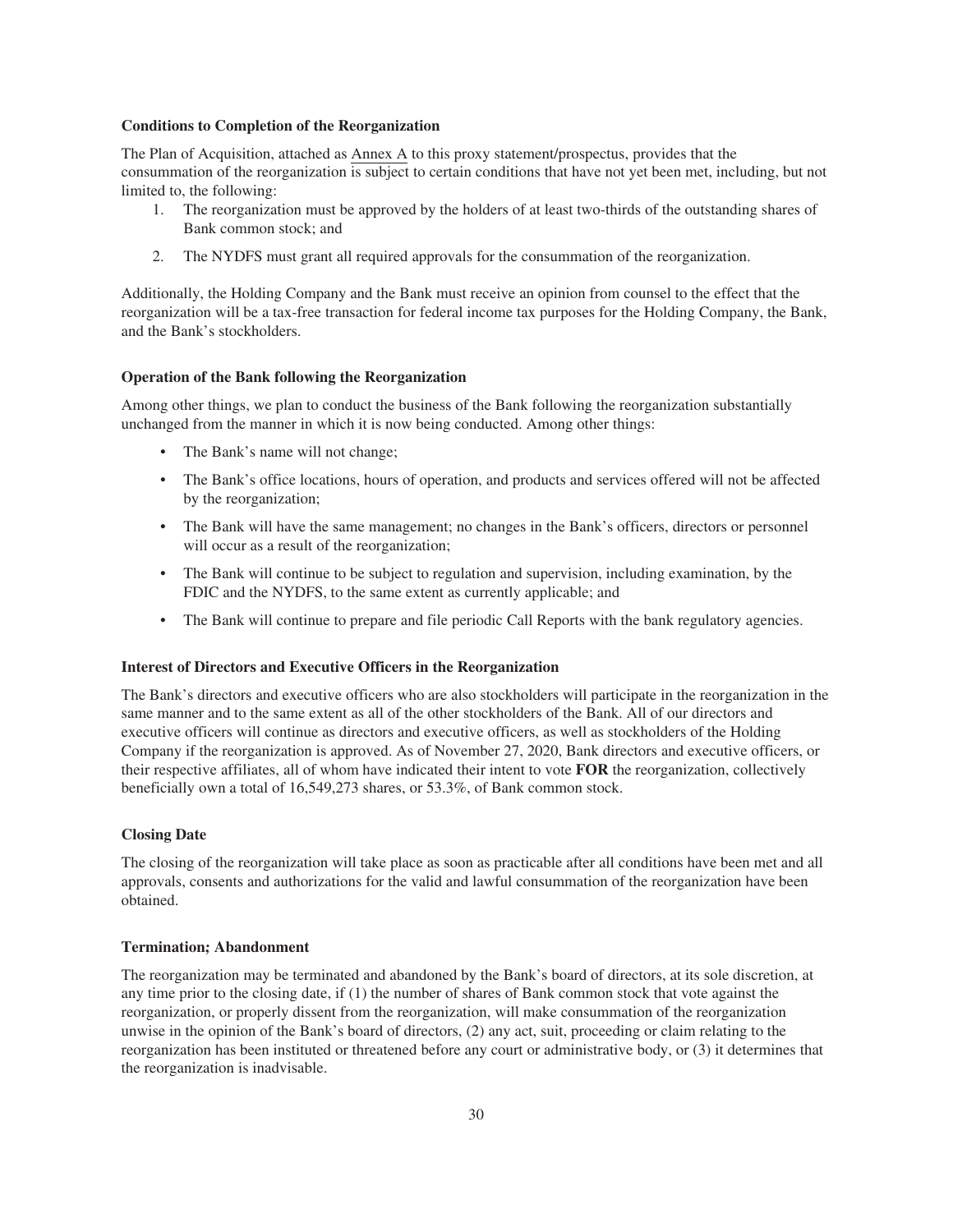Upon termination, the Plan of Acquisition will be deemed void and of no further force or effect. There will be no liability under or on account of the termination on the part of the parties, or the directors, officers, employees, agents or stockholders of any of them, and the Bank will pay the fees and expenses incurred by both parties in connection with the transactions contemplated in the reorganization.

#### **Exchange of Share Certificates**

On the closing date, the Bank's stockholders' right, title and interest in and to the shares of Bank common stock, without any action on their part, will automatically be converted into the right to receive an equal number of shares of Holding Company common stock. Following the closing of the reorganization, stockholders who hold their shares of Bank common stock in book-entry form will automatically hold their shares of Holding Company common stock in book-entry form.

For those stockholders who hold their Bank common stock in certificated form, the Holding Company will provide instructions as to how such stockholders should tender their Bank stock certificates, and the Holding Company will either convert such holdings to book-entry form, or will issue and deliver Holding Company stock certificates to such former Bank stockholders, at the election of the Holding Company's board of directors.

#### **Expenses of the Reorganization**

The Bank will bear all of the expenses of the reorganization, including filing fees, printing and mailing costs, accountants' fees and legal fees. We estimate that these reorganizational costs and expenses will be approximately \$675,000 regardless of whether the reorganization is consummated. In addition, the Holding Company will need to fund certain operational expenses, including legal and accounting costs related to the preparation and filing of its periodic reports with the SEC and various stockholder communications following the reorganization. Accordingly, the Bank expects to capitalize the holding company with \$1,675,000 which will be paid from the retained earnings of the Bank.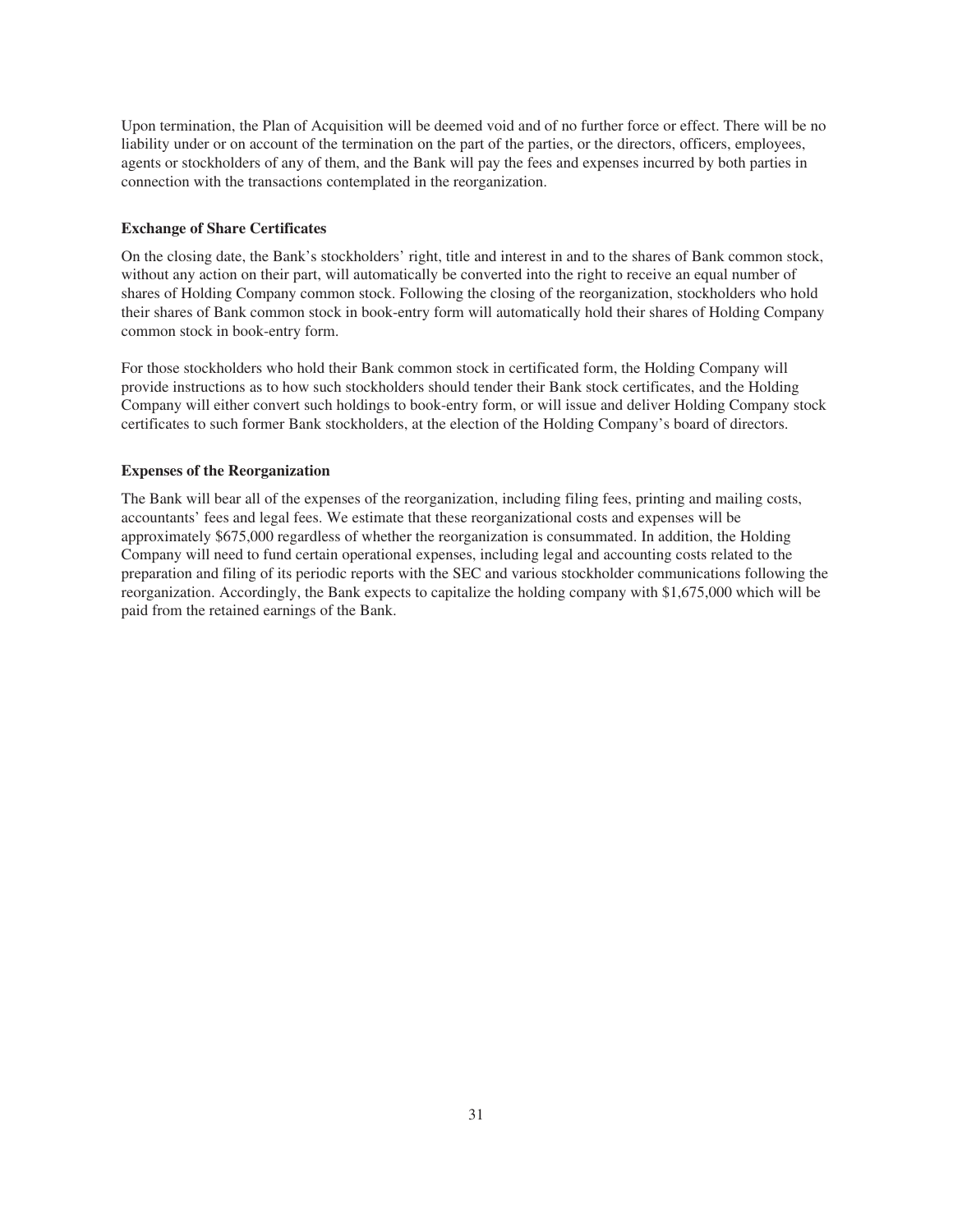#### **DISSENTERS' RIGHTS**

The proposed reorganization of the Bank entitles you to dissent and demand payment for your shares of Bank common stock under Section 143-a of the New York Banking Law (if the reorganization proposal is adopted by the Bank's stockholders at the special meeting despite your dissent), but only if you fulfill the requirements of Section 6022 of the New York Banking Law (a copy of which is provided as Annex B to this proxy statement/ prospectus), which require you to, among other things, submit a written objection to the Bank before the vote of the stockholders at the special meeting and not vote in favor of the reorganization proposal, either via the Internet or by proxy, at the special meeting. You do not need to affirmatively vote against the proposal in order to maintain your right to demand payment for your shares of Bank common stock under the New York Banking Law.

Please refer to the New York Banking Law for a complete description of the applicable requirements and restrictions. Any stockholder who agrees to vote in favor of the reorganization proposal, and who does not revoke any proxy granting approval to vote in favor of such reorganization proposal before it is exercised, has effectively waived the right to dissent and to receive payment for their shares of Bank common stock under Section 143-a of the New York Banking Law.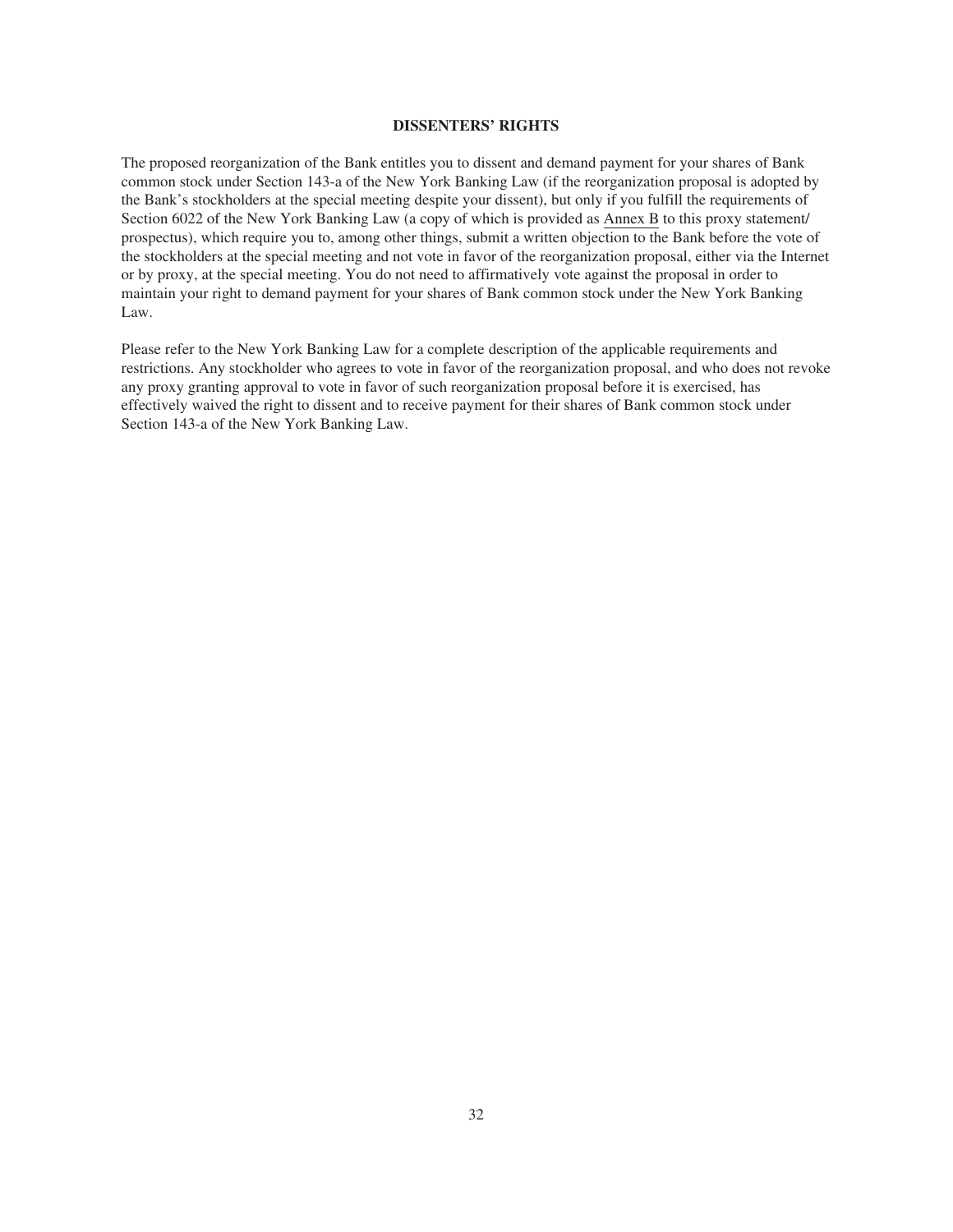#### **MATERIAL U.S. FEDERAL INCOME TAX CONSEQUENCES**

The following is a summary description of the material anticipated federal income tax consequences of the reorganization generally applicable to the stockholders of the Bank. This summary is not intended to be a complete description of all of the federal income tax consequences of the reorganization. No information is provided with respect to the tax consequences of the reorganization under any other tax laws, including applicable state, local and foreign tax laws. In addition, the following discussion may not be applicable with respect to specific categories of stockholders, including but not limited to corporations, partnerships and trusts; dealers in securities; financial institutions; insurance companies or tax exempt organizations; persons who are not United States citizens or resident aliens or domestic entities; persons who are subject to alternative minimum tax; persons who acquired shares of Bank common stock by exercising employee stock options, the vesting of restricted stock units or otherwise as compensation; persons who do not hold their shares as capital assets; or persons who hold their shares as part of a straddle, conversion or hedging transaction, synthetic security or other integrated investment or risk reduction transaction.

No ruling has been or will be requested from the Internal Revenue Service with respect to the tax effects of the reorganization. The federal income tax laws are complex, and a stockholder's individual circumstances may affect the tax consequences to the stockholder.

The Bank and the Holding Company have received an opinion from Nelson Mullins Riley & Scarborough, LLP to the effect that, for federal income tax purposes:

- The reorganization will be treated as a reorganization within the meaning of Section  $368(a)$  of the Internal Revenue Code of 1986, as amended, which we refer to as the "Code."
- Neither the exchange of Bank common stock solely for Holding Company common stock nor the conversion of Bank equity awards into Holding Company equity awards in the reorganization will cause the recognition of gain or loss to the stockholders of the Bank.
- Neither the Bank nor the Holding Company will recognize gain or loss as a result of the reorganization.
- The aggregate federal income tax basis of Holding Company common stock received pursuant to the reorganization (including any fractional share deemed received and exchanged for cash) will be the same as the basis of shares of Bank common stock exchanged therefore, and the holding period of such Holding Company common stock (including any fractional share deemed received and exchanged for cash) will include the holding period of the Bank common stock exchanged therefor.
- A stockholder of the Bank who exercises dissenters' rights generally will recognize gain or loss equal to the difference between the amount of money received by such stockholder and the tax basis of such stockholder's Bank common stock. The tax opinion is based on customary assumptions and certain factual representations by the management of the Holding Company and the Bank.

**We urge you to consult your own tax advisors as to the specific consequences to you of the reorganization under federal, state, local and foreign income and any other tax laws applicable in your particular circumstances.**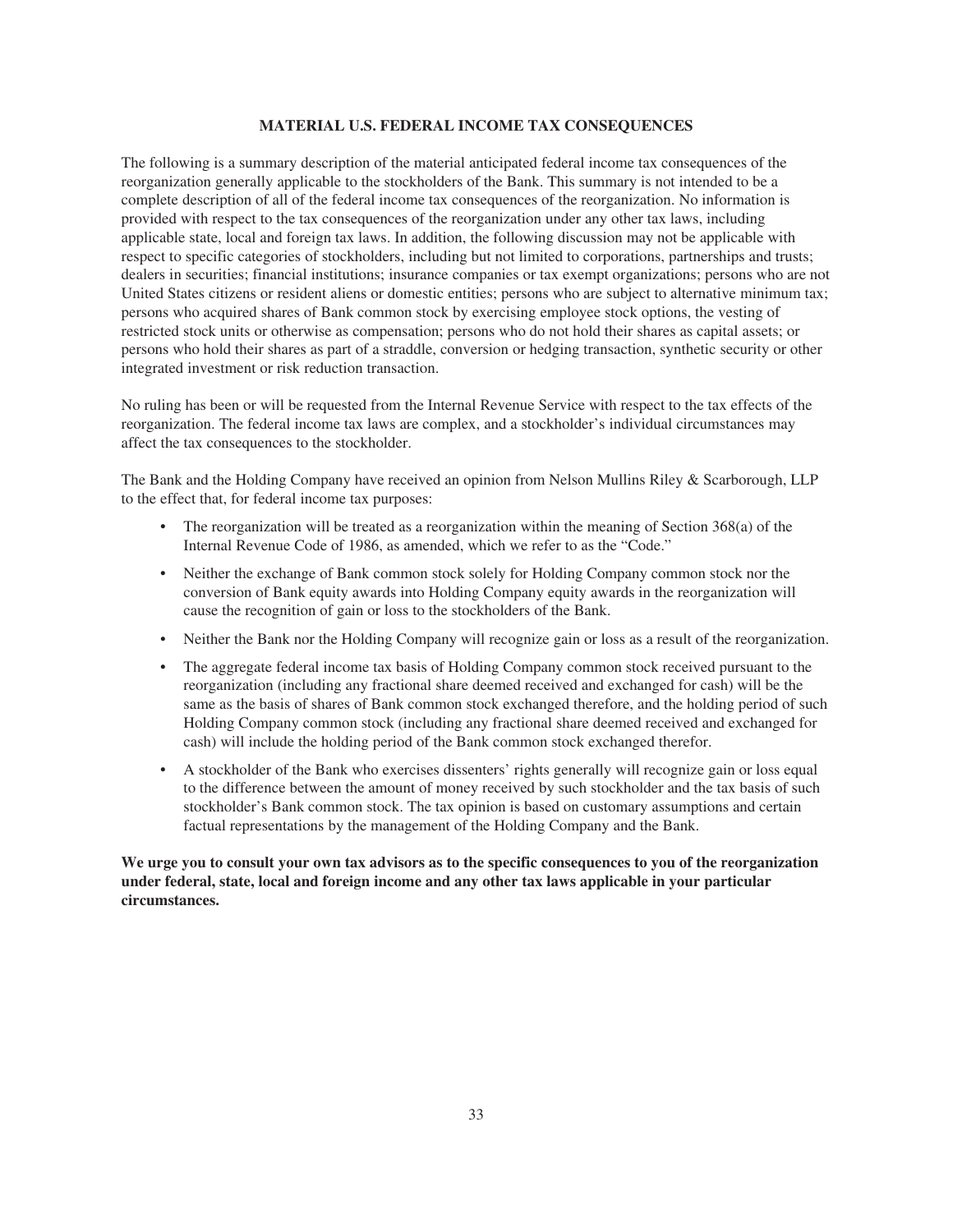# **ACCOUNTING TREATMENT**

The reorganization, if completed, will be accounted for as a reorganization under common control. Accounting Standards Codification 805-50-30-5 states that when accounting for a transfer of assets or exchange of shares between entities under common control, the entity that receives the net assets or the equity interest shall initially measure the recognized net assets and liabilities transferred at their carrying amounts in the accounts of the transferring entity at the date of the transfer. Therefore, the reorganization will not result in a change in accounting recognition for the Bank, other than to recognize the new legal forms of equity. The accounting basis of assets and liabilities reflected in the consolidated financial statements of the Holding Company will be accounted for at the historical accounting basis of the Bank, which is in accordance with GAAP.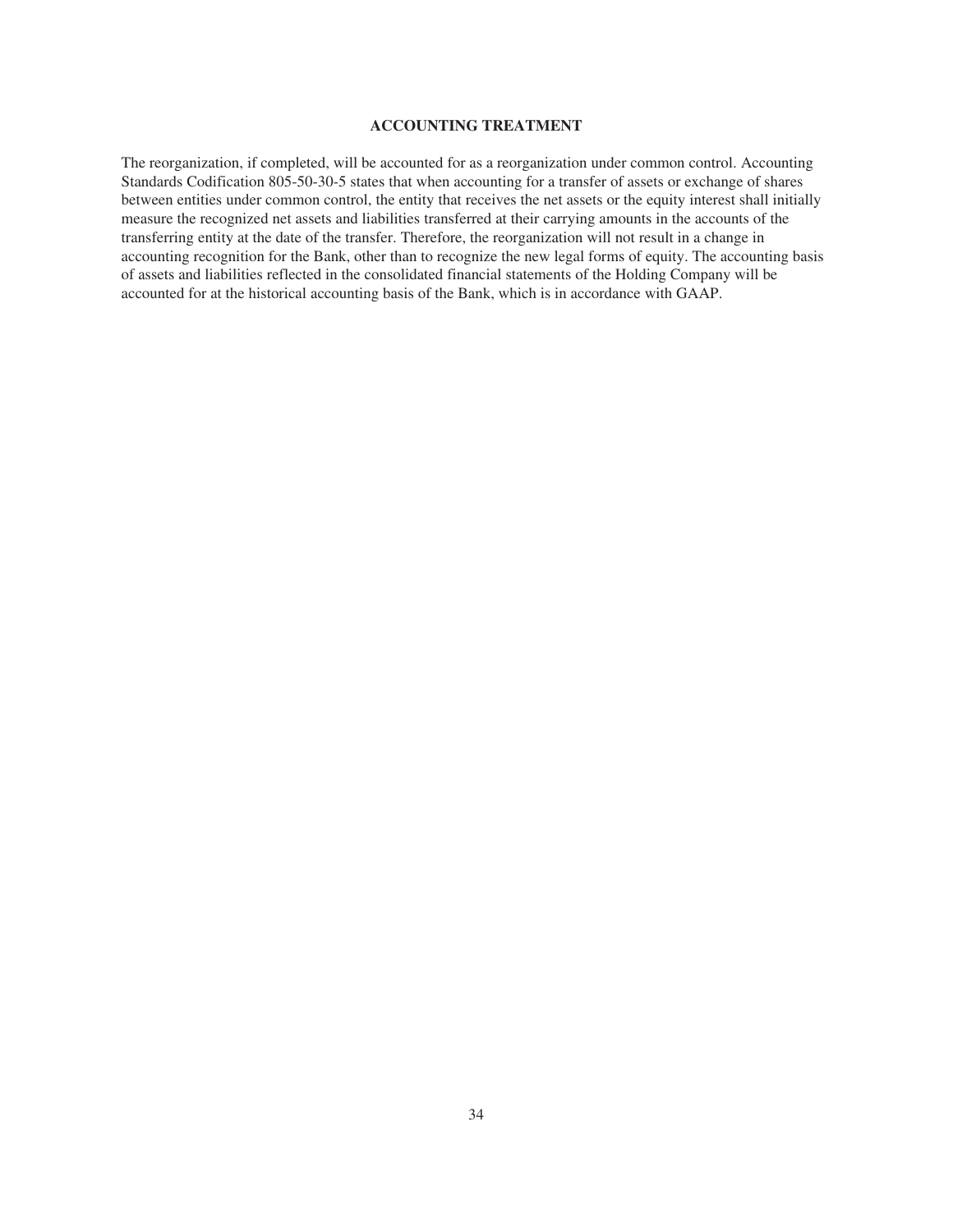#### **DESCRIPTION OF AMALGAMATED FINANCIAL CORP. CAPITAL STOCK**

*The following description includes summaries of the material terms of the Amalgamated Financial capital stock. Because it is a summary, it may not contain all the information that is important to you. For a complete description, reference is made to the more detailed provisions of, and the descriptions are qualified in their entirety by reference to, the Amalgamated Financial certificate of incorporation, and the Amalgamated Financial bylaws, copies of which are filed as Annex C and Annex D of this proxy statement/prospectus.*

*Please note that, with respect to any of the Amalgamated Financial shares held in book-entry form through The Depository Trust Company or any other share depositary, the depositary or its nominee will be the sole registered and legal owner of those shares, and references herein to any "stockholder" or "holder" of those shares means only the depositary or its nominee. Persons who hold beneficial interests in Amalgamated Financial shares through a depositary will not be registered or legal owners of those shares and will not be recognized as such for any purpose. For example, only the depositary or its nominee will be entitled to vote the shares held through it, and any dividends or other distributions to be paid, and any notices to be given, in respect of those shares will be paid or given only to the depositary or its nominee. Owners of beneficial interests in those shares will have to look solely to the depositary with respect to any benefits of share ownership, and any rights they may have with respect to those shares will be governed by the rules of the depositary, which are subject to change from time to time. Amalgamated Financial has no responsibility for those rules or their application to any interests held through the depositary.*

#### **General**

The authorized capital stock of Amalgamated Financial consists of 70,000,000 shares of common stock, par value \$0.01 per share, and 1,000,000 shares of preferred stock, par value \$0.01 per share. No shares of either Amalgamated Financial common stock or preferred stock are currently outstanding. This summary of the material rights and features of Amalgamated Financial capital stock does not purport to be exhaustive and is qualified in its entirety by reference to the Amalgamated Financial certificate of incorporation and bylaws, and to applicable Delaware law.

#### **Common Stock**

*Dividends.* Subject to the rights and preferences of the holders of any outstanding shares of preferred stock, dividends may be declared and paid on Amalgamated Financial common stock only out of Amalgamated Financial's surplus (as defined and computed in accordance with the provisions of the DGCL) or if it has no such surplus, out of its net profits for the fiscal year in which the dividend is declared and/or the preceding fiscal year. However, dividends may only be declared by the board of directors and the board's ability to declare dividends is subject to limitations under applicable law and regulation. For more information, see "INFORMATION ABOUT THE HOLDING COMPANY – Additional Supervision and Regulation–Dividends."

*Liquidation or Dissolution.* In the event of any voluntary or involuntary liquidation, dissolution, or winding up of Amalgamated Financial, holders of common stock are entitled to share equally and ratably in Amalgamated Financial's assets, if any, remaining after the payment of all debts and liabilities and the liquidation preference of any outstanding preferred stock.

*Voting Powers.* Holders of Amalgamated Financial common stock are entitled to one vote per share on all matters on which the holders of common stock are entitled to vote. Under the Amalgamated Financial bylaws, a majority in voting power of the shares of Amalgamated Financial entitled to vote at a meeting, present in person or represented by proxy, will constitute a quorum to transact business. Once a quorum is present, except as otherwise provided by law, the certificate of incorporation, the bylaws or in respect of the election of directors, all matters to be voted on by Amalgamated Financial's stockholders must be approved by the affirmative vote of the majority of shares present in person or represented by proxy at the meeting and entitled to vote on the matter.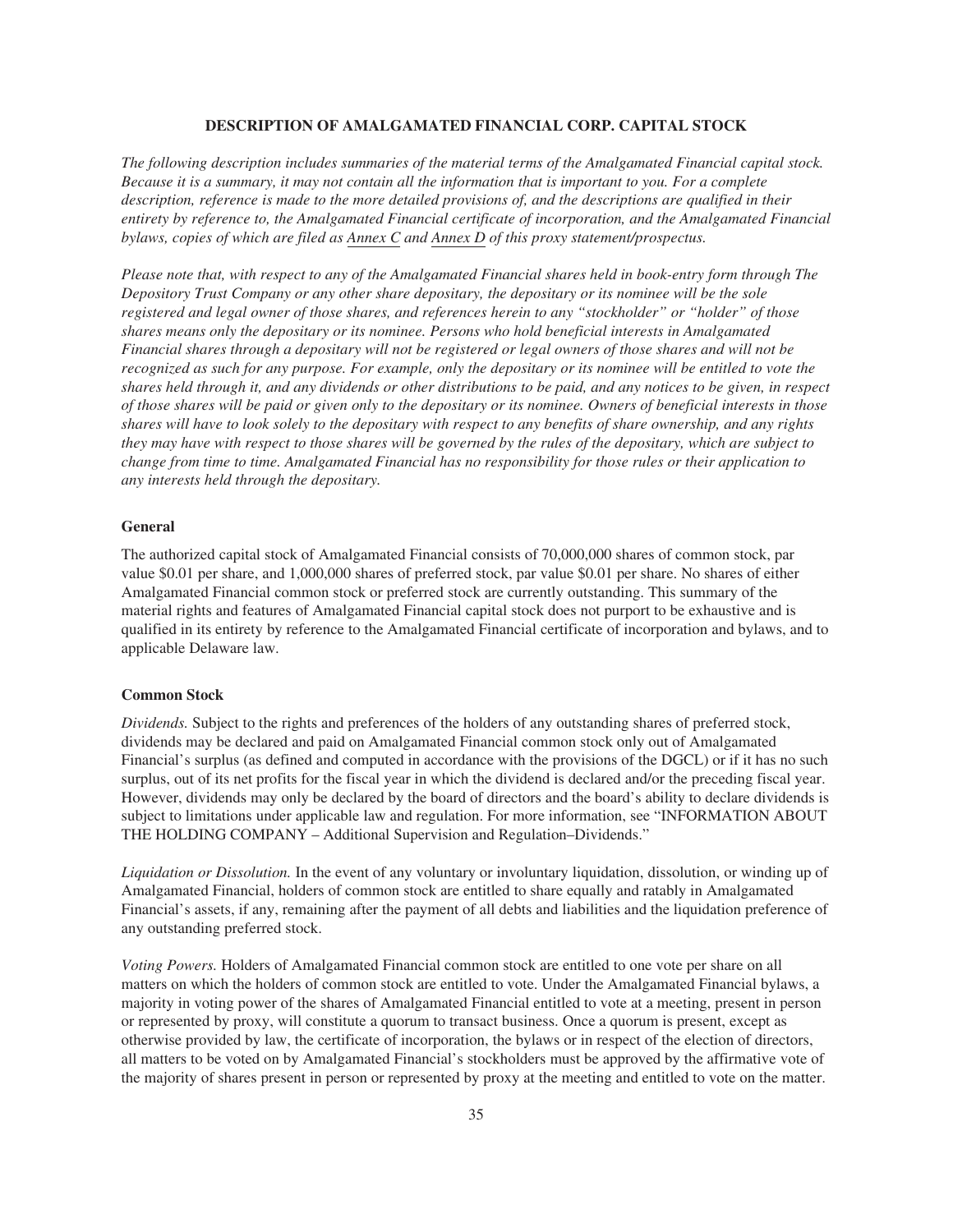In the case of an election of directors, where a quorum is present, a majority of the votes cast at a meeting of the stockholders by the holders of stock entitled to vote in the election will be sufficient to elect each director; *provided, however*, that if the number of nominees for director exceeds the number of directors to be elected, directors will be elected by a plurality of the votes of the shares represented in person or by proxy and entitled to vote in the election. No holders of Amalgamated Financial common stock are entitled to cumulative voting.

*Preemptive or Other Rights.* Generally, Amalgamated Financial common stockholders have no preemptive or subscription rights or other right to purchase, subscribe for or take any part of any shares of capital stock in Amalgamated Financial of any class or series whatsoever. The shares of common stock offered hereby, when issued and delivered in exchange for the shares of stock of the Bank, will be, fully paid and nonassessable. The rights, preferences, and privileges of common stockholders are subject to those of any classes or series of preferred stock that Amalgamated Financial may issue in the future.

#### **Preferred Stock**

Amalgamated Financial is authorized to issue "blank check" preferred stock, which may be issued in one or more series upon authorization of its board of directors. The board of directors is authorized to fix the designation of the series, the number of authorized shares of any series, the relative powers, preferences and rights and the qualifications, limitations and restrictions applicable to each series of preferred stock. The authorized shares of preferred stock are available for issuance without further action by the Amalgamated Financial stockholders, unless such action is required by applicable law or the rules of any stock exchange on which Amalgamated Financial securities may be listed.

#### **Transfer Agent and Registrar**

The transfer agent and registrar for Amalgamated Financial common stock is American Stock Transfer & Trust Company, LLC.

#### **Listing and Trading**

Amalgamated Financial common stock is not currently listed on any securities exchange. The Bank common stock is listed on The Nasdaq Global Market under the symbol "AMAL" and we expect that, following the reorganization, Amalgamated Financial common stock will be similarly listed. Amalgamated Financial intends to submit to The Nasdaq Stock Market the required documents to effect the reorganization with regard to Amalgamated Financial being listed on The Nasdaq Global Market.

#### **Anti-takeover Effects**

The provisions of Amalgamated Financial's certificate of incorporation and bylaws and the DGCL summarized in the following paragraphs may have anti-takeover effects and may delay, defer, or prevent a tender offer or takeover attempt that a stockholder might consider to be in such stockholder's best interest, including those attempts that might result in a premium over the market price for the shares held by stockholders, and may make removal of management more difficult.

*Authorized but Unissued Stock.* Upon the affirmative vote of at least a majority of the entire board of directors, the authorized but unissued shares of common stock and "blank check" preferred stock will be available for future issuance without stockholder approval. These additional shares may be used for a variety of corporate purposes, including future public offerings to raise additional capital, corporate acquisitions, and employee benefit plans. The existence of authorized but unissued and unreserved shares of common stock and preferred stock may enable the board of directors to issue shares to persons friendly to current management, which could render more difficult or discourage any attempt to obtain control of the company by means of a proxy contest, tender offer, merger or otherwise, and thereby protect the continuity of the company's management.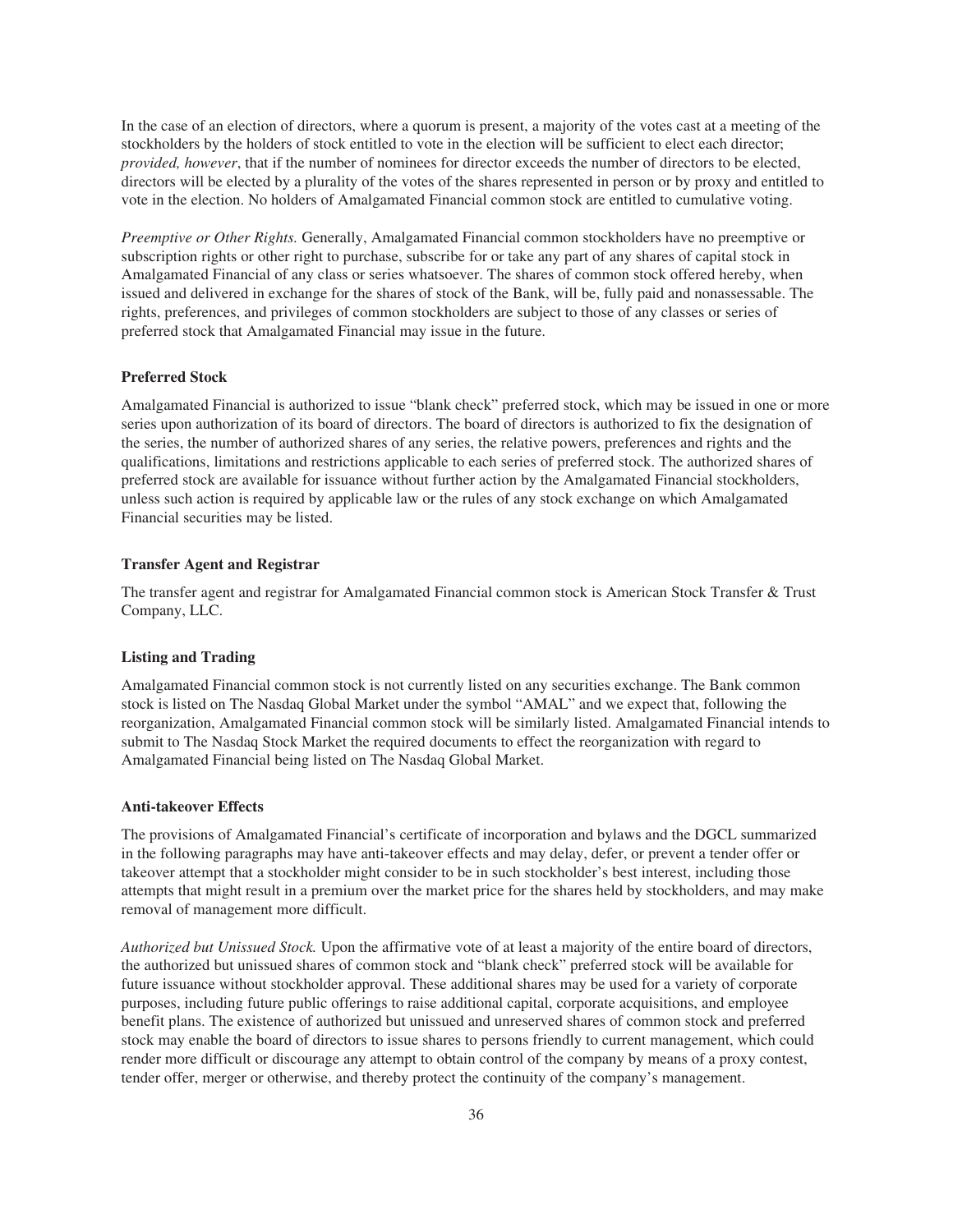*Number of Directors and Vacancies.* Amalgamated Financial's bylaws provide that the number of directors shall be fixed from time to time by resolution of at least a majority of the total number of directors Amalgamated Financial would have if there were no vacancies then in office, but there may not be fewer than seven nor more than 21 directors. The bylaws provide that all vacancies on the board of directors, including newly created directorships resulting from an increase in the authorized number of directors, may be filled by a majority of the remaining directors for the unexpired term.

*Ability to Call a Special Meeting*. Special meetings of Amalgamated Financial's stockholders may be called only (i) by a majority of the board of directors, the chair of the board of directors, any vice chair of the board of directors, the president or the chief executive officer; or (ii) by the secretary, following written demand to call a special meeting of the stockholders from stockholders of record who own at least two-thirds of all of the outstanding shares of common stock of Amalgamated Financial then entitled to vote on the matter or matters to be brought before the proposed special meeting. Any such stockholder demand must also be in the form set forth in, and contain the information required by, Amalgamated Financial's bylaws.

*Stockholder Proposals*. For any director nominations or any other business to be properly brought before an annual meeting by a stockholder, the stockholder must give written notice to the secretary of Amalgamated Financial (i) not later than the close of business on the 90<sup>th</sup> day, nor earlier than the close of business on the 120<sup>th</sup> day, in advance of the anniversary of the previous year's annual meeting if the meeting is to be held on a day that is not more than 30 days in advance of the anniversary of the previous year's annual meeting or not later than 60 days after the anniversary of the previous year's annual meeting; or (ii) with respect to any other annual meeting of stockholders, not earlier than the close of business on the 120<sup>th</sup> day prior to the annual meeting and not later than the close of business on the later of (A) the  $90<sup>th</sup>$  day prior to the annual meeting and (B) the close of business on the  $10<sup>th</sup>$  day following the first date of public disclosure of the date of such meeting. In the case of a special meeting, the stockholder's notice must be delivered to the secretary of Amalgamated Financial not earlier than the close of business on the 120<sup>th</sup> day prior to the date of the special meeting and not later than the close of business on the later of (1) the 90<sup>th</sup> day prior to such special meeting or (2) the 10<sup>th</sup> day following the day on which public announcement is first made of the date of the special meeting. Any such stockholder's notice must also be in the form set forth in, and contain the information required by, Amalgamated Financial's bylaws.

*Business Combinations under Delaware Law*. Amalgamated Financial has not elected to opt out of the applicability of Section 203 of the DGCL in its certificate of incorporation. Under Section 203 of the DGCL, subject to exceptions, Amalgamated Financial is prohibited from engaging in any business combination with any interested stockholder for a period of three years following the time that the stockholder became an interested stockholder. For this purpose, an "interested stockholder" generally includes current and certain former holders of 15% or more of Amalgamated Financial's outstanding stock. The provisions of Section 203 may encourage companies interested in acquiring Amalgamated Financial to negotiate in advance with its board of directors. These provisions may make it more difficult to accomplish transactions which stockholders may otherwise deem to be in their best interests.

#### **Delaware Public Benefit Corporation**

The emergence of benefit corporations signals a shift in thinking about the fiduciary duties of for-profit corporate directors. A benefit corporation indicates in its organizing documents a commitment to promoting one or more public benefits. In addition, benefit corporation directors have a fiduciary duty—established by statute—to consider a range of stakeholders when making decisions, including but not limited to the corporation's stockholders. Thus, while a benefit corporation is a for-profit entity, its directors are duty-bound to follow a "triple bottom line" approach to running the business—pursing profit, promoting one or more public benefits, and considering a range of stakeholders (including the environment) affected by the corporation's actions. Promoting a public benefit is not just an optional, or discretionary activity.

As a Delaware public benefit corporation, the relevant Delaware statute imposes a balancing test on Amalgamated Financial's directors. It requires the directors to manage the corporation in a manner that balances (i) the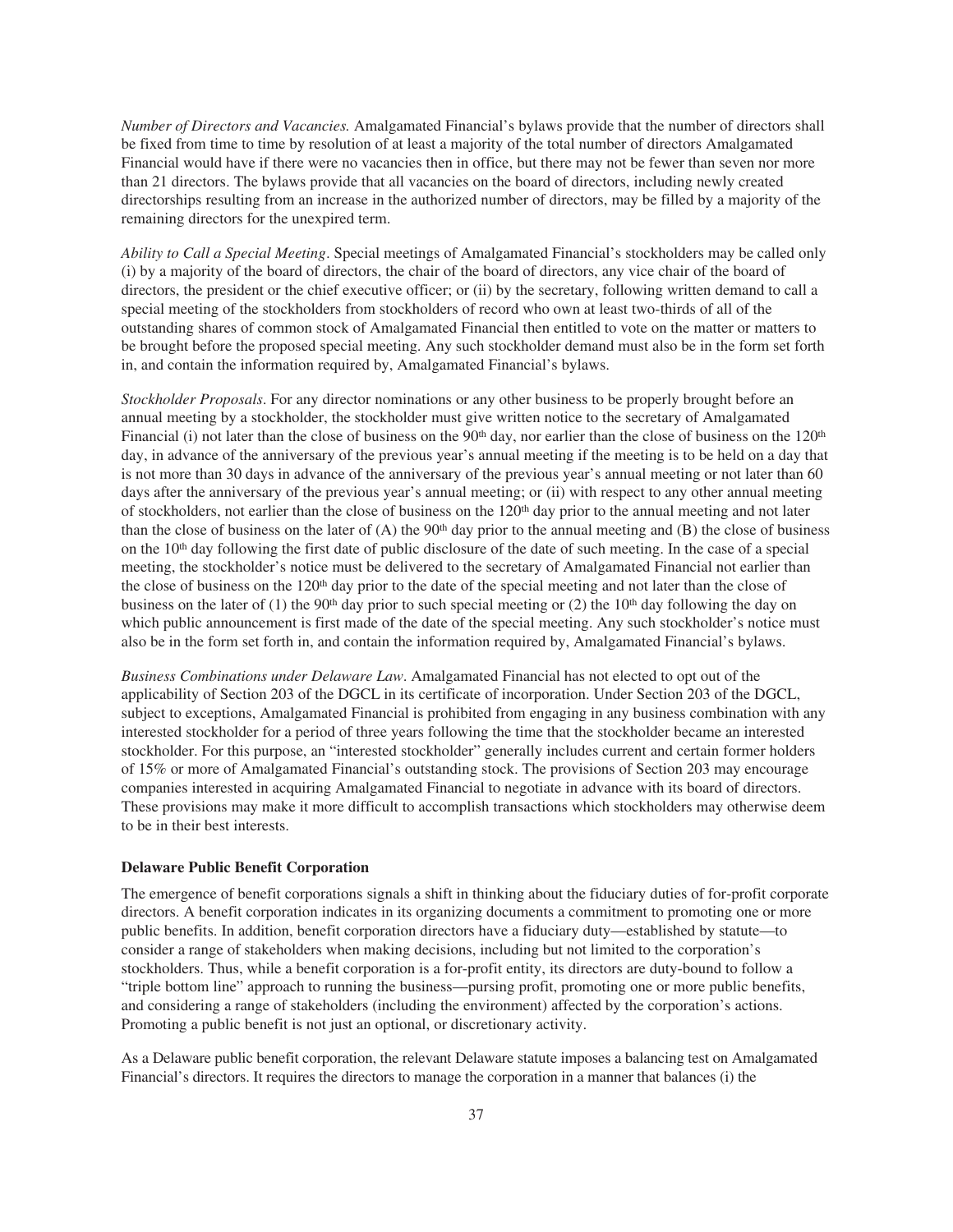stockholders' pecuniary interests, (ii) the interests of those materially affected by the corporation's conduct, and (iii) the public benefits identified in the corporation's certificate of incorporation. This tripartite balancing requirement means that the directors of a Delaware public benefit corporation must balance the pecuniary interests of its stockholders with the interests of other persons, entities or communities and the specific public benefits identified in the certificate of incorporation. In addition, Amalgamated Financial must, at least every two years, issue to stockholders a statement as to the corporation's promotion of (i) the public benefits identified in the certificate of incorporation and (ii) the best interests of those materially affected by the corporation's conduct. Amalgamated Financial's certificate of incorporation provides that its purpose includes creating a material positive impact on society and the environment, taken as a whole.

#### **Indemnification of Directors, Officers, and Employees; Limitation on Liability**

Amalgamated Financial's bylaws provide that it shall indemnify and hold harmless, to the fullest extent permitted by applicable law, any person who was or is made or is threatened to be made a party or is otherwise involved in any action, suit, or proceeding, whether civil, criminal, administrative or investigative, by reason of the fact that he or she, or a person for whom he or she is the legal representative, is or was a director, officer, or employee of Amalgamated Financial or, while a director, officer, or employee of Amalgamated Financial, is or was serving at the request of Amalgamated Financial as a director, officer, or employee of another corporation, partnership, joint venture, trust, enterprise or nonprofit entity, including service with respect to employee benefit plans, against all liability and loss suffered and expenses (including attorneys' fees) actually and reasonably incurred by such person. Notwithstanding the preceding sentence, Amalgamated Financial shall only be required to indemnify a person in connection with such a proceeding (or part thereof) commenced by such person if the commencement of such proceeding (or part thereof) by the person was authorized in the specific case by Amalgamated Financial's board of directors.

The foregoing right to indemnification includes the right to an advancement of expenses actually and reasonably incurred by a director, officer, or employee of Amalgamated Financial in defending any such proceeding in advance of its final disposition, upon receipt of an undertaking by or on behalf of such person to repay all amounts so advanced if it is ultimately determined by final adjudication from which there is no further right to appeal that such indemnitee is not entitled to be indemnified for such expenses.

Amalgamated Financial's bylaws also provide that it may purchase and maintain insurance on behalf of any person who is or was a director, officer, or employee of Amalgamated Financial, or is or was serving at the request of Amalgamated Financial as a director, officer, or employee of another corporation, partnership, joint venture, trust, enterprise, or nonprofit entity against any liability asserted against him or her and incurred by him or her in any such capacity, or arising out of his or her status as such, whether or not Amalgamated Financial would have the power to indemnify him or her against such liability under the provisions of the DGCL.

In addition, Amalgamated Financial's certificate of incorporation provides that the liability of its directors to the corporation or its stockholders for monetary damages for a breach of fiduciary duty as a director is eliminated or limited to the fullest extent permitted by applicable law, and that if applicable law is amended to authorize the further elimination or limitation of the liability of a director, then the liability of the director shall be eliminated or limited to the fullest extent permitted by applicable law, as so amended. Further, as a Delaware public benefit corporation, the DGCL permits, and Amalgamated Financial's certificate of incorporation provides, that any disinterested failure by a director to satisfy his or her fiduciary duties shall not, for the purposes of Sections 102(b)(7) and 145 of the DGCL, or for the purposes of any use of the term "good faith" in Amalgamated Financial's certificate of incorporation or bylaws in regard to the indemnification or advancement of expenses of officers, directors, and employees, constitute an act or omission not in good faith, or a breach of the duty of loyalty. Finally, the DGCL provides that Amalgamated Financial's director's decision implicating the requirement under the DGCL that a director of a public benefit corporation balance the stockholders' pecuniary interests, the best interests of those materially affected by Amalgamated Financial's conduct, and the public benefit identified in Amalgamated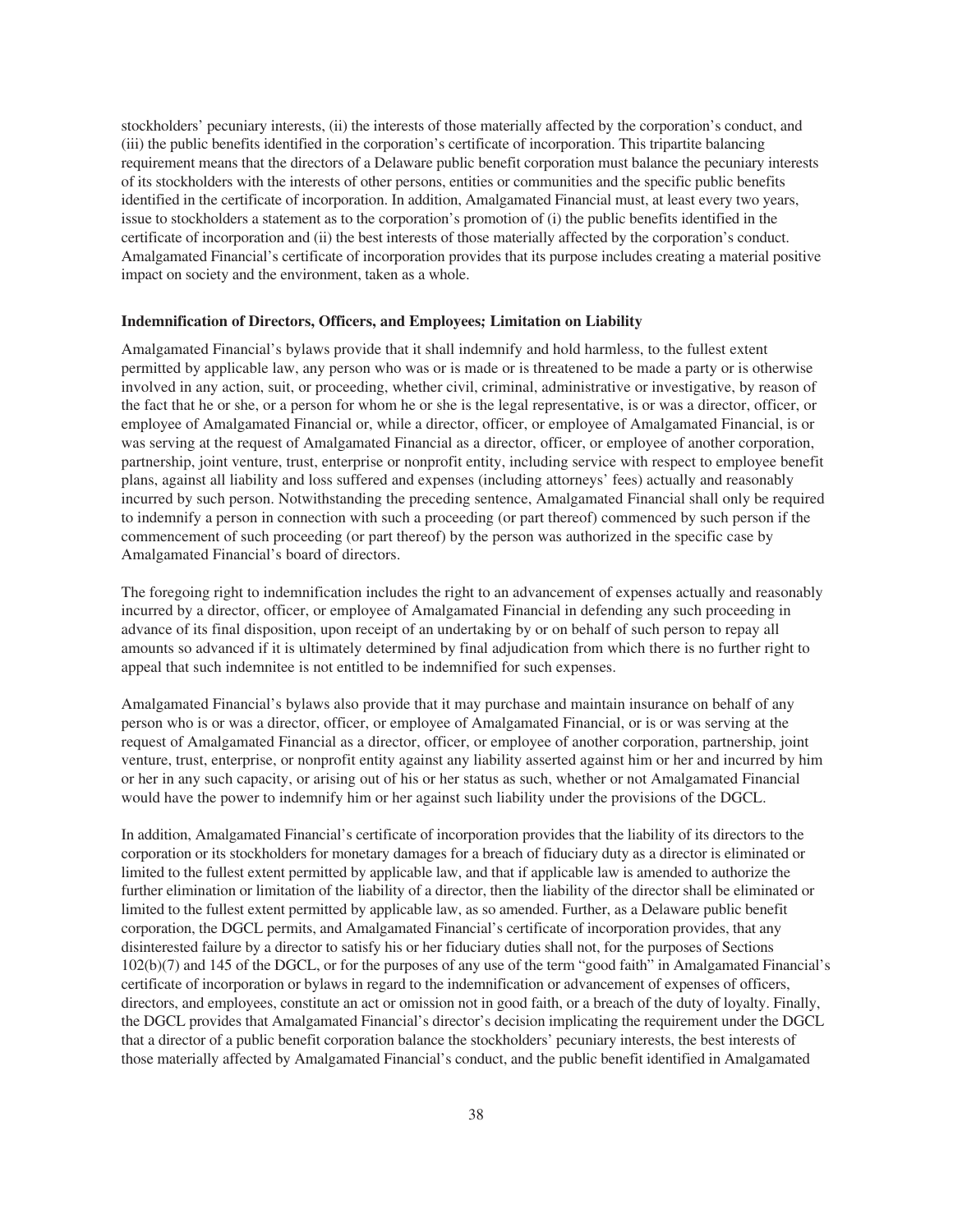Financial's certificate of incorporation will be deemed to satisfy such director's fiduciary duties to stockholders and Amalgamated Financial if such director's decision is both informed and disinterested and not such that no person of ordinary, sound judgment would approve.

#### **Stockholder Vote on Fundamental Issues**

As a public benefit corporation, Amalgamated Financial may not merge or consolidate with or into another entity if, as a result of such merger or consolidation, the shares in Amalgamated Financial would become, or be converted into or exchanged for the right to receive, shares or other equity interests in a domestic or foreign corporation that is not a public benefit corporation or similar entity unless such merger or consolidation is approved by the holders of two-thirds of the outstanding stock of Amalgamated Financial. Any other merger or consolidation, subject to certain exceptions contained in the DGCL, requires the approval of the holders of a majority of the outstanding stock of Amalgamated Financial.

#### **Equity Incentive Plan**

In 2019, the Bank's stockholders approved the Amalgamated Bank 2019 Equity Incentive Plan, which we refer to as the Equity Plan. If the reorganization is completed, the Holding Company will automatically assume the Equity Plan. Thereafter, each of the outstanding Bank restricted stock units issued under the Equity Plan will be converted to Holding Company restricted stock units, and will be governed by the same terms and conditions of the Equity Plan as they had been prior to the reorganization. The Holding Company will, thereafter, be able to grant future equity awards under the Equity Plan, in accordance with the terms of such plan, which are summarized below.

*Administration.* If the reorganization is completed, the Compensation Committee of the Holding Company will administer the Equity Plan, and determine eligibility for and the terms and conditions of awards, all in accordance with the Equity Plan. The Compensation Committee will have, among its powers, the power to construe and interpret the Equity Plan and all awards granted under the Equity Plan. The Compensation Committee may delegate to one or more officers of the Holding Company its power to make awards to non-officer employees, subject to maximum share and dollar limits to be specified by the Compensation Committee. Notwithstanding the foregoing, the Holding Company's full board of directors may choose to retain authority to act as the "Committee" with respect to certain awards made under the plan or with respect to certain powers, in which case references in the Equity Plan to the Committee shall be deemed to refer to the full board of directors.

*Number of Shares Authorized.* Under the Equity Plan, the number of shares originally authorized for issuance under the plan was 1,250,000 shares of common stock, 806,293 of which remained available for future grant at September 30, 2020. Generally, shares that have not been delivered because they were forfeited or cancelled or the award was settled in cash, and that have not been applied to pay taxes, may again be issued pursuant to new awards.

*Eligibility.* Employees, directors and consultants are eligible to receive awards. A non-employee director may not receive awards under the Equity Plan during any single fiscal year that, when combined with such director's cash fees (other than dividend equivalents paid on prior year's awards), exceed \$500,000 in total value.

*Types of Awards*. The Equity Plan provides for the award of restricted stock and restricted stock units. Awards are memorialized in an award agreement and are subject to the conditions, restrictions and contingencies specified by the Compensation Committee in such agreement (and the Equity Plan).

Restricted Stock. A restricted stock award is a grant of shares subject to restrictions specified by the Compensation Committee that generally lapse over time or upon satisfaction of specified performance criteria. Unless otherwise provided in the award agreement, a participant granted a restricted stock award has no stockholder rights, such as voting or cash dividend rights, until vesting of the restricted stock.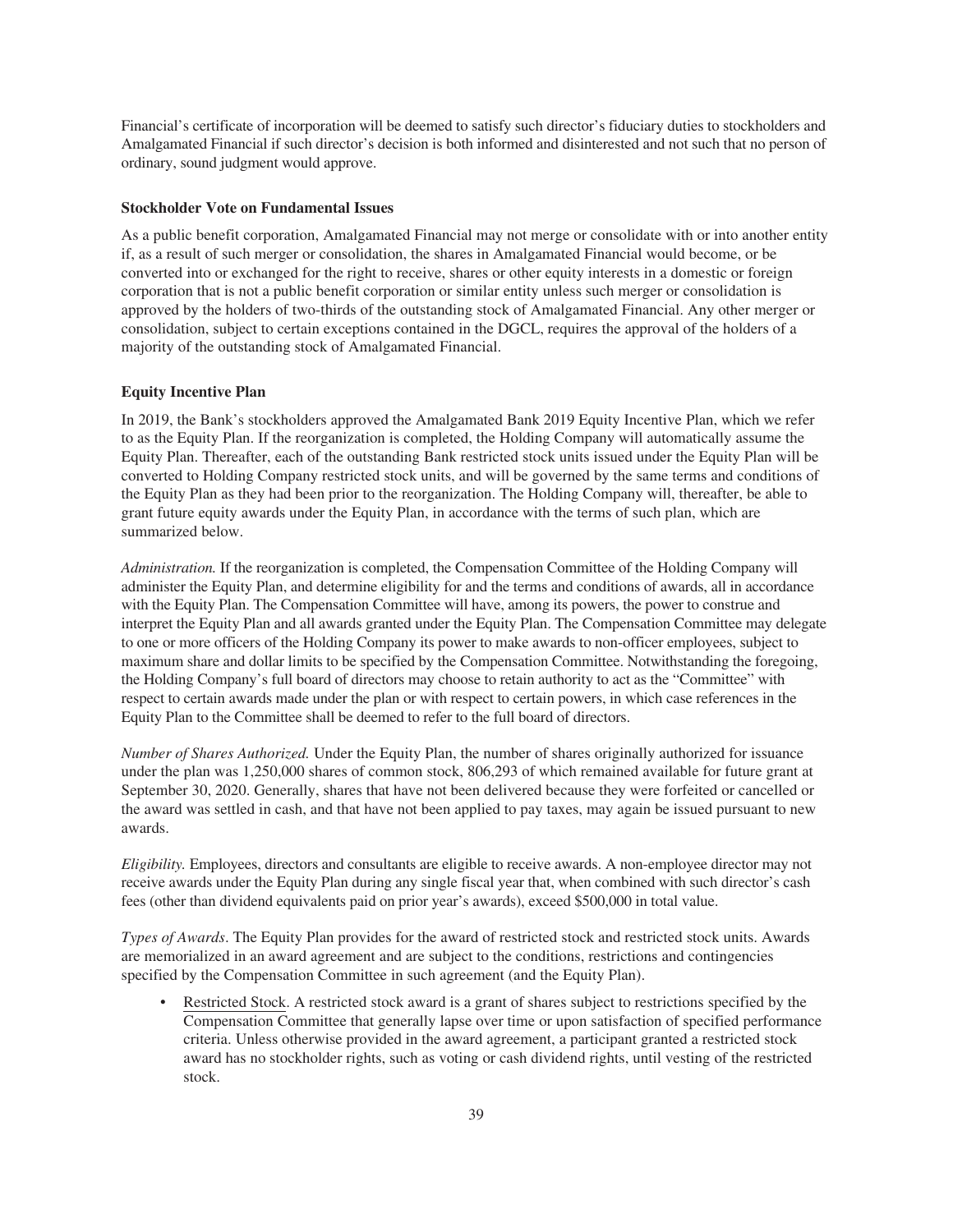• Restricted Stock Unit Awards. A restricted stock unit represents the right to receive a grant of stock (or its cash value) upon vesting of the award. Vesting may be based on the lapse of time or satisfaction of specified performance criteria. Unless otherwise provided in the award agreement, a participant granted a restricted stock unit award has no stockholder rights, such as voting or cash dividend rights, until issuance of the stock.

*Forfeiture & Transferability*. Unless provided otherwise in the award agreement, all unvested awards are forfeited upon separation from service. Awards, including the vested portion thereof, may also be subject to certain forfeiture and clawback rights in the event the participant separates from service for cause, pursuant to a clawback policy that the Holding Company is required to adopt under applicable listing standards or law, in the event that the participant commits certain ethical violations or other bad risk behaviors, if the Bank experiences regulatory or capital issues, and as specified in the award agreement by the compensation committee. Awards are transferable only by will or by the laws of descent and distribution.

*Change in Control*. Unless the award agreement provides otherwise, upon a change in control, the Compensation Committee may arrange for the successor to assume or continue the Equity Plan or substitute similar awards and assume any reacquisition or repurchase rights, in which case if a participant involuntarily terminates service for reasons other than cause, death or disability or resigns for good reason (each, as defined in the Equity Plan) within one year following such change in control, the award will vest based on the Compensation Committee's determination of actual performance measured, and Performance Measures (as defined in the Equity Plan) adjusted, as of the most recently-completed fiscal quarter. If no such assumption/continuation or substitution occurs, then the Compensation Committee must accelerate the vesting of time-based awards and modify performance-based awards to vest based upon the compensation committee's determination of actual performance measured, and performance measures adjusted, and/or prorated targets as of immediately prior to such change in control. In both cases, if actual performance cannot be determined, prorated awards will be paid based on target achievement of performance measures and subject to proration. The Compensation Committee need not take the same action with respect to all awards.

*Amendment & Termination*. The Equity Plan terminates ten years after its March 7, 2019 effective date or its earlier termination by the board of directors or the date all authorized shares have been purchased or granted. If the reorganization is completed, the Holding Company's board of directors may at any time amend the Equity Plan, except that no amendment may materially impair an existing award without the participant's consent unless required by applicable law. Under The Nasdaq Stock Market rules, we must seek additional stockholder approval if we materially amend, as outlined in The Nasdaq Stock Market rules, the Equity Plan. In addition, if stockholder approval or regulatory approval is required by applicable law or rules, no amendment will be effective until such required stockholder approval or regulatory approval is obtained.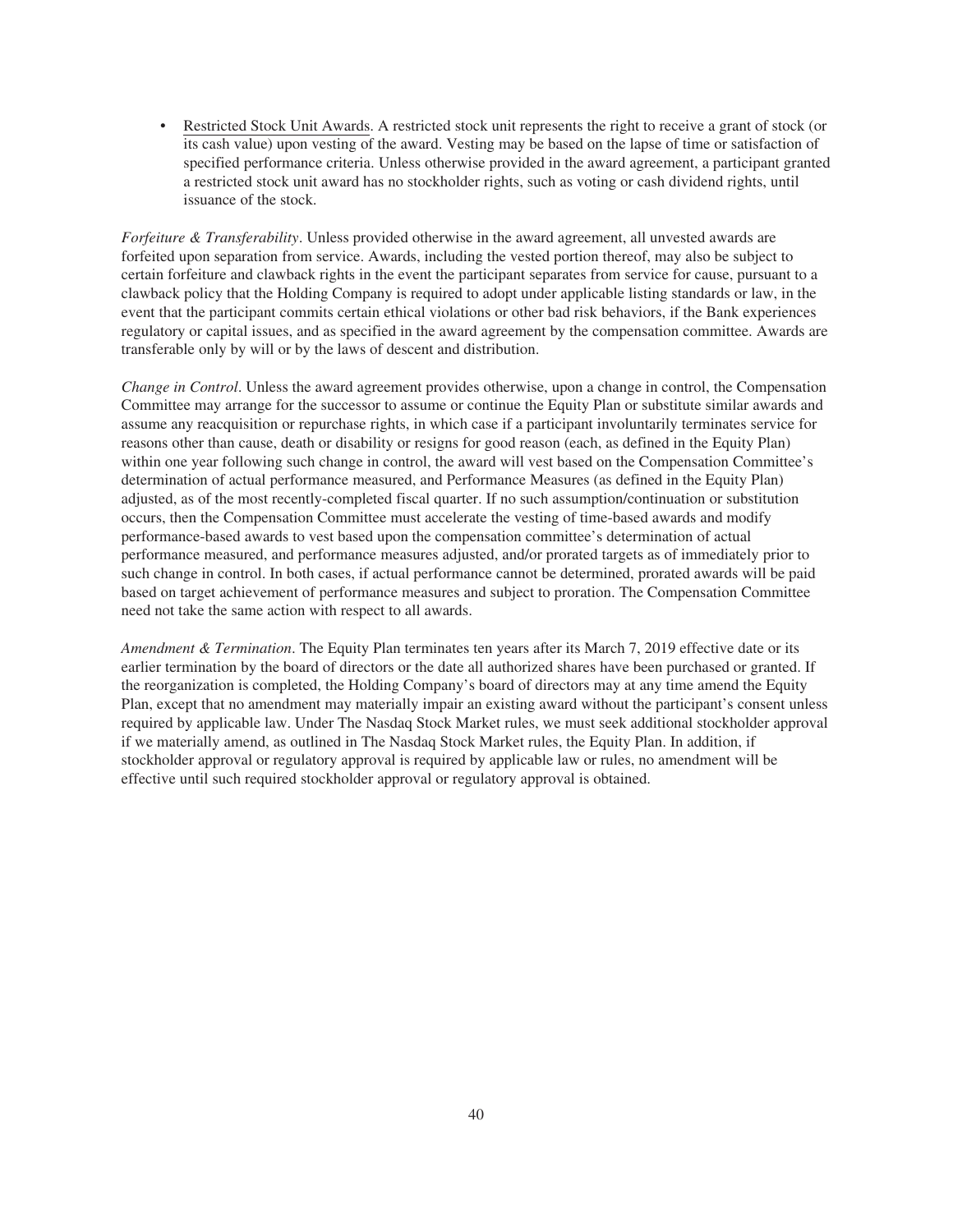# **COMPARISON OF STOCKHOLDERS' RIGHTS**

This section summarizes the principal similarities and differences between your rights as a stockholder of the Bank and what your rights will be as a stockholder of the Holding Company if the reorganization is completed. This discussion does not necessarily describe all of the similarities and differences that may be important to you and is qualified in its entirety by reference to the New York Banking Law and to the DGCL, as applicable, and the respective organization documents of the Bank and the Holding Company.

The differences in stockholder rights exist by virtue of the differences between the provisions of the New York Banking Law and the DGCL (many of which are imposed by law and cannot be changed), and by virtue of differences between the provisions of the organization documents of the Bank and the Holding Company (which are, generally, differences that we are choosing to implement to facilitate the operation of the organization under the holding company structure, and which we consider to be consistent with the reasons for the reorganization discussed herein).

|                                                                                                | <b>Bank</b>                                                                                                                                                                                                                                                                                                                                                                                                                                                                                                     | <b>Holding Company</b>                                                                                                                                                                                                                                                                                                                                                                                                                                                                                                                                                                                                                                                                                                                                                                                                                                                                                                                                                                       |
|------------------------------------------------------------------------------------------------|-----------------------------------------------------------------------------------------------------------------------------------------------------------------------------------------------------------------------------------------------------------------------------------------------------------------------------------------------------------------------------------------------------------------------------------------------------------------------------------------------------------------|----------------------------------------------------------------------------------------------------------------------------------------------------------------------------------------------------------------------------------------------------------------------------------------------------------------------------------------------------------------------------------------------------------------------------------------------------------------------------------------------------------------------------------------------------------------------------------------------------------------------------------------------------------------------------------------------------------------------------------------------------------------------------------------------------------------------------------------------------------------------------------------------------------------------------------------------------------------------------------------------|
| <b>Amendment to</b><br>Organization<br>Certificate /<br><b>Certificate of</b><br>Incorporation | The Bank's organization certificate may be<br>amended by the holders of a majority of all<br>outstanding shares entitled to vote thereon.                                                                                                                                                                                                                                                                                                                                                                       | Except for the provisions regarding (i) the<br>Holding Company's purposes and powers,<br>(ii) the Holding Company's board of<br>directors, (iii) limitation of director liability,<br>and (iv) the amendment of the certificate of<br>incorporation, each of which require the<br>affirmative vote of the holders of at least 66<br>and 2/3% of the voting power of the then-<br>outstanding shares of capital stock of the<br>Holding Company to amend, the Holding<br>Company's certificate of incorporation may<br>be amended, altered, changed or repealed<br>upon (A) the board of directors adopting a<br>resolution setting forth the amendment,<br>declaring its advisability and either calling a<br>special meeting of stockholders or directing<br>that the amendment be considered at the<br>next annual meeting of stockholders,<br>followed by (B) the approval of such<br>amendment by holders of a majority of the<br>outstanding stock entitled to vote at such<br>meeting. |
| <b>Amendment to</b><br><b>Bylaws</b>                                                           | Generally, the Bank's bylaws may be<br>amended or repealed by the board of<br>directors or by vote of the holders of a<br>majority of all outstanding shares entitled to<br>vote thereon. If any bylaw regulating an<br>impending election of directors is adopted,<br>amended or repealed by the board, the<br>notice of the next meeting of stockholders<br>for election of directors must include the<br>bylaw so adopted, amended or repealed,<br>together with a concise statement of the<br>changes made. | Except as otherwise expressly set forth in<br>the bylaws or as would be inconsistent with<br>applicable law, generally, the Holding<br>Company's bylaws may be amended,<br>altered, changed, or repealed, and new<br>bylaws adopted, by the board of directors<br>without the consent of the stockholders;<br>provided, however, the stockholders also<br>generally have the power to adopt, amend<br>or repeal the bylaws by the affirmative vote<br>of the holders of at least a majority of the<br>voting power of the then-outstanding shares<br>of capital stock of the Holding Company<br>entitled to vote for the election of directors.                                                                                                                                                                                                                                                                                                                                              |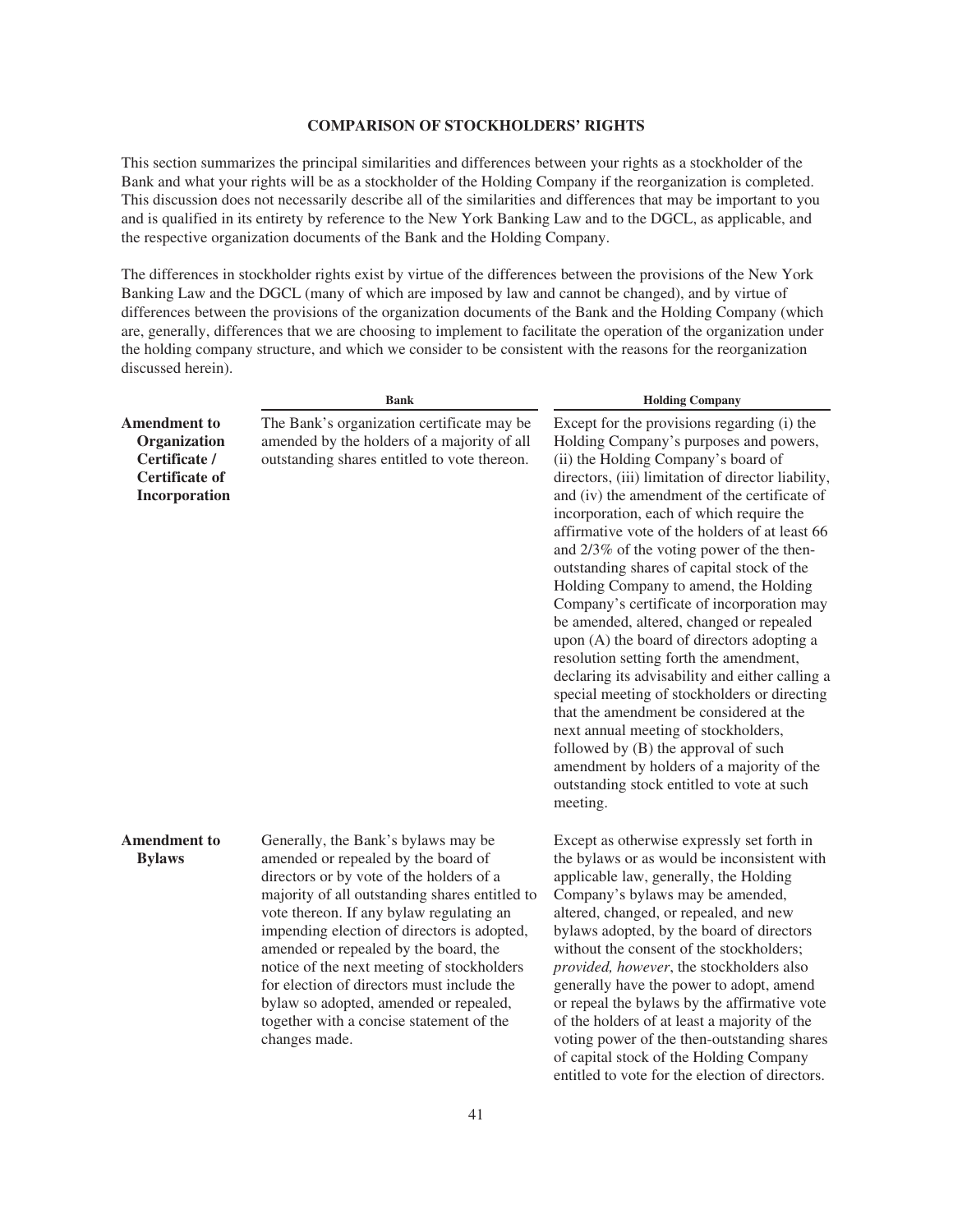|                                                                         | <b>Bank</b>                                                                                                                                                                                                                                                                                                                                                                                                                                                                                                                         | <b>Holding Company</b>                                                                                                                                                                                                                                                                                                                                                                                                                                                                                                                                                                                            |  |
|-------------------------------------------------------------------------|-------------------------------------------------------------------------------------------------------------------------------------------------------------------------------------------------------------------------------------------------------------------------------------------------------------------------------------------------------------------------------------------------------------------------------------------------------------------------------------------------------------------------------------|-------------------------------------------------------------------------------------------------------------------------------------------------------------------------------------------------------------------------------------------------------------------------------------------------------------------------------------------------------------------------------------------------------------------------------------------------------------------------------------------------------------------------------------------------------------------------------------------------------------------|--|
| <b>Authorized</b><br><b>Capital Stock</b>                               | The Bank is authorized to issue 70,000,000<br>shares of Class A common stock, par value<br>\$0.01 per share, of which 31,049,525 shares<br>were issued and outstanding as of<br>November 27, 2020, 100,000 shares of<br>Class B non-voting common stock, par<br>value \$0.01 per share, of which no shares<br>were issued and outstanding as of the record<br>date, and 1,000,000 shares of blank check<br>preferred stock, par value \$0.01 per share,<br>of which no shares were issued and<br>outstanding as of the record date. | The Holding Company is authorized to<br>issue 70,000,000 shares of common stock,<br>par value \$0.01 per share, none of which<br>were issued and outstanding as of the date<br>of this proxy statement/prospectus, and<br>1,000,000 shares of blank check preferred<br>stock \$0.01 par value per share, none of<br>which were issued and outstanding as of the<br>date of this proxy statement/prospectus.                                                                                                                                                                                                       |  |
| <b>Preemptive Rights</b>                                                | The Bank's stockholders do not have<br>preemptive rights.                                                                                                                                                                                                                                                                                                                                                                                                                                                                           | The Holding Company's stockholders do<br>not have preemptive rights.                                                                                                                                                                                                                                                                                                                                                                                                                                                                                                                                              |  |
| <b>Number and</b><br><b>Classification of</b><br><b>Directors</b>       | The Bank's bylaws provide that the number<br>of directors may be fixed from time to time<br>by a majority of the directors then in office,<br>but may not consist of fewer than seven nor<br>more than 21 members. The Bank currently<br>has 12 directors. The Bank does not have a<br>classified board                                                                                                                                                                                                                             | The Holding Company's bylaws provide<br>that the board of directors will consist of<br>not less than seven and not more than 21<br>directors as fixed from time to time by a<br>majority of the total number of directors<br>that the Holding Company would have if<br>there were no vacancies. The Holding<br>Company currently has 12 directors. The<br>Holding Company does not have a<br>classified board.                                                                                                                                                                                                    |  |
| <b>Election</b> of<br>Directors /<br><b>Cumulative</b><br><b>Voting</b> | Generally, elections of Bank directors are<br>determined by a majority of the votes cast,<br>in person or by proxy, at a meeting of<br>stockholders at which a quorum is present.<br>In a contested election of directors, Bank<br>directors are elected by a plurality of the<br>votes cast by the holders of shares of stock<br>present, in person or by proxy, at a meeting<br>of stockholders at which a quorum is<br>present. Stockholders of the Bank do not<br>have cumulative voting rights.                                | The Holding Company's directors are<br>elected by a majority of the votes cast at a<br>meeting of the stockholders by the holders<br>of stock entitled to vote in the election;<br>provided, however, that if the number of<br>nominees for director exceeds the number<br>of directors to be elected, directors are<br>elected by a plurality of the votes of the<br>shares represented in person or by proxy at<br>any meeting of stockholders held to elect<br>directors and entitled to vote on the election<br>of directors. Stockholders of the Holding<br>Company do not have cumulative voting<br>rights. |  |
| <b>Removal of</b><br><b>Directors</b>                                   | A director of the Bank may be removed for<br>cause by a majority vote (i) the stockholders<br>or (ii) the board of directors.                                                                                                                                                                                                                                                                                                                                                                                                       | A director of the Holding Company may be<br>removed with or without cause by the<br>stockholders holding a majority of the<br>shares then entitled to vote at an election of<br>directors.                                                                                                                                                                                                                                                                                                                                                                                                                        |  |
| Vacancies on the<br><b>Board</b> of<br><b>Directors</b>                 | All vacancies on the Bank's board not<br>exceeding one-third of the entire board may<br>be filled by the vote of a majority of the                                                                                                                                                                                                                                                                                                                                                                                                  | Any newly created Holding Company<br>directorships resulting from an increase in<br>the number of directors and any vacancies                                                                                                                                                                                                                                                                                                                                                                                                                                                                                     |  |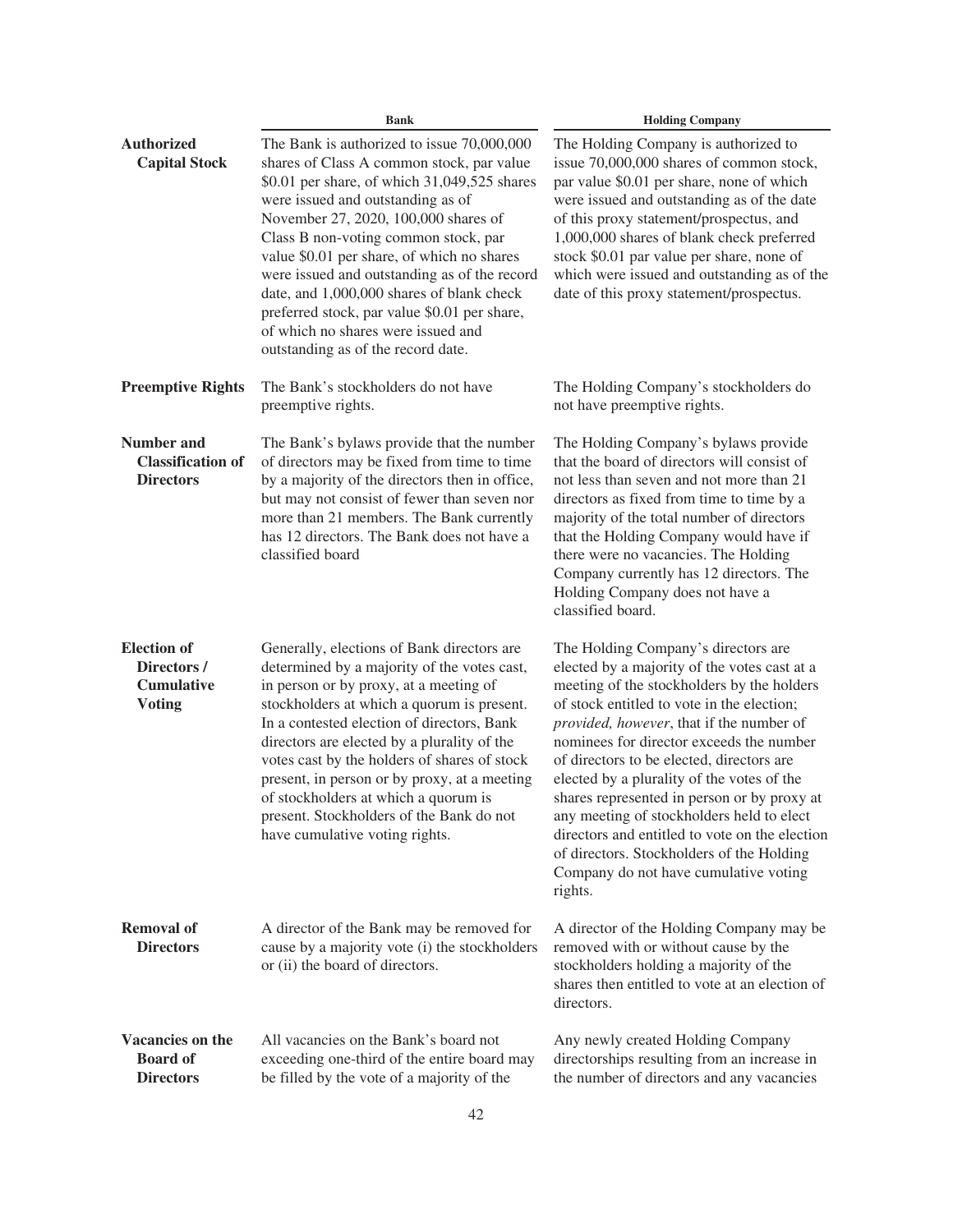|                                                                                        | <b>Bank</b>                                                                                                                                                                                                                                                                                                                                                                                                                                                                                                                                                                                                                      | <b>Holding Company</b>                                                                                                                                                                                                                                                                                                                                                                                                                                                                                                                                                                                                                                                                                                                                        |  |
|----------------------------------------------------------------------------------------|----------------------------------------------------------------------------------------------------------------------------------------------------------------------------------------------------------------------------------------------------------------------------------------------------------------------------------------------------------------------------------------------------------------------------------------------------------------------------------------------------------------------------------------------------------------------------------------------------------------------------------|---------------------------------------------------------------------------------------------------------------------------------------------------------------------------------------------------------------------------------------------------------------------------------------------------------------------------------------------------------------------------------------------------------------------------------------------------------------------------------------------------------------------------------------------------------------------------------------------------------------------------------------------------------------------------------------------------------------------------------------------------------------|--|
|                                                                                        | remaining directors. All vacancies<br>exceeding one-third of the entire board<br>must be filled by the vote of a majority of<br>stockholders entitled to vote thereon.                                                                                                                                                                                                                                                                                                                                                                                                                                                           | occurring in the board of directors may be<br>filled by the affirmative vote of a majority<br>of the remaining members of the board of<br>directors. A director elected to fill a<br>vacancy will hold office until the earlier of<br>the expiration of the term of office of the<br>director who he or she has replaced, a<br>successor is duly elected and qualified, or<br>such director's death, resignation or<br>removal.                                                                                                                                                                                                                                                                                                                               |  |
| <b>Stockholder</b><br><b>Action Without</b><br><b>Meeting</b>                          | Any action required or permitted to be<br>taken by the Bank's stockholders at a<br>meeting may be taken without a meeting if<br>a written consent describing the action to be<br>taken is signed by all of the stockholders<br>entitled to vote thereon.                                                                                                                                                                                                                                                                                                                                                                         | Any action required or permitted to be<br>taken by the stockholders of the Holding<br>Company may be taken by written consent<br>without a meeting but only if a consent in<br>writing, setting forth the action to be taken,<br>is signed by the holders of all outstanding<br>shares of the Holding Company entitled to<br>vote thereon.                                                                                                                                                                                                                                                                                                                                                                                                                    |  |
| <b>Nomination of</b><br><b>Director</b><br><b>Candidates by</b><br><b>Stockholders</b> | Nominations for election to the board of<br>directors may be made by or at the direction<br>of the Bank's board of directors or the chair<br>of the board or by any stockholder of the<br>Bank who (i) was a stockholder of record at<br>the time of giving of notice of the meeting<br>at which directors are to be elected and at<br>the time of such meeting, (ii) is entitled to<br>vote at such meeting, and (iii) complies<br>with the notice procedures set forth in the<br>Bank's bylaws and described below in the<br>row "Notice for Stockholder Proposals."                                                           | Holding Company director nominations<br>must be (i) specified in the notice of<br>meeting (or any supplement thereto) given<br>by or at the direction of the board of<br>directors or any committee thereof,<br>(ii) otherwise properly brought before the<br>meeting by or at the direction of the board<br>of directors or any committee thereof, or<br>(iii) otherwise properly brought before the<br>meeting by a stockholder who is (A) a<br>stockholder of record of the Holding<br>Company at the time the notice of meeting<br>is delivered, (B) entitled to vote at the<br>meeting and (C) complies with the notice<br>procedures set forth in the Holding<br>Company's bylaws and described below in<br>the row "Notice for Stockholder Proposals." |  |
| <b>Notice for</b><br><b>Stockholder</b><br><b>Proposals</b>                            | For any director nominations or any other<br>business to be properly brought before the<br>Bank's annual meeting by a stockholder,<br>the stockholder must have given notice in<br>writing to the president of the Bank not<br>earlier than the close of business on the<br>120 <sup>th</sup> day and not later than the close of<br>business on the 90 <sup>th</sup> day prior to the first<br>anniversary of the preceding year's annual<br>meeting; provided, however, that if the date<br>of the annual meeting is more than 30 days<br>before or more than 60 days after such<br>anniversary date, the stockholder's notice | For any director nominations or any other<br>business to be properly brought before an<br>annual meeting by a stockholder, the<br>stockholder must give written notice to the<br>secretary of the Holding Company (i) not<br>later than the close of business on the 90 <sup>th</sup><br>day, nor earlier than the close of business on<br>the 120 <sup>th</sup> day, in advance of the anniversary<br>of the previous year's annual meeting if the<br>meeting is to be held on a day that is not<br>more than 30 days in advance of the<br>anniversary of the previous year's annual<br>meeting or not later than 60 days after the                                                                                                                          |  |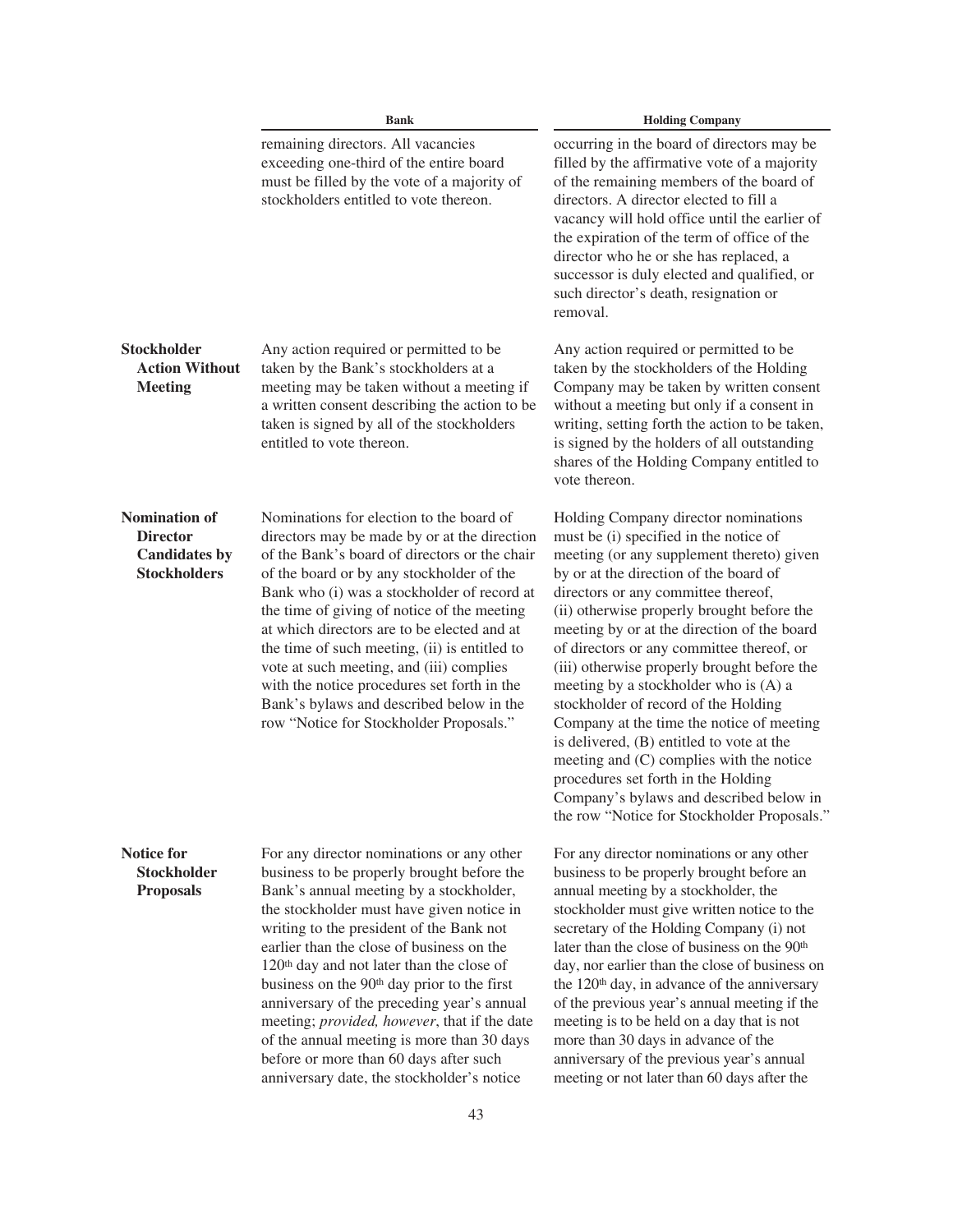must be delivered not earlier than the close of business on the 120th day prior to the date of such annual meeting and not later than the close of business on the later of the 90th day prior to the date of such annual meeting or, if the first public announcement of the date of such annual meeting is less than 120 days prior to the date of such annual meeting, then the  $10<sup>th</sup>$  day following the day on which public announcement of the date of such meeting is first made by the Bank. In the case of a special meeting, the stockholder's notice must be delivered to the secretary of the Bank not earlier than the close of business on the later of the 90th day prior to the date of the special meeting or, if the first public announcement of the date of such special meeting is less than 100 days prior to the date of such special meeting, then the 10<sup>th</sup> day following the day on which public announcement is first made of the date of the special meeting.

Any such stockholder's notice must also be in the form set forth in, and contain the information required by, the Bank's bylaws.

Special meetings of the Bank's stockholders may be held for any purpose, unless otherwise proscribed by statute, and may be called by the board of directors, the chair of the board of directors, any vice chair of the board of directors, or the president and must be called whenever requested in writing by two-thirds of the board or by holders of at least two-thirds of the outstanding shares of capital stock entitled to vote at the meeting requested to be called. Any such written request must state the purpose of the meeting to be called.

**Indemnification of Directors, Officers, and Employees**

**Calling Special Meetings of Stockholders**

> The Bank is required by its bylaws to indemnify, to the fullest extent permitted by law, each person made or threatened to be made a party to any action or proceeding by reason of the fact that such person or such person's testator or intestate is or was a director, officer or employee of the Bank, or serves or served as a director, officer or employee of any other entity at the request of

# **Bank Holding Company**

anniversary of the previous year's annual meeting; or (ii) with respect to any other annual meeting of stockholders, not earlier than the close of business on the  $120<sup>th</sup>$  day prior to the annual meeting and not later than the close of business on the later of  $(A)$  the 90<sup>th</sup> day prior to the annual meeting and  $(B)$  the close of business on the 10<sup>th</sup> day following the first date of public disclosure of the date of such meeting. In the case of a special meeting, the stockholder's notice must be delivered to the secretary of the Holding Company not earlier than the close of business on the 120th day prior to the date of the special meeting and not later than the close of business on the later of  $(1)$  the 90<sup>th</sup> day prior to such special meeting or (2) the 10th day following the day on which public announcement is first made of the date of the special meeting.

Any such stockholder's notice must also be in the form set forth in, and contain the information required by, the Holding Company's bylaws.

Special meetings of the Holding Company's stockholders may be called only (i) by a majority of the board of directors, the chair of the board of directors, any vice chair of the board of directors, the president or the chief executive officer; or (ii) by the secretary, following written demand to call a special meeting of the stockholders from stockholders of record who own at least two-thirds of all of the outstanding shares of common stock of the Holding Company then entitled to vote on the matter or matters to be brought before the proposed special meeting.

The Holding Company's bylaws require the Holding Company to indemnify and hold harmless to the fullest extent permitted by law any person who was or is made or is threatened to be made a party or is otherwise involved in any action, suit, or proceeding, by reason of the fact that he or she, or a person for whom he or she is the legal representative, is or was a director, officer, or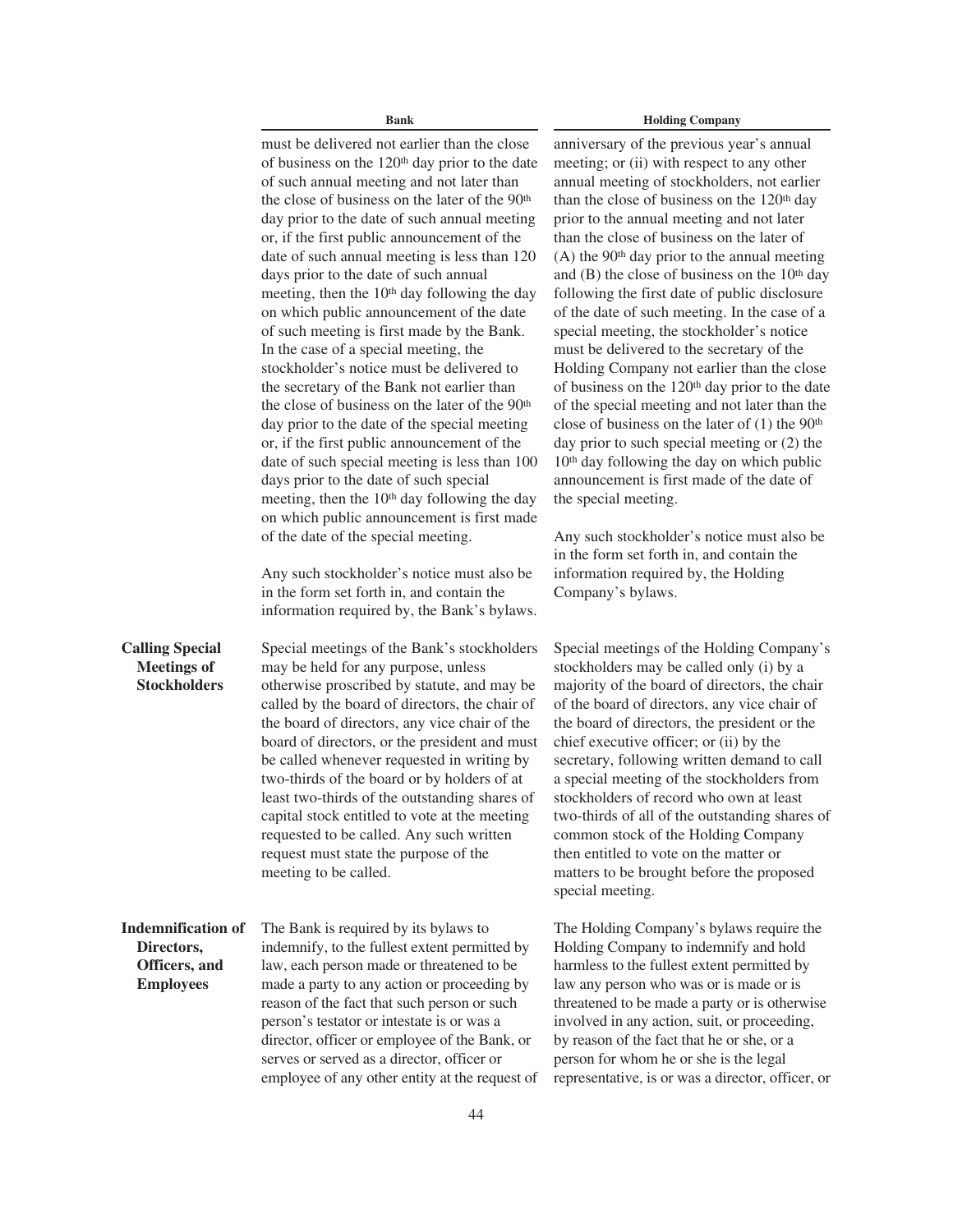|                                                                      | <b>Bank</b>                                                                                                                                                                                                                                                                                                                                                                                                                                                                                                                                                                                                                                                                                                                                                                                                                                                                                                              | <b>Holding Company</b>                                                                                                                                                                                                                                                                                                                                                                                                                                                                                                                                                                                                                                                                                                                                                                                                                                                                                                                                                                                                                                                                             |  |
|----------------------------------------------------------------------|--------------------------------------------------------------------------------------------------------------------------------------------------------------------------------------------------------------------------------------------------------------------------------------------------------------------------------------------------------------------------------------------------------------------------------------------------------------------------------------------------------------------------------------------------------------------------------------------------------------------------------------------------------------------------------------------------------------------------------------------------------------------------------------------------------------------------------------------------------------------------------------------------------------------------|----------------------------------------------------------------------------------------------------------------------------------------------------------------------------------------------------------------------------------------------------------------------------------------------------------------------------------------------------------------------------------------------------------------------------------------------------------------------------------------------------------------------------------------------------------------------------------------------------------------------------------------------------------------------------------------------------------------------------------------------------------------------------------------------------------------------------------------------------------------------------------------------------------------------------------------------------------------------------------------------------------------------------------------------------------------------------------------------------|--|
|                                                                      | the Bank, against judgments, fines, penalties,<br>amounts paid in settlement and reasonable<br>expenses, including attorneys' fees, incurred<br>in connection with such action or proceeding<br>or. The Bank also may advance expenses to<br>any person entitled to indemnification in<br>advance of the final disposition of the<br>applicable proceeding if such person<br>undertakes to repay any amount to the extent<br>that the expenses so advanced exceeded the<br>amount to which such person was entitled to<br>be indemnified.                                                                                                                                                                                                                                                                                                                                                                                | employee of the Holding Company or, while<br>a director, officer, or employee of the<br>Holding Company, is or was serving at the<br>request of the Holding Company as a<br>director, officer, or employee of another<br>entity, against all liability and loss suffered<br>and expenses (including attorneys' fees)<br>actually and reasonably incurred by such<br>person. If such a proceeding is commenced<br>by the person entitled to indemnification, the<br>proceeding must be authorized by the board<br>of directors in order for the person to be<br>entitled to indemnification. The Holding<br>Company is also required to pay the<br>expenses (including attorneys' fees) actually<br>and reasonably incurred by a person entitled<br>to indemnification in defending any such<br>proceeding in advance of its final<br>disposition, upon receipt of an undertaking<br>by or on behalf of such person to repay all<br>amounts advanced if it shall ultimately be<br>determined by final judicial decision that<br>such person is not entitled to be indemnified<br>for such expenses. |  |
| <b>Limitation</b> of<br><b>Liability for</b><br><b>Directors</b>     | Other than the right to indemnification<br>described immediately above, the Bank's<br>organization certificate and bylaws do not<br>limit the liability of its directors.                                                                                                                                                                                                                                                                                                                                                                                                                                                                                                                                                                                                                                                                                                                                                | The Holding Company's certificate of<br>incorporation provides that the liability of a<br>director of the Holding Company to the<br>Holding Company or its stockholders for<br>monetary damages for a breach of fiduciary<br>duty as a director is eliminated or limited to<br>the fullest extent permitted by law.                                                                                                                                                                                                                                                                                                                                                                                                                                                                                                                                                                                                                                                                                                                                                                                |  |
| <b>Stockholder Vote</b><br>on<br><b>Fundamental</b><br><b>Issues</b> | A plan of merger involving the Bank,<br>pursuant to Section 601 of New York<br>Banking Law, must generally be approved<br>by the affirmative vote of the holders of at<br>least two-thirds of the votes entitled to be<br>cast on the plan regardless of the class or<br>voting group to which the shares belong, and<br>two-thirds of the votes entitled to be cast on<br>the plan within each voting group entitled to<br>vote as a separate voting group on the plan.<br>However, if the Bank is the surviving entity<br>in a merger, the Bank's stockholders only<br>have the right to vote if (i) the total assets of<br>the merging entity exceed 10% of the total<br>assets of the Bank; (ii) the name or the<br>number of authorized shares of the Bank<br>changes; or (iii) any other change or<br>amendment to the Bank's organization<br>certificate or bylaws is made that requires<br>stockholder approval. | As a public benefit corporation, the Holding<br>Company may not merge or consolidate<br>with or into another entity if, as a result of<br>such merger or consolidation, the shares in<br>the Holding Company would become, or be<br>converted into or exchanged for the right to<br>receive, shares or other equity interests in a<br>domestic or foreign corporation that is not a<br>public benefit corporation or similar entity<br>unless such merger or consolidation is<br>approved by the holders of two-thirds of the<br>outstanding stock of the Holding Company.                                                                                                                                                                                                                                                                                                                                                                                                                                                                                                                         |  |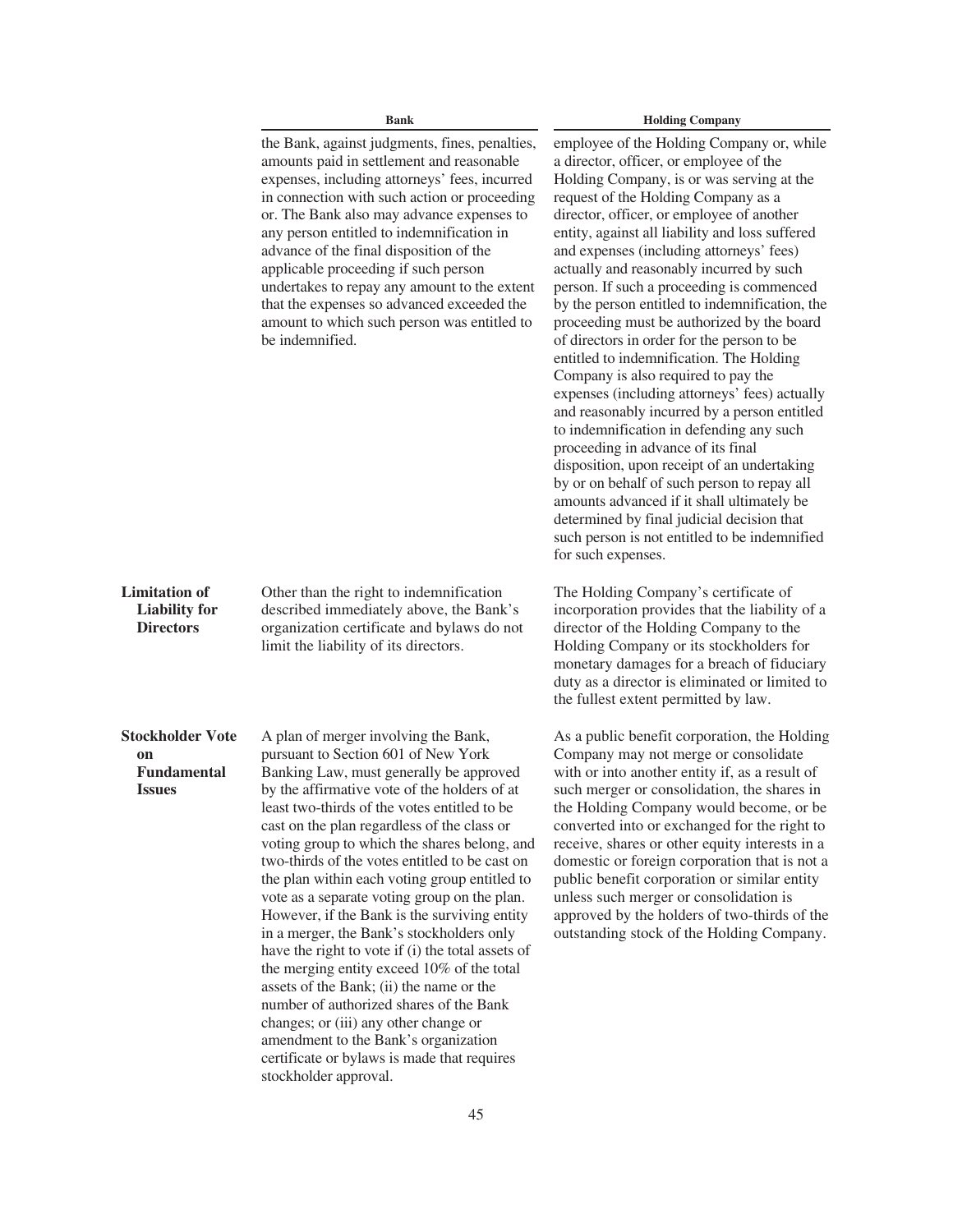# **Consideration of Other Constituencies**

The Bank's board of directors, committees of the board, and individual directors must consider the effects of any action or inaction upon: (i) the stockholders of the Bank; (ii) the employees and work force of the Bank, its subsidiaries, and its suppliers; (iii) the interests of its customers as beneficiaries of the purposes of the Bank to have a material positive impact on society and the environment; (iv) community and social factors, including those of each community in which offices or facilities of the Bank, its subsidiaries, or its suppliers are located; (v) the local and global environment; (vi) the short-term and longterm interests of the Bank, including benefits that may accrue to the Bank from its long-term plans and the possibility that these interests may be best served by the continued independence of the Bank; and (vii) the ability of the Bank to create a material positive impact on society and the environment, taken as a whole. In addition, a director of the Bank is not required to regard any interest, or the interests of any particular group affected by such action, including the stockholders, as a dominant or controlling interest or factor in discharging his or her duties, and in determining what is in the best interests of the Bank.

#### **Bank Holding Company**

The Holding Company is a public benefit corporation as contemplated by subchapter XV of the DGCL. Thus, the Holding Company is intended to operate in a responsible and sustainable manner and to produce a public benefit or benefits. Additionally, the Holding Company is to be managed in a manner that balances the stockholders' pecuniary interests, the best interests of those materially affected by the Holding Company's conduct, and the public benefit identified in the Holding Company's certificate of incorporation. Delaware law expressly provides that a Holding Company director's decision implicating such balancing requirement will be deemed to satisfy such director's fiduciary duties to stockholders and the Holding Company if such director's decision is both informed and disinterested and not such that no person of ordinary, sound judgment would approve.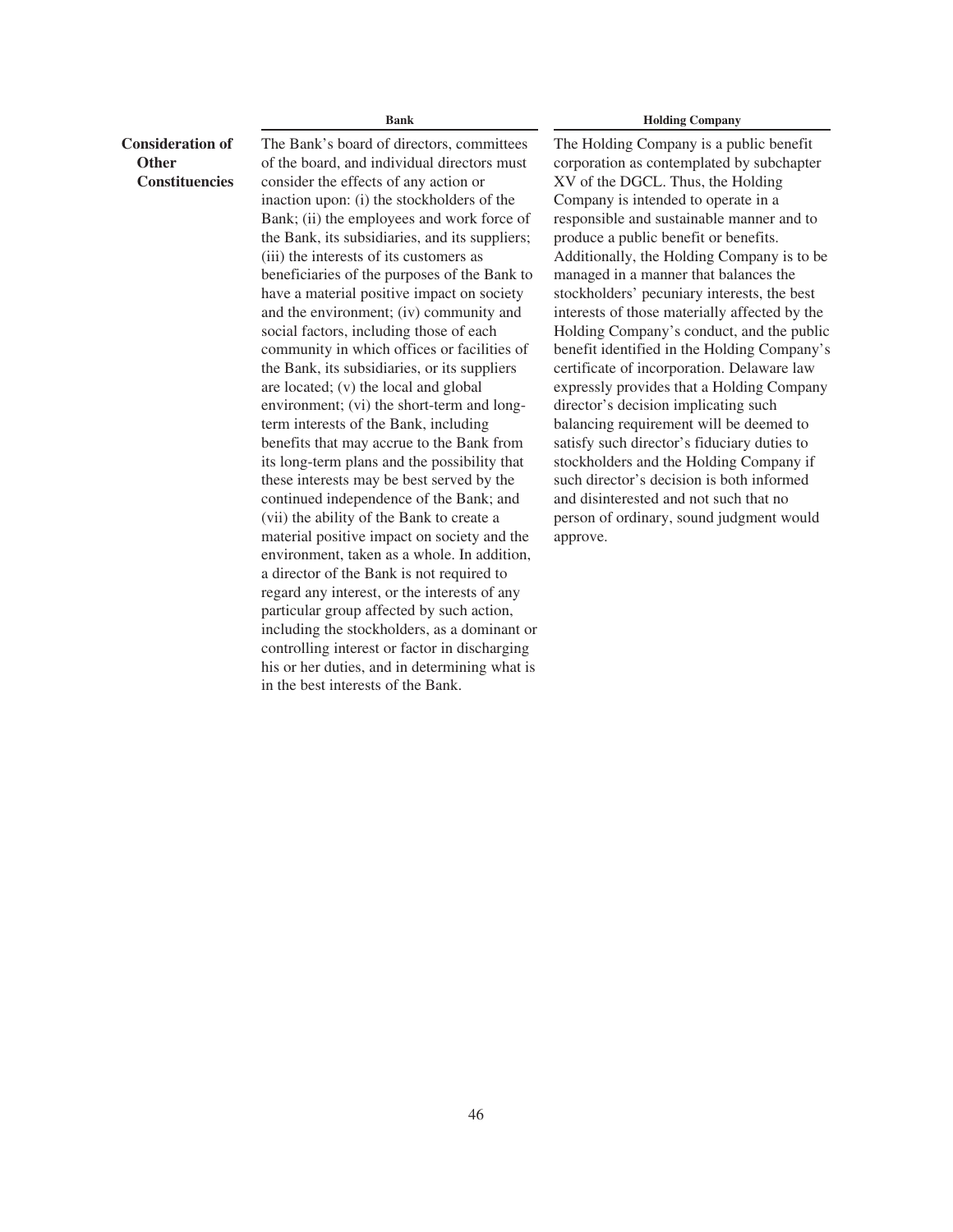#### **INFORMATION ABOUT THE HOLDING COMPANY**

#### **Incorporation**

The Holding Company was incorporated as Amalgamated Financial Corp. as a public benefit corporation under the DGCL on August 25, 2020 at the direction of the Bank's board of directors. The Holding Company was formed to acquire the Bank's common stock and to engage in business as a bank holding company. Copies of the Holding Company's certificate of incorporation and bylaws are attached to this proxy statement/prospectus as Annex C and Annex D, respectively.

#### **Business of the Holding Company**

The Holding Company is currently a non-operating entity. Upon the completion of the reorganization, the Bank will become a wholly-owned subsidiary of the Holding Company, and each stockholder of the Bank will become a stockholder of the Holding Company with substantially the same proportional ownership interest therein as they presently hold in the Bank.

Immediately after consummation of the reorganization, it is expected that the Holding Company will not engage in any business activity other than to hold all of the stock of the Bank. The Holding Company does not presently have any arrangements or understandings regarding any acquisition or merger opportunities. It is anticipated, however, that the Holding Company in the future may pursue other investment opportunities, including possible diversification through acquisitions and mergers, although no such transaction is contemplated at this time.

# **Financial Information about the Holding Company**

As of the date of this proxy statement/prospectus, the Holding Company has no assets and, because it has not yet issued stock, it has no stockholders' equity. The Holding Company has no operations and does not have any income, loss or cash flow from operations. Accordingly, there is no historical financial information presented in this proxy statement/prospectus regarding the Holding Company.

Upon consummation of the reorganization, the Holding Company's assets (on a parent-only basis) will consist solely of its investment in the common stock of the Bank, and, assuming no dissenters' rights are exercised, the Holding Company's stockholders' equity will equal the stockholders' equity of the Bank immediately prior to the reorganization.

#### **Properties**

The Holding Company is not initially expected to own or lease real or personal property. Instead, it intends to use the premises, equipment and furniture of the Bank without the direct payment of any rental fees to the Bank.

#### **Legal proceedings**

The Holding Company has not, since its incorporation, been a party to any legal proceedings.

#### **Employees**

At the present time, the Holding Company does not intend to employ any persons other than its unpaid executive officers, all of whom are employees of the Bank. It will use the management and support staff of the Bank from time to time. If the Holding Company acquires other institutions or pursues other lines of business, at such time it may hire additional employees.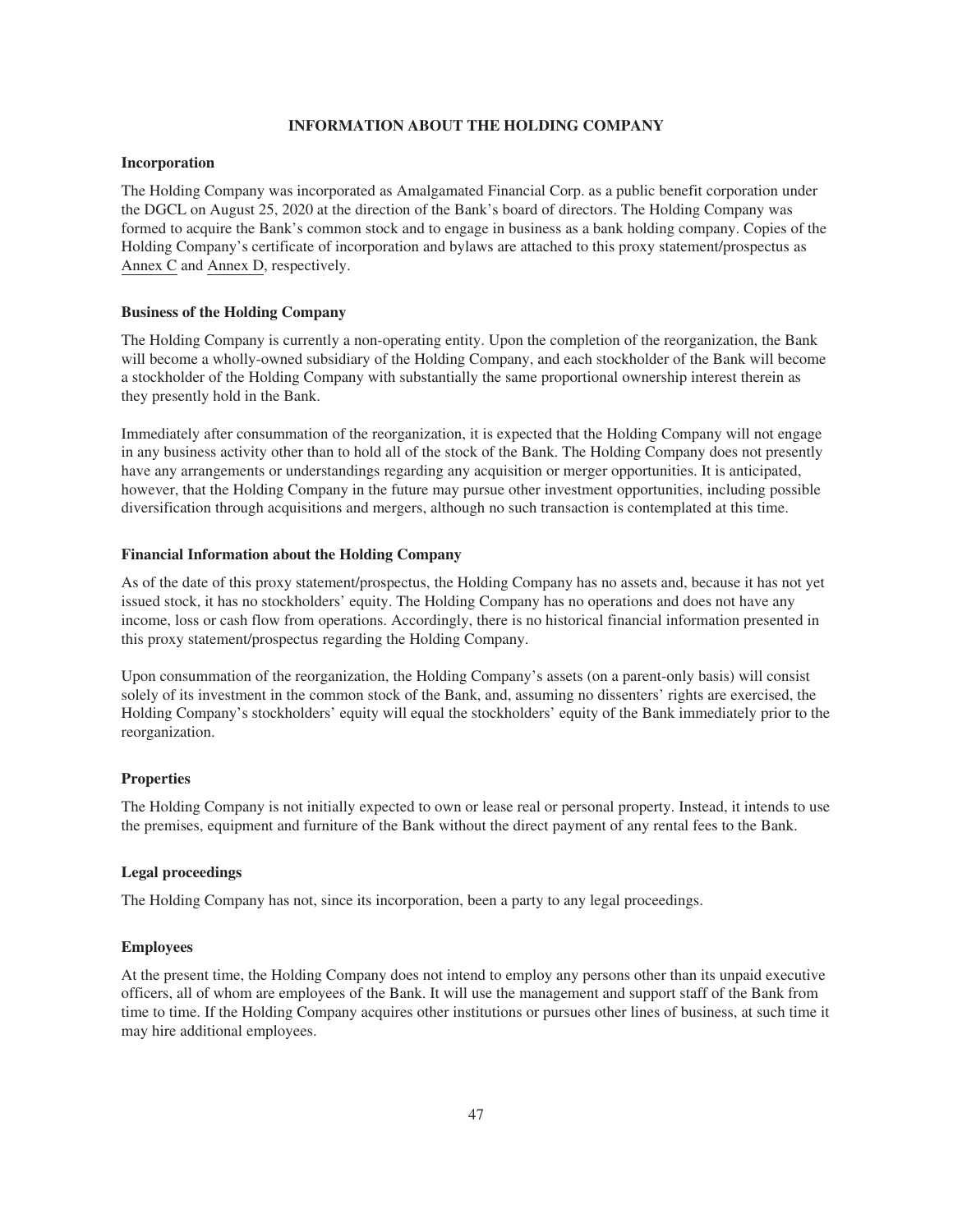#### **Competition**

It is expected that in the immediate future, the primary business of the Holding Company will be the ownership of the Bank's common stock. Therefore, the competitive conditions to be faced by the Holding Company will be the same as those faced by the Bank.

#### **Management - Directors**

#### *Directors*

The Holding Company's bylaws provide for not less than seven and not more than 21 directors as fixed from time to time by resolution of a majority of the total number of directors that the Holding Company would have if there were no vacancies.

Holding Company directors are elected at each annual stockholders' meeting for terms expiring at the next annual meeting of stockholders or until that director's successor is duly elected and qualified. This is the same structure currently in place at the Bank.

Information about the directors of the Holding Company, all of whom are currently directors of the Bank, is set forth below.

*Lynne P. Fox Age 62*

Lynne P. Fox has served as Chair of the Bank's board of directors since May 2016, and has been a member of the Bank's board of directors since February 2000. Ms. Fox is an attorney and is the elected President and Chair of the General Executive Board of Workers United, a position she has held since May 2016. Prior to that, she served as an Executive VP of Workers United from March 2009 to May 2016. She is also the elected Manager of the Philadelphia Joint Board of Workers United (and its predecessor labor organizations), a position she has held since December 1999. She is a Vice President of the Service Employees International Union. She is responsible for overseeing a \$5 million budget, strategic planning, and for representing approximately 75,000 members in the U.S. and Canada. She has served as chief labor negotiator for over 100 collective bargaining agreements that, among other things, provide for health and pension benefits, and has responsibility for oversight of the investigation and processing of labor grievances. Ms. Fox serves as Chair of the Amalgamated Life Insurance Company, Chair of the Consolidated Retirement Fund, Chair of the Sidney Hillman Medical Center in Philadelphia, President of the Sidney Hillman Medical Center Apartments for the Elderly, Inc. in Philadelphia and is a board member of the Philadelphia Airport Advisory Board. She previously was the Chair of the Investment Committee of the National Retirement Fund from 2016 to 2018. She is President of the Philadelphia Jewish Labor Committee, and Chair of the John Fox Scholarship Fund in Philadelphia. She also served as a board member for the State Employee Retirement System in Pennsylvania from 2006 to 2011, which is a \$28.3 billion fund. She also serves as Chair and trustee on various other insurance and employee benefit funds. Ms. Fox brings to the board an intimate understanding of the Bank's business, organization, and mission, as well as substantial leadership ability, board and management experience, all of which qualify her to serve on the board of directors.

# *Donald E. Bouffard Jr. Age 75*

Donald E. Bouffard, Jr. has served on the Bank's board of directors since February 2012. Mr. Bouffard is a Certified Public Accountant who spent 34 years with Crowe LLP, a public accounting and consulting firm, until he retired in 2009. While at Crowe, he served as an external audit partner for 28 years in the Financial Institutions Group where he worked with more than 100 financial institution clients, both public and private, primarily serving as external auditor, but also providing services related to mergers and acquisitions, management succession planning, strategic

# *Director*

# *Director*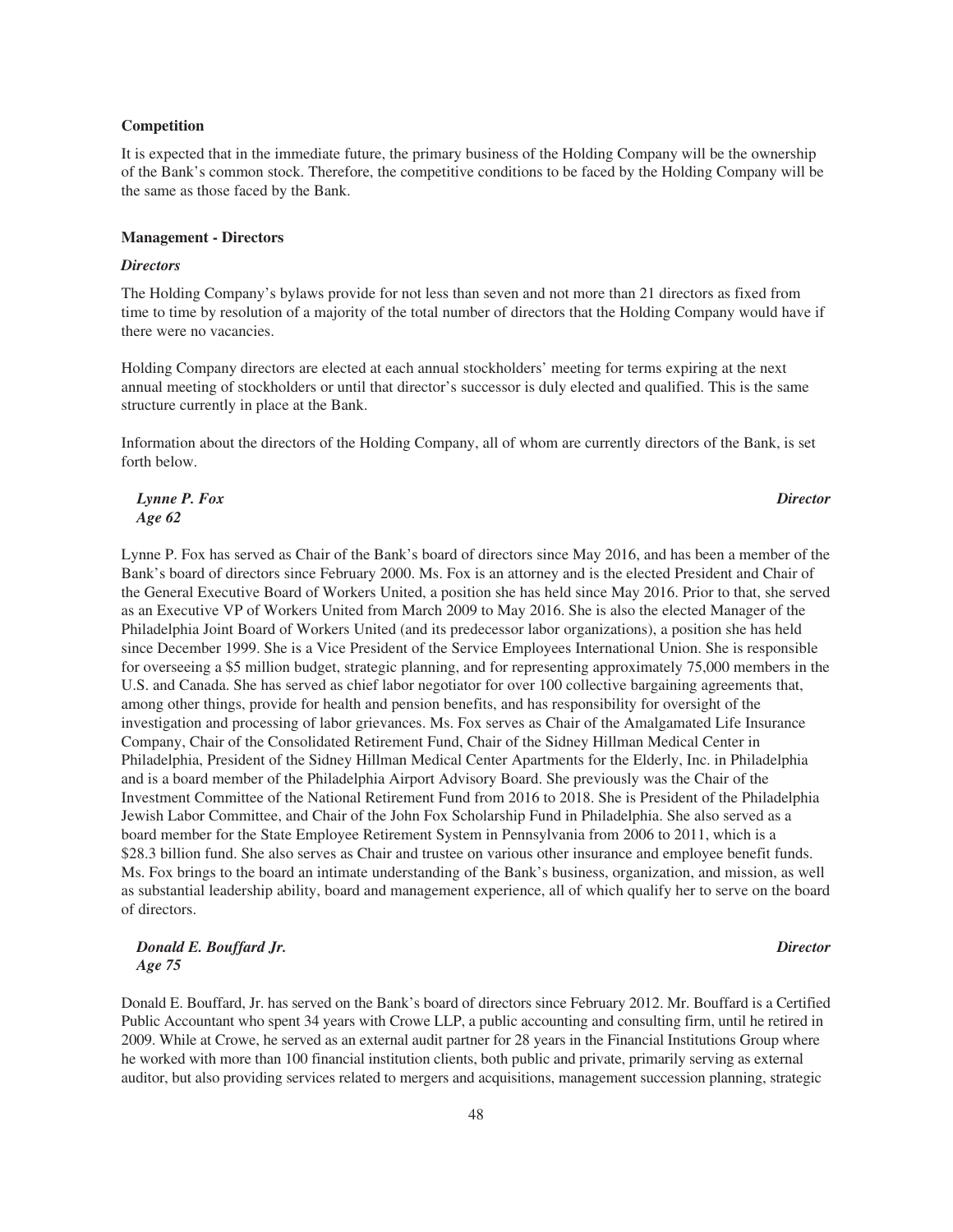planning and SEC reporting. Mr. Bouffard served on Crowe's Executive Committee for ten years. He served on the board of directors and was Chair of the Audit Committee of Wilmington Savings Bank, Wilmington, Ohio, a private bank, from 2011 to 2019, and previously served on the board of directors of the Notre Dame National Monogram Club and was Chair of the Boland-Brennan-Riehle Committee, which oversees a \$6 million scholarship fund for children of former Notre Dame athletes. Mr. Bouffard is a member of the American Institute of Certified Public Accountants, the Ohio Society of Certified Public Accountants, and he previously served as a member of the American Institute of Certified Public Accountants Savings and Loan Committee. Mr. Bouffard's leadership experience, accounting knowledge and business experience qualify him to serve on the board of directors and enhance his ability to contribute as a director.

*Maryann Bruce Age 60*

Maryann Bruce joined the Bank's board of directors in August 2018, after a greater than 30-year career in the financial services industry. In acknowledgment of her leadership and expertise, Ms. Bruce was honored by Directors & Boards as one of 20 accomplished female board members in Directors to Watch and by US Banker appearing on "The 25 Most Powerful Women in Banking" list. Formerly, she was an independent director of MBIA (NYSE: MBI) serving on the Audit & Compliance and Compensation & Governance Committees, an independent director and Chair of the Compensation Committee of Atlanta Life Financial Group, a private company, and a Trustee of both the Allianz Global Investors and PNC Funds. Since October 2007, Ms. Bruce has been President of Turnberry Advisory Group, a private consulting firm. From December 2008 to July 2010, she was President of Aquila Distributors, Inc., a subsidiary of Aquila Investment Management LLC, a boutique asset manager. Prior to that, from September 1999 to June 2007, she was President of Evergreen Investments Services, Inc., an investment management and diversified financial services business and subsidiary of Wachovia (now Wells Fargo and Company). Ms. Bruce is the Chair of the Board of Wrestle Like A Girl, the Nominating Committee Chair of the C200 Foundation, a women's executive leadership association, an advisory board member of RealBlocks, a FinTech company, and a founder of the National Association of Corporate Directors' Carolinas Chapter. Ms. Bruce earned the CERT Certificate in Cybersecurity Oversight from the Software Engineering Institute of Carnegie Mellon University, demonstrating her commitment to advanced cybersecurity literacy. Ms. Bruce's extensive executive leadership and deep corporate governance experience as well as her functional expertise in strategy, sales and distribution, marketing, product development, and risk management, as well as regulatory oversight, qualifies her to serve on the board of directors.

# *Patricia Diaz Dennis Age 74*

*Director*

Patricia Diaz Dennis joined the Bank's board of directors in August 2018. Ms. Diaz Dennis has decades of corporate experience, having served on the boards of CarrAmerica, Massachusetts Mutual Life Insurance Company, Citadel Communications Corporation, and Telemundo Group, among others. In 1995, she joined SBC Communications, Inc., the company that later became AT&T, as a Senior Vice President, serving in a variety of positions including General Counsel and Secretary of SBC West from May 2002 until August 2004, and Senior Vice President and Assistant General Counsel of AT&T from August 2004 until she retired in November 2008. Before joining SBC, Ms. Diaz Dennis was appointed by two Presidents and confirmed by the U.S. Senate to three federal government positions. President Ronald Reagan named her to the National Labor Relations Board in 1983, and appointed her a commissioner of the Federal Communications Commission three years later. After becoming partner and communications group practice chair of Jones, Day, Reavis & Pogue, Ms. Diaz Dennis returned to public service in 1992, when President George H. W. Bush appointed her Assistant Secretary of State for Human Rights and Humanitarian Affairs. From 1993 until 1995, Ms. Diaz Dennis served as special counsel for communications matters to the law firm of Sullivan & Cromwell. The former Chair of the National Board of Directors of the Girl Scouts of the USA, Ms. Diaz Dennis has also served on the World Bank Sanctions Board and the NPR Board of Directors. She is currently a director of Entravision Communications Corporation (NYSE: EVC) and U.S. Steel (NYSE: X), sits on the WGU Texas advisory board, Chairs The Global Fund Sanctions

*Director*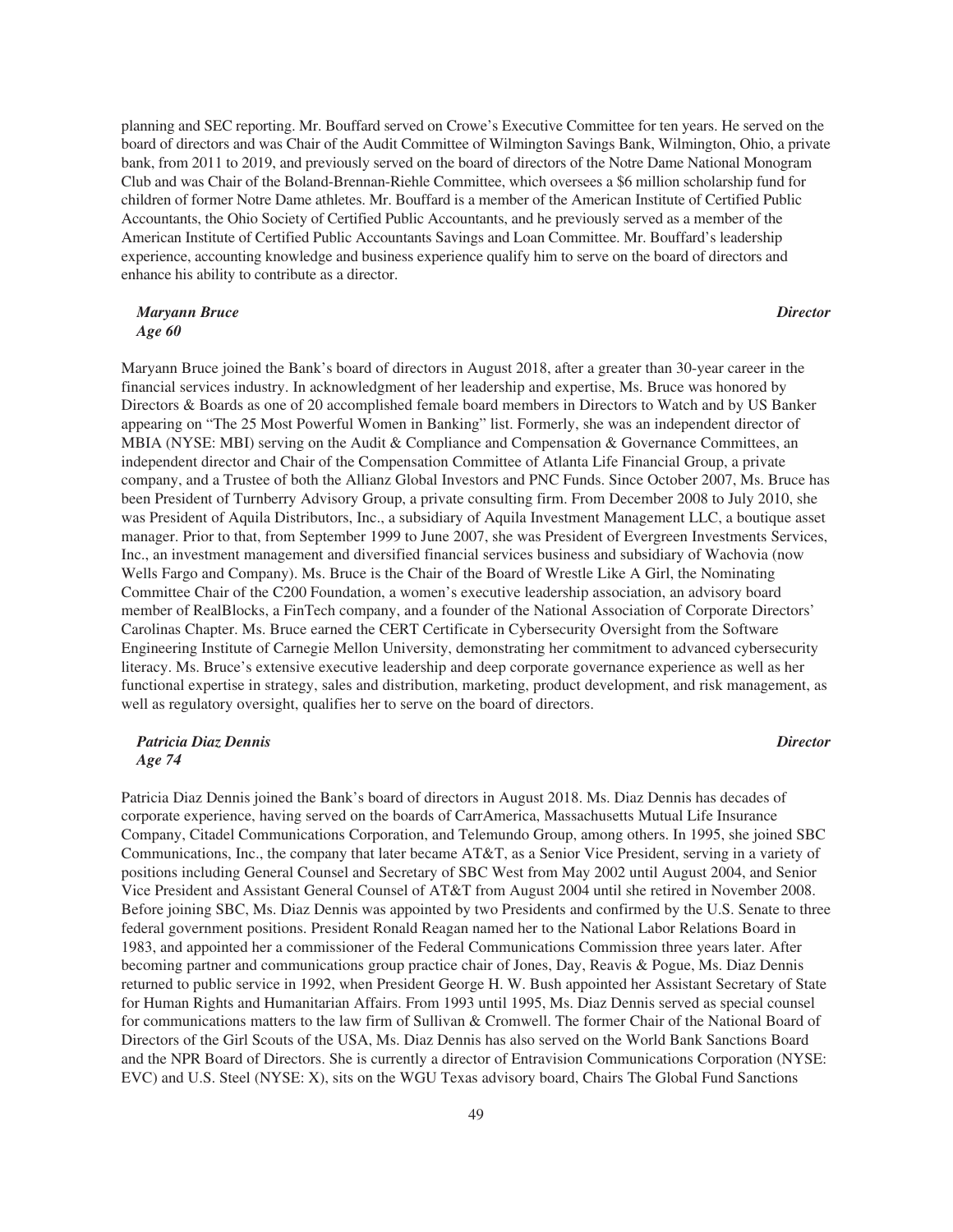Panel, and is Chair of the World Affairs Council of San Antonio. She is a member of the California, Texas, and District of Columbia bars, and is admitted to practice before the U.S. Supreme Court. Ms. Diaz Dennis' legal expertise, federal government public service, and substantial board service enhance her skills in corporate governance, compensation matters, risk management, compliance, internal controls, employment, legislative, regulatory, public policy and operational issues. Additionally, her National Labor Relations Board experience brings union relations insight and expertise to the board. These strengths, along with her record of demonstrated executive leadership and integrity provide valued insight and perspective to board deliberations and oversight of the Bank.

## *Robert C. Dinerstein Age 78*

*Director*

Robert C. Dinerstein has served on the Bank's board of directors since August 2011. Mr. Dinerstein is Chair of Veracity Worldwide, a strategic risk assessment firm that advises companies doing business in emerging markets, a position he has held since October 2009. Before that, he was Chair of Crossbow Ventures, Inc., a venture capital firm, from 2005 until 2010. He also was a shareholder and served as global co-chair of the financial institutions practice at Greenberg Traurig, LLP, a full-service international law firm, from October 2006 until August 2008. Before that, he was a senior executive with UBS AG's Investment Bank, having served as Vice Chair-Americas, Global General Counsel and as a member of its Board and Management Committee, with responsibility for all legal, compliance and regulatory matters. While at UBS, Mr. Dinerstein also served on the boards of two of the bank's international mutual funds and as a trustee of its U.S. pension plan. He also represented UBS on the Executive Committee of the Institute of International Bankers. Before joining UBS, Mr. Dinerstein was Executive Vice President and General Counsel of Shearson Lehman Brothers and was also Vice President and General Counsel of Citicorp's Investment Bank. He previously served on the Board of Medarex, Inc., a Nasdaq listed biopharmaceutical company, and was chairman of its Nominating and Governance Committee and a member of its Audit and Compensation Committees. He is a member of the Council on Foreign Relations, the advisory committee of the Export Import Bank of the United States, the New York Chapter of the National Association of Corporate Directors, and the boards of Sheltering Arms, a diversified social service organization, and the Connecticut Chapter of the Alzheimer's Association. He is also a former member of the Dean's Leadership Council of the Harvard Graduate School of Education and Chairman of Everybody Wins, a literacy and mentoring organization, a board member of the Red Cross of Greater New York and of Phipps Houses, a leading developer of affordable housing and a member of the Advisory Board of School of International and Public Affairs of Florida International University. Mr. Dinerstein brings to the board an overall institutional knowledge of the Bank's business, banking industry expertise, legal training and leadership experience, all of which qualify him to serve on the board of directors.

# *Mark A. Finser Age 60*

*Director*

Mark A. Finser was a founding member of New Resource Bank and served as its Chair until the Bank's acquisition of New Resource Bank in 2018. Mr. Finser started his career in social finance in 1984 as a founder of RSF Social Finance ("RSF"), an organization focused on developing innovative social finance tools to serve the unmet needs of clients and partners. He served as President and Chief Executive Officer of RSF until 2007, during which time he led the growth of the organization's assets to \$120 million. In 2007, he transitioned to Chairman of the Board of Trustees of RSF and served in that role until 2018. As an active member of the social finance community, Mr. Finser has served on several boards, including B Lab, Yggdrasil Land Foundation, and Gaia Herbs. Mr. Finser also works with high net worth individuals and families to develop a strategy to align financial resources with personal values. As part of this work, Mr. Finser serves as an independent trustee for families and multigenerational beneficiaries. Mr. Finser's extensive business experience, including his experience as a bank director, and knowledge of the Bank's mission and markets that the Bank serves qualify him to serve on the board of directors and enhance his ability to contribute as a director.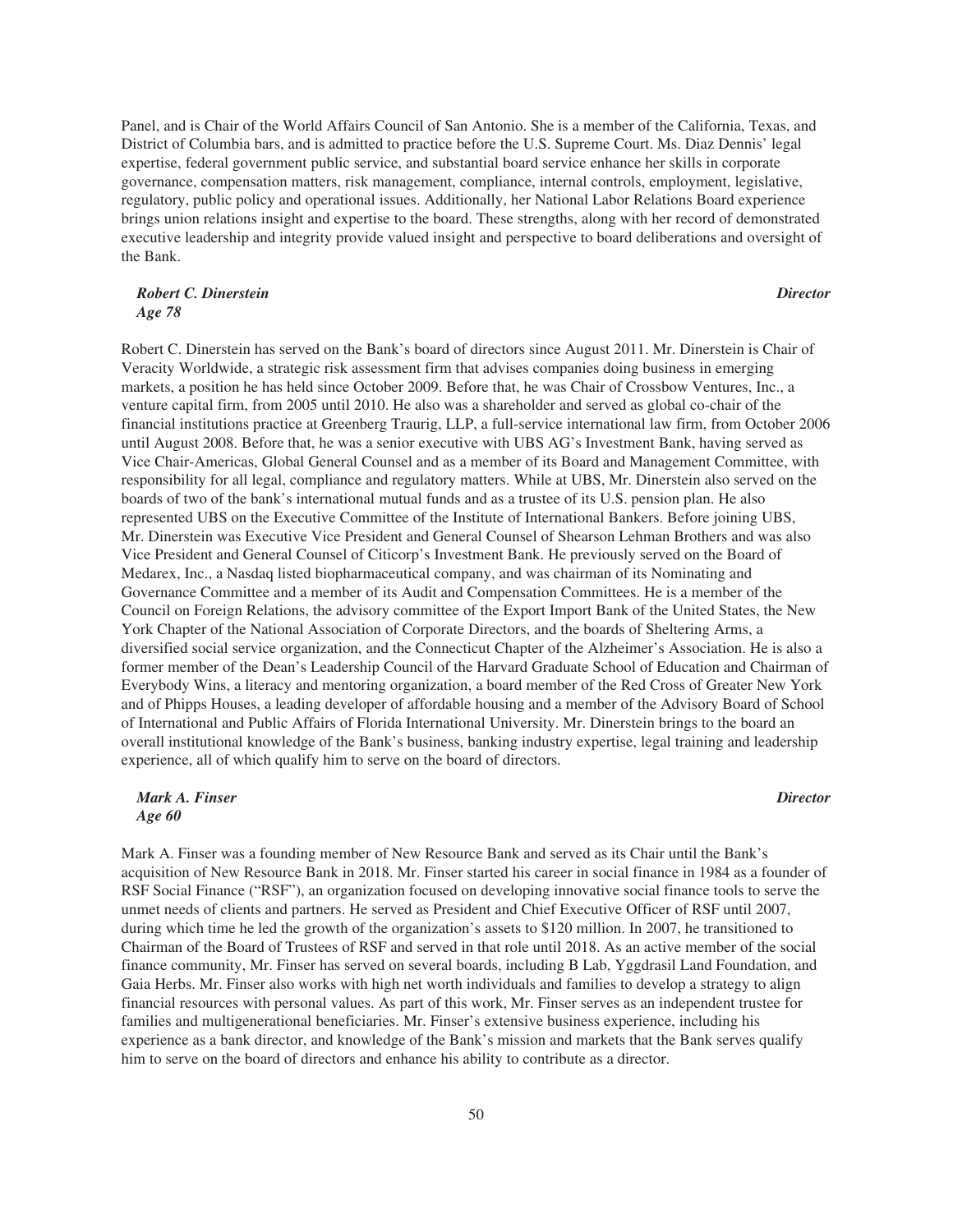# *Julie Kelly Age 53*

Julie Kelly has served on the Bank's board of directors since April 2010. Ms. Kelly is the General Manager of the New York New Jersey Regional Joint Board of Workers United and an International Vice President and member of the General Executive Board of Workers United, positions she has held since 2010. She has worked in the labor movement since 1989 and has been with Workers United and its predecessor organizations in a number of capacities since 2000. Ms. Kelly is President of the New York New Jersey Regional Joint Board Holding Company, Inc., a director of Amalgamated Life Insurance Company, and a trustee of the Amalgamated National Health Fund, Amalgamated Retail Retirement Fund, Consolidated Retirement Fund, the National Retirement Fund and the Union Health Center. She also served as former President of the Clothing Workers Center, a historic organization that has provided a home for tens of thousands of ACTWU workers for over a century. During her tenure as a director for over ten years, Ms. Kelly has developed knowledge of the Bank's business, history, organization, mission, and executive management, which qualify her to serve on the board of directors and enhance her ability to contribute as a director.

#### *Keith Mestrich Age 53*

### *President and Chief Executive Officer Director*

Keith Mestrich has served as the Bank's President and Chief Executive Officer and on the Bank's board of directors since 2014. Mr. Mestrich has over three decades of experience in banking and financial management, many of those positions assisting our core constituencies in labor, nonprofits, political organizations and issueadvocacy campaigns. Mr. Mestrich joined the Bank in 2012 and directed our Washington, D.C. operation where he built its presence in the nation's capital. Since his appointment as President and Chief Executive Officer in 2014, the Bank returned to profitability, improved its credit quality, installed a new management team and significantly grew its core deposit base. Mr. Mestrich has spearheaded initiatives to underscore the Bank's mission, including support of a living wage (and raising our minimum wage to \$20 per hour), acceptance of IDNYC as a primary form of ID, and certification of the Bank as a B Corporation. In 2018, Mr. Mestrich guided the Bank's acquisition of San Francisco-based New Resource Bank, creating the nation's leading socially responsible banks. Before joining the Bank, he served as the Chief Financial Officer and Deputy Chief of Staff for the Service Employee International Union from 2008 through 2012 and has extensive experience in the financial sector. Mr. Mestrich's experience in commercial and retail banking operations and management, credit administration, and product management provides the board of directors with significant expertise important to the oversight of the Bank and expansion into its target markets, all of which qualify him to serve on the board of directors.

# *John McDonagh Age 70*

John McDonagh has served on the Bank's board of directors since January 2013. Mr. McDonagh retired from JPMorgan Chase Bank N.A. (together with its predecessor organizations, "JPM") in February 2011 as a Managing Director of JPM's Global Special Credit Group, having served in various credit capacities at JPM over a career spanning approximately 38 years, including as a division executive for Chase Real Estate Department and as a director for Chase Bank of Florida. In his final position at JPM, which he occupied from 1998 until his retirement, Mr. McDonagh was responsible for, among other things, the restructuring of large corporate credits, usually over \$1.0 billion and involving borrowers in various industries. From 2009 until his retirement, Mr. McDonagh also served on JPM's bank-wide management Real Estate Committee. From 2003 through his retirement, he also served on the Management Committee responsible for reviewing the warehouse position of JPM's Commercial Mortgage Securitization Group. Before that, he served on JPM's Fund Performance Review Committee investigating performance of investments sold to pension funds from 1996 until 1998. Mr. McDonagh's extensive business and banking experience and knowledge of credit markets qualify him to serve on the board of directors and enhance his ability to contribute as a director.

# *Director*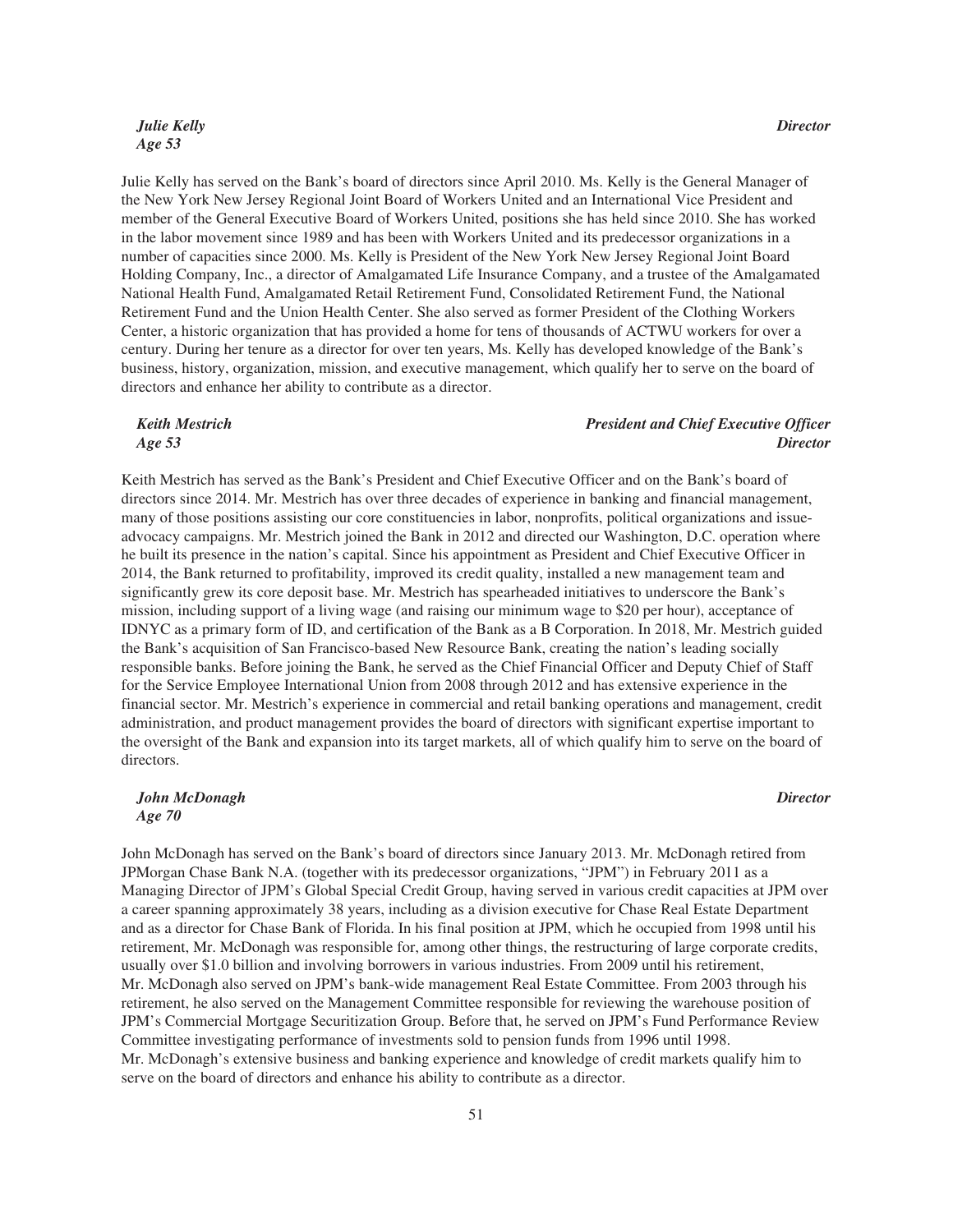# *Robert G. Romasco Age 72*

Robert G. Romasco has served on the Bank's board since September 2014. Mr. Romasco served as President, and chief volunteer spokesperson, of AARP from 2012 until 2014, and served on AARP's board of directors from 2006 until 2014, where he served as AARP's Secretary-Treasurer; Chair of the board's Audit & Finance Committee; and Chair of the National Policy Council. Before that, Mr. Romasco served as Senior Vice President of customer, distribution, and new business development for QVC, Inc. from November 2005 until June 2006. Before joining QVC, he served as Executive Vice President and Chief Marketing Officer of CIGNA Corp. where he was responsible for driving marketing and distribution leverage across four independent business units. Before CIGNA Corp. and QVC, Mr. Romasco served as Chief Executive Officer of J.C. Penney Direct Marketing Services, a \$1 billon insurance company serving the leading credit card firms; Senior Vice President of American Century Investments; Director of Strategic Customer Development for Corporate Decisions Inc.; and as Chief Financial Officer of Epsilon, a pioneer in the database marketing industry. Mr. Romasco has served on the advisory board of the Eugene Bay Foundation, which makes grants to community-building organizations in Philadelphia. He served as an advisory board member of Eastwood, Inc., a privately held leader in direct marketed auto restoration components, from April 2005 until April 2019. Mr. Romasco's business experience provides him with an appreciation of markets that the Bank serves, and his leadership experiences provide him with insights regarding product management and retail marketing, each of which qualify him to serve on the board of directors.

*Edgar Romney Sr. Age 77*

*Director*

Edgar Romney Sr. has served on the Bank's board of directors since July 1995. Mr. Romney Sr. briefly became President of Workers United upon its formation in March 2009 and has been its Secretary-Treasurer since July 2009. He is also a member of the General Executive Board of Workers United and Vice President of Service Employees International Union, positions he has held since September 2009. Mr. Romney Sr. joined the former International Ladies' Garment Workers' Union (ILGWU) in 1962 as a shipping clerk. He later became an Organizer and Business Agent with Local 99 ILGWU and, in 1976, was asked to serve as Director of Organization for the largest ILGWU affiliate – Local 23-25. Two years later, he was elected Assistant Manager of Local 23-25, and in 1983, became the local's Manager-Secretary and an ILGWU Vice President. Mr. Romney Sr. served as Manager-Secretary of Local 23-25 until 2004, when he became Manager of the New York Metropolitan Area Joint Board, formed by the consolidation of the five local unions that represent apparel workers in the New York area. In 1989, Mr. Romney Sr. was elected ILGWU Executive Vice President, becoming the first African-American to hold that position, and in 1995, he became Executive Vice President of UNITE – the union that grew out of the merger of the ILGWU and ACTWU. He was elected to the position of Secretary-Treasurer of UNITE in 2003. With the merger of UNITE and HERE in 2004, Mr. Romney Sr. became Executive Vice President of UNITE HERE, a position he held until the separation of UNITE and HERE in 2009. Mr. Romney Sr. also served as Secretary-Treasurer of the Change to Win Coalition from September 2003 until 2009. He continues to serve on numerous boards of directors and is Co-Chair of the Garment Industry Day Care Center of Chinatown; National Secretary of the A. Philip Randolph Institute; Vice President of IndustriALL and the New York State AFL-CIO; Secretary Treasurer of the Garment Industry Development Corporation; and an executive board member of the New York City Central Labor Council and the Workmen's Circle. Mr. Romney Sr. is also a director of Amalgamated Life Insurance Company, a board member of the Sidney Hillman Foundation, and a trustee of each of the Consolidated Retirement Fund and the National Retirement Fund. Mr. Romney Sr. is the father of Mr. Romney Jr., who is an Executive Vice President and Northeast Regional Director of the Bank. Mr. Romney Sr. brings to the board an intimate understanding of the Bank's business, mission and organization, as well as substantial leadership ability, all of which qualify him to serve on the board of directors.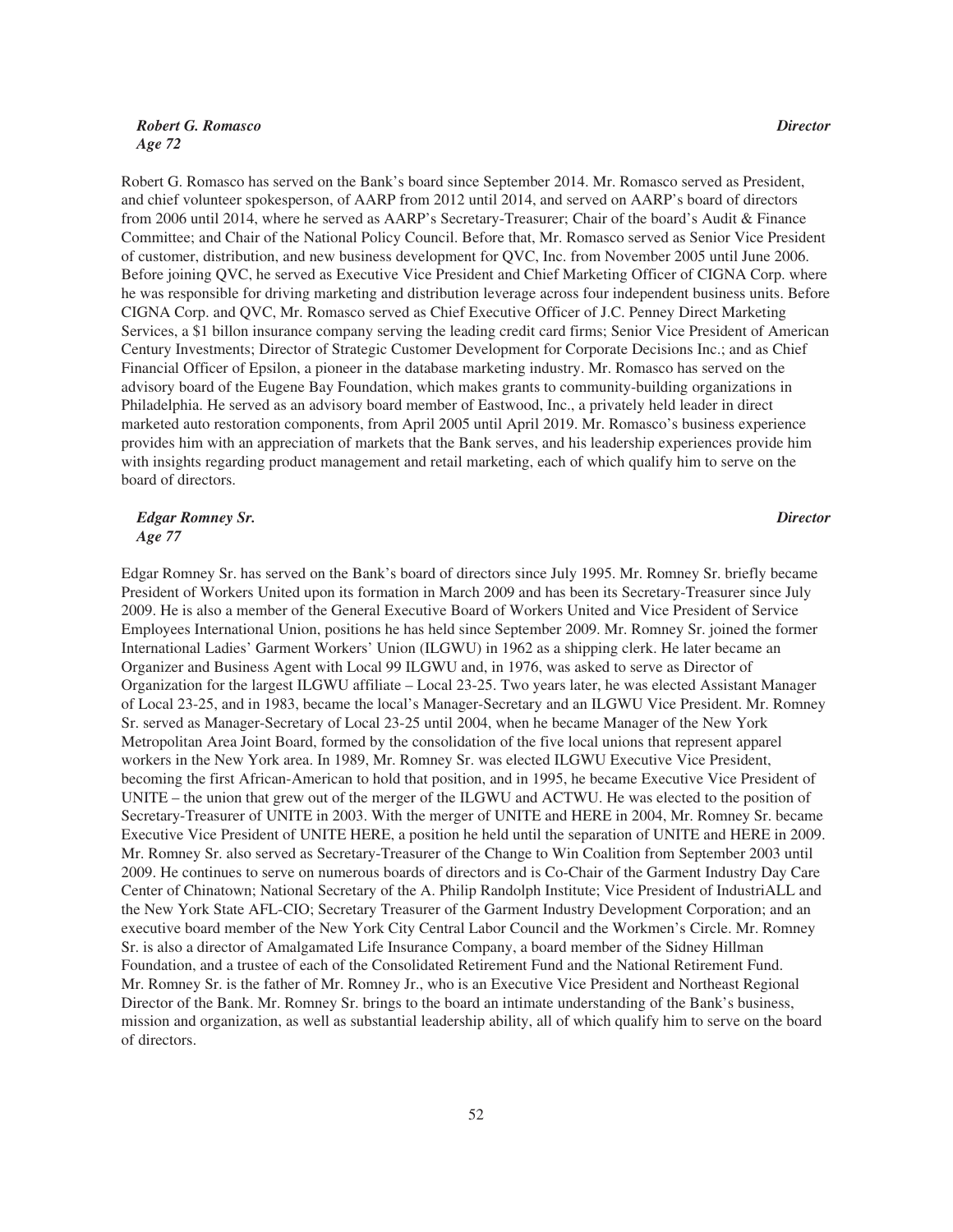# *Stephen R. Sleigh Age 64*

Stephen R. Sleigh has served on the Bank's board of directors since March 2015. In March 2015, he started a consulting business, Sleigh Strategy LLC, to provide strategic advice aligning business and workforce interests. Mr. Sleigh previously was the Director of the International Association of Machinists National Pension Fund from April 2011 to March 2015, and was the Director of Strategic Resources for the International Association of Machinists, a position he held from September 1994 until September 2006. He also served as a Partner at The Yucaipa Companies, LLC from September 2006 until March 2011. Before that, he worked as Research Director of the International Brotherhood of Teamsters and Deputy Director of the Center for Labor-Management Policy Studies. Mr. Sleigh is a current member and past President of the Labor and Employment Relations Association. He has served as a director of the Baltimore Branch of the Federal Reserve Bank of Richmond, appointed by the Federal Reserve Board of Governors. Mr. Sleigh is the author of two books, On Deadline (1998) and Economic Restructuring and Emerging Patterns of Industrial Relations (1993). Mr. Sleigh serves as the director representative for the investment funds affiliated with The Yucaipa Companies, LLC, pursuant to such funds' contractual director nomination right. Mr. Sleigh brings to the board an overall institutional knowledge of the Bank's business, banking industry expertise, and leadership experience, all of which qualify him to serve on the board of directors.

#### *Director Independence*

Under the rules of The Nasdaq Stock Market, which will govern the Holding Company upon completion of the reorganization, independent directors must constitute a majority of a listed company's board of directors. A director will only qualify as an "independent director" if, in the opinion of that company's board of directors, that person does not have a relationship that would interfere with the director's exercise of independent judgment in carrying out the responsibilities of a director.

The size of the Holding Company board is 12 members consisting of Mr. Mestrich (the President and Chief Executive Officer of the Holding Company and the Bank), Mr. Finser (the former chair of New Resource Bank's board of directors), five directors (Ms. Fox, Ms. Kelly, and Mr. Romney Sr. and two independent directors, Ms. Bruce and Ms. Diaz Dennis) designated by Workers United, the Bank's significant stockholder, one director designated by funds associated with The Yucaipa Companies (Mr. Sleigh), and the other four existing independent directors (Mr. Bouffard, Mr. Dinerstein, Mr. McDonagh, and Mr. Romasco).

The board of directors has evaluated the independence of each director based on the independence criteria under The Nasdaq Stock Market rules and has determined that each of Mr. Bouffard, Ms. Bruce, Ms. Diaz Dennis, Mr. Dinerstein, Mr. Finser, Mr. McDonagh, Mr. Romasco, and Mr. Sleigh is an independent director.

As part of this evaluation, the board of directors considered the current and prior relationships that each independent director has with the Holding Company and the Bank and all other facts and circumstances the board of directors deemed relevant in determining their independence, including the beneficial ownership of shares of the Holding Company's common stock by each independent director, after giving effect to the reorganization.

The Holding Company's board of directors determined that the following directors are not independent: Mr. Mestrich (the President and Chief Executive Officer of the Holding Company and the Bank), Ms. Fox, Ms. Kelly, and Mr. Romney Sr.

#### *Committees of the Board of Directors*

Pursuant to the Holding Company's bylaws, the Holding Company's board of directors may designate one or more committees, each committee to consist of one or more of the directors of the Holding Company. The Holding Company's board of directors may designate one or more directors as alternate members of any committee, who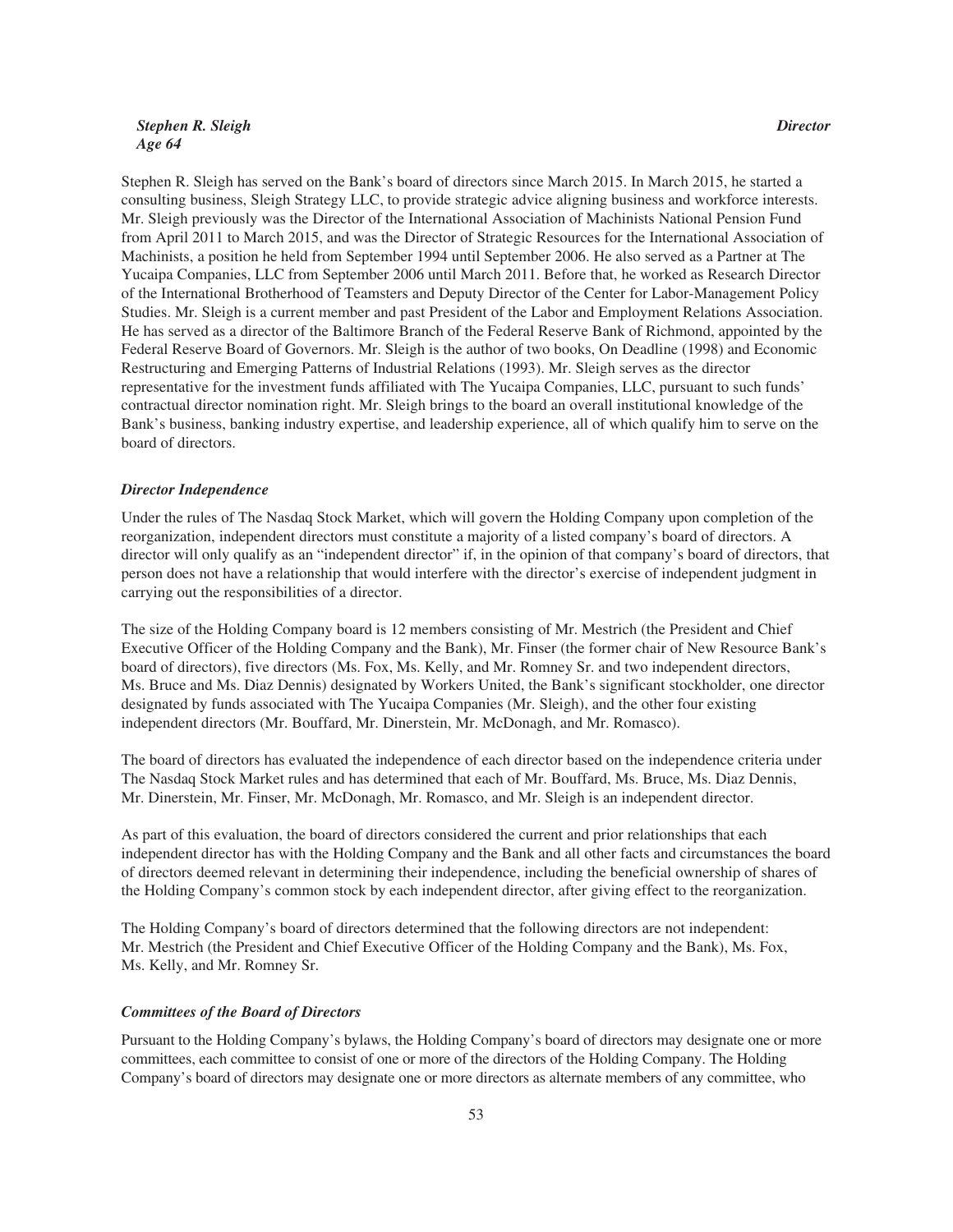may replace any absent or disqualified member at any meeting of the committee. If the reorganization is completed, the Holding Company will designate the committees of the board and each of these committees intends to establish written charters, which will be available on the Bank's website. It is anticipated that the functions of these committees will be substantially similar to the functions that are performed by the equivalent committees of the Bank.

#### *Board Diversity*

The Holding Company recognizes that a board made up of highly qualified directors from diverse backgrounds benefits from the contribution of different perspectives and experiences to board discussions and decisions, promoting better corporate governance. Therefore, the Holding Company intends for its governance and nominating committee to assess nominees based on merit, having regard to those competencies, expertise, skills, background and other qualities identified from time to time by the board as being important in fostering a diverse and inclusive, culture which solicits multiple perspectives and views. Such committee will ensure that diverse characteristics, including but not limited to gender, age, ethnicity, disability and sexual orientation, are included in any pool of candidates from which the Amalgamated board of director nominees are chosen.

#### *Family Relationships*

Edgar Romney Sr. one of the Holding Company directors, is the father of Edgar Romney Jr., an Executive Vice President, Northeast Regional Director of the Bank.

#### **Management - Executive Officers**

#### *Executive Officers*

Biographical information for each of the Holding Company's executive officers is provided below (other than Mr. Mestrich). Because Mr. Mestrich also serves on the Holding Company's board of directors, we have provided his biographical information above with the other directors.

| <b>Andrew LaBenne</b> | <b>Senior Executive Vice President and</b> |
|-----------------------|--------------------------------------------|
| Age 47                | <b>Chief Financial Officer</b>             |

Andrew LaBenne has served as the Bank's Chief Financial Officer since April 2015, as a Senior Executive Vice President since April 2017, and as an Executive Vice President from April 2015 until April 2017. Before joining the Bank, he served as Chief Financial Officer of Business Banking for JPMorgan Chase & Co. from August 2013 until April 2015. From 1996 until July 2013, Mr. LaBenne spent 17 years at Capital One Financial in various positions in operations, marketing and finance, including as Chief Financial Officer of Retail Banking and Chief Financial Officer of Commercial Banking. While at Capital One Financial, he played a key role in growing the institution's banking franchise through acquisitions and organic growth. He holds a bachelor's degree in engineering from the University of Michigan and an M.B.A. from the University of Virginia.

*Martin Murrell Age 58*

# *Senior Executive Vice President and Chief Operating Officer*

Martin Murrell has served as the Bank's Chief Operating Officer and as its Senior Executive Vice President, Consumer Banking since April 2017. He joined the Bank in its Washington D.C. office in April 2016 as an Executive Vice President and Head of Consumer Banking. Mr. Murrell has over 15 years of experience in the design, implementation and management of consumer digital financial services. From November 2007 until April 2016, Mr. Murrell held various positions at American Express, including Head of Direct Deposits—where he was responsible for launching and leading the personal savings direct deposit business, VP Strategic Planning Group, and Vice President of Enterprise Strategic Initiatives. Before his time at American Express, he was a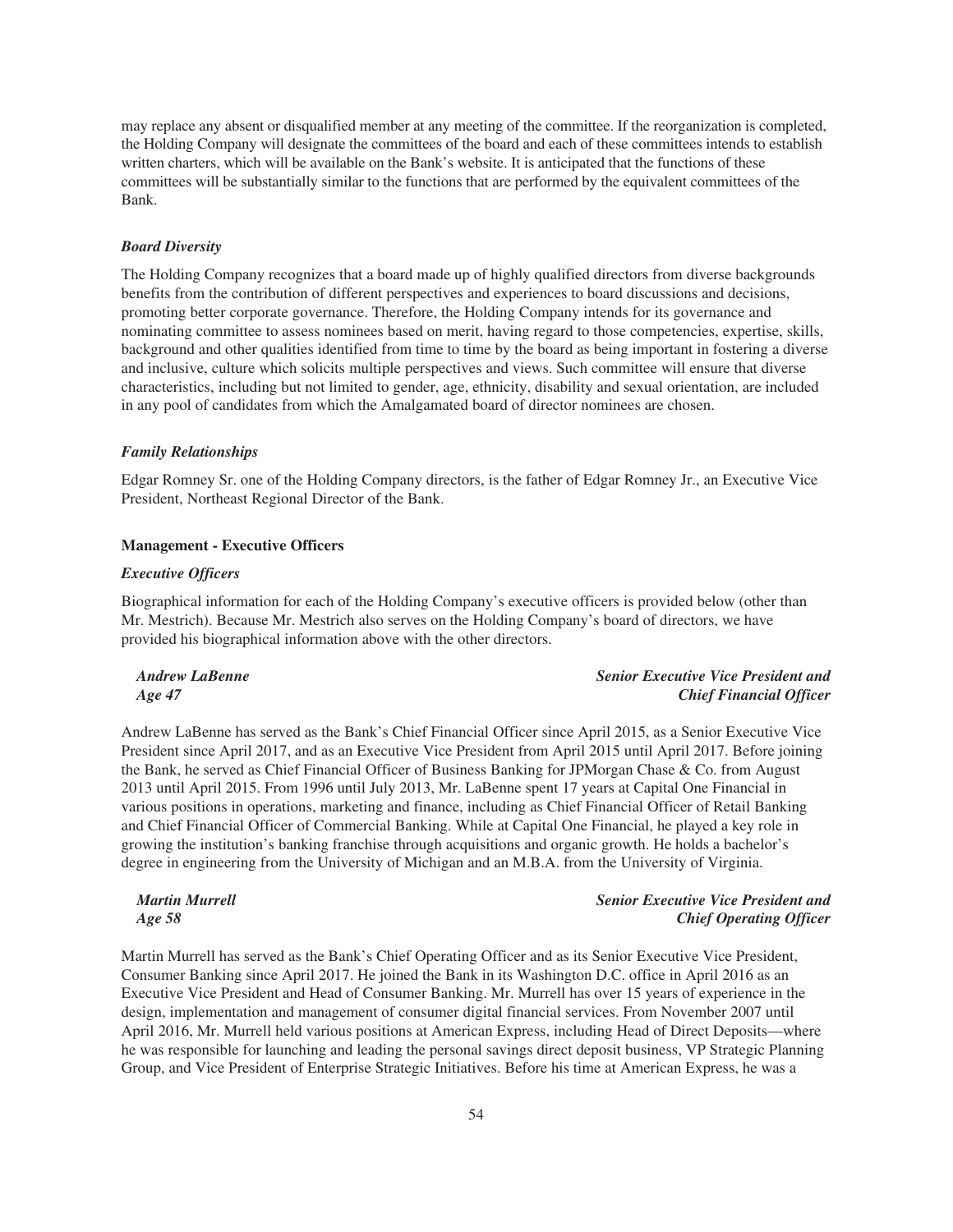Vice President with Capital One Financial, where he launched its first online direct savings product, led an internal team focused on enhancing customer experience, and developed a number of secure consumer online payment systems. Mr. Murrell holds a Ph.D. in Nuclear Physics from The Queen's College, University of Oxford, and a bachelor's degree in Physics from the University of Durham.

## *Sam Brown Age 39*

# *Executive Vice President, Director of Commercial Banking*

Sam Brown joined the Bank as Executive Vice President, Business Development in December 2014. In December 2015, Mr. Brown became an Executive Vice President, Director of Commercial Banking. Prior to joining the Bank, Mr. Brown served as Director of the White House Business Council in the White House's Office of Public Engagement, a position he held from 2013 to 2014. As President Barack H. Obama's liaison to the private sector, Mr. Brown worked on economic policies to help America's working families and businesses succeed. Before leading the Business Council, Mr. Brown held various positions between 2007 and 2012 serving President Obama. Mr. Brown also served as the founding Chief Operating Officer of Organizing for Action and Finance Chief of Staff for the Obama-Biden 2012 campaign. Mr. Brown holds a bachelor's degree from University of Southern California.

*Jason Darby Age 48*

# Jason Darby has served as the Bank's Chief Accounting Officer and Controller and as Executive Vice President since February 2018, and previously served as the Bank's Controller and Senior Vice President from July 2015 until February 2018. Before that, he served as Managing Director of Commercial Business Banking for Capital One Financial from July 2012 until June 2015. From 1993 until June 2012, Mr. Darby was an Executive Vice President in charge of sales and marketing at Esquire Bank and, before that, he spent nine years at North Fork Bank/Capital One Financial in various positions in operations and finance. Additionally, Mr. Darby spent five years at KPMG LLP and two years at American Express. Mr. Darby is a licensed CPA in New York and holds a bachelor's degree in accounting from St. Bonaventure University as well as an M.B.A. from the University of Pittsburgh.

*Mark Pappas Age 61*

# *Executive Vice President and Chief Risk Officer*

*Executive Vice President and Chief Credit Risk Officer*

*Executive Vice President and Chief Accounting Officer*

Mark Pappas joined the Bank in August 2015 as its Chief Audit Executive. In April 2018, the Bank appointed him as its Chief Risk Officer. Before joining the Bank, Mr. Pappas held various roles at Morgan Stanley in Internal Audit and Finance Risk executive leadership over an 11-year period from August of 2004 to July of 2015. During his tenure at Morgan Stanley, Mr. Pappas developed and implemented the global, firm-wide Sarbanes-Oxley compliance program. Before that, Mr. Pappas held senior audit leadership positions at international and national banks, including Credit Suisse, Standard Chartered, Bankers Trust and Credit Agricole. He is a past President of the Securities Industry & Financial Markets Association (SIFMA) Internal Auditors Division. Mr. Pappas is also a Certified Public Accountant and earned a Master of Business Administration degree in Finance from Fordham University and a Bachelor of Arts degree in Accounting and Information Systems from Queens College.

*Arthur Prusan Age 54*

Arthur Prusan has served as the Bank's Chief Credit Risk Officer since April 2018. Before that, he served as the Bank's Senior Vice President, Head of Credit Operations, and as a Commercial & Industrial Senior Credit Officer from 2012 until April 2018. Before joining the Bank, Mr. Prusan served as Chief Administrative Officer for Global Business Services Americas at Deutsche Bank. Mr. Prusan began his career at GE Capital in 1989,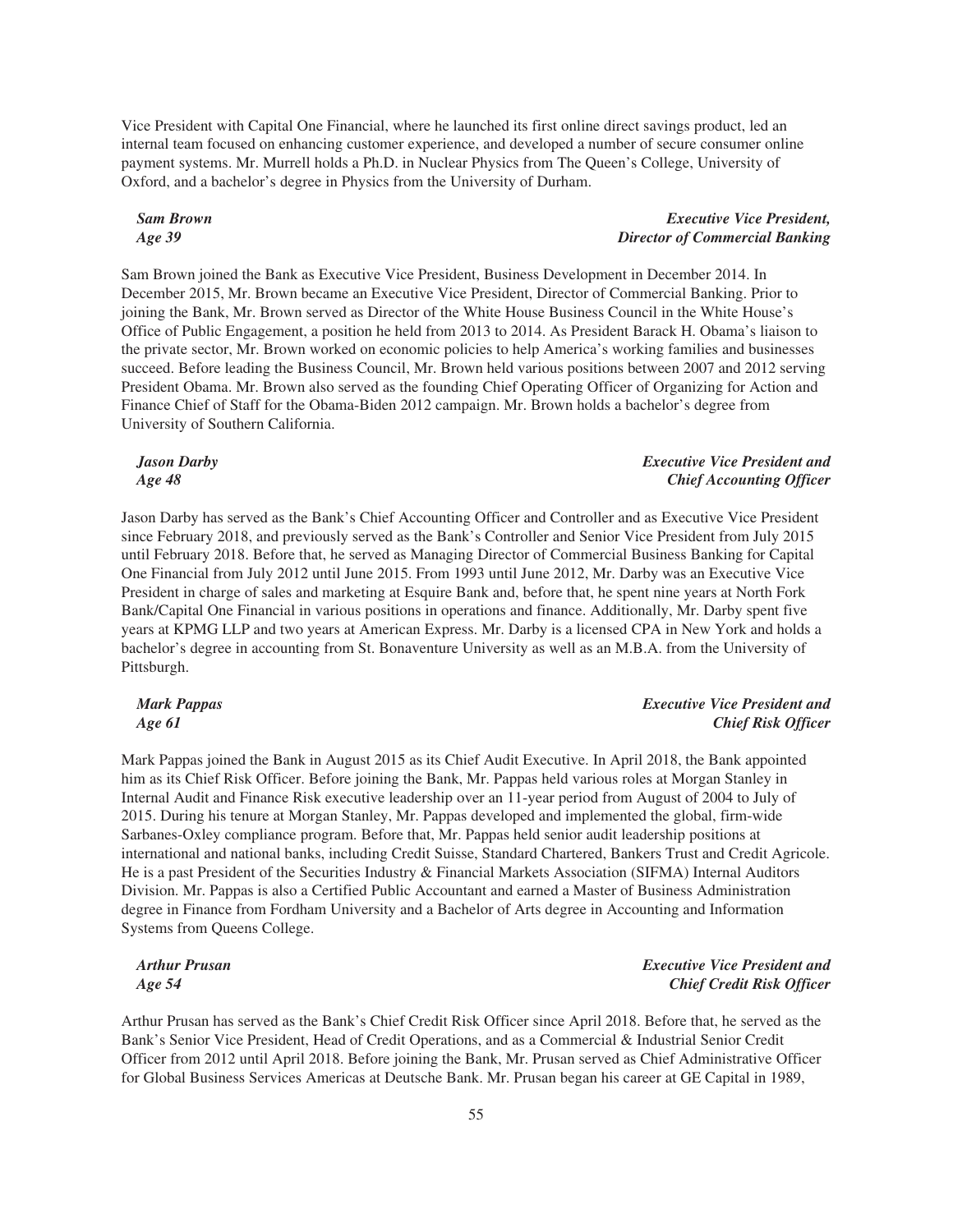working in various business units where he led pricing and deal structuring for leases and loans. After his time at GE Capital, Mr. Prusan managed pricing and sales contracts at IPC, a telecom technology company that serves the financial services industry. Mr. Prusan has previously worked at Goldman Sachs and UBS in various finance, administrative, business management, and operations positions. Mr. Prusan earned his MBA from Northwestern Kellogg School of Management and his Bachelor of Arts in Applied Math and Economics from Yale University.

*Sean Searby Age 38*

# *Executive Vice President, Operations and Program Management*

Sean Searby has served as the Bank's Executive Vice President, Operations and Program Management since 2020. Prior to that, he served as the Director of Product Management from 2018 to 2020, and as the Director of Product & Client Services within Commercial Banking from 2015 to 2018. Before joining the Bank, Mr. Searby worked in Global Transaction Banking at HSBC on the USD Clearing Team, providing foreign financial institutions and multinational corporations access to the USD market. Before HSBC, Mr. Searby was in the Strategic Planning Group at Cathay Bank. Earlier in his career, he held a number of positions in Operations and Cash Management.

*Deborah Silodor Age 60 Executive Vice President and General Counsel*

Deborah Silodor has served as the Bank's Executive Vice President and General Counsel since 2015. Before that she served as the Bank's Deputy General Counsel from February 2009 until January 2015, and as an Assistant General Counsel from June 2007 until February 2009. Before joining the Bank, she served as counsel in the law firm of Lowenstein Sandler in New Jersey from June 1999 until June 2007, where she specialized in commercial litigation. Earlier in her career, Ms. Silodor served as an enforcement attorney with the Office of Thrift Supervision. She holds a bachelor's degree in History from Georgetown University and a J.D. degree from New York University School of Law.

#### **Principal Stockholders**

As of the date of this proxy statement/prospectus, the Holding Company has not issued any stock. The principal stockholders of the Bank immediately prior to the reorganization will become the principal stockholders of the Holding Company immediately after the reorganization. For information on the beneficial ownership of Bank common stock by the directors, officers, and beneficial owners of more than 5% of the Bank, see the Bank's 2019 Annual Report on Form 10-K under Item 12 – Security Ownership of Certain Beneficial Owners and Management and Related Stockholder Matters, which is attached as Exhibit 99.2 to the registration statement. The beneficial ownership information is accurate as of the date specified in the Bank's 2019 Annual Report on Form 10-K. In the reorganization, each of the persons identified in that section will receive exactly the same number of shares of Holding Company common stock as the number of shares of Bank common stock they currently own (and their outstanding Bank stock options and/or Bank restricted stock units, as applicable, will convert into Holding Company stock options and/or Holding Company restricted stock units on a one-for-one basis). If there are no dissenters' shares, then the percentages shown in the table in that section will remain the same following the reorganization, while if some of the Bank's stockholders do dissent and receive payment for their shares, the respective percentages will increase slightly.

### **Management Compensation**

#### *Director Compensation*

The Bank currently compensates its non-employee directors for their service on the board of the Bank as discussed in the Bank's 2019 Annual Report on Form 10-K under Item 11 – Executive Compensation, which is attached as Exhibit 99.2 to the registration statement. All of the directors of the Holding Company are also directors of the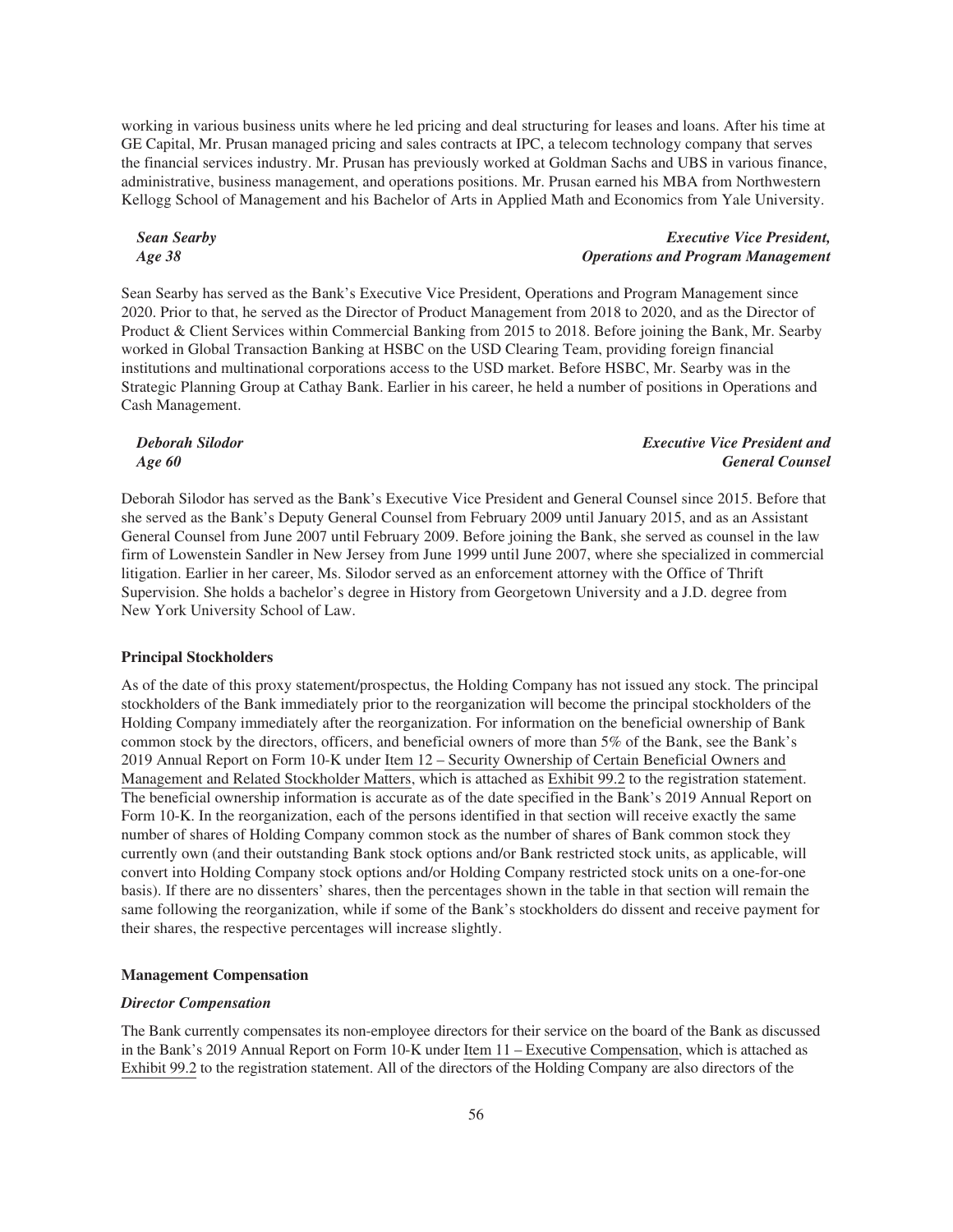Bank. Following consummation of the reorganization, all non-employee directors of the Holding Company will receive the same compensation for service on the board of the Holding Company that they previously received for service on the board of the Bank, with no separate compensation for their service on the board of the Bank.

#### *Compensation of Executive Officers*

All of the executive officers of the Holding Company are also executive officers of the Bank. These individuals are compensated for their services as officers of the Bank (see the Bank's 2019 Annual Report on Form 10-K under Item 11 – Executive Compensation, which is attached as Exhibit 99.2 to the registration statement) and will not receive any additional compensation in respect of their executive officer positions with the Holding Company.

#### **Dividends and Dividend Policy**

Because the Holding Company is a newly organized corporation, it has not considered or adopted a formal dividend policy with respect to its common stock it will issue in the reorganization. It is expected, however, that the dividend policy of the Holding Company will be similar to that of the Bank. This policy will be reviewed on a regular basis. As a bank holding company, the Holding Company's ability to pay dividends will depend upon the dividends it receives from the Bank and on the earnings and profits which it may receive from any other activities in which the Holding Company may engage, either directly or through other subsidiaries. Initially, since the Holding Company may not have any other significant business activities, its ability to pay dividends will depend almost solely on dividends received from the Bank.

There are various Federal Reserve and New York State restrictions involved in the payment of dividends by the Bank or the Holding Company. For more information, see "—Additional Supervision and Regulation–Dividends".

#### **Additional Supervision and Regulation**

Following the reorganization, the Bank will continue to be subject to the same banking laws and regulations, and to supervision, regulation and examination by the NYDFS and the FDIC, as it has been before the reorganization. For a general summary of the material aspects of certain statutes and regulations applicable to the Bank, see the Bank's 2019 Annual Report on Form 10-K under Item 1. Business—Supervision and Regulation, which is attached as Exhibit 99.2 to the registration statement.

If we complete the reorganization, the Holding Company will own 100% of the outstanding capital stock of the Bank, and will be considered to be a bank holding company under the BHC Act. As a result, the Holding Company will be subject to the supervision, examination and reporting requirements of the Federal Reserve under the BHC Act and the regulations promulgated thereunder.

The following is a summary of the material aspects of certain statutes and regulations that will be applicable to the Holding Company. These summary descriptions are not complete, and you should refer to the full text of the statutes, regulations, and corresponding guidance for more information. These statutes and regulations are subject to change, and additional statutes, regulations, and corresponding guidance may be adopted. We are unable to predict these future changes or the effects, if any, that these changes could have on the Holding Company's business, revenues, and results of operations.

# *Permitted Activities*

Under the BHC Act, a bank holding company is generally permitted to engage in, or acquire direct or indirect control of more than 5% of the voting shares of any company engaged in, the following activities:

- banking or managing or controlling banks;
- furnishing services to or performing services for our subsidiaries; and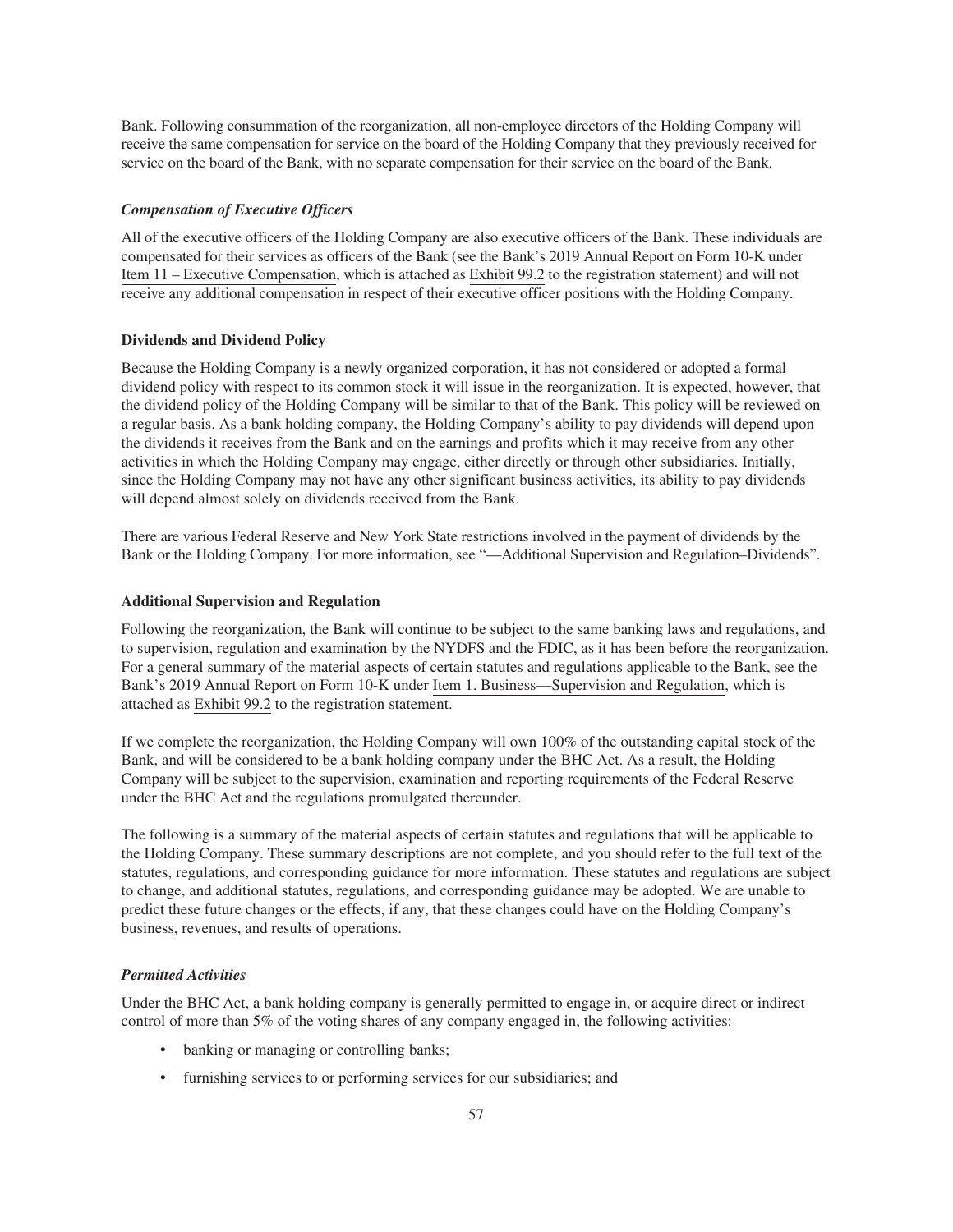• any activity that the Federal Reserve determines to be so closely related to banking as to be a proper incident to the business of banking.

Activities that the Federal Reserve has found to be so closely related to banking as to be a proper incident to the business of banking include:

- factoring accounts receivable;
- making, acquiring, brokering or servicing loans and usual related activities;
- leasing personal or real property;
- operating a non-bank depository institution, such as a savings association;
- trust company functions;
- financial and investment advisory activities;
- conducting discount securities brokerage activities;
- underwriting and dealing in government obligations and money market instruments;
- providing specified management consulting and counseling activities;
- performing selected data processing services and support services;
- acting as agent or broker in selling credit life insurance and other types of insurance in connection with credit transactions; and
- performing selected insurance underwriting activities.

As a bank holding company, the Holding Company can elect to be treated as a "financial holding company," which would allow it to engage in a broader array of activities. In summary, a financial holding company can engage in activities that are financial in nature or incidental or complimentary to financial activities, including insurance underwriting, sales and brokerage activities, providing financial and investment advisory services, underwriting services and limited merchant banking activities. We currently plan to seek designation as a financial holding company immediately following the completion of the reorganization. In order to elect financial holding company status, at the time of such election, each insured depository institution that the Holding Company controls must be well capitalized, well managed and have at least a satisfactory rating under the Community Reinvestment Act.

The Federal Reserve has the authority to order a bank holding company or its subsidiaries to terminate any of these activities or to terminate its ownership or control of any subsidiary when it has reasonable cause to believe that the bank holding company's continued ownership, activity or control constitutes a serious risk to the financial safety, soundness or stability of it or any of its bank subsidiaries.

#### *Expansion Activities*

The BHC Act requires a bank holding company to obtain the prior approval of the Federal Reserve before merging with another bank holding company, acquiring substantially all the assets of any bank or bank holding company, or acquiring directly or indirectly any ownership or control of more than 5% of the voting shares of any bank. A bank holding company is also prohibited from acquiring direct or indirect ownership or control of more than 5% of the voting shares of any company engaged in nonbanking activities, other than those determined by the Federal Reserve to be so closely related to banking as to be a proper incident to the business of banking.

#### *Obligation of a Holding Company to its Subsidiary Banks*

There are a number of obligations and restrictions imposed by law and regulatory policy on bank holding companies with regard to their depository institution subsidiaries that are designed to minimize potential loss to depositors and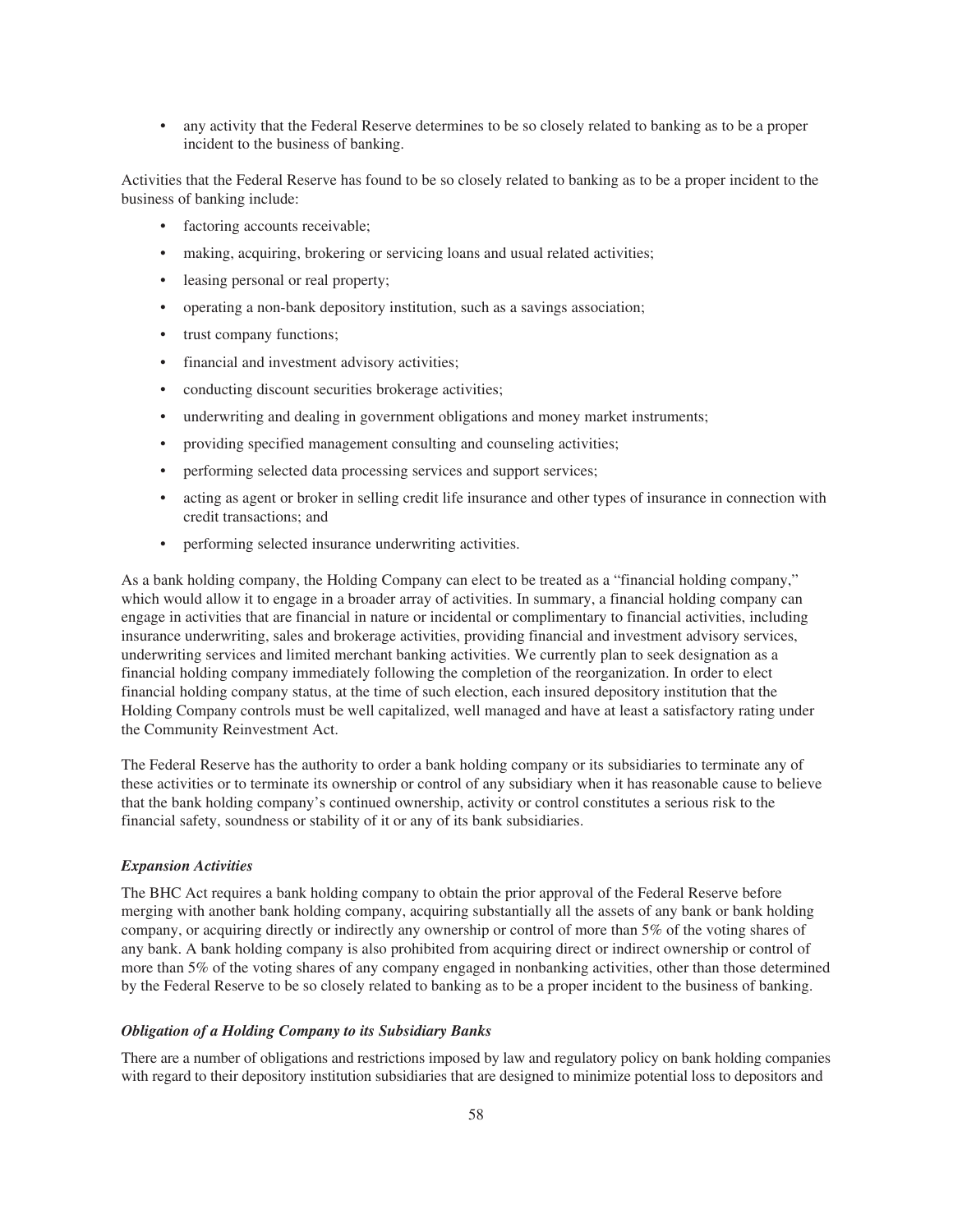to the FDIC insurance fund in the event that the depository institution becomes in danger of defaulting under its obligations to repay deposits. Under a policy of the Federal Reserve, a bank holding company is required to serve as a source of financial strength to its subsidiary depository institutions and to commit resources to support such institutions in circumstances where it might not do so absent such policy. Under the Federal Deposit Insurance Corporation Improvement Act of 1991, to avoid receivership of its insured depository institution subsidiary, a bank holding company is required to guarantee the compliance of any insured depository institution subsidiary that may become "undercapitalized" within the terms of any capital restoration plan filed by such subsidiary with its appropriate federal banking agency up to the lesser of (a) an amount equal to 5% of the institution's total assets at the time the institution became undercapitalized, or (b) the amount which is necessary (or would have been necessary) to bring the institution into compliance with all applicable capital standards as of the time the institution fails to comply with such capital restoration plan.

The Federal Reserve also has the authority under the BHC Act to require a bank holding company to terminate any activity or relinquish control of a nonbank subsidiary (other than a nonbank subsidiary of a bank) upon the Federal Reserve's determination that such activity or control constitutes a serious risk to the financial soundness or stability of any subsidiary depository institution of the bank holding company. Further, federal law grants federal bank regulatory authorities' additional discretion to require a bank holding company to divest itself of any bank or nonbank subsidiary if the agency determines that divestiture may aid the depository institution's financial condition.

In addition, the "cross guarantee" provisions of the Federal Deposit Insurance Act (the "FDIA") require insured depository institutions under common control to reimburse the FDIC for any loss suffered or reasonably anticipated by the FDIC as a result of the default of a commonly controlled insured depository institution or for any assistance provided by the FDIC to a commonly controlled insured depository institution in danger of default. The FDIC's claim for damages is superior to claims of stockholders of the insured depository institution or its holding company, but is subordinate to claims of depositors, secured creditors and holders of subordinated debt (other than affiliates) of the commonly controlled insured depository institutions.

The FDIA also provides that amounts received from the liquidation or other resolution of any insured depository institution by any receiver must be distributed (after payment of secured claims) to pay the deposit liabilities of the institution prior to payment of any other general or unsecured senior liability, subordinated liability, general creditor or stockholder. This provision would give depositors a preference over general and subordinated creditors and stockholders in the event a receiver is appointed to distribute the assets of the Bank.

Any capital loans by a bank holding company to any of its subsidiary banks are subordinate in right of payment to deposits and to certain other indebtedness of such subsidiary bank. In the event of a bank holding company's bankruptcy, any commitment by the bank holding company to a federal bank regulatory agency to maintain the capital of a subsidiary bank will be assumed by the bankruptcy trustee and entitled to a priority of payment.

#### *Capital Requirements*

The Federal Reserve will impose certain capital requirements on the Holding Company under the BHC Act, including a minimum leverage ratio and a minimum ratio of "qualifying" capital to risk-weighted assets. These requirements are essentially the same as those that apply to the Bank and are described in the Bank's 2019 Annual Report on Form 10-K under Item 1. Business—Supervision and Regulation—Capital and Related Requirements, which is attached as Exhibit 99.2 to the registration statement.

We are also able to raise capital for contribution to the Bank by issuing securities without having to receive regulatory approval, subject to compliance with federal and state securities laws.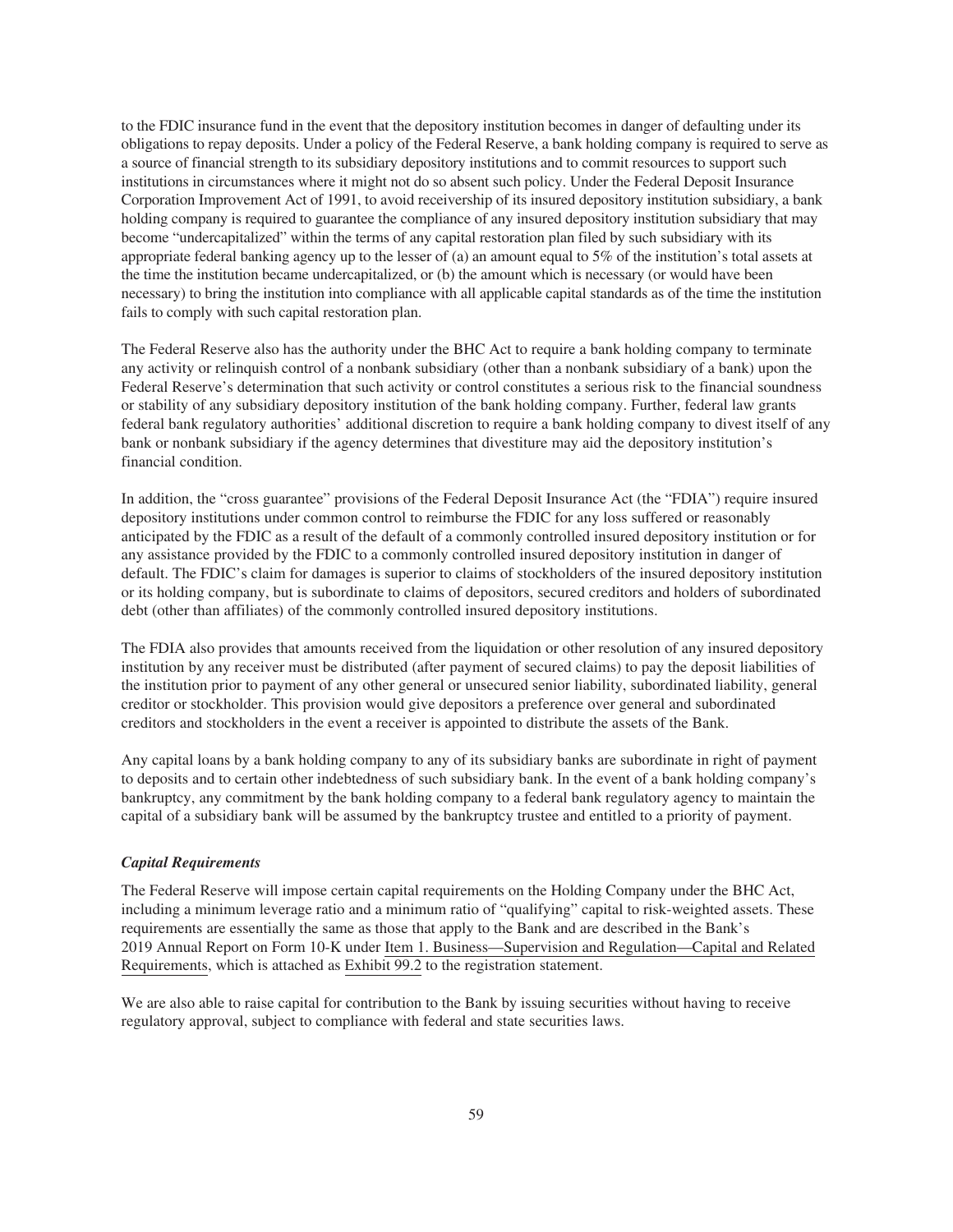#### *Dividends*

The Holding Company's ability to pay dividends to its stockholders may be affected by both general corporate law considerations and policies of the Federal Reserve applicable to bank holding companies*.* As a Delaware public benefit corporation, the Holding Company is subject to the limitations of the DGCL. The DGCL allows the Holding Company to pay dividends only out of its surplus (as defined and computed in accordance with the provisions of the DGCL) or if the Holding Company has no such surplus, out of its net profits for the fiscal year in which the dividend is declared and/or the preceding fiscal year.

As a general matter, the Federal Reserve has indicated that the board of directors of a bank holding company should eliminate, defer or significantly reduce dividends to stockholders if: (a) the company's net income available to stockholders for the past four quarters, net of dividends previously paid during that period, is not sufficient to fully fund the dividends; (b) the prospective rate of earnings retention is inconsistent with the company's capital needs and overall current and prospective financial condition; or (c) the company will not meet, or is in danger of not meeting, its minimum regulatory capital adequacy ratios. The Federal Reserve also possesses enforcement powers over bank holding companies and their non-bank subsidiaries to prevent or remedy actions that represent unsafe or unsound practices or violations of applicable statutes and regulations. Among these powers is the ability to proscribe the payment of dividends by banks and bank holding companies. In addition, under the Basel III capital rules, financial institutions that seek to pay dividends will have to maintain the 2.5% capital conservation buffer. See the Bank's 2019 Annual Report on Form 10-K under Item 1. Business—Supervision and Regulation—Capital and Related Requirements, which is attached as Exhibit 99.2 to the registration statement.

In addition, since the Holding Company is a legal entity separate and distinct from the Bank and does not conduct stand-alone operations, its ability to pay dividends depends on the ability of the Bank to pay dividends to it, which is also subject to regulatory restrictions as described in the Bank's 2019 Annual Report on Form 10-K under Item 1. Business—Supervision and Regulation—Payment of Dividends, which is attached as Exhibit 99.2 to the registration statement.

#### *Restrictions on Affiliate Transactions*

The Holding Company is a legal entity separate and distinct from the Bank and its other subsidiaries. Various legal limitations restrict the Bank from lending or otherwise supplying funds to the Holding Company or its non-bank subsidiaries. The Holding Company and the Bank are subject to Sections 23A and 23B of the Federal Reserve Act and Federal Reserve Regulation W.

Section 23A of the Federal Reserve Act places limits on the amount of loans or extensions of credit by a bank to any affiliate, including its holding company, and on a bank's investments in, or certain other transactions with, affiliates and on the amount of advances to third parties collateralized by the securities or obligations any of affiliates of the bank. Section 23A also applies to derivative transactions, repurchase agreements and securities lending and borrowing transactions that cause a bank to have credit exposure to an affiliate. The aggregate of all covered transactions is limited in amount, as to any one affiliate, to 10% of the Bank's capital and surplus and, as to all affiliates combined, to 20% of the Bank's capital and surplus. Furthermore, within the foregoing limitations as to amount, each covered transaction must meet specified collateral requirements. The Bank is forbidden to purchase low quality assets from an affiliate.

Section 23B of the Federal Reserve Act, among other things, prohibits a bank from engaging in certain transactions with certain affiliates unless the transactions are on terms and under circumstances, including credit standards, that are substantially the same, or at least as favorable to such bank or its subsidiaries, as those prevailing at the time for comparable transactions with or involving other nonaffiliated companies. If there are no comparable transactions, a bank's (or one of its subsidiaries') affiliate transaction must be on terms and under circumstances, including credit standards, that in good faith would be offered to, or would apply to, nonaffiliated companies. These requirements apply to all transactions subject to Section 23A as well as to certain other transactions.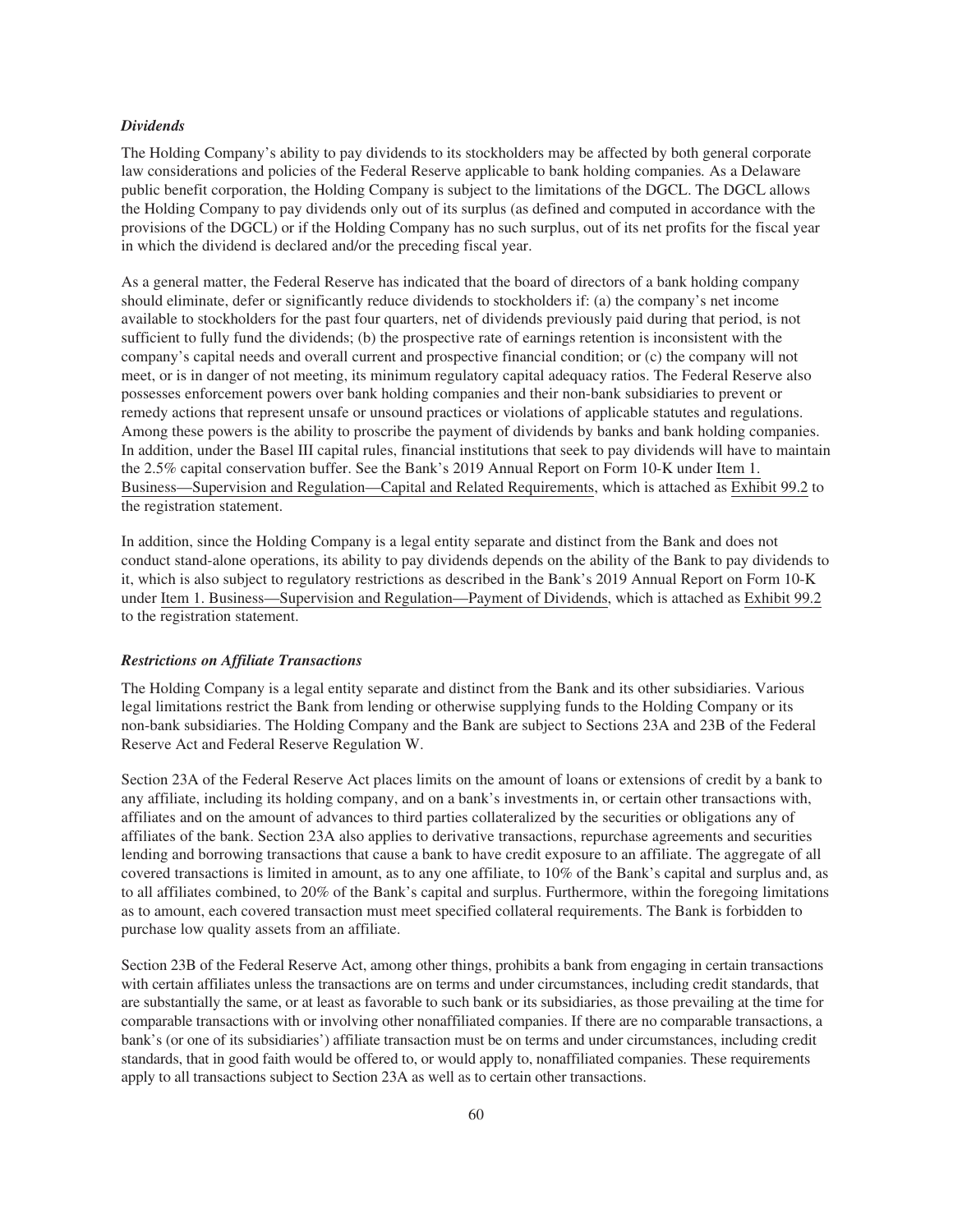The affiliates of a bank include any holding company of the bank, any other company under common control with the bank (including any company controlled by the same stockholders who control the bank), any subsidiary of the bank that is itself a bank, any company in which the majority of the directors or trustees also constitute a majority of the directors or trustees of the bank or holding company of the bank, any company sponsored and advised on a contractual basis by the bank or an affiliate, and any mutual fund advised by a bank or any of the bank's affiliates. Regulation W generally excludes all non-bank and non-savings association subsidiaries of banks from treatment as affiliates, except to the extent that the Federal Reserve Board decides to treat these subsidiaries as affiliates.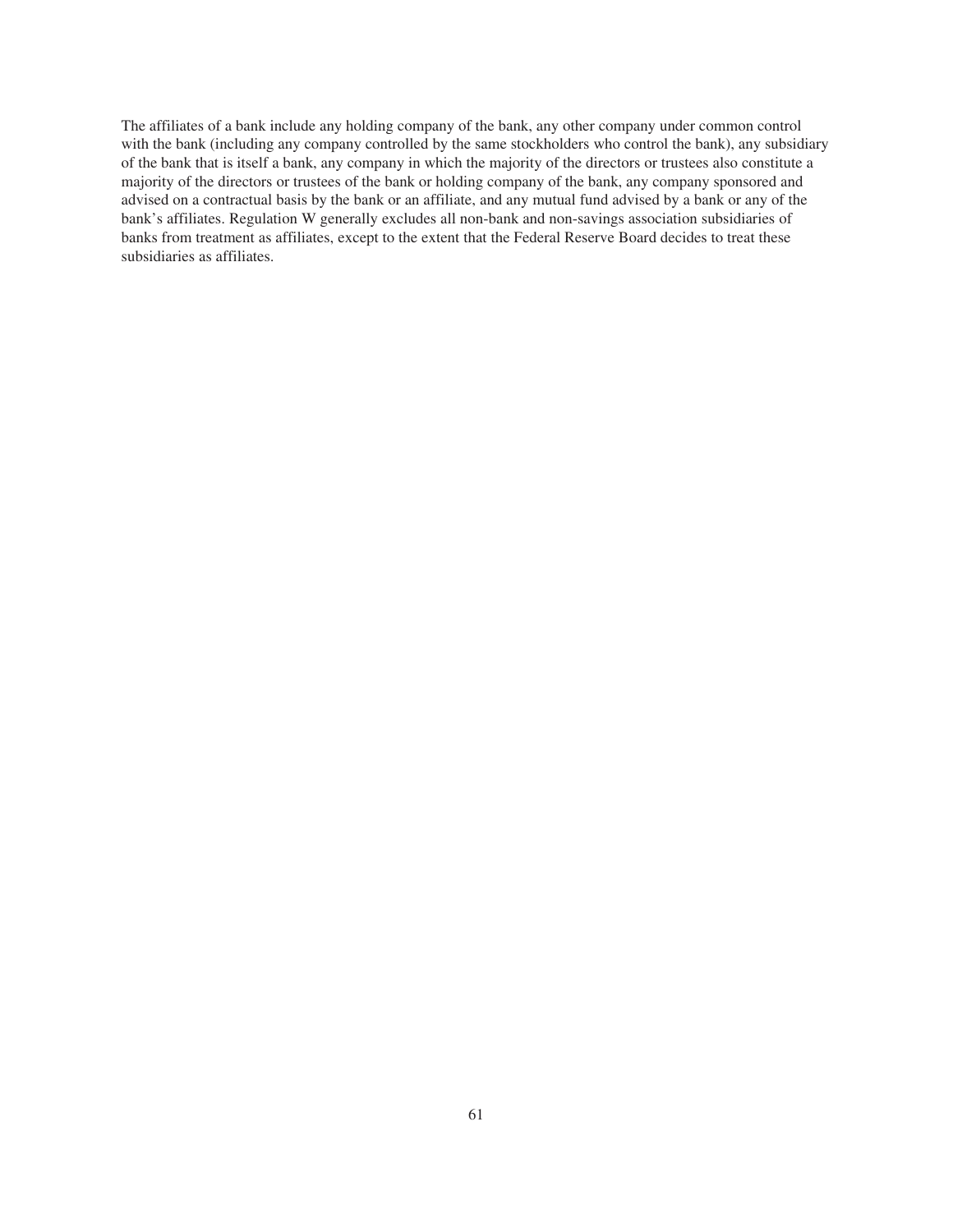#### **INFORMATION ABOUT THE BANK**

Amalgamated Bank is New York state-chartered commercial bank and a chartered trust company headquartered in New York, New York. We provide a broad range of products and services to a target customer base that wants a financial partner that is socially responsible, values-oriented and committed to creating positive change in the world. These customers include advocacy-based non-profits, social welfare organizations, national and local labor unions, political organizations, foundations, and sustainability-focused, socially responsible businesses (we refer to these organizations on a collective basis as socially responsible organizations), as well as the members and stakeholders of these commercial customers.

As of September 30, 2020, our total assets were \$6.6 billion, our total loans, net of deferred fees and allowance were \$3.6 billion, our total deposits were \$6.0 billion, and our stockholders' equity was \$522.5 million. As of September 30, 2020, our trust business held \$33.1 billion in assets under custody and \$14.3 billion in assets under management. We completed an initial public offering of our Class A common stock in August 2018.

# **Business of the Bank**

For information about the Bank's business, see Item 1. Business in the Bank's 2019 Annual Report on Form 10-K, which is attached as Exhibit 99.2 to the registration statement and is incorporated by reference herein.

#### **Properties**

For information about the Bank's properties, see Item 2. Properties in the Bank's 2019 Annual Report on Form 10-K, which is attached as Exhibit 99.2 to the registration statement and is incorporated by reference herein.

#### **Legal Proceedings**

For information about legal proceedings involving the Bank, see Part II Item 1. Legal Proceedings in the Bank's Quarterly Report on Form 10-Q for the period ended September 30, 2020, which is attached as Exhibit 99.1 to the Holding Company's Quarterly Report on Form 10-Q for the period ended September 30, 2020 and is incorporated by reference herein.

#### **Market for Bank Common Stock**

For information about the market and market price for Bank common stock, and related information, see Item 5. Market for the Registrant's Common Equity, Related Stockholder Matters and Issuer Purchases of Equity Securities in the Bank's 2019 Annual Report on Form 10-K, which is attached as Exhibit 99.2 to the registration statement and is incorporated by reference herein.

#### **Financial and Related Information**

For financial information about the Bank at and for the years ended December 31, 2019 and 2018, including the Bank's audited financial statements for those years, see the following sections of the Bank's 2019 Annual Report on Form 10-K for the year ended December 31, 2019, which is attached as Exhibit 99.2 to the registration statement and is incorporated by reference herein: Item 6. Selected Financial Data; Item 7. Management's Discussion and Analysis of Financial Condition and Results of Operations; Item 7A. Quantitative and Qualitative Disclosures About Market Risk; and Item 8. Financial Statements and Supplementary Data.

For financial information about the Bank at and for the three-month periods ended March 31, 2020 and 2019, including the Bank's unaudited financial statements for such periods, see the following sections of the Bank's Quarterly Report on Form 10-Q for the period ended March 31, 2020, which is attached as Exhibit 99.3 to the registration statement and is incorporated by reference herein: Item 1. Financial Statements; Item 2. Management's Discussion and Analysis of Financial Condition and Results of Operations; and Item 3. Quantitative and Qualitative Disclosures About Market Risk.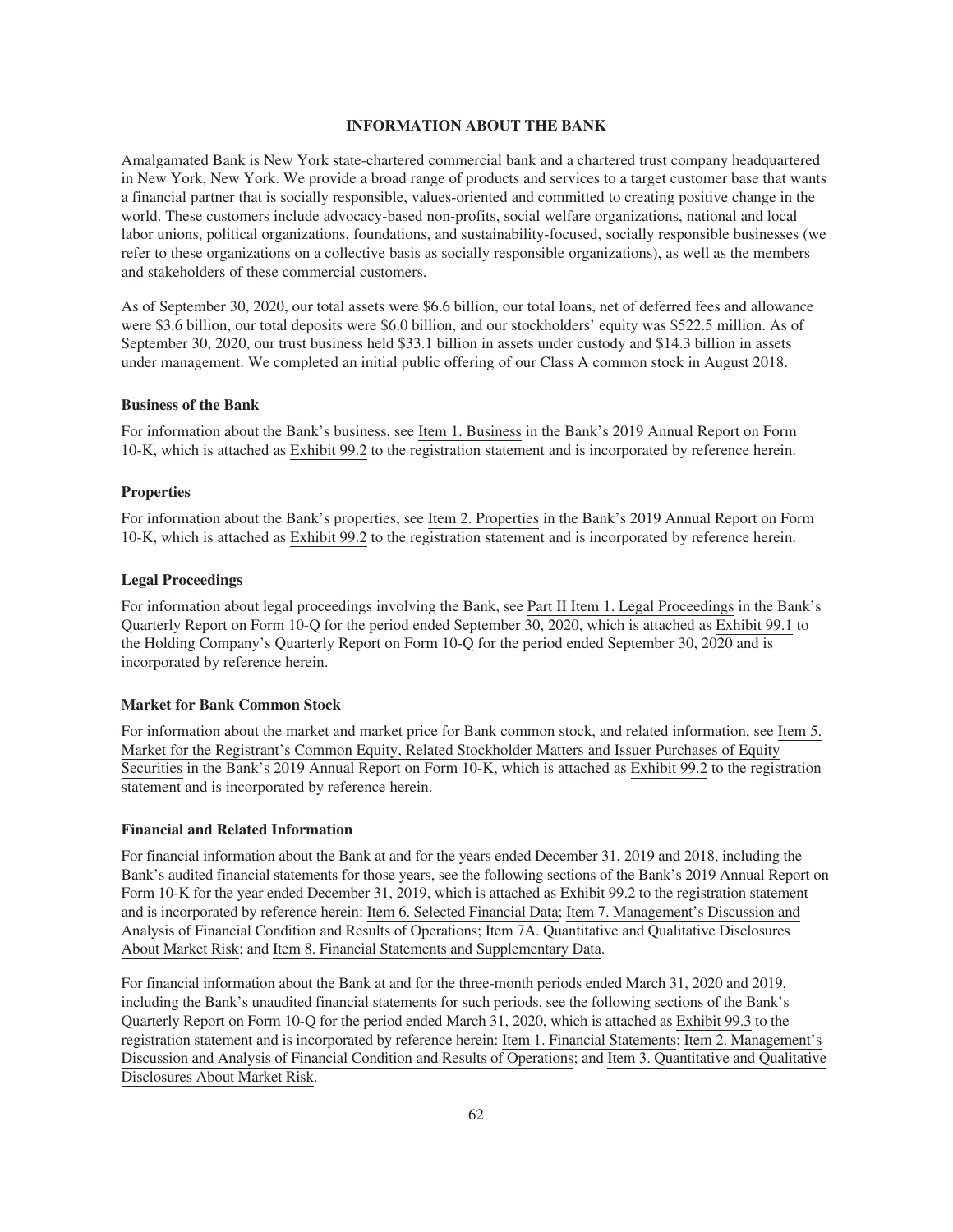For financial information about the Bank at and for the six-month periods ended June 30, 2020 and 2019 and the three months ended June 30, 2020 and 2019, including the Bank's unaudited financial statements for such periods, see the following sections of the Bank's Quarterly Report on Form 10-Q for the period ended June 30, 2020, which is attached as Exhibit 99.4 to the registration statement and is incorporated by reference herein: Item 1. Financial Statements; Item 2. Management's Discussion and Analysis of Financial Condition and Results of Operations; and Item 3. Quantitative and Qualitative Disclosures About Market Risk.

For financial information about the Bank at and for the nine-month periods ended September 30, 2020 and 2019 and the three months ended September 30, 2020 and 2019, including the Bank's unaudited financial statements for such periods, see the following sections of the Bank's Quarterly Report on Form 10-Q for the period ended September 30, 2020, which is attached as Exhibit 99.1 to the Holding Company's Quarterly Report on Form 10- Q for the period ended September 30, 2020 and is incorporated by reference herein: Item 1. Financial Statements; Item 2. Management's Discussion and Analysis of Financial Condition and Results of Operations; and Item 3. Quantitative and Qualitative Disclosures About Market Risk.

#### **Management and Corporate Governance Information**

For information about the Bank's officers and directors, their compensation, share ownership, and relationships and transactions with the Bank, see the following sections of the Bank's 2019 Annual Report on Form 10-K, which is attached as Exhibit 99.2 to the registration statement and is incorporated by reference herein: Item 10. Directors, Executive Officers and Corporate Governance; Item 11. Executive Compensation; Item 12. Security Ownership of Certain Beneficial Owners and Management and Related Stockholder Matters; and Item 13. Certain Relationships and Related Transactions, and Director Independence.

#### **Other Information**

Other information about the Bank can be found in the sections of the Bank's 2019 Annual Report on Form 10-K, which is attached as Exhibit 99.2 to the registration statement and is incorporated by reference herein, that are not specifically listed above.

#### **EXPERTS**

The consolidated financial statements of Amalgamated Bank and subsidiaries as of December 31, 2019 and 2018 and for the years ended December 31, 2019 and 2018, and management's assessment of the effectiveness of internal control over financial reporting as of December 31, 2019, have been incorporated by reference herein and in the registration statement in reliance upon the reports of KPMG LLP, independent registered public accounting firm, incorporated by reference herein, and upon the authority of this firm as experts in accounting and auditing.

# **LEGAL MATTERS**

Certain legal matters in connection with the reorganization, including the validity of the Amalgamated Financial common stock to be issued in the reorganization will be passed upon for the Bank and the Holding Company by Nelson Mullins Riley & Scarborough, LLP, New York, New York.

# **STOCKHOLDER PROPOSALS**

If the reorganization is completed, you will no longer be a stockholder of the Bank but you will be a stockholder of the Holding Company (unless you properly exercise your dissenters' rights, as described in this proxy statement/ prospectus). Therefore, any proposal that a stockholder of the Holding Company wishes to have presented at the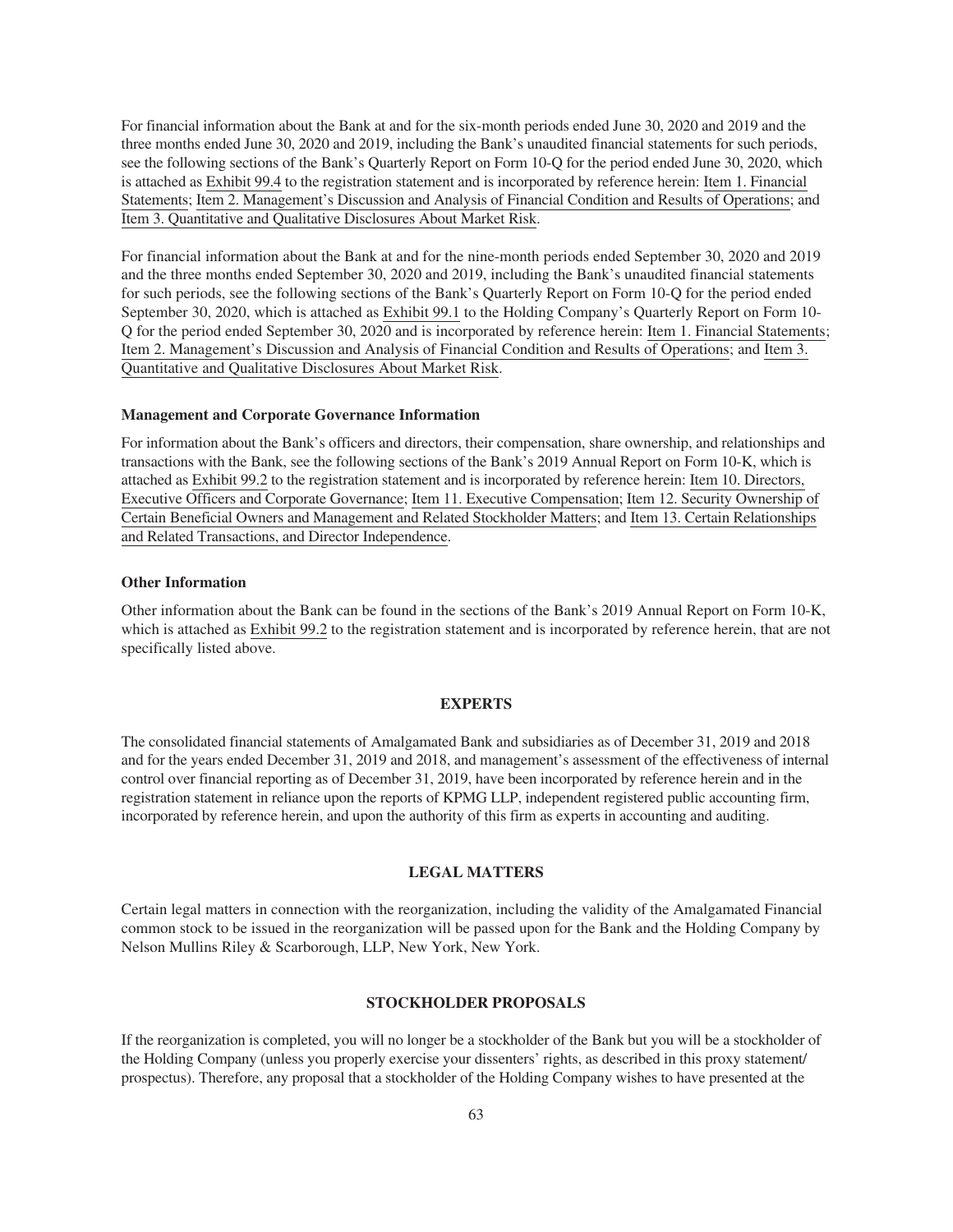first annual meeting of the Holding Company that takes place after the reorganization, which will be held in 2021, must be submitted in accordance with its bylaws. We urge you to send all proposals of this kind by certified mail, return receipt requested, to the attention of Amalgamated Financial Corp., 275 Seventh Avenue, New York, New York 10001, Attention: Corporate Secretary. Any proposal for consideration by stockholders at the Holding Company's 2021 annual meeting must be delivered to or received by the Secretary not later than the following dates: (i) with respect to an annual meeting of stockholders, 90 days in advance of the anniversary of the previous year's annual meeting if the current year's meeting is to be held within 30 days prior to, on the anniversary date of, or after the anniversary of the previous year's annual meeting; and (ii) with respect to an annual meeting of stockholders held at a time other than within the time periods set forth in the immediately preceding clause (i), not earlier than the close of business on the 120th day prior to the annual meeting and not later than the close of business on the later of: (1) the 90th day prior to the annual meeting and (2) the close of business on the tenth day following the first date of public disclosure of the date of such meeting. For more information about the information that must be included in your proposal, please refer to the Holding Company bylaws which are attached to this proxy statement/prospectus as Annex D.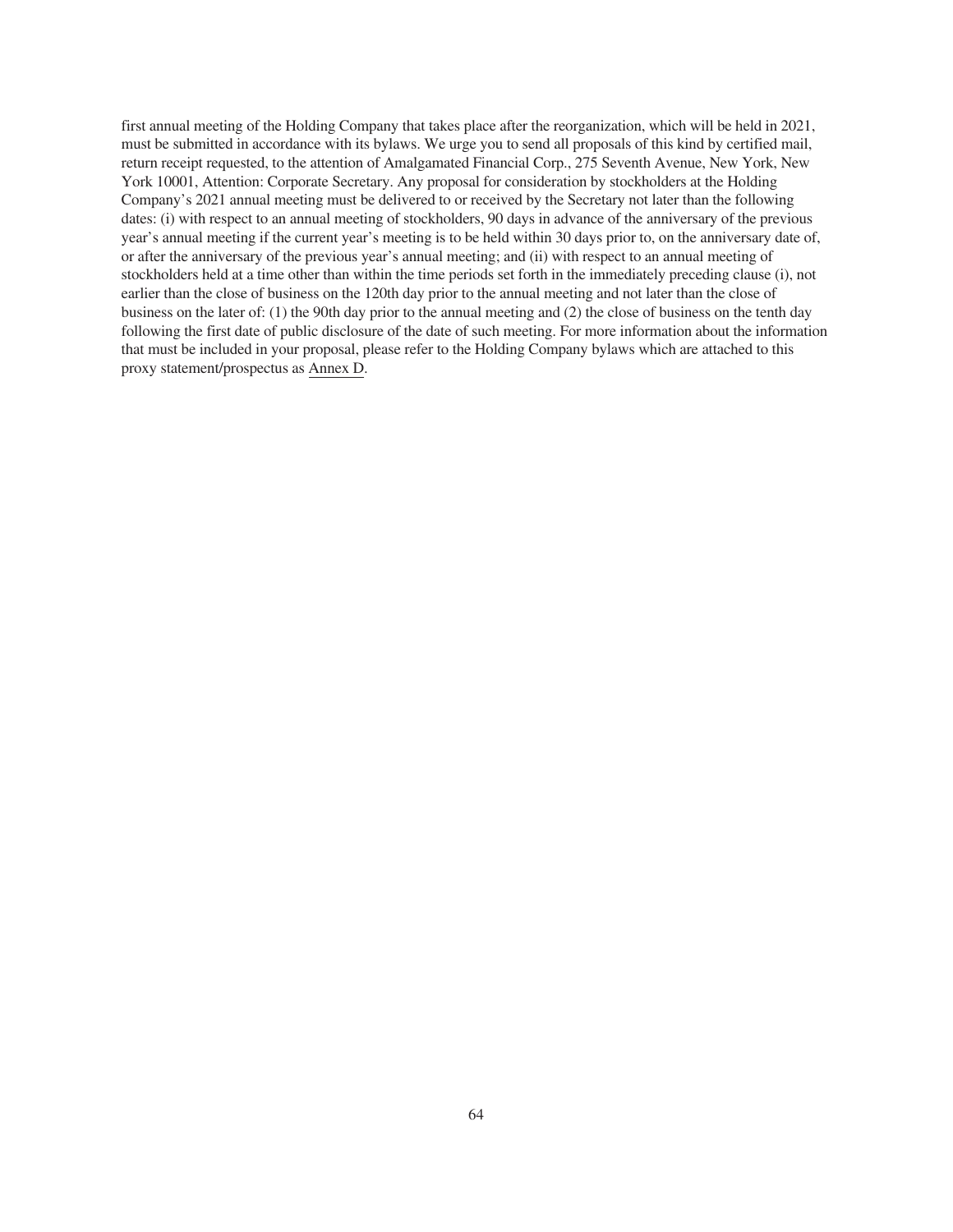#### **INCORPORATION OF CERTAIN DOCUMENTS BY REFERENCE**

The SEC allows us to incorporate by reference in this proxy statement/prospectus the information in other documents that we file under the Exchange Act, which means that we can disclose important information to you by referring you to those documents. The information incorporated by reference is considered to be part of this proxy statement/prospectus, and information that we file later under the Exchange Act that is incorporated by reference in this proxy/statement prospectus will automatically update and supersede information contained in documents filed earlier under the Exchange Act or contained in this proxy statement/prospectus. We incorporate by reference the following documents the Bank has filed with the FDIC, which are also filed as exhibits to the registration statement on Form S-4EF, of which this proxy statement/prospectus is a part, the following documents that Amalgamated Financial Corp. has filed with the SEC, and the future filings we make under Section 13(a), 13(c), 14, or 15(d) of the Exchange Act, after the date of this proxy statement/prospectus (in each case excluding any information furnished and not filed according to applicable rules, such as information furnished pursuant to Item 2.02 or Item 7.01 on any Current Report on Form 8-K):

- the Bank's Annual Report on Form 10-K for the year ended December 31, 2019;
- the Bank's Quarterly Report on Form 10-Q for the quarter ended March 31, 2020;
- the Bank's Quarterly Report on Form 10-Q for the quarter ended June 30, 2020;
- the Bank's Quarterly Report on Form 10-Q for the quarter ended September 30, 2020;
- the Bank's Current Reports on Form 8-K filed with the FDIC on April 7, 2020, April 27, 2020, May 1, 2020, June 26, 2020, September 8, 2020, and October 14, 2020;
- the portions of the Bank's Definitive Proxy Statement on Schedule 14A, filed with the FDIC on March 19, 2020, that are incorporated by reference into the Bank's Annual Report on Form 10-K for the fiscal year ended December 31, 2019.
- Amalgamated Financial Corp.'s Quarterly Report on Form 10-Q for the quarter ended September 30, 2020; and
- Amalgamated Financial Corp.'s Current Report on Form 8-K filed with the SEC on October 14, 2020.

You may request a copy of these filings, at no cost, by contacting us at the following address or telephone number:

> Amalgamated Bank 275 Seventh Avenue New York, New York 10001 Attention: Corporate Secretary (212) 895-4490

**To ensure timely delivery of any requested information, you must make any request no later than January 5, 2021, which is five business days before the special meeting.**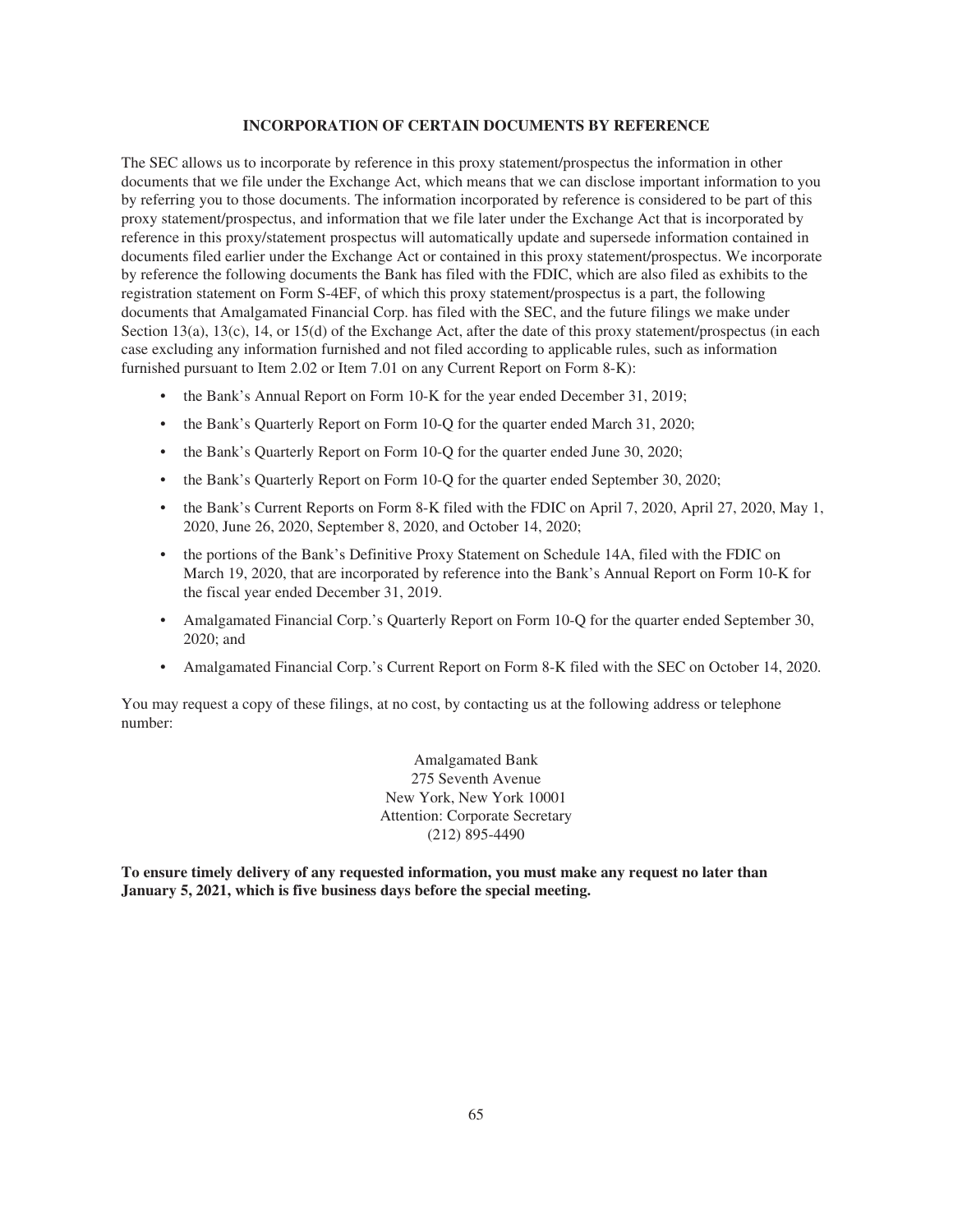# **PLAN OF ACQUISITION**

PLAN OF ACQUISITION (the "*Reorganization Plan*"), dated as of September 4, 2020, is adopted and approved by Amalgamated Bank (the "*Bank*") and Amalgamated Financial Corp. (the "*Holding Company*").

### **RECITALS:**

The parties acknowledge the following to be true and correct:

- 1. The Bank is a state bank duly organized under the laws of the State of New York and has its main office and place of business in New York City, New York. The Bank is authorized by its organization certificate to issue up to 70,000,000 shares of Class A common stock, par value \$0.01 per share, 31,049,525 shares of which are issued and outstanding as of August 31, 2020 and up to 100,000 shares of Class B common stock, par value of \$0.01, none of which are issued and outstanding. The Bank is also authorized by its organization certificate to issue up to 1,000,000 shares of preferred stock, par value of \$0.01, none of which are issued and outstanding.
- 2. The Holding Company is a public benefit corporation duly organized under the laws of Delaware and has its main office and place of business in New York City, New York. As of the Effective Time of the Share Exchange (as such terms are defined below), the Holding Company will have authorized and unissued 70,000,000 shares of common stock of a par value \$0.01 per share and 1,000,000 shares of preferred stock of a par value of \$0.01. Prior to the Effective Time of the Share Exchange, the Holding Company will have no shares of common or preferred stock outstanding.
- 3. The Boards of Directors of the Bank and the Holding Company desire to establish a holding company structure pursuant to which the Bank will become a wholly-owned subsidiary of the Holding Company in accordance with Section 143-a of the New York Banking Law ("*Section 143-a*").
- 4. The Board of Directors of each of the Bank and the Holding Company has deemed advisable a share exchange transaction between the Bank and the Holding Company (the "*Share Exchange*") in order to establish the holding company structure and has approved this Reorganization Plan and authorized its execution.

In consideration of the foregoing premises, the Bank and the Holding Company adopt and approve this Reorganization Plan and prescribe the terms and conditions of the Share Exchange and the mode of carrying it into effect as follows:

#### **ARTICLE I: The Acquiring Corporation**

The name of the acquiring corporation is Amalgamated Financial Corp. The entity whose shares will be acquired is Amalgamated Bank.

# **ARTICLE II: Terms and Conditions of the Exchange**

1. When the Share Exchange becomes effective, each issued and outstanding share of Class A common stock of the Bank shall be exchanged for one share of common stock of the Holding Company (the "*Reorganization Consideration*"). As a result of the Share Exchange, the Holding Company shall, in accordance with Section 143-a, become the owner for all purposes of all outstanding shares of the Bank's Class A common stock, with full and exclusive power to vote the same, to receive all dividends thereon and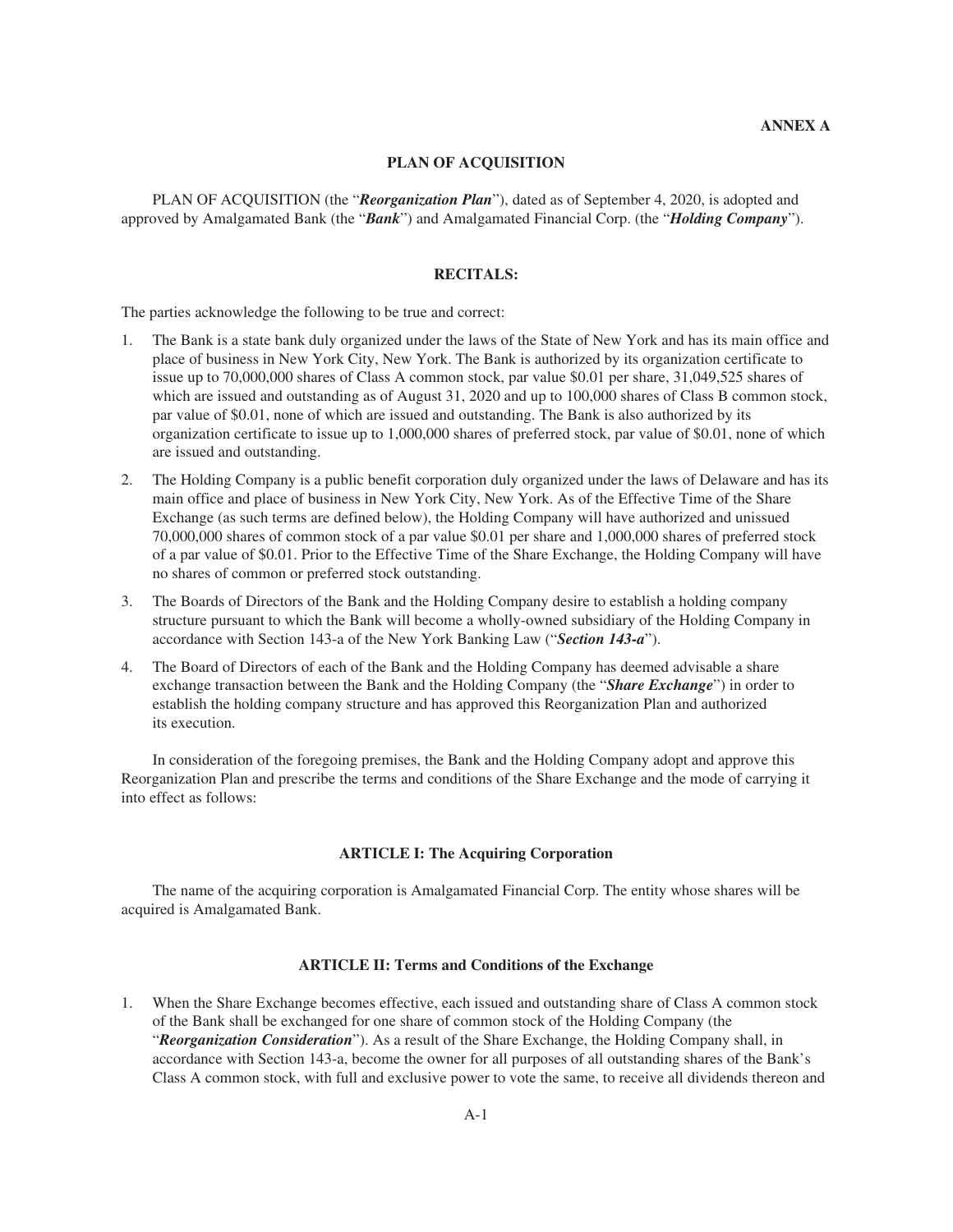to exercise all other rights of a record and beneficial owner thereof, and the Bank will continue in existence as a wholly-owned subsidiary of the Holding Company**.** All shares of the Bank's Class A common stock issued and outstanding immediately prior to the Effective Time shall continue as issued and outstanding shares immediately subsequent to the Effective Time, but the ownership of all such shares shall vest at the Effective Time in the Holding Company, in accordance with Section 143-a. The organization certificate, bylaws, corporate identity, charter, and officers and directors of the Bank will not be changed as a result of the Share Exchange. Consequently, as a result of the Share Exchange, each holder of one or more shares of the Bank's Class A common stock shall, in accordance with Section 143-a, become the owner of one share of the Holding Company's common stock for each share of the Bank's Class A common stock then held by such stockholder, with full and exclusive power to vote the same, to receive all dividends thereon and to exercise all of the rights of a record owner thereof; provided however, that each dissenting stockholder shall only be entitled to receive cash as is more specifically provided in Section 8 of this Reorganization Plan.

- 2. At the Effective Time, the Holding Company shall assume the stock options and all other employee benefit plans of the Bank. Each outstanding and unexercised stock option or other right to purchase, or security convertible into, securities in the Bank shall become a stock option, or right to purchase, or a security convertible into securities in the Holding Company on the basis of one share of Holding Company common stock for each share of Bank Class A common stock, issuable pursuant to any such stock option or stock purchase right or convertible security, on the same terms and conditions and at an exercise or conversion price per share equal to the exercise or conversion price per share applicable to any such Bank stock option, stock purchase right or other convertible security at the Effective Time. A number of shares of Holding Company common stock shall be reserved for issuance upon the exercise of stock options, stock purchase rights and convertible securities equal to the number of shares of Bank Class A common stock so reserved immediately prior to the Effective Time, or as otherwise deemed necessary to effect the purposes of the Share Exchange.
- 3. At the Effective Time, all outstanding awards of restricted stock units, if any, will convert into awards of restricted stock units of Holding Company common stock on substantially the same terms, restrictions and conditions as set forth in the applicable grant or award agreement.
- 4. Consummation of the Share Exchange is conditioned upon approval by the holders of two-thirds of the outstanding shares of the Bank as required by law, and upon the receipt of any required approvals from regulatory agencies, including the Superintendent of the New York State Department of Financial Services (the "*Superintendent*").
- 5. The Reorganization Plan shall be submitted to the stockholders of the Bank for approval at a meeting to be called and held in accordance with the applicable provisions of law and the organization certificate and bylaws of the Bank. The Bank and the Holding Company shall proceed expeditiously and cooperate fully in the procurement of any other consents and approvals and the taking of any other action, and the satisfaction of all other requirements prescribed by law or otherwise, necessary for consummation of the Share Exchange at the time provided herein.
- 6. Upon satisfaction of the requirements of law and the conditions contained in this Reorganization Plan, the Share Exchange shall become effective upon the filing of this Reorganization Plan, together with such certificates and the original of the approval of the Superintendent, in the office of the Superintendent (the "*Effective Time*").
- 7. The Bank shall pay all reasonable and necessary expenses associated with the transaction proposed herein.
- 8. Any stockholder of the Bank who is entitled to vote on this Reorganization Plan and does not vote in favor of the proposal in person or by proxy at the stockholder meeting called to approve the Reorganization Plan shall, subject to and by complying with Section 6022 of the New York Banking Law, have the right to receive payment of the fair value of such stockholder's shares and the other rights and benefits provided by such section.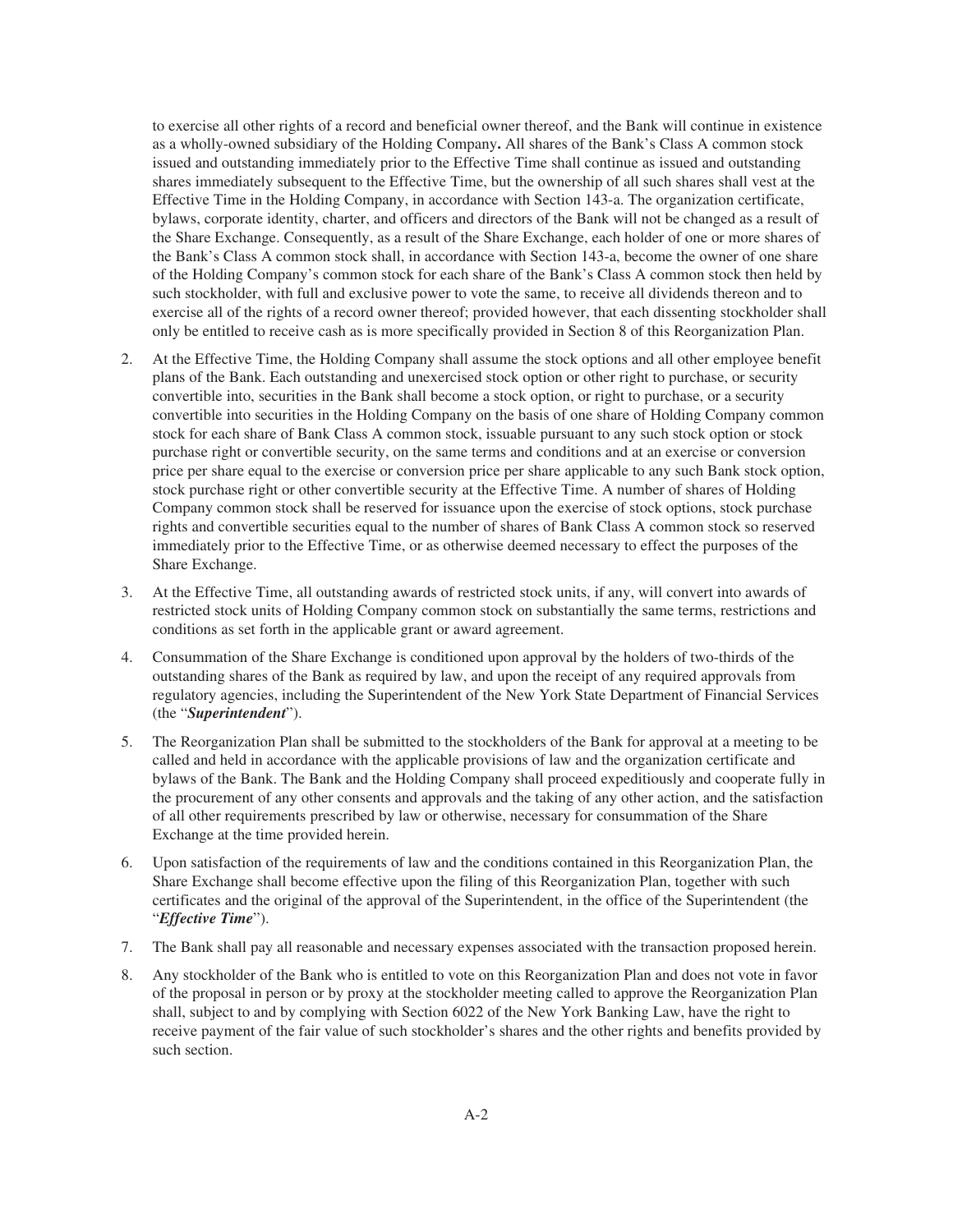### **ARTICLE III: Manner and Basis of Exchanging Shares**

At the Effective Time:

- 1. Each share of Class A common stock of the Bank issued and outstanding immediately prior to the Effective Time shall, without any action on the part of the holder thereof, be converted into the right to receive one share of common stock of the Holding Company.
- 2. Each holder of Class A common stock of the Bank shall cease to be a stockholder of the Bank and the ownership of all shares of the issued and outstanding Class A common stock of the Bank shall thereupon automatically vest in the Holding Company as the acquiring corporation.
- 3. As of the Effective Time, until surrendered for exchange in accordance with this Reorganization Plan, each physical certificate theretofore representing Class A common stock of the Bank will be deemed to evidence the right to receive Holding Company common stock. However, stockholders who do not surrender their physical Bank stock certificates will not be issued certificates representing the shares of Holding Company common stock they may be entitled to receive and will not be paid dividends or other distributions. Any such dividends or distributions which such stockholders would otherwise receive will be held, without interest, for their accounts until surrender of their physical Bank stock certificates. The Holding Company shall not be obligated to deliver certificates (or evidence of shares of Holding Company common stock in book-entry form) of shares of Holding Company common stock to any former Bank stockholder until such stockholder surrenders his, her, or its physical Bank stock certificates.
- 4. From and after the Effective Time, any shares of Bank Class A common stock held for stockholders in book-entry form shall automatically be converted by the transfer agent of the Bank and the Holding Company to the same number of shares of Holding Company common stock.
- 5. After the Effective Time, the Bank's stockholders will be furnished instructions for surrendering their present physical stock certificates and for replacing any lost, stolen or destroyed.

## **ARTICLE IV: Termination**

The Reorganization Plan may be terminated, in the sole discretion of the Bank's Board of Directors, at any time before the Effective Time if:

(1) the number of shares of Class A common stock of the Bank voted against the Share Exchange, or in respect of which written notice is given purporting to dissent from the Share Exchange, shall make consummation of the Share Exchange unwise in the opinion of the Bank's Board of Directors;

(2) any act, suit, proceeding or claim relating to the Share Exchange has been instituted or threatened before any court or administrative body; or

(3) the Bank's Board of Directors subsequently determines that the Share Exchange is inadvisable.

Upon termination by written notice as provided in this Article IV, this Reorganization Plan shall be void and of no further effect, and there shall be no liability by reason of this Reorganization Plan or the termination thereof on the part of either the Bank, the Holding Company, or the directors, officers, employees, agents or stockholders of either of them.

# **ARTICLE V: Miscellaneous**

1. This Reorganization Plan may be amended by the Boards of Directors of the Bank and the Holding Company at any time prior to the Effective Time, notwithstanding approval of this Reorganization Plan by the stockholders of the Bank, provided that no such amendment shall (i) alter or change the amount or kind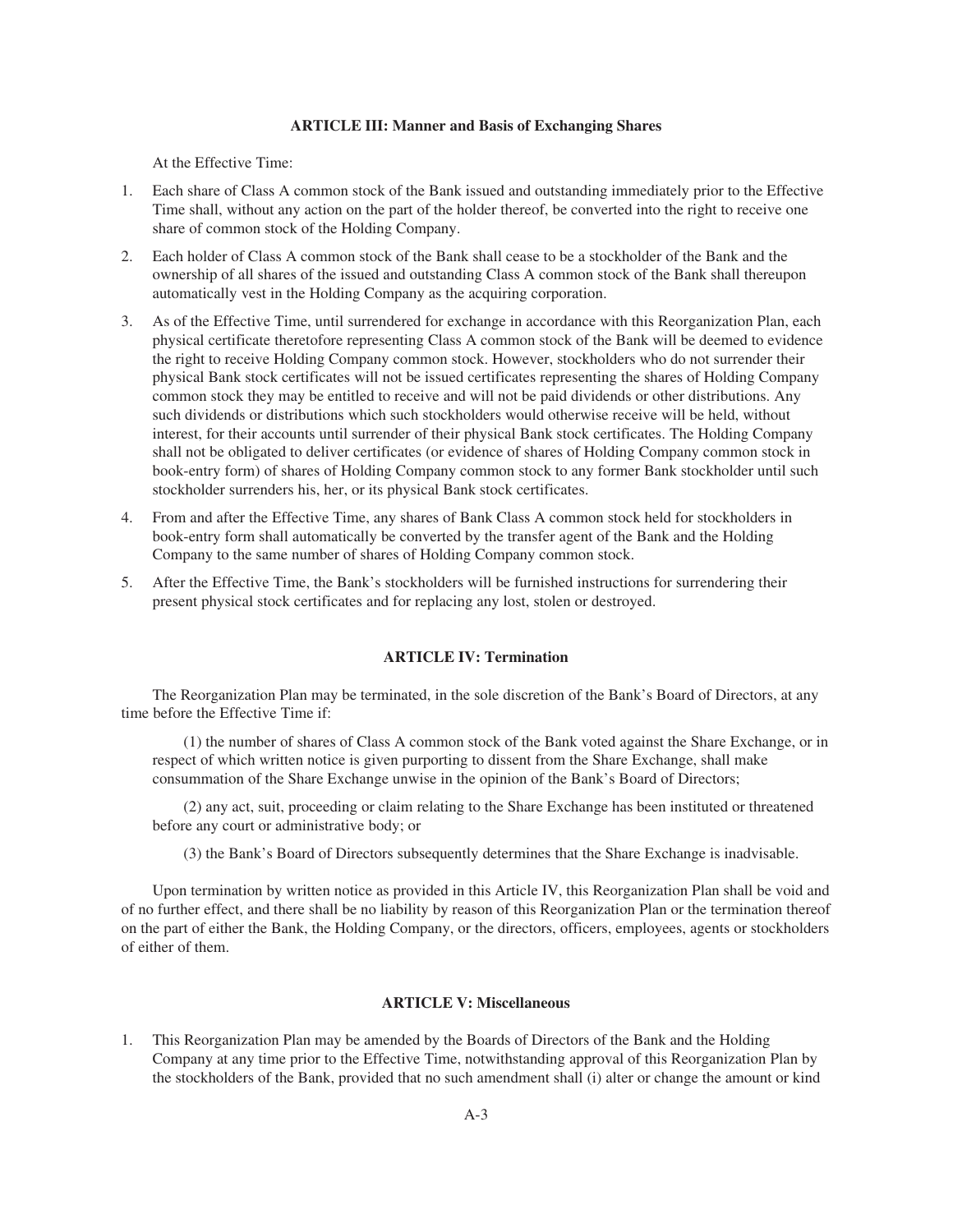of Reorganization Consideration to be received in exchange for the Bank's Class A common stock or (ii) waive any of the requirements for a bank holding company formation as set forth in the New York Banking Law.

- 2. This Reorganization Plan contains the entire agreement of the Bank and the Holding Company with respect to the transactions contemplated hereby. This Reorganization Plan may be executed in one or more counterparts, each of which shall be deemed an original, but all of which together shall constitute one and the same instrument.
- 3. The terms and conditions of this Reorganization Plan shall be binding upon and inure to the benefit of the parties hereto and their respective successors and assigns.
- 4. Nothing in this Reorganization Plan, express or implied, other than the right to receive the Reorganization Consideration, is intended to or shall confer upon any person other than the parties hereto any rights, benefits or remedies of any nature whatsoever under or by reason of this Reorganization Plan.
- 5. The section headings contained in this Reorganization Plan are solely for the purpose of reference, are not part of the agreement of the parties and shall not in any way affect the meaning or interpretation of this Reorganization Plan.
- 6. This Reorganization Plan shall be governed by and construed in accordance with the laws of the State of New York.

[*Signatures on Following Page*]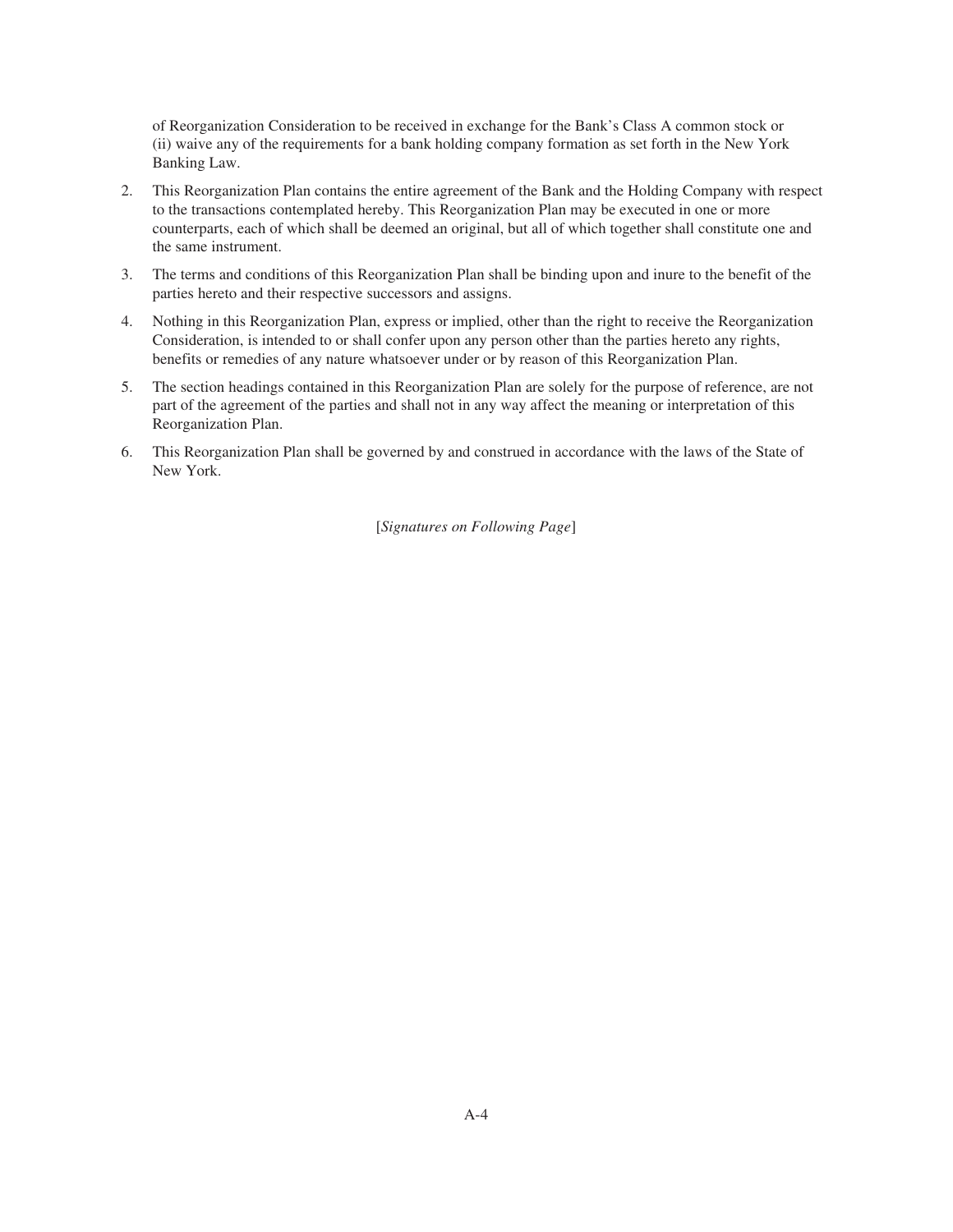IN WITNESS WHEREOF, the Bank and the Holding Company have caused this Reorganization Plan to be executed and attested in counterparts by their duly authorized officers and directors, and their corporate seals to be hereunto affixed as of the day and year first above written.

## AMALGAMATED BANK

By: /s/ Keith Mestrich

Keith Mestrich President and Chief Executive Officer

# AMALGAMATED FINANCIAL CORP.

By: /s/ Keith Mestrich Keith Mestrich President and Chief Executive Officer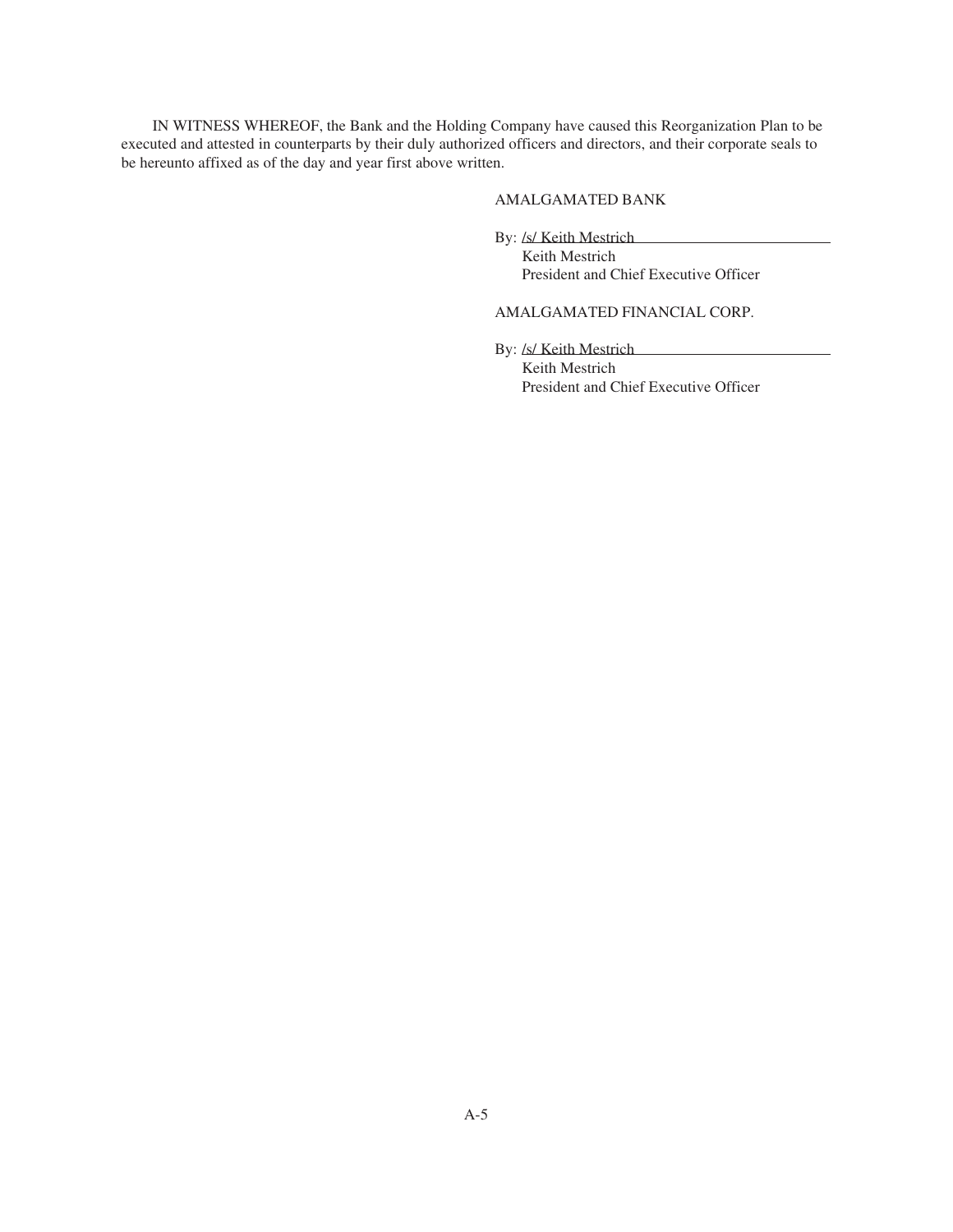### **Laws of New York Page 1 of 3**

### **Section 6022 of the New York Banking Law**

§6022. Procedure to enforce stockholder's right to receive payment for shares. 1. A stockholder intending to enforce his right under a section of this chapter to receive payment for his shares if the proposed corporate action referred to therein is taken shall file with the corporation, before the meeting of stockholders at which the action is submitted to a vote, or at such meeting but before the vote, written objection to the action. The objection shall include a statement that he intends to demand payment for his shares if the action is taken. Such objection is not required from any stockholder to whom the corporation did not give notice of such meeting in accordance with this chapter or where the proposed action is authorized by written consent of stockholders without a meeting.

2. Within ten days after the stockholders' authorization date, which term as used in this section means the date on which the stockholders' vote authorizing such action *was* taken, or the date on which such consent without a meeting was obtained from the requisite stockholders, the corporation shall give written notice of such authorization or consent by registered mail to each stockholder who filed written objection or from whom written objection was not required, excepting any who voted for or consented in writing to the proposed action.

3. Within twenty days after the giving of notice to him, any stockholder to whom the corporation was required to give such notice and who elects to dissent shall file with the corporation a written notice of such election, stating his name and residence address, the number and classes of shares as to which he dissents and a demand for payment of the fair value of his shares.

4. A stockholder may not dissent as to less than all of the shares, held by him of record, that he owns beneficially. A nominee or fiduciary may not dissent on behalf of any beneficial owner as to less than all of the shares of such owner held of record by such nominee or fiduciary.

5. Upon filing a notice of election to dissent, the stockholder shall cease to have any of the rights of a stockholder except the right to be paid the fair value of his shares and any other rights under this section. Withdrawal of a notice of election shall require the written consent of the corporation. If a notice of election is withdrawn, or the proposed corporate action is abandoned or rescinded, or a court shall determine that the stockholder is not entitled to receive payment for his shares, or the stockholder shall otherwise lose his dissenter's rights, he shall not have the right to receive payment for his shares and he shall be reinstated to all his rights as a stockholder as of the filing of his notice of election, including any intervening preemptive rights and the right to payment of any intervening dividend or other distribution or, if any such rights have expired or any such dividend or distribution other than in cash has been completed, *in* lieu thereof, at the election of the corporation, the fair value thereof in cash as determined by the board as of the time of such expiration or completion, but without prejudice otherwise to any corporate proceedings that may have been taken in the interim.

6. At the time of filing the notice of election to dissent or within one month thereafter the stockholder shall submit the certificates representing his shares to the corporation, or to its transfer agent, which shall forthwith note conspicuously thereon that a notice of election has been filed and shall return the certificates to the stockholder or other person who submitted them on his behalf. Any stockholder who fails to submit his certificates for such notation as herein specified shall, at the option of the corporation exercised by written notice to him within forty-five days from the date of filing of such notice of election to dissent, lose his dissenter's rights unless a court, for good cause shown, shall otherwise direct. Upon transfer of a certificate bearing such notation, each new certificate issued therefor shall bear a similar notation together with the name of the original dissenting holder of the shares and a transferee shall acquire no rights in the corporation except those which the original dissenting stockholder had after filing his notice of election.

7. Within seven days after the expiration of the period within which stockholders may file their notices of election to dissent, or within seven days after the proposed corporate action is consummated, whichever is later,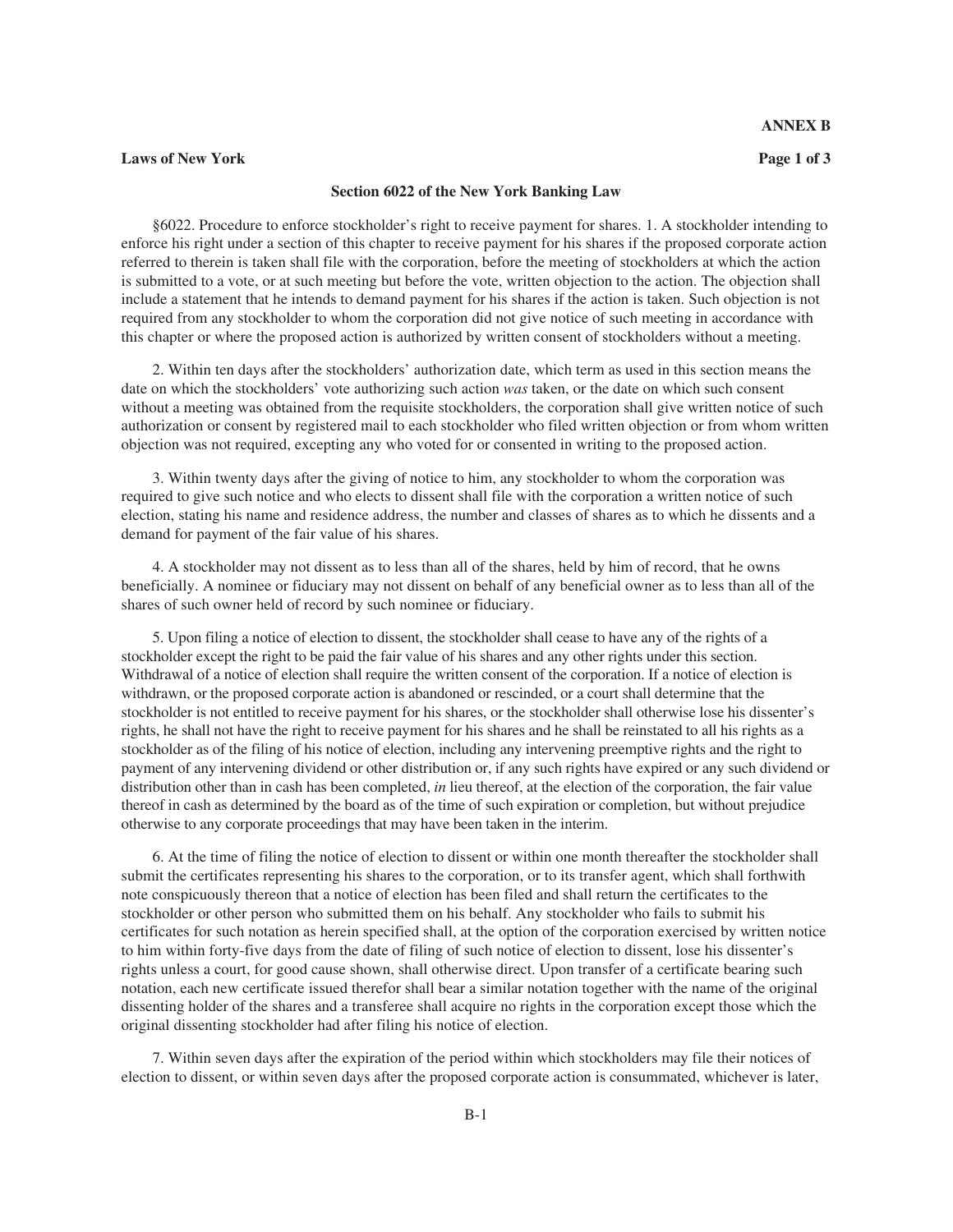the corporation or, in the case of a merger, the receiving corporation, shall make a written offer by registered mail to each stockholder who has filed such notice of election to pay for his shares at a specified price which the corporation considers to be their fair value. Such offer shall be made at the same price per share to all dissenting stockholders of the same *class,* or if divided into series, of the same series and shall be accompanied by a balance sheet of the corporation whose shares the dissenting stockholder holds as of the latest available date, which shall not be earlier than twelve months before the making of such offer, and a profit and loss statement or statements for not less than a twelve month period ended on the date of such balance sheet or, if the corporation was not in existence throughout such twelve month period, for the portion thereof during which it was in existence. If within thirty days after the making of such offer, the corporation making the offer and any stockholder agree upon the price to be paid for his shares, payment therefor shall be made within sixty days after the making of such offer upon the surrender of the certificates representing such shares.

8. The following procedure shall apply if the corporation fails to make such offer within such period of seven days*,* or if it makes the offer and any dissenting stockholder or stockholders fail to agree with it within the period of thirty days thereafter upon the price to be paid for their shares:

(a) The corporation or, in the case of a merger, the receiving corporation shall, within twenty days after the expiration of whichever is applicable of the two periods last mentioned, institute a special proceeding in the supreme court in the judicial district in which the office of the corporation *is* located to determine the rights of dissenting stockholders and to fix the fair value of their shares.

(b) If the corporation fails to institute such proceeding within such period of twenty days, any dissenting stockholder may institute such proceeding for the same purpose not later than thirty days after the expiration of such twenty day period. If such proceeding is not instituted within such thirty day period, all dissenter's rights shall be lost unless the supreme court, for good cause shown, shall otherwise direct.

(c) All dissenting stockholders, excepting those who, as provided in subdivision seven, have agreed with the corporation upon the price to be paid for their shares, shall be made parties to such proceeding, which shall have the effect of an action quasi in rem against their shares. The corporation shall serve a copy of the petition in such proceeding upon each dissenting stockholder who is a resident of this state in the manner provided by law for the service of a summons, and upon each nonresident dissenting stockholder either by registered mail and publication, or in such other manner as is permitted by law. The jurisdiction of the court shall be plenary and exclusive.

(d) The court shall determine whether each dissenting stockholder, as to whom the corporation requests the court to make such determination, is entitled to receive payment for his shares. If the corporation does not request any such determination or if the court finds that any dissenting stockholder *is* so entitled, it shall proceed to fix the value of the shares, which, for the purposes of this section, shall be the fair value as of the close of business on the day prior to the stockholders' authorization date, excluding any appreciation or depreciation directly or indirectly induced by such corporate action or its proposal. The court may, if it so elects, appoint an appraiser to receive evidence and recommend a decision on the question of fair value. Such appraiser shall have the power, authority and duties specified in the order appointing him, or any amendment thereof.

(e) The final order in the proceeding shall be entered against the corporation in favor of each dissenting stockholder who is a party to the proceeding and is entitled thereto for the value of his shares so determined.

(f) The final order shall include an allowance for interest at such rate as the court finds to be equitable, from the stockholders' authorization date to the date of payment. If the court finds that the refusal of any stockholder to accept the corporate offer of payment for his shares was arbitrary, vexatious or otherwise not in good faith, no interest shall be allowed to him.

(g) The costs and expenses of such proceeding shall be determined by the court and shall be assessed against the corporation, or, in the case of a merger, the receiving corporation, except that all or any part of such costs and expenses may be apportioned and *assessed,* as the court may determine, against any or all of the dissenting stockholders who are parties to the proceeding if the court finds that their refusal to accept the corporate offer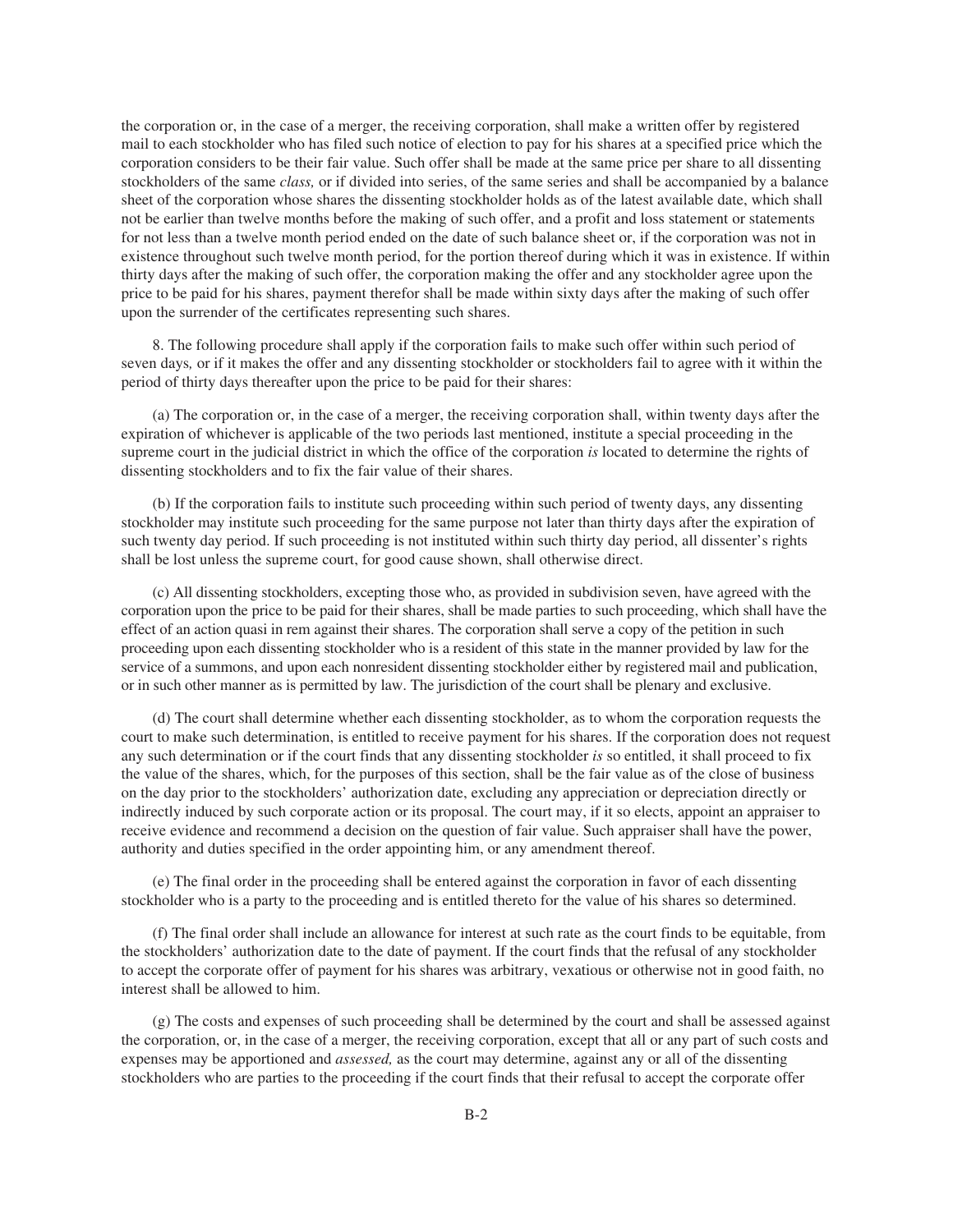was arbitrary, vexatious or otherwise not in good faith. Such expenses shall include reasonable compensation for and the reasonable expenses of the appraiser, but shall exclude the fees and expenses of counsel for and experts employed by any party unless the court, in its discretion, awards such fees and expenses. In exercising such discretion, the court shall consider any of the following: (A) that the fair value of the shares as determined materially exceeds the amount which such corporation offered to pay; (B) that no offer was made by such corporation; and (C) that such corporation failed to institute the special proceeding within the period specified therefor.

(h) Within sixty days after final determination of the proceeding, the corporation or, in the case of a merger, the receiving corporation shall pay to each dissenting stockholder the amount found to be due him, upon surrender of the certificates representing his shares.

9. Shares acquired by the corporation upon the payment of the agreed value therefor or of the amount due under the final order, as provided in this section, shall be dealt with as provided in section five thousand fourteen, except that, in the case of a merger, they shall be disposed of as provided in the plan of merger or consolidation.

10. The enforcement by a stockholder of his right to receive payment for his shares in the manner provided herein shall exclude the enforcement by such stockholder of any other right to which he might otherwise be entitled by virtue of share ownership, except as provided in subdivision five, and except that this section shall not exclude the right of such stockholder to bring or maintain an appropriate action to obtain relief on the ground that such corporate action will be or is illegal or fraudulent as to him.

11. Except as otherwise expressly provided in this section, any notice to be given by a corporation to a stockholder under this section shall be given in the manner provided in section six thousand five.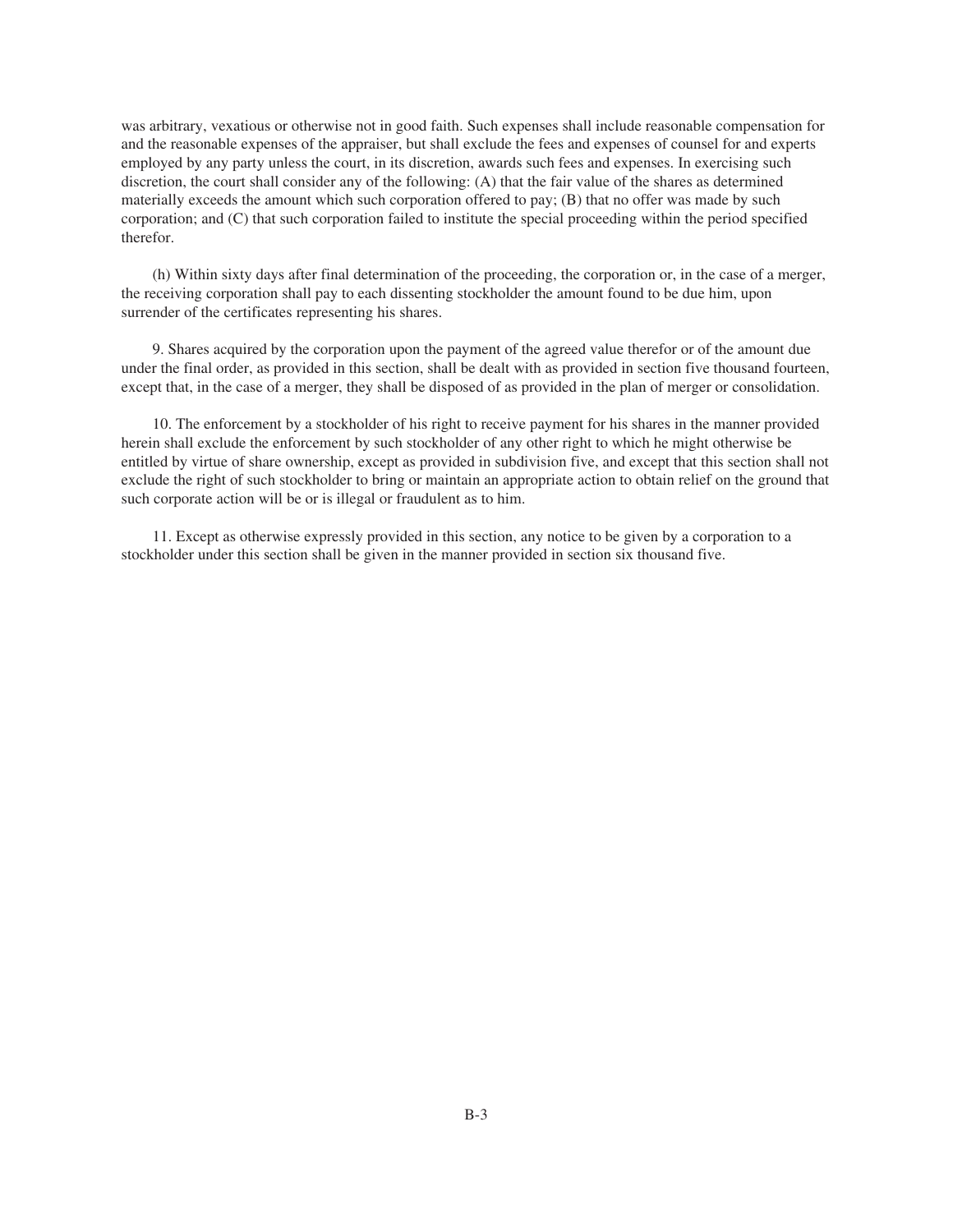# **CERTIFICATE OF INCORPORATION OF AMALGAMATED FINANCIAL CORP. A PUBLIC BENEFIT CORPORATION**

## **ARTICLE I NAME**

The name of the corporation is Amalgamated Financial Corp. (the "*Corporation*").

### **ARTICLE II REGISTERED OFFICE AND AGENT**

The address of the Corporation's registered office and the name and address of the registered agent for service of process required by the Delaware General Corporation Law (the "*DGCL*") to be maintained are as follows:

The Corporation Trust Company 1209 Orange St. Wilmington, New Castle County, Delaware 19801

# **ARTICLE III PURPOSES AND POWERS**

The Corporation shall be a public benefit corporation as contemplated by subchapter XV of the DGCL or any successor provisions, that it is intended to operate in a responsible and sustainable manner and to produce a public benefit or benefits, and is to be managed in a manner that balances the stockholders pecuniary interests, the best interests of those materially affected by the corporation's conduct, and the public benefit or benefits identified in this certificate of incorporation. If the DGCL is amended to alter or further define the management and operation of public benefit corporations, then the Corporation shall be managed and operated in accordance with the DGCL, as so amended.

The purpose of the Corporation is to engage in any lawful act or activity for which corporations may be organized under the DGCL, and such purpose shall include creating a material positive impact on society and the environment, taken as a whole, from the business and operations of the Corporation. The Corporation shall be authorized to exercise and enjoy all powers, rights and privileges which corporations organized under the DGCL may have under the laws of the State of Delaware as in effect from time to time.

# **ARTICLE IV CAPITAL STOCK**

4.01 Designation and Amount. The aggregate number of shares which the Corporation shall have authority to issue is 71,000,000, consisting of (i) 70,000,000 shares of common stock, par value \$0.01 per share (the "*Common Stock*"); and (ii) 1,000,000 shares of preferred stock, par value \$0.01 per share (the "*Preferred Stock*"). The aggregate number of shares which the Corporation shall have authority to issue pursuant to this Section 4.01 (as well as the allocation between Common Stock and Preferred Stock) may be amended, altered, changed, increased, or decreased (but not below the number of shares thereof then outstanding) by the affirmative vote of the holders of a majority of the Common Stock.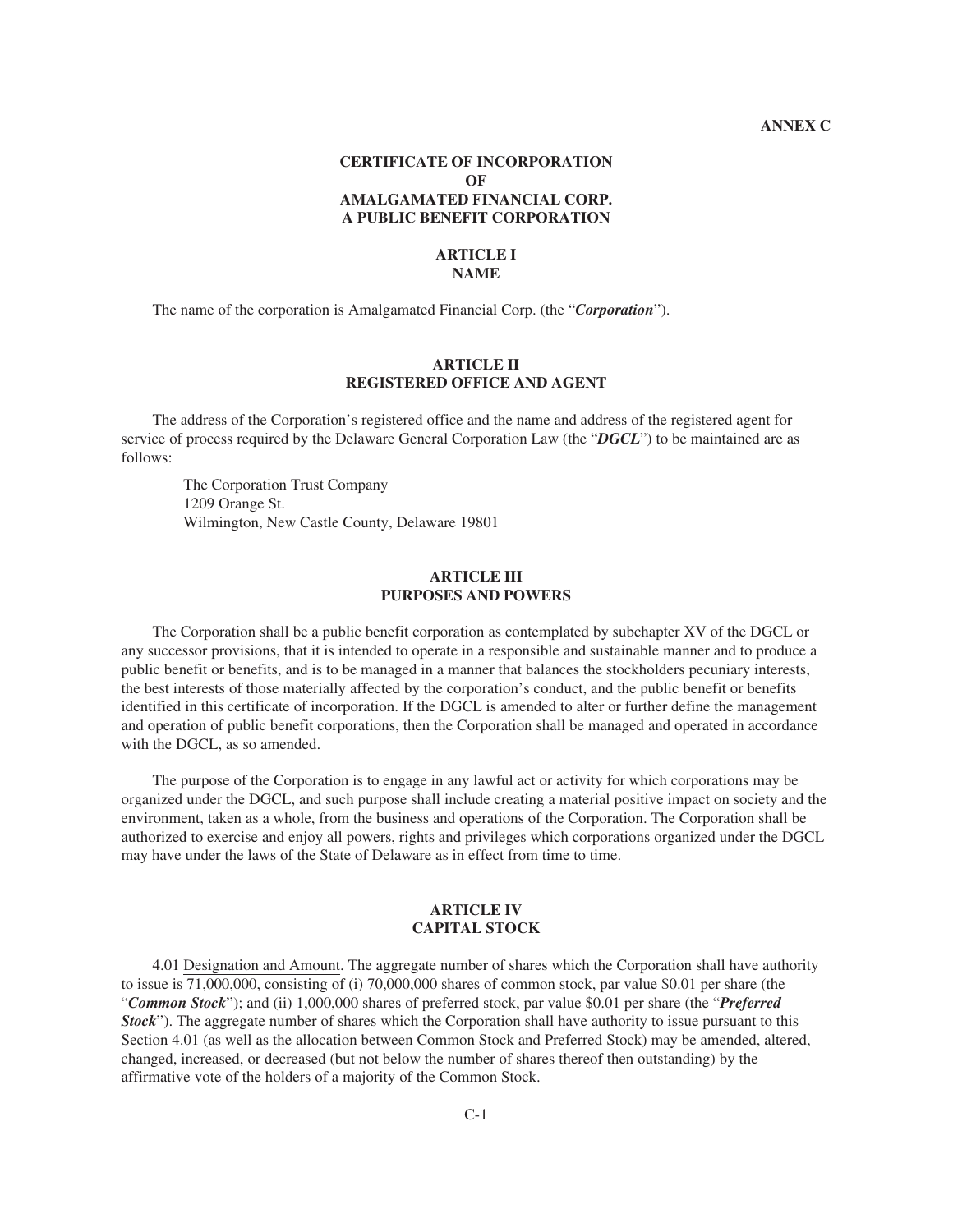### 4.02 Common Stock.

(a) *Rights of the Common Stock*. Subject to the rights of any shares of Preferred Stock as set forth in a Certificate of Designations (as defined below), the board of directors of the Corporation (the "*Board*") may declare and pay dividends on the Common Stock out of the funds legally available therefor at such times and in such amounts as the Board may determine in its sole discretion. In the event of any voluntary or involuntary liquidation, dissolution, or winding up of the Corporation and subject to the rights of any shares of Preferred Stock as set forth in a Certificate of Designations, the remaining assets of the Corporation shall be distributed ratably among the holders of the Common Stock in proportion to the number of shares held by each such holder.

(b) *Voting*. Except as otherwise provided by applicable law, this Certificate of Incorporation (this "*Certificate*"), or any Certificate of Designations, all of the voting power of the Corporation shall be vested in the holders of Common Stock, and each holder of Common Stock shall have one vote for each share of Common Stock held by such holder on all matters to be voted upon by the stockholders.

(c) *No Preemptive Rights*. No holder of shares of Common Stock shall be entitled to preemptive or subscription rights.

4.03 Preferred Stock. The Board is expressly authorized to provide by resolution for the issuance from time to time and at any time shares of Preferred Stock in one or more series by filing a certificate (each, a "*Certificate of Designations*") pursuant to the DGCL setting forth such resolution, to establish by resolution from time to time the number of shares to be included in each such series, and to fix by resolution the designation, powers, preferences and rights of the shares of each such series and the qualifications, limitations and restrictions thereof. The authority of the Board with respect to each series shall include, but not be limited to, determination of the following:

(a) the designation of the series, which may be by distinguishing number, letter or title;

(b) the number of shares of the series, which number the Board may thereafter (except where otherwise provided in the Certificate of Designations) increase or decrease (but not below the number of shares thereof then outstanding), subject to the provisions of Section 4.01 of this Certificate;

(c) the amounts, dates, and rates at which dividends, if any, shall be payable, and the preferences, if any, of shares of the series in respect of dividends, and whether such dividends, if any, shall be cumulative or noncumulative;

(d) the redemption rights and price or prices, if any, for shares of the series;

(e) the terms and amount of any sinking fund, if any, provided for the purchase or redemption of shares of the series;

(f) the amounts payable on, and the preferences, if any, of shares of the series in the event of any voluntary or involuntary liquidation, dissolution or winding up of the affairs of the Corporation;

(g) whether the shares of the series shall be convertible into, or exchangeable, or redeemable for, shares of any other class or series, or any other security, of the Corporation or any other corporation and, if so, the specification of such other class or series or such other security, the conversion or exchange price or rate, any adjustments thereof, the date or dates at which such shares shall be convertible or exchangeable and all other terms and conditions upon which such conversion or exchange may be made;

(h) the voting rights, if any, of the holders of shares of the series generally or upon specified events; and

(i) any other rights, powers, and preferences of such shares as are permitted by law.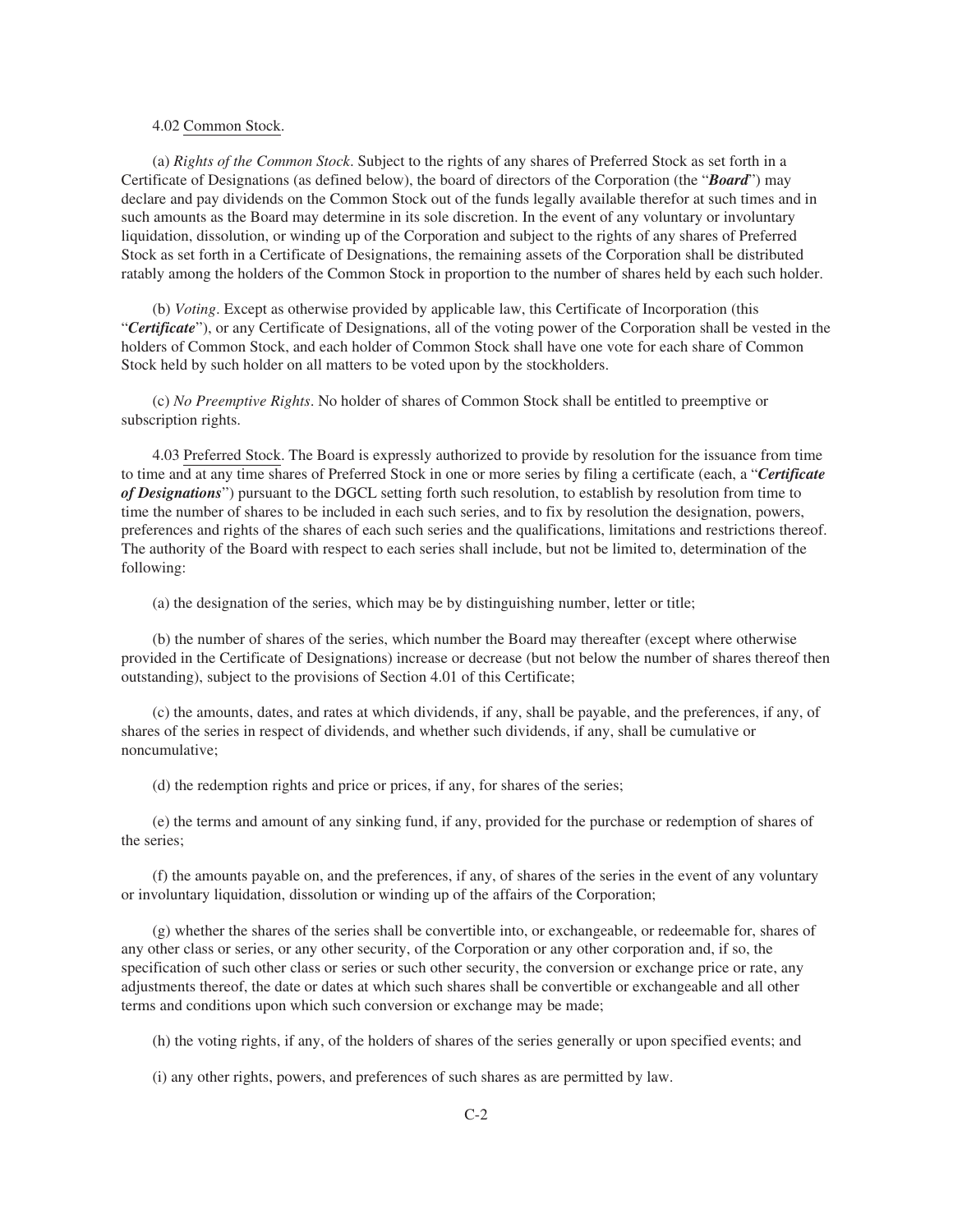## **ARTICLE V INCORPORATOR**

The name and mailing address of the incorporator is as follows:

Deborah Silodor Amalgamated Financial Corp. 275 Seventh Avenue New York, New York 10001

# **ARTICLE VI BOARD OF DIRECTORS**

6.01 General Powers and Number. The business and affairs of the Corporation shall be managed by or under the direction of the Board. The number of directors of the Corporation shall be fixed from time to time pursuant to the Bylaws of the Corporation (the "*Bylaws*").

6.02 Written Ballot. The directors of the Corporation need not be elected by written ballot unless the Bylaws so require.

6.03 No Cumulative Voting. There shall be no cumulative voting in the election of directors.

# **ARTICLE VII STOCKHOLDER ACTION**

7.01 Action by Stockholder Consent in Lieu of a Meeting. Subject to the rights of the holders of any series of Preferred Stock, any action required or permitted to be taken by the stockholders of the Corporation may be taken by written consent without a meeting but only if a consent in writing, setting forth the action so taken, shall be signed by the holders of all outstanding shares of the Corporation entitled to vote thereon.

# **ARTICLE VIII LIMITATION OF LIABILITY**

8.01 Limitation of Director Liability. The liability of a director to the Corporation or its stockholders for monetary damages for breach of fiduciary duty as a director shall be eliminated or limited to the fullest extent permitted by applicable law. Without limiting the effect of the preceding sentence, if applicable law is hereafter amended to authorize the further elimination or limitation of the liability of a director, then the liability of the director shall be eliminated or limited to the fullest extent permitted by applicable law, as so amended. Any disinterested failure to satisfy DGCL Section 365 shall not, for the purposes of Sections 102(b)(7) or 145 of the DGCL, or for the purposes of any use of the term "good faith" in this Certificate or the Bylaws in regard to the indemnification or advancement of expenses of officers, directors, employees and agents, constitute an act or omission not in good faith, or a breach of the duty of loyalty. Any repeal or modification of this Section 8.01 shall not adversely affect any right or protection of a director of the Corporation existing at the time of such repeal or modification.

8.02 Repeal or Modification. Any repeal or modification of this Article VIII shall be prospective only and shall not adversely affect any right or protection of, or any limitation of the liability of, a director of this Corporation existing at, or arising out of any facts, incidents, acts or omissions occurring prior to, the effective date of such repeal or modification (regardless of when any action, suit or proceeding, whether civil, criminal, administrative or investigative (or part thereof) relating to such facts, incidents, acts or omissions arises or is first threatened, commenced or completed).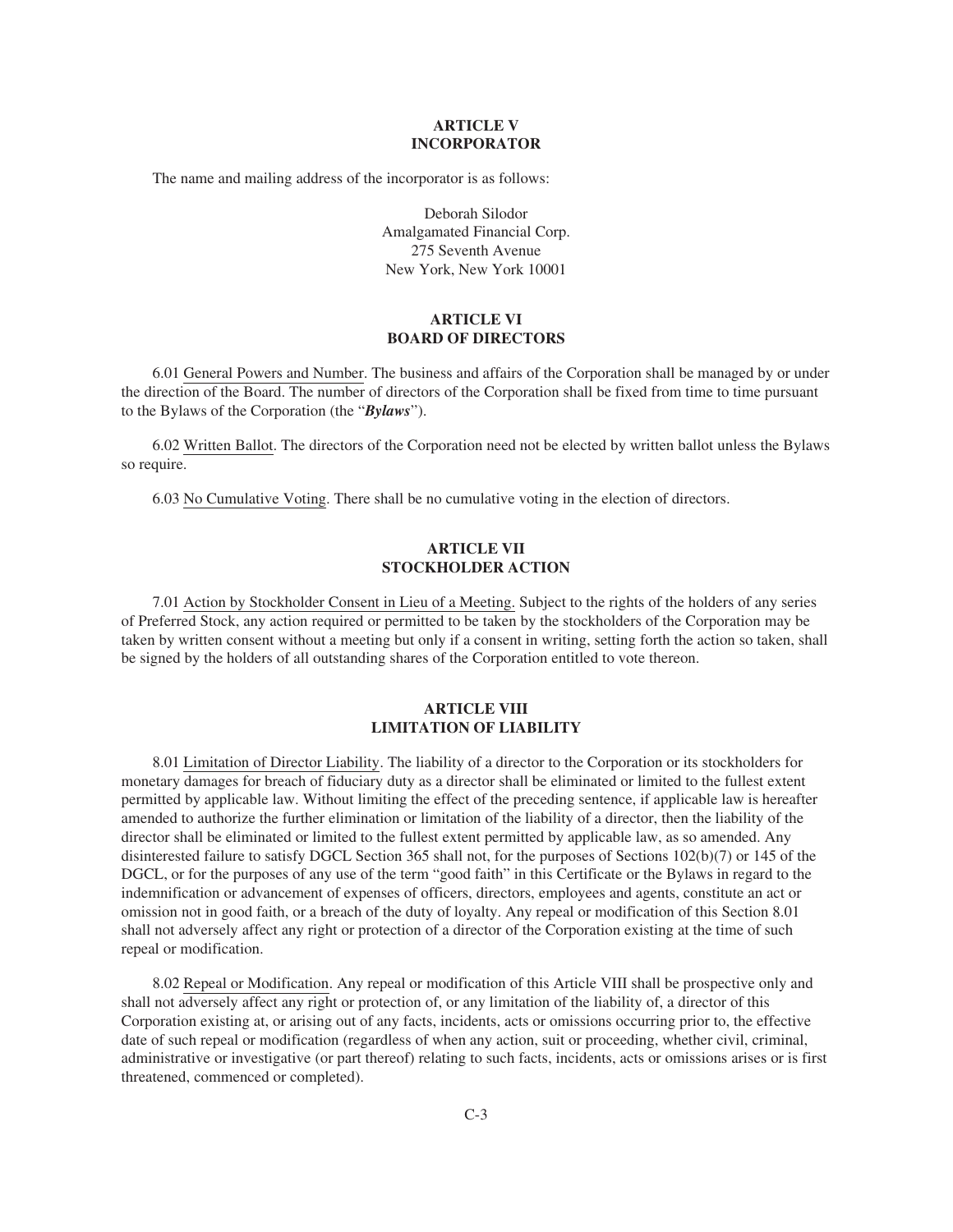## **ARTICLE IX AMENDMENT OF CERTIFICATE OF INCORPORATION**

Except as otherwise expressly provided in this Certificate, any provision contained in this Certificate may be amended, altered, changed or repealed in accordance with the DGCL. Notwithstanding the foregoing, and except as otherwise expressly provided in this Certificate, the affirmative vote of the holders of at least sixty-six and two-thirds percent (662⁄3%) of the voting power of the then-outstanding shares of capital stock of the Corporation entitled to vote thereon shall be required to amend, alter, change or repeal, or to adopt any provision inconsistent with Article III, VI, VIII, or IX.

## **ARTICLE X AMENDMENT OF BYLAWS**

In furtherance and not in limitation of the powers conferred by the DGCL, subject to the next sentence, the Board is expressly authorized and empowered to adopt, amend and repeal the Bylaws, except as would be inconsistent with applicable law or the Bylaws. Except as otherwise expressly set forth in the Bylaws, the Bylaws may be amended, altered, changed, or repealed, and new bylaws adopted, by the Board without the consent of the stockholders; *provided, however*, the stockholders shall also have the power to adopt, amend or repeal the Bylaws by the affirmative vote of the holders of at least a majority of the voting power of the then-outstanding shares of capital stock of the Corporation entitled to vote generally in the election of directors, except to the extent the Bylaws require approval by a higher percentage.

[Signature Page Follows]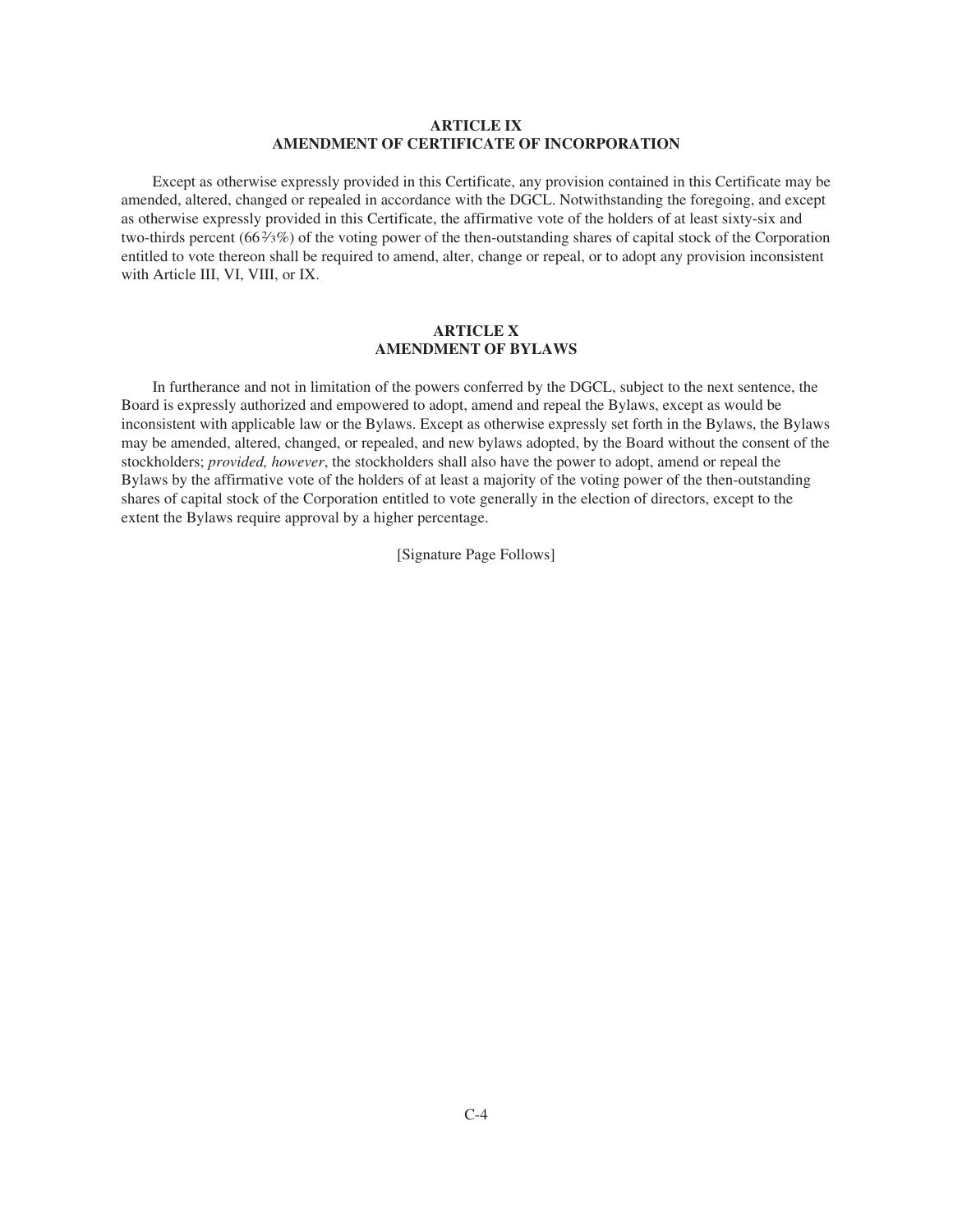I, Deborah Silodor, being the incorporator, for the purpose of forming a corporation pursuant to the DGCL, do make this Certificate of Incorporation, hereby acknowledging, declaring, and certifying that the foregoing Certificate of Incorporation is my act and deed and that the facts herein stated are true, and have accordingly hereunto set my hand this 25th day of August, 2020.

Incorporator

By: /s/ Deborah Silodor

Name: Deborah Silodor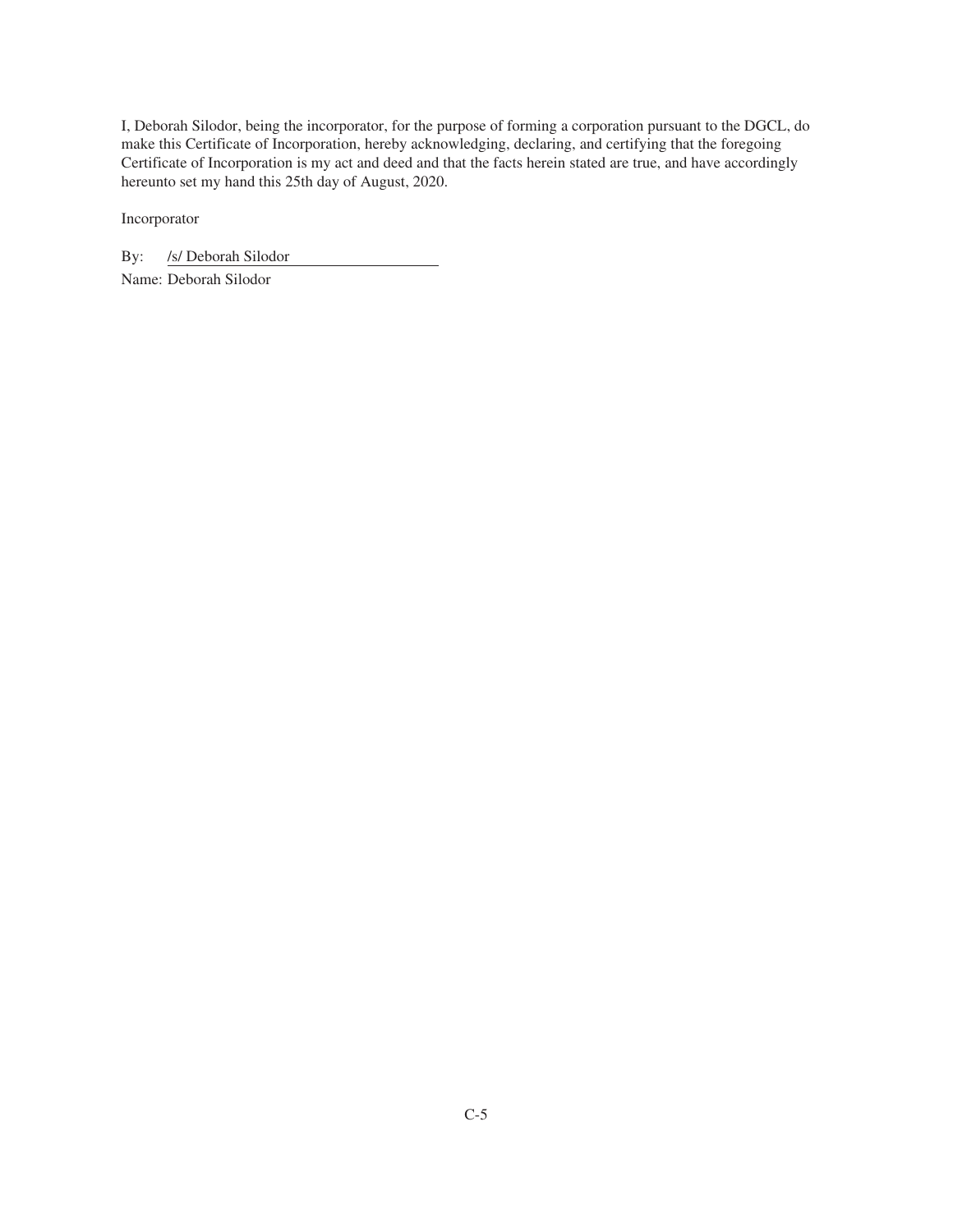# **BYLAWS**

# **OF**

# **AMALGAMATED FINANCIAL CORP.**

**Adopted by the Board of Directors on September 3, 2020**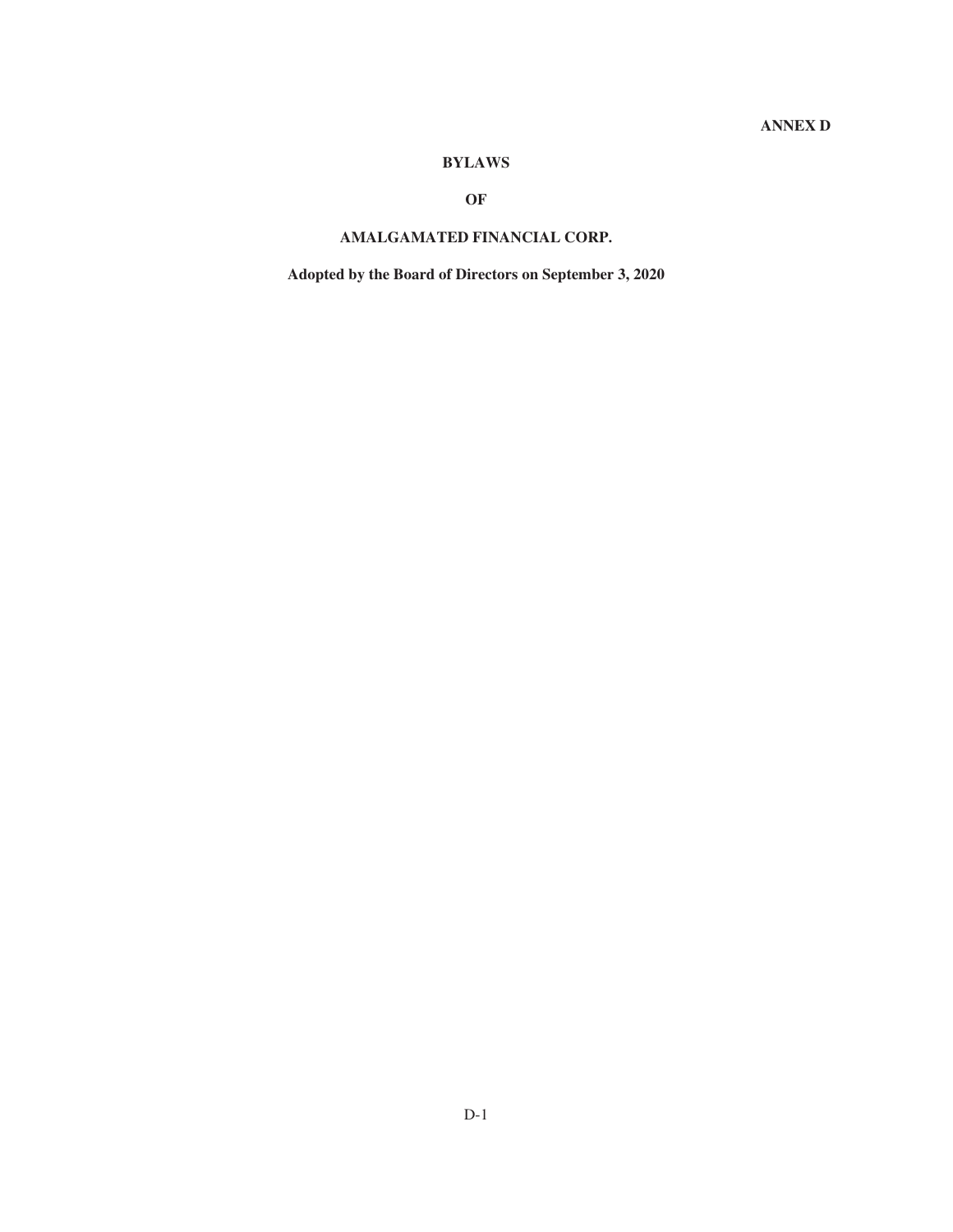# **TABLE OF CONTENTS**

|                                                                      | $\mathbf{1}$   |
|----------------------------------------------------------------------|----------------|
|                                                                      | $\overline{1}$ |
|                                                                      | $\mathbf{1}$   |
|                                                                      |                |
|                                                                      | $\mathbf{1}$   |
|                                                                      | $\mathbf{1}$   |
|                                                                      | $\mathbf{1}$   |
|                                                                      | $\mathbf{1}$   |
|                                                                      | $\overline{2}$ |
|                                                                      | $\overline{2}$ |
|                                                                      | 3              |
|                                                                      | 3              |
|                                                                      | 3              |
|                                                                      | $\overline{4}$ |
|                                                                      | $\overline{4}$ |
|                                                                      | 5              |
| Section 2.12 Advance Notice of Stockholder Nominations and Proposals | 5              |
| Section 2.13 Action by Stockholder Consent in Lieu of a Meeting      | 10             |
|                                                                      |                |
|                                                                      | 10             |
|                                                                      | 10             |
|                                                                      | 11             |
|                                                                      | 11             |
|                                                                      | 11             |
|                                                                      | 11             |
|                                                                      | 11             |
|                                                                      | 11             |
|                                                                      | 11             |
|                                                                      | 11             |
|                                                                      | 11             |
|                                                                      | 11             |
|                                                                      | 12             |
|                                                                      | 12             |
|                                                                      | 12             |
|                                                                      | 12             |
|                                                                      | 12             |
|                                                                      | 12             |
|                                                                      |                |
|                                                                      |                |
| Section 3.19 Supermajority Approval for Termination of Pension Plan  | 13             |
|                                                                      | 13             |
|                                                                      | 13             |
|                                                                      | 13             |
|                                                                      | 13             |
|                                                                      | 13             |
|                                                                      | 13             |
|                                                                      | 13             |
|                                                                      | 14             |
|                                                                      | 14             |
|                                                                      |                |
|                                                                      | 14             |
|                                                                      | -14            |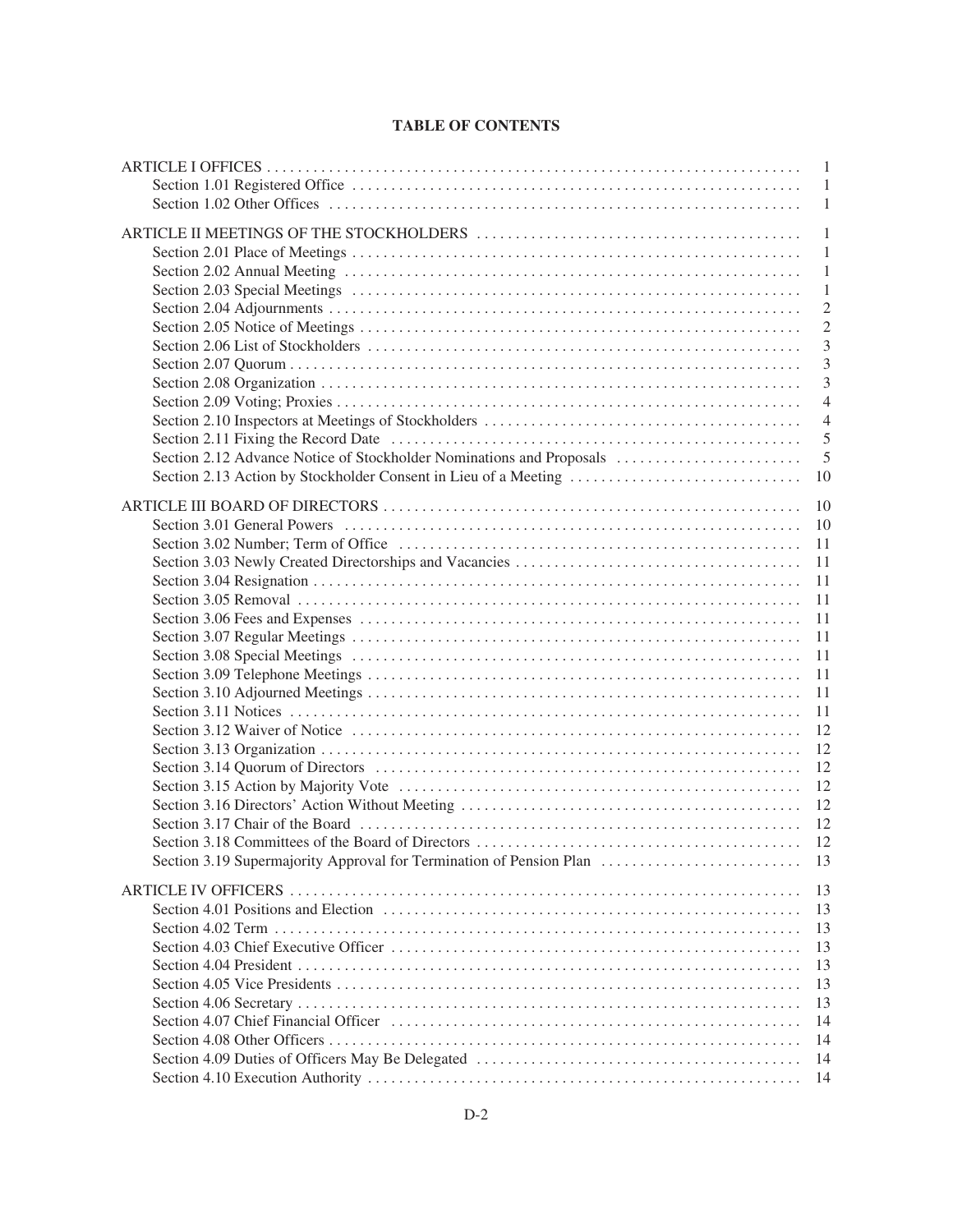|                                                                                                                                                 | 14 |
|-------------------------------------------------------------------------------------------------------------------------------------------------|----|
|                                                                                                                                                 | 14 |
|                                                                                                                                                 | 15 |
|                                                                                                                                                 | 15 |
|                                                                                                                                                 | 15 |
|                                                                                                                                                 | 15 |
|                                                                                                                                                 | 15 |
| ARTICLE VI STOCK CERTIFICATES AND THEIR TRANSFER                                                                                                | 15 |
|                                                                                                                                                 | 15 |
|                                                                                                                                                 | 15 |
|                                                                                                                                                 | 16 |
|                                                                                                                                                 | 16 |
|                                                                                                                                                 | 16 |
|                                                                                                                                                 | 16 |
| Section 7.01 Seal $\ldots$ $\ldots$ $\ldots$ $\ldots$ $\ldots$ $\ldots$ $\ldots$ $\ldots$ $\ldots$ $\ldots$ $\ldots$ $\ldots$ $\ldots$ $\ldots$ | 16 |
|                                                                                                                                                 | 16 |
|                                                                                                                                                 | 16 |
|                                                                                                                                                 | 16 |
|                                                                                                                                                 | 16 |
|                                                                                                                                                 | 16 |
| ARTICLE VIII PUBLIC BENEFIT CORPORATION PROVISIONS                                                                                              | 17 |
|                                                                                                                                                 | 17 |
|                                                                                                                                                 | 17 |
|                                                                                                                                                 |    |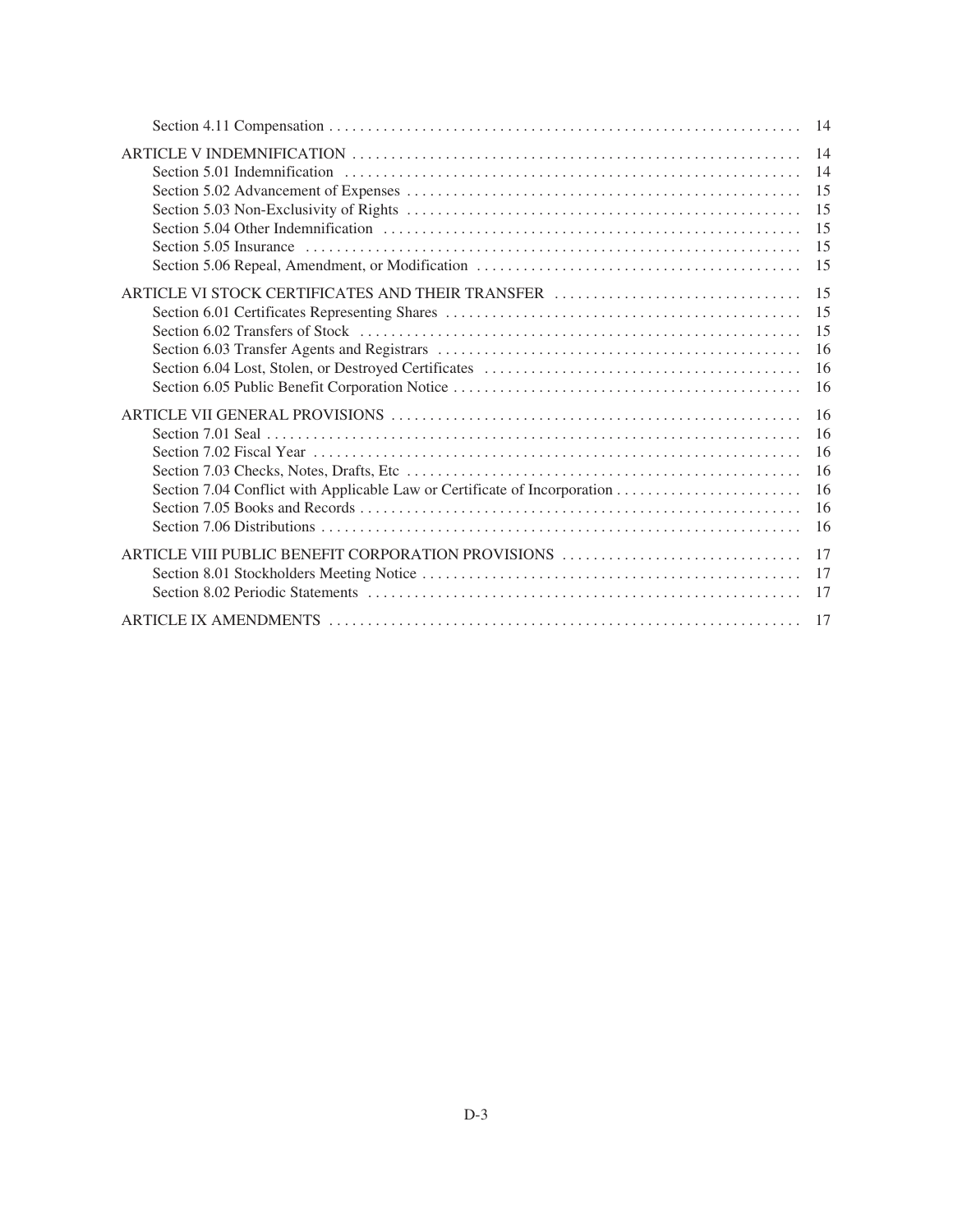### **BYLAWS OF AMALGAMATED FINANCIAL CORP.**

# **ARTICLE I OFFICES**

**Section 1.01 Registered Office.** The registered office of Amalgamated Financial Corp. (the "*Corporation*"), a public benefit corporation under Delaware law, will be fixed in the Certificate of Incorporation of the Corporation (the "*Certificate of Incorporation*").

**Section 1.02 Other Offices.** The Corporation may have other offices, both within and without the State of Delaware, as the board of directors of the Corporation (the "*Board of Directors*") from time to time shall determine or the business of the Corporation may require.

# **ARTICLE II MEETINGS OF THE STOCKHOLDERS**

**Section 2.01 Place of Meetings.** All meetings of the stockholders shall be held at such place, if any, either within or without the State of Delaware, or by means of remote communication, as shall be designated from time to time by resolution of the Board of Directors and stated in the notice of meeting.

**Section 2.02 Annual Meeting.** The annual meeting of the stockholders for the election of directors and for the transaction of such other business as may properly come before the meeting in accordance with these bylaws shall be held at such date, time, and place, if any, as shall be determined by the Board of Directors and stated in the notice of the meeting.

### **Section 2.03 Special Meetings.**

(a) **Purpose.** Special meetings of stockholders for any purpose or purposes shall be called only:

(i) by a majority of the Board of Directors, the Chair of the Board of Directors, any Vice Chair of the Board of Directors, the Chief Executive Officer or the President; or

(ii) by the Secretary, following receipt of one or more written demands to call a special meeting of the stockholders in accordance with, and subject to, this Section 2.03 from stockholders of record who own, in the aggregate, at least two-thirds of all of the outstanding shares of common stock of the Corporation then entitled to vote on the matter or matters to be brought before the proposed special meeting.

(b) **Notice.** A request to the Secretary shall be delivered to him or her at the Corporation's principal executive offices and signed by each stockholder, or a duly authorized agent of such stockholder, requesting the special meeting and shall set forth:

(i) a brief description of each matter of business desired to be brought before the special meeting;

(ii) the reasons for conducting such business at the special meeting;

(iii) the text of any proposal or business to be considered at the special meeting (including the text of any resolutions proposed to be considered and in the event that such business includes a proposal to amend these bylaws, the language of the proposed amendment); and

(iv) the information required in Section 2.12(b) of these bylaws (for stockholder nomination demands) or Section 2.12(c) of these bylaws (for all other stockholder proposal demands), as applicable.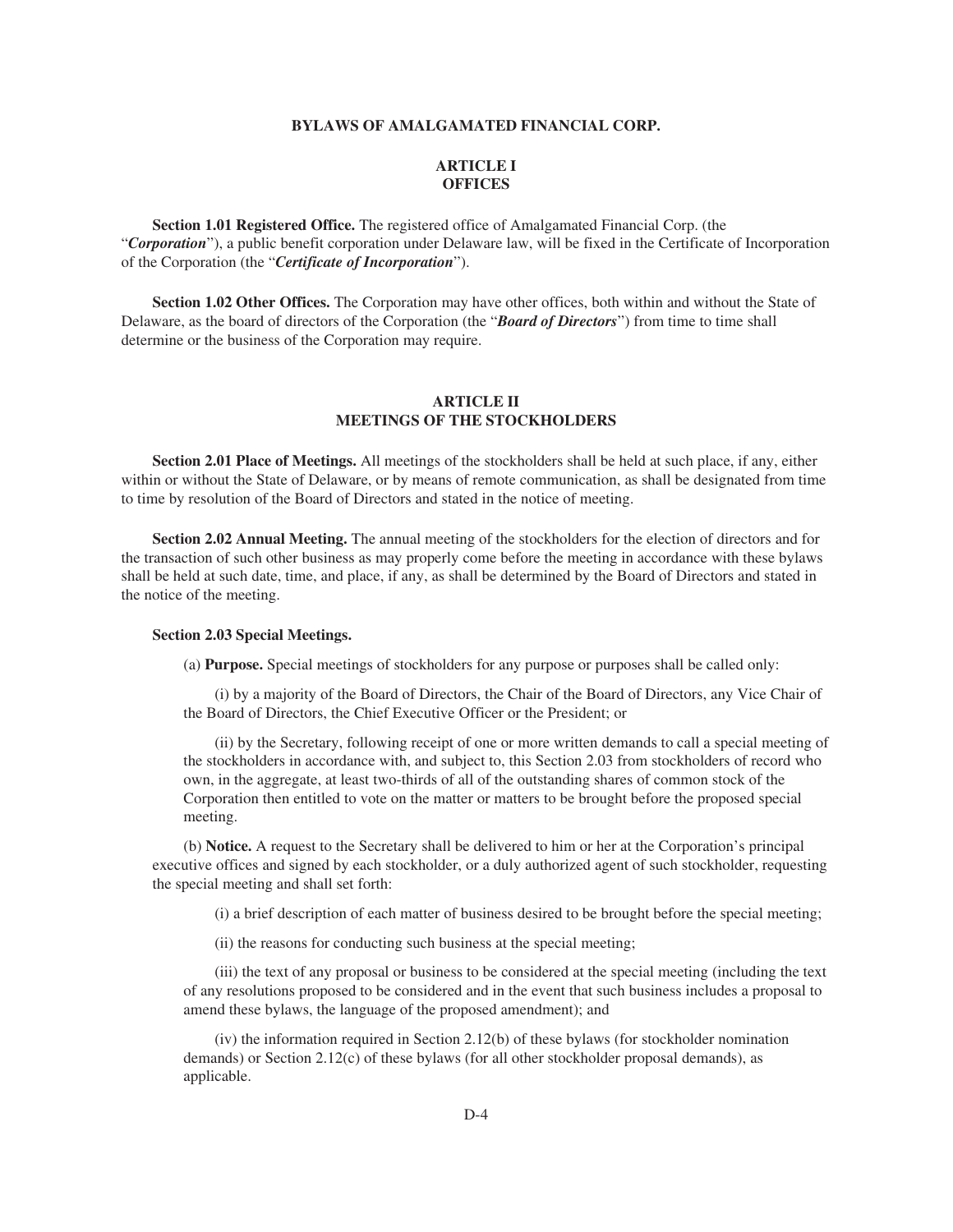(c) **Business.** Business transacted at a special meeting requested by stockholders shall be limited to the matters described in the special meeting request; *provided, however,* that nothing herein shall prohibit the Board of Directors from submitting matters to the stockholders at any special meeting requested by stockholders.

(d) **Time and Date.** A special meeting requested by stockholders shall be held at such date and time as may be fixed by the Board of Directors; *provided, however,* that the date of any such special meeting shall be not more than 90 days after the request to call the special meeting is received by the Secretary. Notwithstanding the foregoing, a special meeting requested by stockholders shall not be held if:

(i) the Board of Directors has called or calls for an annual or special meeting of the stockholders to be held within 90 days after the Secretary receives the request for the special meeting and the Board of Directors determines in good faith that the business of such meeting includes (among any other matters properly brought before the meeting) the business specified in the request;

(ii) the stated business to be brought before the special meeting is not a proper subject for stockholder action under applicable law;

(iii) an identical or substantially similar item (a "*Similar Item*") was presented at any meeting of stockholders held within 120 days prior to the receipt by the Secretary of the request for the special meeting (and, for purposes of this Section 2.03(d)(iii), the election of directors shall be deemed a Similar Item with respect to all items of business involving the election or removal of directors);

(iv) the special meeting request was made in a manner that involved a violation of Regulation 14A under the Securities Exchange Act of 1934 and the rules and regulations promulgated thereunder (the "*Exchange Act*"); or

(v) the written demand to call the special meeting does not comply with this Section 2.03.

(e) **Revocation.** A stockholder may revoke a request for a special meeting at any time by written revocation delivered to the Secretary at the Corporation's principal executive offices, and if, following such revocation, there are unrevoked requests from stockholders holding in the aggregate less than the requisite number of shares entitling the stockholders to request the calling of a special meeting, the Board of Directors, in its discretion, may cancel the special meeting.

**Section 2.04 Adjournments.** Any meeting of the stockholders, annual or special, may be adjourned from time to time to reconvene at the same or some other place, if any, and notice need not be given of any such adjourned meeting if the time, place, if any, thereof and the means of remote communication, if any, are announced at the meeting at which the adjournment is taken. At the adjourned meeting, the Corporation may transact any business which might have been transacted at the original meeting. If the adjournment is for more than 30 days, a notice of the adjourned meeting shall be given to each stockholder of record entitled to vote at the meeting. If after the adjournment a new record date is fixed for stockholders entitled to vote at the adjourned meeting, the Board of Directors shall fix a new record date for notice of the adjourned meeting and shall give notice of the adjourned meeting to each stockholder of record entitled to vote at the adjourned meeting as of the record date fixed for notice of the adjourned meeting.

**Section 2.05 Notice of Meetings.** Notice of the place (if any), date, hour, the record date for determining the stockholders entitled to vote at the meeting (if such date is different from the record date for stockholders entitled to notice of the meeting), and means of remote communication, if any, of every meeting of stockholders shall be given by the Corporation not less than ten days nor more than 60 days before the meeting (unless a different time is specified by law) to every stockholder entitled to vote at the meeting as of the record date for determining the stockholders entitled to notice of the meeting. Notices of special meetings shall also specify the purpose or purposes for which the meeting has been called. Notices of meetings to stockholders may be given by mailing the same, addressed to the stockholder entitled thereto, at such stockholder's mailing address as it appears on the records of the corporation and such notice shall be deemed to be given when deposited in the U.S. mail, postage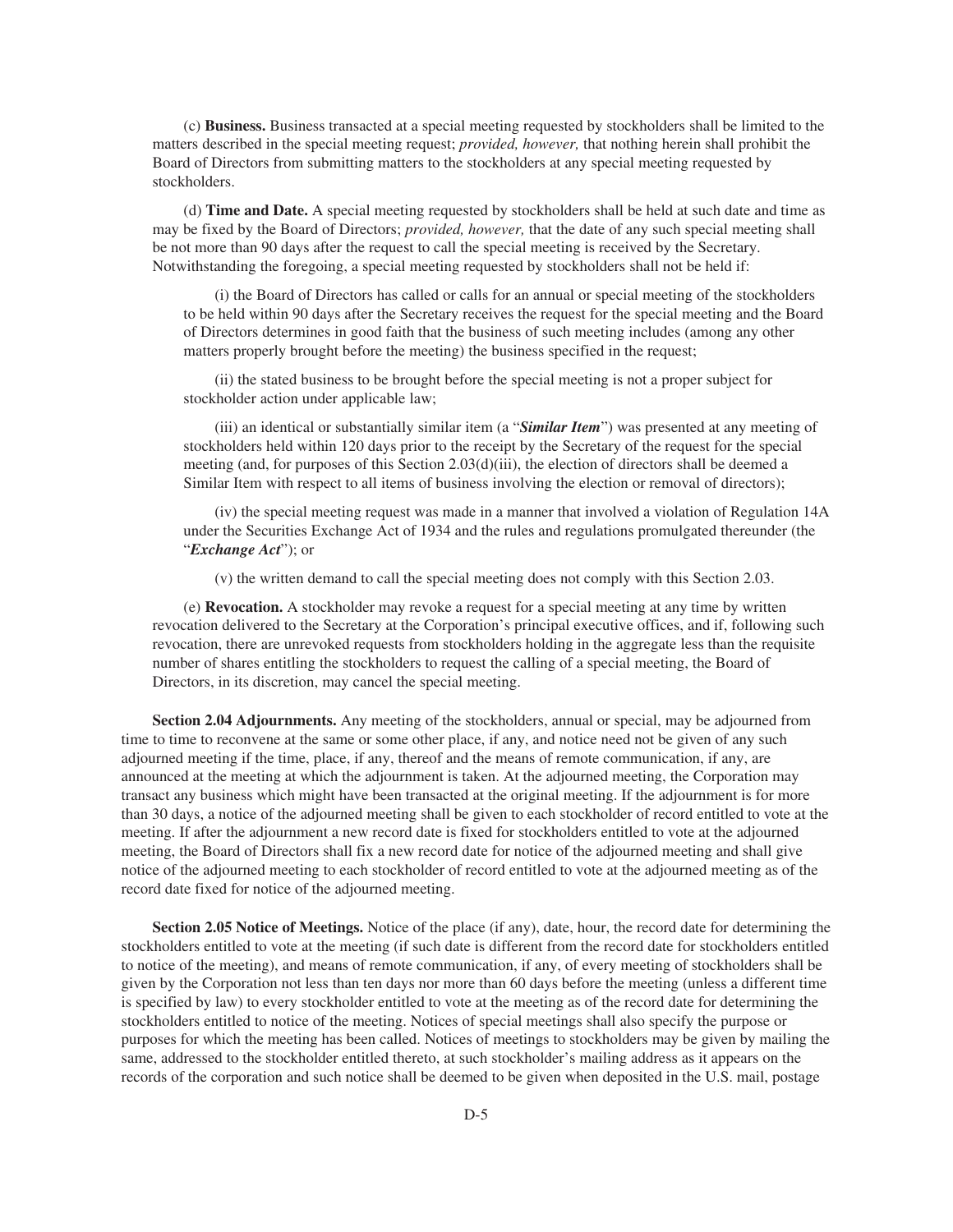prepaid. Without limiting the manner by which notices of meetings otherwise may be given effectively to stockholders, any such notice may be given by electronic transmission in the manner provided in Section 232 of the Delaware General Corporation Law ("*DGCL*"). Notice of any meeting need not be given to any stockholder who shall, either before or after the meeting, submit a waiver of notice or who shall attend such meeting, except when the stockholder attends for the express purpose of objecting, at the beginning of the meeting, to the transaction of any business because the meeting is not lawfully called or convened. Any stockholder so waiving notice of the meeting shall be bound by the proceedings of the meeting in all respects as if due notice thereof had been given.

**Section 2.06 List of Stockholders.** The Corporation shall prepare a complete list of the stockholders entitled to vote at any meeting of stockholders (*provided, however,* if the record date for determining the stockholders entitled to vote is less than ten days before the date of the meeting, the list shall reflect the stockholders entitled to vote as of the tenth day before the meeting date), arranged in alphabetical order, and showing the address of each stockholder and the number of shares of capital stock of the Corporation registered in the name of each stockholder at least ten days before any meeting of the stockholders. Such list shall be open to the examination of any stockholder, for any purpose germane to the meeting for a period of at least ten days before the meeting: (a) on a reasonably accessible electronic network, provided that the information required to gain access to such list was provided with the notice of the meeting; or (b) during ordinary business hours, at the principal place of business of the Corporation. If the meeting is to be held at a place, the list shall also be produced and kept at the time and place of the meeting the whole time thereof and may be inspected by any stockholder who is present. If the meeting is held solely by means of remote communication, the list shall also be open for inspection by any stockholder during the whole time of the meeting as provided by applicable law. Except as provided by applicable law, the stock ledger of the Corporation shall be the only evidence as to who are the stockholders entitled to examine the stock ledger and the list of stockholders or to vote in person or by proxy at any meeting of stockholders.

**Section 2.07 Quorum.** Unless otherwise required by law, the Certificate of Incorporation or these bylaws, at each meeting of the stockholders, a majority in voting power of the shares of the Corporation entitled to vote at the meeting, present in person or represented by proxy, shall constitute a quorum. If, however, such quorum shall not be present or represented at any meeting of the stockholders, the chair of the meeting or the stockholders entitled to vote at the meeting, present in person or represented by proxy, shall have power, by the affirmative vote of a majority in voting power thereof, to adjourn the meeting from time to time, in the manner provided in Section 2.04, until a quorum shall be present or represented. A quorum, once established, shall not be broken by the subsequent withdrawal of enough votes to leave less than a quorum. At any such adjourned meeting at which there is a quorum, any business may be transacted that might have been transacted at the meeting originally called.

**Section 2.08 Organization.** The Board of Directors may adopt by resolution such rules and regulations for the conduct of the meeting of the stockholders as it shall deem appropriate. At every meeting of the stockholders, the Chair of the Board, or in his or her absence or inability to act, the Chief Executive Officer, or, in his or her absence or inability to act, the officer or director whom the Board of Directors shall appoint, shall act as chair of, and preside at, the meeting. The Secretary or, in his or her absence or inability to act, the person whom the chair of the meeting shall appoint secretary of the meeting, shall act as secretary of the meeting and keep the minutes thereof. Except to the extent inconsistent with such rules and regulations as adopted by the Board of Directors, the chair of any meeting of the stockholders shall have the right and authority to prescribe such rules, regulations, and procedures and to do all such acts as, in the judgment of such chair, are appropriate for the proper conduct of the meeting. Such rules, regulations, or procedures, whether adopted by the Board of Directors or prescribed by the chair of the meeting, may include, without limitation, the following:

(a) the establishment of an agenda or order of business for the meeting;

(b) the determination of when the polls shall open and close for any given matter to be voted on at the meeting;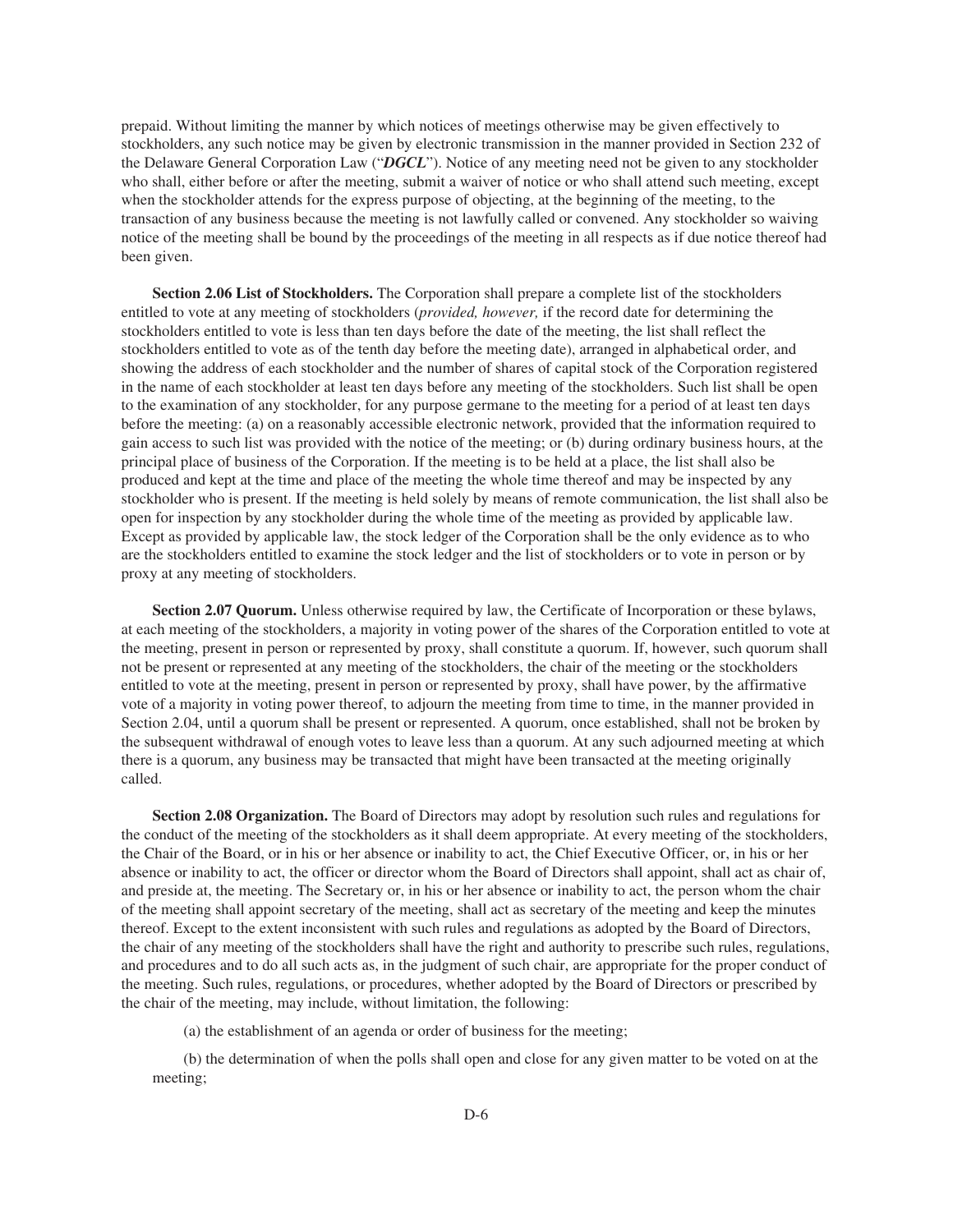(c) rules and procedures for maintaining order at the meeting and the safety of those present;

(d) limitations on attendance at or participation in the meeting to stockholders of record of the corporation, their duly authorized and constituted proxies, or such other persons as the chair of the meeting shall determine;

(e) restrictions on entry to the meeting after the time fixed for the commencement thereof; and

(f) limitations on the time allotted to questions or comments by participants.

#### **Section 2.09 Voting; Proxies.**

(a) **General.** Unless otherwise required by law or provided in the Certificate of Incorporation, each stockholder shall be entitled to one vote, in person or by proxy, for each share of stock having voting power held by such stockholder.

(b) **Election of Directors.** The election of directors shall be by written ballot. If authorized by the Board of Directors, such requirement of a written ballot shall be satisfied by a ballot submitted by electronic transmission, provided that any such electronic transmission must either set forth or be submitted with information from which it can be determined that the electronic transmission was authorized by the stockholder or proxy holder. Unless otherwise required by law, the Certificate of Incorporation, or these bylaws, the election of directors shall be decided by a majority of the votes cast at a meeting of the stockholders by the holders of stock entitled to vote in the election; *provided, however,* that, if the Secretary determines that the number of nominees for director exceeds the number of directors to be elected, directors shall be elected by a plurality of the votes of the shares represented in person or by proxy at any meeting of stockholders held to elect directors and entitled to vote on such election of directors. For purposes of this Section 2.09(b), a majority of the votes cast means that the number of shares voted "for" a nominee must exceed the votes cast "against" such nominee's election.

(c) **Other Matters.** Unless otherwise required by law, the Certificate of Incorporation, or these bylaws, any matter, other than the election of directors, brought before any meeting of stockholders shall be decided by the affirmative vote of the majority of shares present in person or represented by proxy at the meeting and entitled to vote on the matter.

(d) **Proxies.** Each stockholder entitled to vote at a meeting of stockholders may authorize another person or persons to act for such stockholder by proxy, but no such proxy shall be voted or acted upon after three years from its date, unless the proxy provides for a longer period. Such authorization may be a document executed by the stockholder or his or her authorized officer, director, employee, or agent. To the extent permitted by law, a stockholder may authorize another person or persons to act for him or her as proxy by transmitting or authorizing the transmission of an electronic transmission to the person who will be the holder of the proxy or to a proxy solicitation firm, proxy support service organization, or like agent duly authorized by the person who will be the holder of the proxy to receive such transmission, provided that the electronic transmission either sets forth or is submitted with information from which it can be determined that the electronic transmission was authorized by the stockholder. A copy, facsimile transmission, or other reliable reproduction (including any electronic transmission) of the proxy authorized by this Section 2.09(d) may be substituted for or used in lieu of the original document for any and all purposes for which the original document could be used, provided that such copy, facsimile transmission, or other reproduction shall be a complete reproduction of the entire original document. A proxy shall be irrevocable if it states that it is irrevocable and if, and only as long as, it is coupled with an interest sufficient in law to support an irrevocable power. A stockholder may revoke any proxy that is not irrevocable by attending the meeting and voting in person or by delivering to the Secretary a revocation of the proxy or a new proxy bearing a later date.

**Section 2.10 Inspectors at Meetings of Stockholders.** In advance of any meeting of the stockholders, the Board of Directors shall, appoint one or more inspectors, who may be employees of the Corporation, to act at the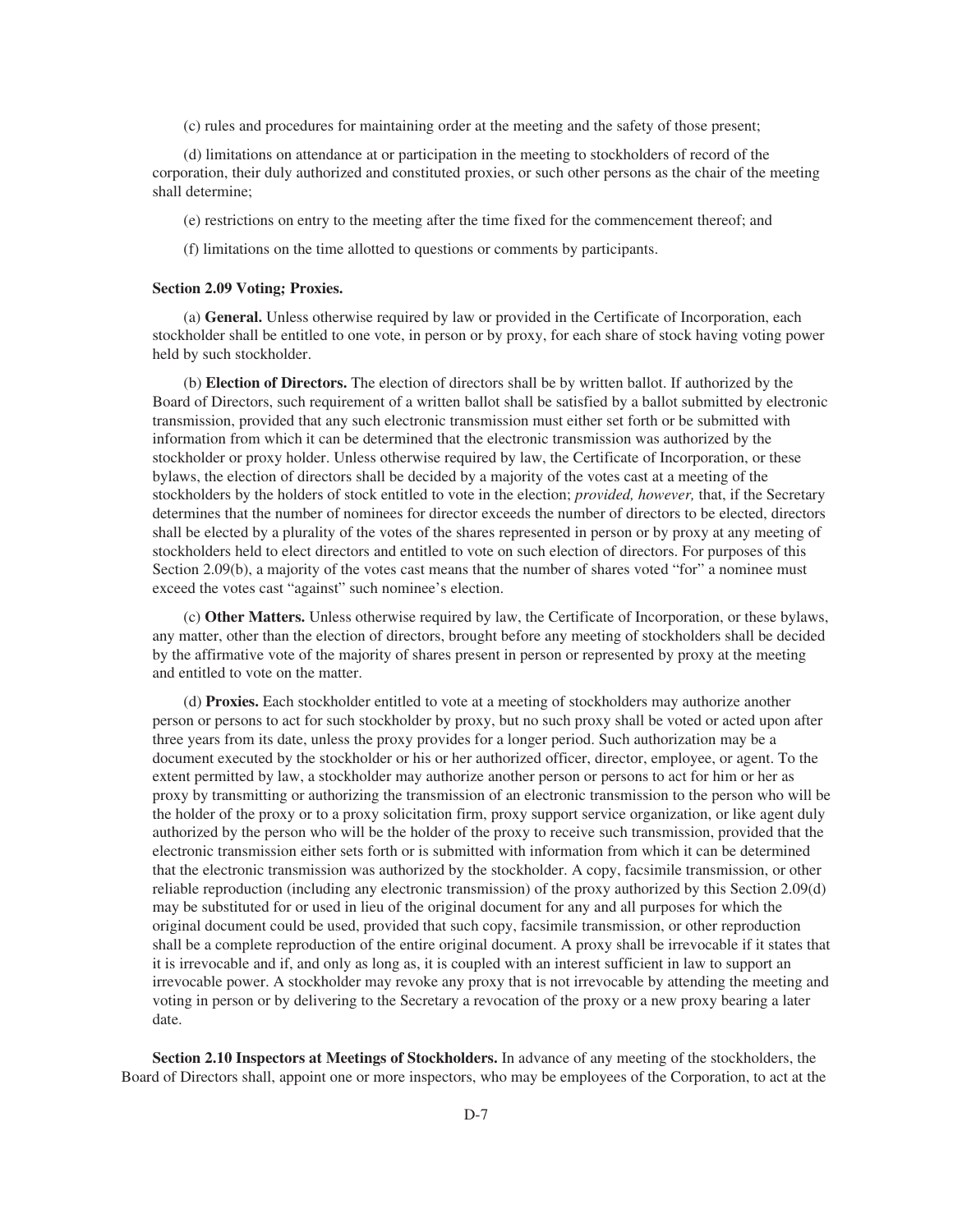meeting or any adjournment thereof and make a written report thereof. The Board of Directors may designate one or more persons as alternate inspectors to replace any inspector who fails to act. If no inspector or alternate is able to act at a meeting, the person presiding at the meeting shall appoint one or more inspectors to act at the meeting. Each inspector, before entering upon the discharge of his or her duties, shall take and sign an oath faithfully to execute the duties of inspector with strict impartiality and according to the best of his or her ability. The inspector or inspectors may appoint or retain other persons or entities to assist the inspector or inspectors in the performance of their duties. In determining the validity and counting of proxies and ballots cast at any meeting of stockholders, the inspector or inspectors may consider such information as is permitted by applicable law. No person who is a candidate for office at an election may serve as an inspector at such election. When executing the duties of inspector, the inspector or inspectors shall:

(a) ascertain the number of shares outstanding and the voting power of each;

(b) determine the shares represented at the meeting and the validity of proxies and ballots;

(c) count all votes and ballots;

(d) determine and retain for a reasonable period a record of the disposition of any challenges made to any determination by the inspectors; and

(e) certify their determination of the number of shares represented at the meeting and their count of all votes and ballots.

### **Section 2.11 Fixing the Record Date.**

(a) In order that the Corporation may determine the stockholders entitled to notice of or to vote at any meeting of stockholders or any adjournment thereof, the Board of Directors may fix a record date, which record date shall not precede the date upon which the resolution fixing the record date is adopted by the Board of Directors, and which record date shall not be more than 60 nor less than ten days before the date of such meeting. If no record date is fixed by the Board of Directors, the record date for determining stockholders entitled to notice of or to vote at a meeting of stockholders shall be at the close of business on the day next preceding the day on which notice is given, or, if notice is waived, at the close of business on the day next preceding the day on which the meeting is held. A determination of stockholders of record entitled to notice of or to vote at a meeting of stockholders shall apply to any adjournment of the meeting; *provided, however,* that the Board of Directors may fix a new record date for the determination of stockholders entitled to notice of or to vote at the adjourned meeting.

(b) In order that the Corporation may determine the stockholders entitled to receive payment of any dividend or other distribution or allotment of any rights or the stockholders entitled to exercise any rights in respect of any change, conversion, or exchange of stock, or for the purpose of any other lawful action, the Board of Directors may fix a record date, which record date shall not precede the date upon which the resolution fixing the record date is adopted, and which record date shall be not more than 60 days prior to such action. If no record date is fixed, the record date for determining stockholders for any such purpose shall be at the close of business on the day on which the Board of Directors adopts the resolution relating thereto.

#### **Section 2.12 Advance Notice of Stockholder Nominations and Proposals.**

(a) **Annual Meetings.** At a meeting of the stockholders, only such nominations of persons for the election of directors and such other business shall be conducted as shall have been properly brought before the meeting. To be properly brought before an annual meeting, nominations or such other business must be:

(i) specified in the notice of meeting (or any supplement thereto) given by or at the direction of the Board of Directors or any committee thereof;

(ii) otherwise properly brought before the meeting by or at the direction of the Board of Directors or any committee thereof; or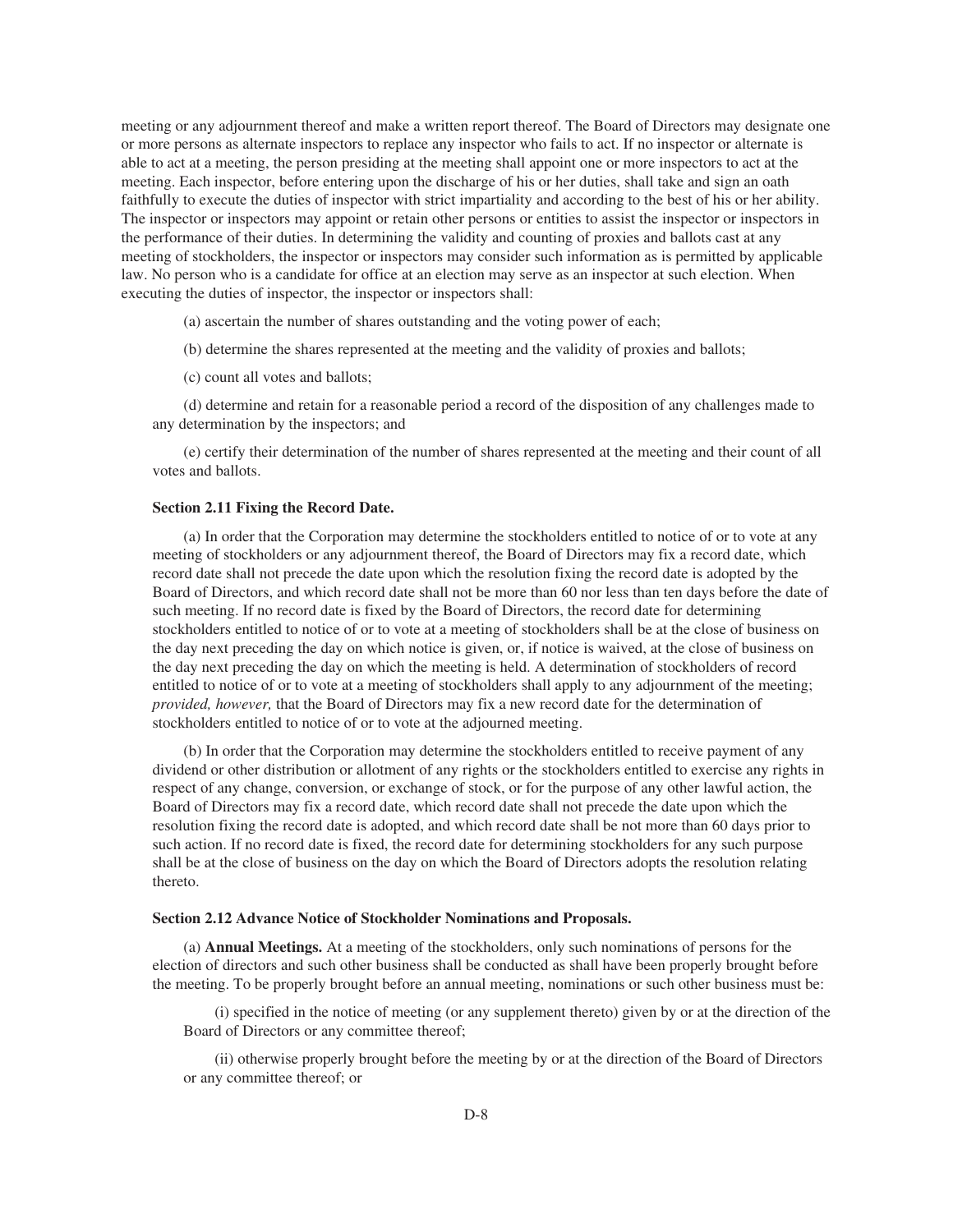(iii) otherwise properly brought before an annual meeting by a stockholder who is a stockholder of record of the Corporation at the time such notice of meeting is delivered, who is entitled to vote at the meeting, and who complies with the notice procedures set forth in this Section 2.12.

In addition, any proposal of business (other than the nomination of persons for election to the Board of Directors) must be a proper matter for stockholder action. For business (including, but not limited to, director nominations) to be properly brought before an annual meeting by a stockholder pursuant to Section 2.12(a)(iii), the stockholder or stockholders of record intending to propose the business (the "*Proposing Stockholder*") must have given timely notice thereof pursuant to this Section 2.12(a), in writing to the Secretary even if such matter is already the subject of any notice to the stockholders or Public Disclosure from the Board of Directors. To be timely, a Proposing Stockholder's notice for an annual meeting must be delivered to the Secretary at the Corporation's principal executive offices: (x) not later than the close of business on the 90th day, nor earlier than the close of business on the 120th day, in advance of the anniversary of the previous year's annual meeting if such meeting is to be held on a day which is not more than 30 days in advance of the anniversary of the previous year's annual meeting or not later than 60 days after the anniversary of the previous year's annual meeting; and (y) with respect to any other annual meeting of stockholders, including in the event that no annual meeting was held in the previous year, not earlier than the close of business on the 120th day prior to the annual meeting and not later than the close of business on the later of: (1) the 90th day prior to the annual meeting and (2) the close of business on the tenth day following the first date of Public Disclosure of the date of such meeting. In no event shall the Public Disclosure of an adjournment or postponement of an annual meeting commence a new notice time period (or extend any notice time period). For the purposes of this Section 2.12, "*Public Disclosure*" shall mean a disclosure made in a press release reported by a national news service or in a document filed by the Corporation with the Securities and Exchange Commission ("*SEC*") pursuant to Section 13, 14, or 15(d) of the Exchange Act.

(b) **Stockholder Nominations.** For the nomination of any person or persons for election to the Board of Directors pursuant to Section 2.12(a)(iii) or Section 2.12(d), a Proposing Stockholder's notice to the Secretary shall set forth or include:

(i) the name, age, business address, and residence address of each nominee proposed in such notice;

(ii) the principal occupation or employment of each such nominee;

(iii) the class and number of shares of capital stock of the Corporation which are owned of record and beneficially by each such nominee (if any);

(iv) such other information concerning each such nominee as would be required to be disclosed in a proxy statement soliciting proxies for the election of such nominee as a director in an election contest (even if an election contest is not involved) or that is otherwise required to be disclosed, under Section 14(a) of the Exchange Act;

(v) a written questionnaire with respect to the background and qualification of such proposed nominee (which questionnaire shall be provided by the Secretary upon written request) and a written statement and agreement executed by each such nominee acknowledging that such person:

(A) consents to being named in the Corporation's proxy statement as a nominee and to serving as a director if elected, and

(B) makes the following representations: (1) that the director nominee has read and agrees to adhere to the Corporation's Corporate Governance Principles, Code of Ethics and Business Conduct and any other of the Corporation's policies or guidelines applicable to directors, including with regard to securities trading, and (2) that the director nominee is not and will not become a party to any agreement, arrangement, or understanding with, and has not given any commitment or assurance to, any person or entity as to how such person, if elected as a director of the Corporation, will act or vote on any issue or question (a "*Voting Commitment*") that has not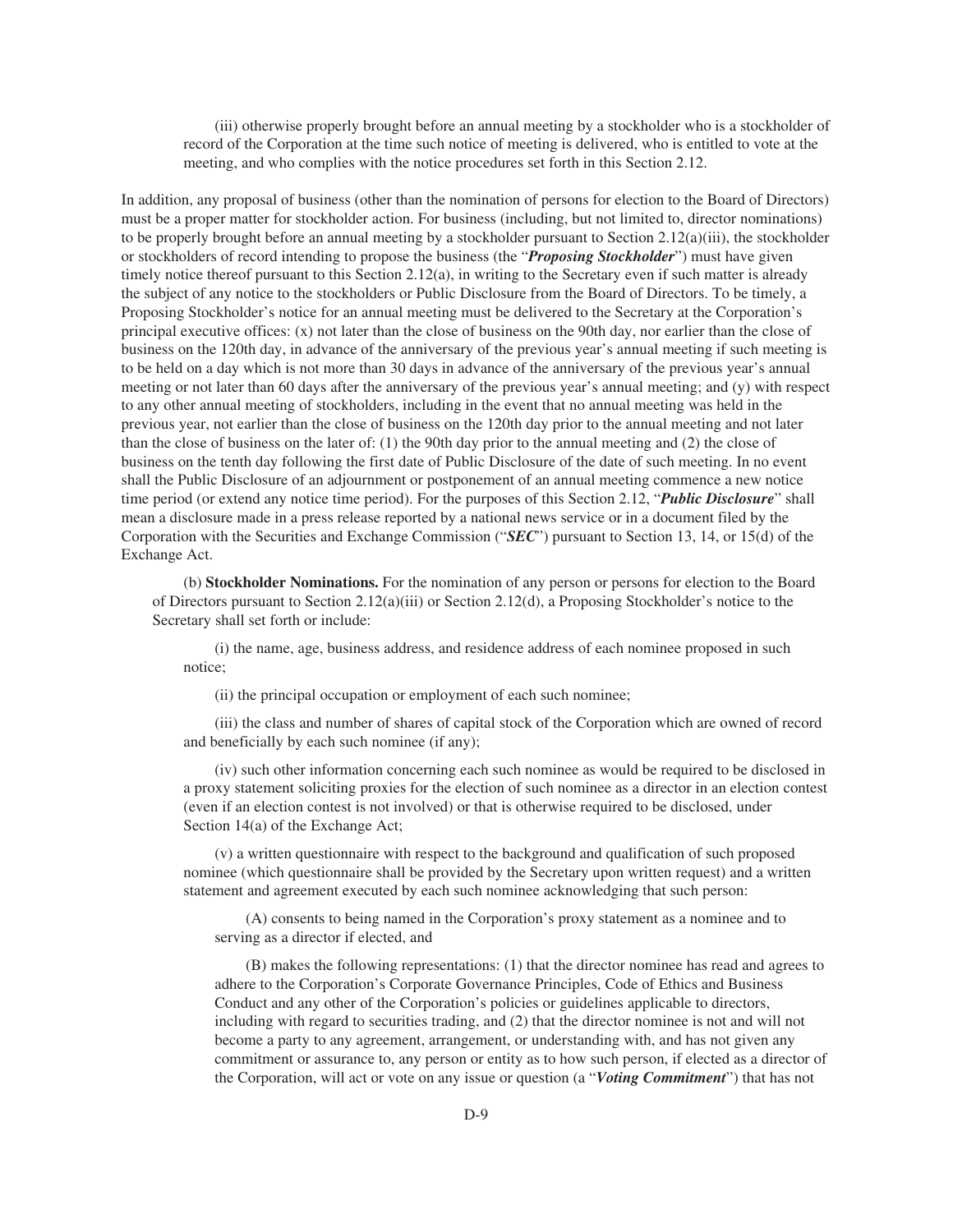been disclosed to the Corporation or any Voting Commitment that could limit or interfere with such person's ability to comply, if elected as a director of the Corporation, with such person's fiduciary duties under applicable law, and (3) that the director nominee is not and will not become a party to any agreement, arrangement, or understanding with any person or entity other than the Corporation with respect to any direct or indirect compensation, reimbursement, or indemnification ("*Compensation Arrangement*") that has not been disclosed to the Corporation in connection with such person's nomination for director or service as a director; and

(vi) a description of all direct and indirect compensation and other material monetary agreements, arrangements and understandings during the past three years, and any other material relationships, between or among such Proposing Stockholder and the beneficial owner, if any, and their respective affiliates and associates, or others acting in concert therewith, on the one hand, and each nominee proposed, and his or her respective affiliates and associates, or others acting in concert therewith, on the other hand, including, without limitation all information that would be required to be disclosed pursuant to Rule 404 promulgated under Regulation S-K if the Proposing Stockholder making the nomination and any beneficial owner on whose behalf the nomination is made, if any, or any affiliate or associate thereof or person acting in concert therewith, were the "registrant" for purposes of such rule and the nominee were a director or executive officer of such registrant; and

(vii) as to the Proposing Stockholder and the beneficial owner, if any, on whose behalf the nomination or proposal is made:

(A) the name and address of the Proposing Stockholder as they appear on the Corporation's books and of the beneficial owner, if any,

(B) (1) the class or series and number of shares of the Corporation which are owned by the Proposing Stockholder (beneficially and of record) and owned by the beneficial owner, if any, as of the date of the Proposing Stockholder's notice, and a representation that the Proposing Stockholder will notify the Corporation in writing of the class and number of such shares owned of record and beneficially as of the record date for the meeting within five business days after the record date for such meeting, (2) any option, warrant, convertible security, stock appreciation right, or similar right with an exercise or conversion privilege or a settlement payment or mechanism at a price related to any class or series of shares of the Corporation or with a value derived in whole or in part from the value of any class or series of shares of the Corporation, whether or not such instrument or right shall be subject to settlement in the underlying class or series of capital stock of the Corporation or otherwise (a "*Derivative Instrument*") directly or indirectly owned beneficially by the Proposing Stockholder or such beneficial owner and any other direct or indirect opportunity to profit or share in any profit derived from any increase or decrease in the value of shares of the Corporation, (3) any proxy, contract, arrangement, understanding, or relationship pursuant to which the Proposing Stockholder or such beneficial owner has a right to vote any shares of any security of the Corporation, and (4) any rights to dividends on the shares of the Corporation owned beneficially by the Proposing Stockholder or such beneficial owner that are separated or separable from the underlying shares of the Corporation, and (5) any proportionate interest in shares of the Corporation or Derivative Instruments held, directly or indirectly, by a general or limited partnership in which the Proposing Stockholder or such beneficial owner is a general partner or, directly or indirectly, beneficially owns an interest in a general partner,

(C) any performance-related fees (other than an asset-based fee) that the Proposing Stockholder or such beneficial owner, if any, is entitled to based on any increase or decrease in the value of shares of the Corporation or Derivative Instruments, if any, as of the date of such notice, including without limitation any such interests held by members of the Proposing Stockholder's or such beneficial owner's immediate family sharing the same household, and a representation that the Proposing Stockholder will notify the Corporation in writing of any such performance-related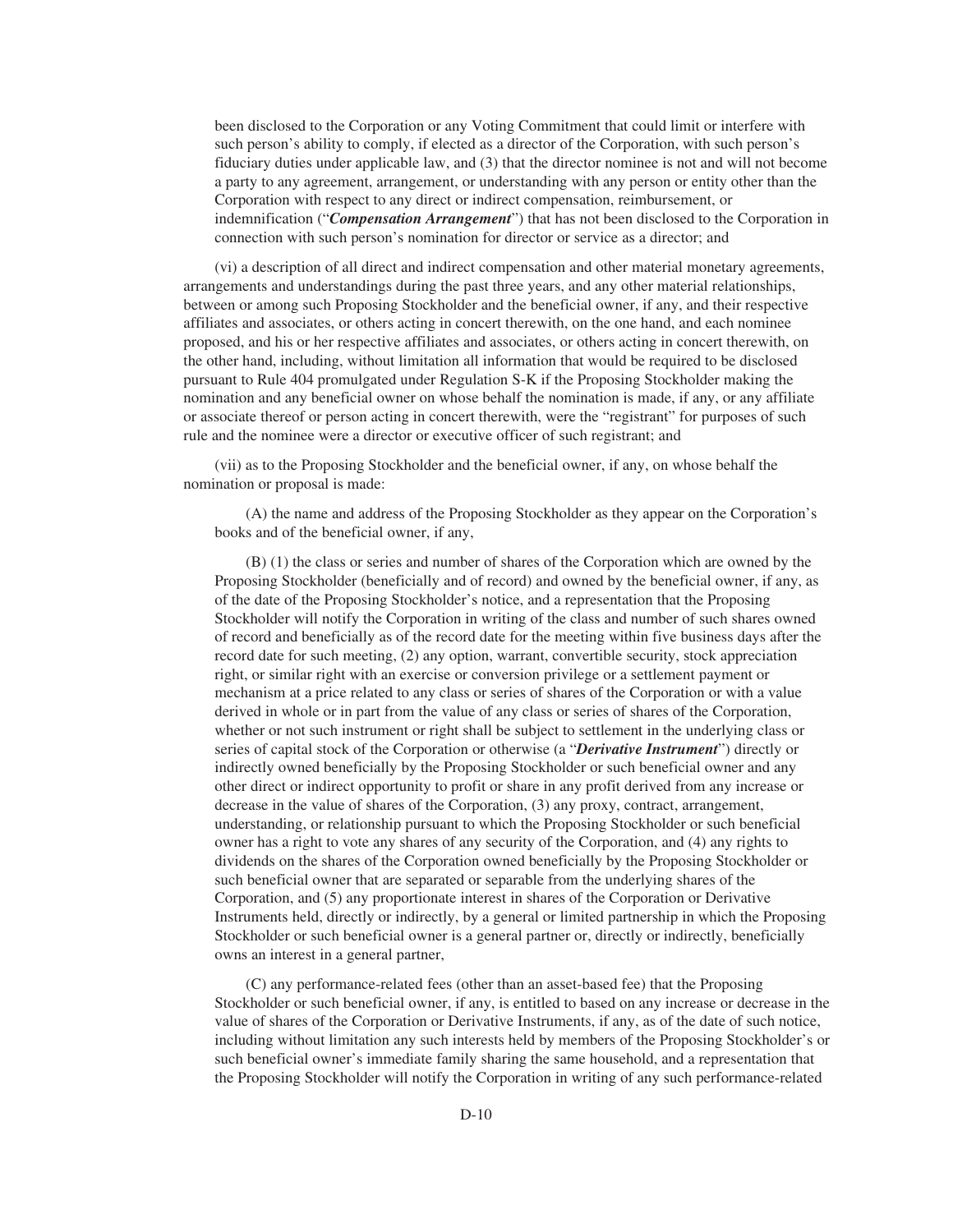fees in effect as of the record date for the meeting within five business days after the record date for such meeting,

(D) a description of any agreement, arrangement, or understanding with respect to such nomination between or among the Proposing Stockholder or the beneficial owner, if any, on whose behalf the nomination is being made and any of their affiliates or associates, and any others (including their names) acting in concert with any of the foregoing, and a representation that the Proposing Stockholder will notify the Corporation in writing of any such agreement, arrangement, or understanding in effect as of the record date for the meeting within five business days after the record date for such meeting,

(E) a description of any agreement, arrangement, or understanding (including any derivative or short positions, profit interests, options, hedging transactions, and borrowed or loaned shares) that has been entered into as of the date of the Proposing Stockholder's notice by, or on behalf of, the Proposing Stockholder or the beneficial owner, if any, and any of their affiliates or associates, the effect or intent of which is to mitigate loss to, manage risk or benefit of share price changes for, or increase or decrease the voting power of such person or any of their affiliates or associates with respect to shares of stock of the Corporation, and a representation that the Proposing Stockholder will notify the Corporation in writing of any such agreement, arrangement, or understanding in effect as of the record date for the meeting within five business days after the record date for such meeting,

(F) a representation that the Proposing Stockholder is a holder of record of shares of the Corporation entitled to vote at the meeting and that the Proposing Stockholder (or a qualified representative thereof) intends to appear in person at the meeting,

(G) a representation whether the Proposing Stockholder intends to deliver a proxy statement and/or form of proxy to holders of at least the percentage of the Corporation's outstanding capital stock required to approve the nomination or business to be brought before the meeting, as applicable, and/or otherwise to solicit proxies from stockholders in support of the nominees whom the Proposing Stockholder proposes to nominate for election or reelection to the Board or the business that the Proposing Stockholder proposes to bring before the meeting, as applicable,

(H) to the extent known to the Proposing Stockholder or the beneficial owner, if any, the name(s) of any other stockholder(s) of the Corporation (whether holders of record of beneficial owners) that support the nominees whom the Proposing Stockholder proposes to nominate for election or reelection to the Board or the business that the Proposing Stockholder proposes to bring before the meeting, as applicable,

(I) a description of any pending or threatened legal proceeding in which the Proposing Stockholder or the beneficial owner, if any, is a party or participant involving the Corporation or any of its officers or directors, or any affiliate of the Corporation,

(J) a description of any other material relationship between the Proposing Stockholder or the beneficial owner, if any, on the one hand, and the Corporation, any affiliate of the Corporation or any principal competitor of the Corporation or its affiliates, on the other hand, and

(K) any other information relating to the Proposing Stockholder or the beneficial owner, if any, that would be required to be disclosed in a proxy statement or other filings required to be made in connection with solicitations of proxies for, as applicable, the proposal and/or for the election of directors in a contested election pursuant to Section 14 of the Exchange Act and the rules and regulations promulgated thereunder.

The Corporation may require any proposed nominee to furnish such other information as it may reasonably require to determine the eligibility of such proposed nominee to serve as an independent director of the Corporation or that could be material to a reasonable stockholder's understanding of the independence, or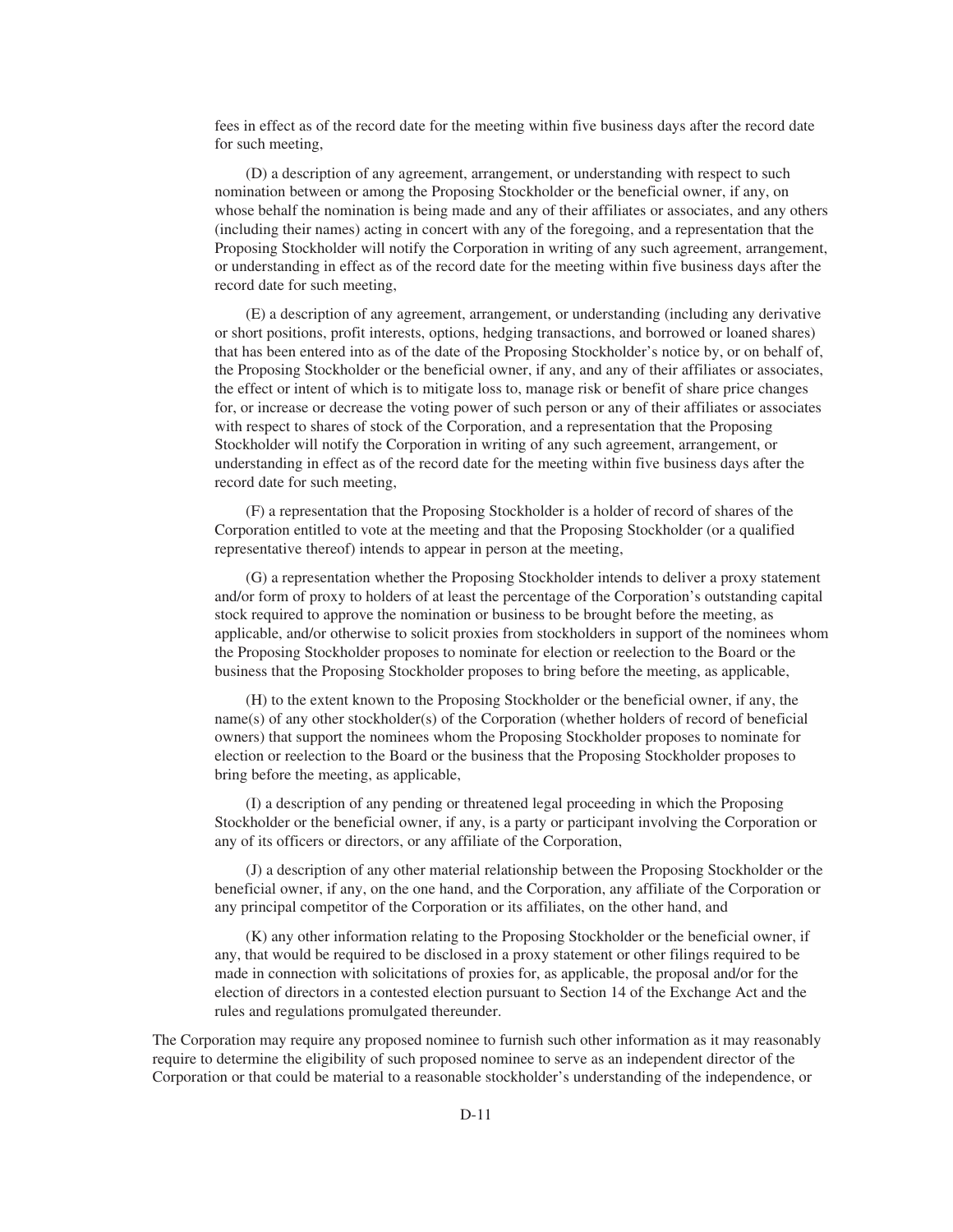lack thereof, of such nominee. Any such update or supplement shall be delivered to the Secretary at the Corporation's principal executive offices no later than five business days after the request by the Corporation for subsequent information has been delivered to the Proposing Stockholder.

(c) **Other Stockholder Proposals.** For all business other than director nominations, a Proposing Stockholder's notice to the Secretary shall set forth as to each matter the Proposing Stockholder proposes to bring before the annual meeting:

(i) a brief description of the business desired to be brought before the annual meeting;

(ii) the reasons for conducting such business at the annual meeting;

(iii) the text of any proposal or business (including the text of any resolutions proposed for consideration and in the event that such business includes a proposal to amend these bylaws, the language of the proposed amendment);

(iv) any substantial interest (within the meaning of Item 5 of Schedule 14A under the Exchange Act) in such business of such stockholder and the beneficial owner (within the meaning of Section 13(d) of the Exchange Act), if any, on whose behalf the business is being proposed;

(v) a description of all agreements, arrangements, or understandings between or among such stockholder, the beneficial owner, if any, on whose behalf the proposal is being made, any of their affiliates or associates, and any other person or persons (including their names) in connection with the proposal of such business and any material interest of such stockholder, beneficial owner, or any of their affiliates or associates, in such business, including any anticipated benefit therefrom to such stockholder, beneficial owner, or their affiliates or associates; and

(vi) the information required by Section 2.12(b)(vii) above.

(d) **Special Meetings of Stockholders.** Only such business shall be conducted at a special meeting of stockholders as shall have been brought before the meeting pursuant to the Corporation's notice of meeting. Nominations of persons for election to the Board of Directors may be made at a special meeting of stockholders called by the Board of Directors at which directors are to be elected pursuant to the Corporation's notice of meeting:

(i) by or at the direction of the Board of Directors or any committee thereof; or

(ii) provided that the Board of Directors has determined that directors shall be elected at such meeting, by any stockholder of the Corporation who is a stockholder of record at the time the notice provided for in this Section 2.12(d) is delivered to the Secretary, who is entitled to vote at the meeting, and upon such election and who complies with the notice procedures set forth in this Section 2.12.

In the event the Corporation calls a special meeting of stockholders for the purpose of electing one or more directors to the Board of Directors, any such stockholder entitled to vote in such election of directors may nominate a person or persons (as the case may be) for election to such position(s) as specified in the Corporation's notice of meeting, if such stockholder delivers a stockholder's notice that complies with the requirements of Section 2.12(b) to the Secretary at the principal executive offices of the Corporation not earlier than the close of business on the 120th day prior to such special meeting and not later than the close of business on the later of: (x) the 90th day prior to such special meeting; or (y) the tenth (10th) day following the date of the first Public Disclosure of the date of the special meeting and of the nominees proposed by the Board of Directors to be elected at such meeting. In no event shall the Public Disclosure of an adjournment or postponement of a special meeting commence a new time period (or extend any notice time period).

(e) **Effect of Noncompliance.** Only such persons who are nominated in accordance with the procedures set forth in this Section 2.12 shall be eligible to be elected at any meeting of stockholders of the Corporation to serve as directors and only such other business shall be conducted at a meeting as shall be brought before the meeting in accordance with the procedures set forth in this Section 2.12. If any proposed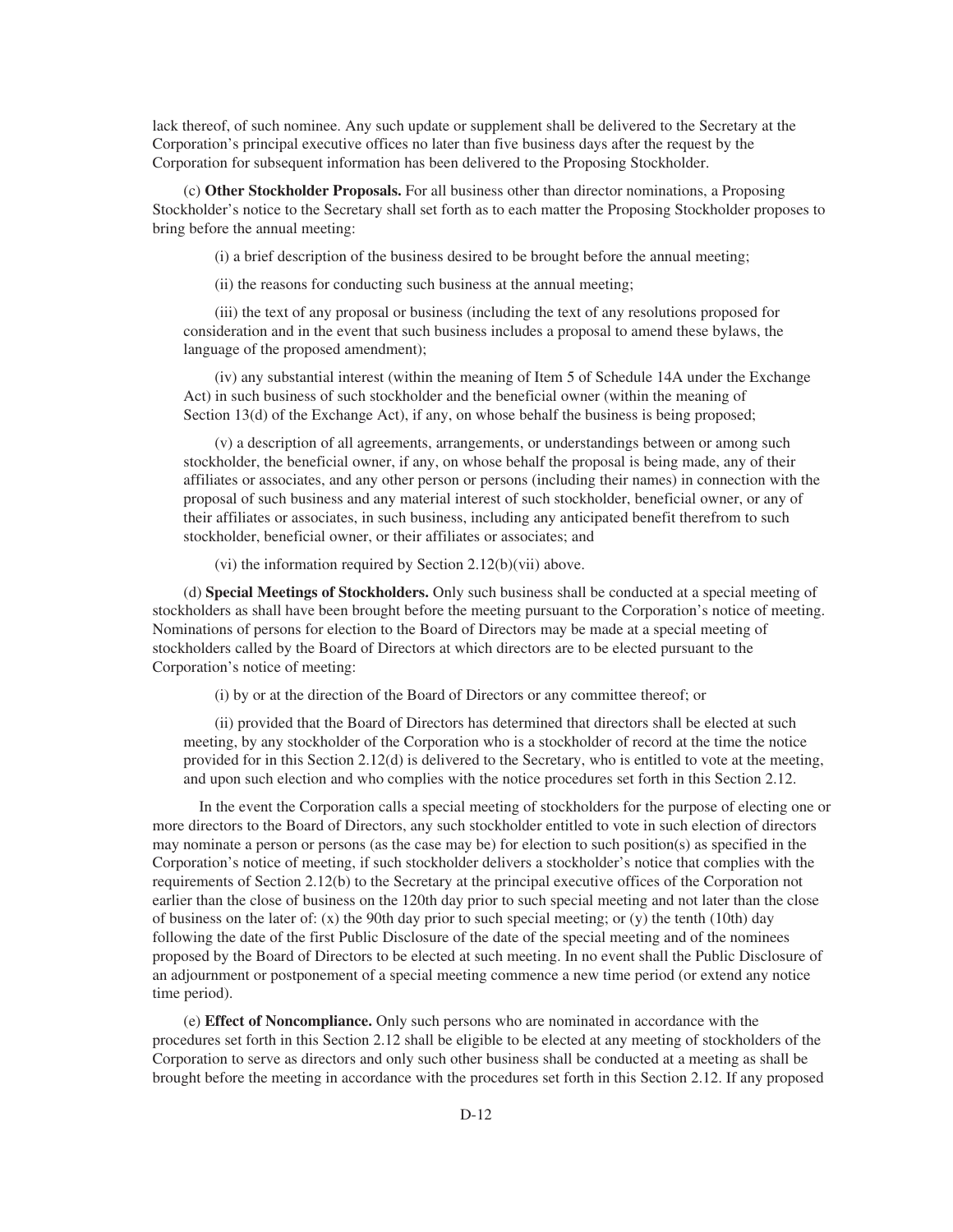nomination was not made or proposed in compliance with this Section 2.12 or other business was not made or proposed in compliance with this Section 2.12, then except as otherwise required by law, the chair of the meeting shall have the power and duty to declare that such nomination shall be disregarded or that such proposed other business shall not be transacted. Notwithstanding anything in these bylaws to the contrary, unless otherwise required by law, if a Proposing Stockholder intending to propose business or make nominations at an annual meeting or propose a nomination at a special meeting pursuant to this Section 2.12 does not provide the information required under this Section 2.12 to the Corporation, including the updated information required by Section 2.12(b)(vii)(B)(1), 2.12(b)(vii)(C), 2.12(b)(vii)(D), and 2.12(b)(vii)(E) within five business days after the record date for such meeting or the Proposing Stockholder (or a qualified representative of the Proposing Stockholder) does not appear at the meeting to present the proposed business or nominations, such business or nominations shall not be considered, notwithstanding that proxies in respect of such business or nominations may have been received by the Corporation.

(f) **Rule 14a-8.** This Section 2.12 shall not apply to a proposal proposed to be made by a stockholder if the stockholder has notified the Corporation of the stockholder's intention to present the proposal at an annual or special meeting only pursuant to and in compliance with Rule 14a-8 under the Exchange Act and such proposal has been included in a proxy statement that has been prepared by the Corporation to solicit proxies for such meeting.

## (g) **General.**

(i) A Proposing Stockholder giving a notice under this Section 2.12 shall update and supplement its notice, if necessary, so that the information provided or required to be provided in such notice pursuant to this Section 2.12 shall be true and correct as of the record date for notice of the meeting and as of the date that is ten business days prior to the meeting or any adjournment or postponement thereof, and such update and supplement shall be delivered to, or mailed and received by, the Secretary at the Corporation's principal executive offices not later than five business days after the record date for notice of the meeting (in the case of the update and supplement required to be made as of such record date), and not later than eight business days prior to the date for the meeting or, if practicable, any adjournment or postponement thereof (and, if not practicable, on the first practicable date prior to the date to which the meeting has been adjourned or postponed) (in the case of the update and supplement required to be made as of ten business days prior to the meeting or any adjournment or postponement thereof); provided, that this Section 2.12(g) shall not permit any Proposing Stockholder to change any proposed business or nominee (or add any proposed business or nominee), as the case may be.

(ii) Notwithstanding the foregoing provisions of this Section 2.12, all director nominations are subject to any required regulatory approval(s), and a proposed director will not be entitled to vote on any matter or otherwise take any action in the capacity of a director until all required regulatory approvals, if any, have been obtained.

**Section 2.13 Action by Stockholder Consent in Lieu of a Meeting.** Subject to the rights of the holders of any series of Preferred Stock, any action required or permitted to be taken by the stockholders of the Corporation may be taken by written consent without a meeting but only if a consent in writing, setting forth the action so taken, shall be signed by the holders of all outstanding shares of the Corporation entitled to vote thereon.

## **ARTICLE III BOARD OF DIRECTORS**

**Section 3.01 General Powers.** The business and affairs of the Corporation shall be managed by or under the direction of the Board of Directors. The Board of Directors may adopt such rules and procedures, not inconsistent with the Certificate of Incorporation, these bylaws, or applicable law, as it may deem proper for the conduct of its meetings and the management of the Corporation.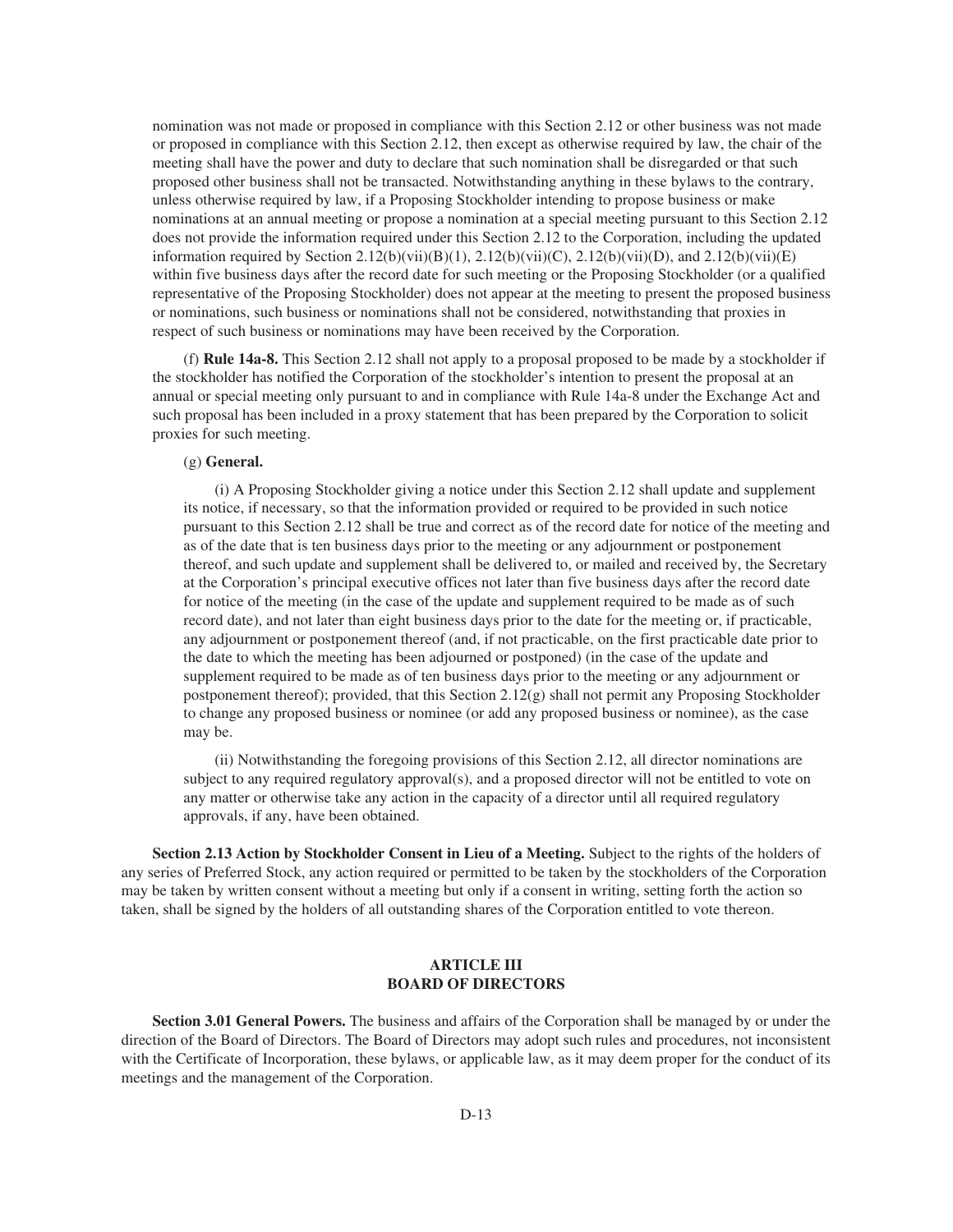**Section 3.02 Number; Term of Office.** The Board of Directors shall consist of not less than seven and not more than 21 directors as fixed from time to time by resolution of a majority of the total number of directors that the Corporation would have if there were no vacancies. Each director shall hold office until a successor is duly elected and qualified or until the director's earlier death, resignation, disqualification, or removal.

**Section 3.03 Newly Created Directorships and Vacancies.** Any newly created directorships resulting from an increase in the authorized number of directors and any vacancies occurring in the Board of Directors may be filled by the affirmative votes of a majority of the remaining members of the Board of Directors, although less than a quorum. A director so elected shall be elected to hold office until the earlier of the expiration of the term of office of the director whom he or she has replaced, a successor is duly elected and qualified, or the earlier of such director's death, resignation, or removal.

**Section 3.04 Resignation.** Any director may resign at any time by notice given in writing or by electronic transmission to the Corporation. Such resignation shall take effect at the date of receipt of such notice by the Corporation or at such later effective date or upon the happening of an event or events as is therein specified.

**Section 3.05 Removal.** Except as prohibited by applicable law or the Certificate of Incorporation, the stockholders holding a majority of the shares then entitled to vote at an election of directors may remove any director from office with or without cause.

**Section 3.06 Fees and Expenses.** Directors shall receive such reasonable fees for their services on the Board of Directors and any committee thereof and such reimbursement of their actual and reasonable expenses as may be fixed or determined by the Board of Directors.

**Section 3.07 Regular Meetings.** Regular meetings of the Board of Directors may be held without notice at such times and at such places as may be determined from time to time by the Board of Directors.

**Section 3.08 Special Meetings.** Special meetings of the Board of Directors may be held at such times and at such places as may be determined by the Chair of the Board or the President on at least 48 hours' notice to each director given by one of the means specified in Section 3.11 hereof other than by mail or on at least three days' notice if given by mail. Special meetings shall be called by the Chair of the Board or the President in like manner and on like notice on the written request of any three or more directors. The notice need not state the purposes of the special meeting and, unless indicated in the notice thereof, any and all business may be transacted at a special meeting.

**Section 3.09 Telephone Meetings.** Board of Directors or Board of Directors committee meetings may be held by means of telephone conference or other communications equipment by means of which all persons participating in the meeting can hear each other and be heard. Participation by a director in a meeting pursuant to this Section 3.09 shall constitute presence in person at such meeting.

**Section 3.10 Adjourned Meetings.** A majority of the directors present at any meeting of the Board of Directors, including an adjourned meeting, whether or not a quorum is present, may adjourn and reconvene such meeting to another time and place. At least 24 hours' notice of any adjourned meeting of the Board of Directors shall be given to each director whether or not present at the time of the adjournment, if such notice shall be given by one of the means specified in Section 3.11 hereof other than by mail, or at least three days' notice if by mail. Any business may be transacted at an adjourned meeting that might have been transacted at the meeting as originally called.

**Section 3.11 Notices.** Subject to Section 3.08, Section 3.10, and Section 3.12 hereof, whenever notice is required to be given to any director by applicable law, the Certificate of Incorporation, or these bylaws, such notice shall be deemed given effectively if given in person or by telephone, mail addressed to such director at such director's address as it appears on the records of the Corporation, facsimile, e-mail, or by other means of electronic transmission.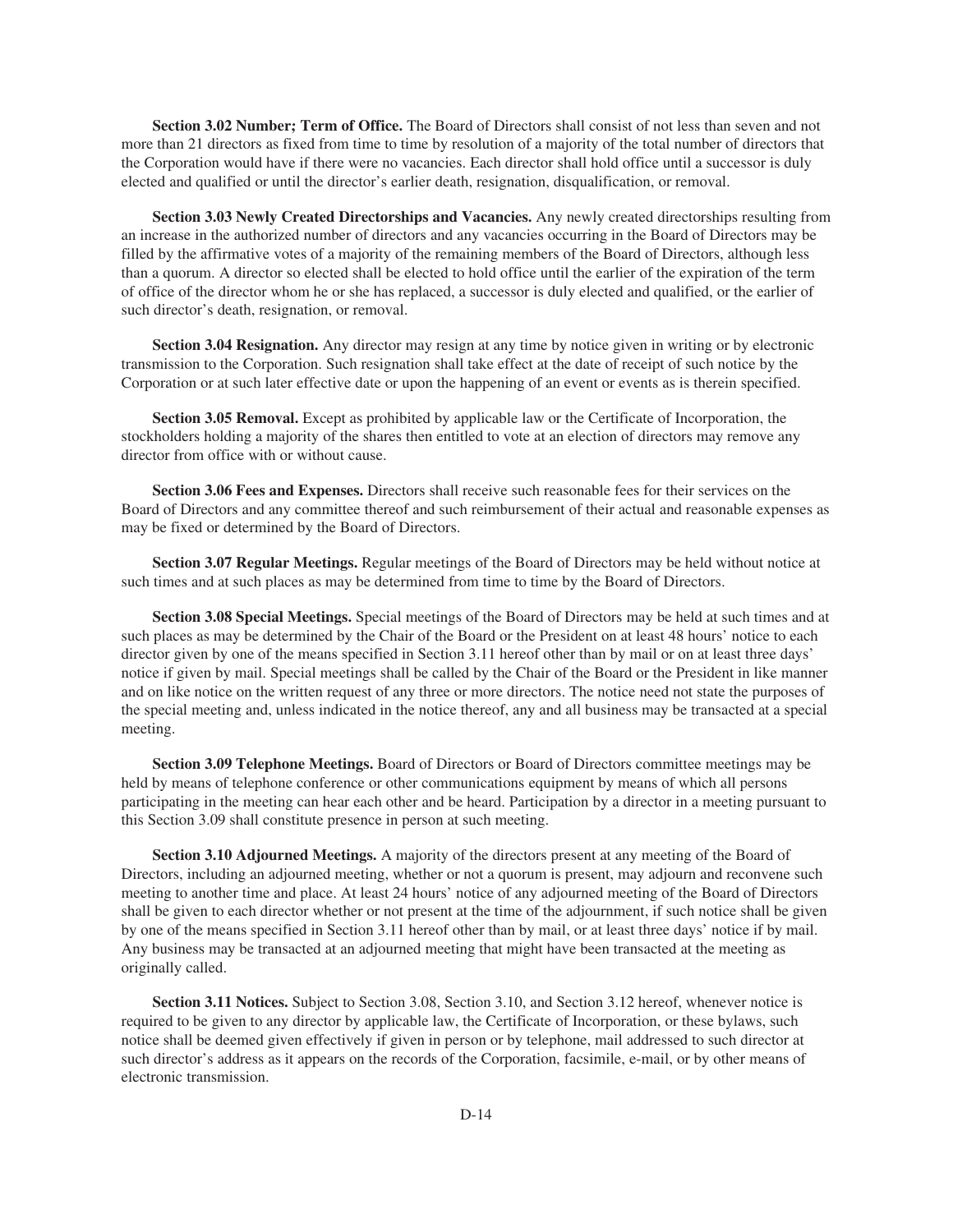**Section 3.12 Waiver of Notice.** Whenever notice to directors is required by applicable law, the Certificate of Incorporation, or these bylaws, a waiver thereof, in writing signed by, or by electronic transmission by, the director entitled to the notice, whether before or after such notice is required, shall be deemed equivalent to notice. Attendance by a director at a meeting shall constitute a waiver of notice of such meeting except when the director attends a meeting for the express purpose of objecting, at the beginning of the meeting, to the transaction of any business on the ground that the meeting was not lawfully called or convened. Neither the business to be transacted at, nor the purpose of, any regular or special Board of Directors or committee meeting need be specified in any waiver of notice.

**Section 3.13 Organization.** At each regular or special meeting of the Board of Directors, the Chair of the Board or, in his or her absence, the lead independent director or, in his or her absence, another director or officer selected by the Board of Directors shall preside. The Secretary shall act as secretary at each meeting of the Board of Directors. If the Secretary is absent from any meeting of the Board of Directors, an assistant secretary of the Corporation shall perform the duties of secretary at such meeting; and in the absence from any such meeting of the Secretary and all assistant secretaries of the Corporation, the person presiding at the meeting may appoint any person to act as secretary of the meeting.

**Section 3.14 Quorum of Directors.** Except as otherwise provided by these bylaws, the Certificate of Incorporation, or required by applicable law, the presence of a majority of the total number of directors on the Board of Directors shall be necessary and sufficient to constitute a quorum for the transaction of business at any meeting of the Board of Directors.

**Section 3.15 Action by Majority Vote.** Except as otherwise provided by these bylaws, the Certificate of Incorporation, or required by applicable law, the vote of a majority of the directors present at a meeting at which a quorum is present shall be the act of the Board of Directors.

**Section 3.16 Directors' Action Without Meeting.** Unless otherwise restricted by the Certificate of Incorporation or these bylaws, any action required or permitted to be taken at any meeting of the Board of Directors or of any committee thereof may be taken without a meeting if all directors or members of such committee, as the case may be, consent thereto in writing or by electronic transmission.

**Section 3.17 Chair of the Board.** The Board of Directors shall annually elect one of its members to be the Chair of the Board and shall fill any vacancy in the position of Chair of the Board at such time and in such manner as the Board of Directors shall determine. Except as otherwise provided in these bylaws, the Chair of the Board shall preside at all meetings of the Board of Directors and of stockholders. The Chair of the Board shall perform such other duties and services as shall be assigned to or required of the Chair of the Board by the Board of Directors.

**Section 3.18 Committees of the Board of Directors.** The Board of Directors may designate one or more committees, each committee to consist of one or more of the directors of the Corporation. The Board of Directors may designate one or more directors as alternate members of any committee, who may replace any absent or disqualified member at any meeting of the committee. Any such committee, to the extent permitted by applicable law, shall have and may exercise all the powers and authority of the Board of Directors in the management of the business and affairs of the Corporation and may authorize the seal of the Corporation to be affixed to all papers that may require it to the extent so authorized by the Board of Directors. Unless the Board of Directors provides otherwise, at all meetings of such committee, a majority of the then authorized members of the committee shall constitute a quorum for the transaction of business, and the vote of a majority of the members of the committee present at any meeting at which there is a quorum shall be the act of the committee. Each committee shall keep regular minutes of its meetings. Unless the Board of Directors provides otherwise, each committee designated by the Board of Directors may make, alter and repeal rules and procedures for the conduct of its business. In the absence of such rules and procedures each committee shall conduct its business in the same manner as the Board of Directors conducts its business pursuant to this Article III.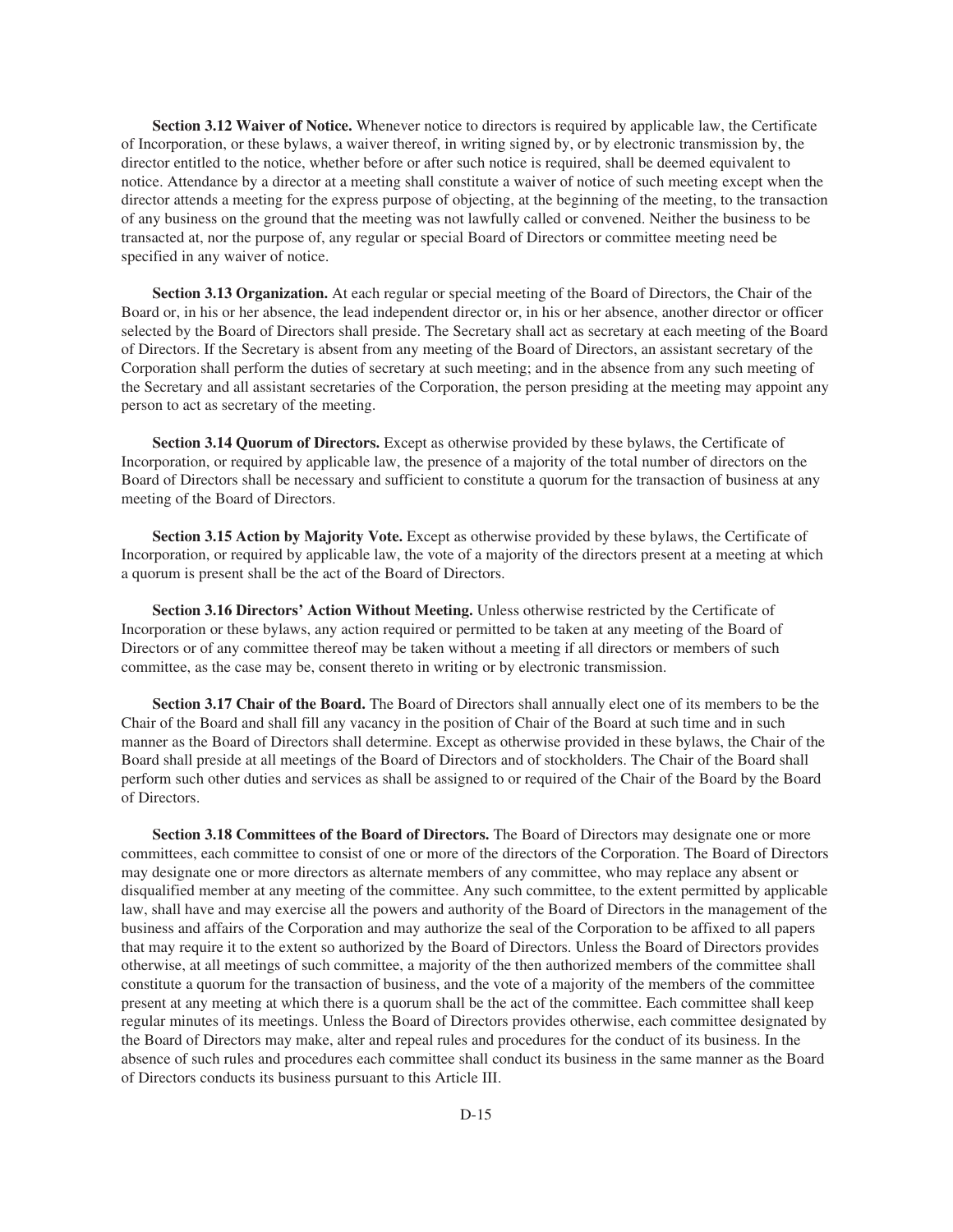**Section 3.19 Supermajority Approval for Termination of Pension Plan.** Any decision by the Board of Directors to withdraw, in a complete or partial withdrawal, from the Consolidated Retirement Fund (the "*CRF*"), or to amend Amalgamated Bank's participation in the CRF in a manner materially detrimental to its participants, shall require approval by not less than two thirds of the disinterested Board members with such vote to be held at a Board of Directors meeting at which all Board members are given notice and an opportunity to participate in the discussion. In making such decision, the directors shall take into account each of the factors set forth in Section 7015(2) of the New York Banking Law and that Amalgamated Bank is committed, as part of its mission and marketing efforts, to progressive pay policies for its employees.

## **ARTICLE IV OFFICERS**

**Section 4.01 Positions and Election.** The officers of the Corporation shall be chosen by the Board of Directors and shall include a Chief Executive Officer, a President, a Chief Financial Officer, and a Secretary. The Board of Directors, in its discretion, may also elect one or more other officers including, without limitation, one or more individuals designated by the Board of Directors as an "executive officer" for purposes of the Securities and Exchange Commission's rules and regulations, one or more Vice Presidents (including Executive Vice Presidents, Senior Vice Presidents and Assistant Vice Presidents), a Treasurer, and such other officers, assistant or deputy officers and agents, as may be elected from time to time by or under the authority of the Board of Directors.

**Section 4.02 Term.** Each officer of the Corporation shall hold office until such officer's successor is elected and qualified or until such officer's earlier death, resignation, or removal. Any officer elected or appointed by the Board of Directors may be removed by the Board of Directors at any time with or without cause by the majority vote of the members of the Board of Directors then in office. The removal of an officer shall be without prejudice to his or her contract rights, if any. The election or appointment of an officer shall not of itself create contract rights. Any officer of the Corporation may resign at any time by giving notice of his or her resignation in writing, or by electronic transmission, to the President or the Secretary. Any such resignation shall take effect at the time specified therein or, if the time when it shall become effective shall not be specified therein, immediately upon its receipt. Unless otherwise specified therein, the acceptance of such resignation shall not be necessary to make it effective. Should any vacancy occur among the officers, the position shall be filled for the unexpired portion of the term by appointment made by the Board of Directors.

**Section 4.03 Chief Executive Officer.** The Chief Executive Officer shall, subject to the provisions of these bylaws and the control of the Board of Directors, have general supervision, direction, and control over the business of the Corporation and over its officers. The Chief Executive Officer shall perform all duties incident to the office of the Chief Executive Officer, and any other duties as may be from time to time assigned to the Chief Executive Officer by the Board of Directors, in each case subject to the control of the Board of Directors.

**Section 4.04 President.** The President shall report and be responsible to the Chief Executive Officer. The President shall have such powers and perform such duties as from time to time may be assigned or delegated to the President by the Board of Directors or the Chief Executive Officer or that are incident to the office of president.

**Section 4.05 Vice Presidents.** Each vice president of the Corporation shall have such powers and perform such duties as may be assigned to him or her from time to time by the Board of Directors, the Chief Executive Officer, or the President, or that are incident to the office of vice president.

**Section 4.06 Secretary.** The Secretary shall attend all sessions of the Board of Directors and all meetings of the stockholders and record all votes and the minutes of all proceedings in a book to be kept for that purpose, and shall perform like duties for committees of the Board of Directors when required. He or she shall give, or cause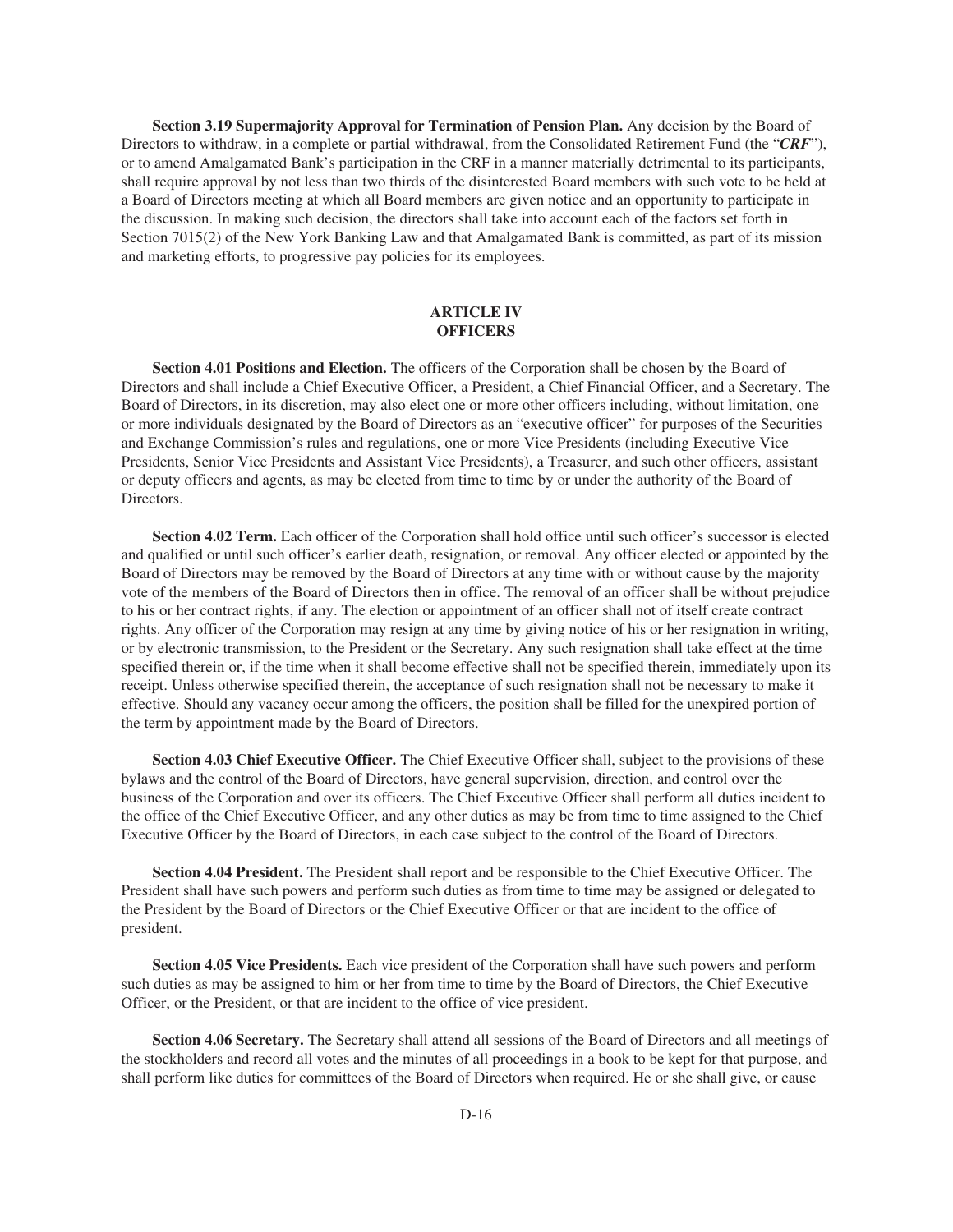to be given, notice of all meetings of the stockholders and meetings of the Board of Directors, and shall perform such other duties as may be prescribed by the Board of Directors, the Chair of the Board, or the Chief Executive Officer. The Secretary shall keep in safe custody the seal of the Corporation and have authority to affix the seal to all documents requiring it and attest to the same.

**Section 4.07 Chief Financial Officer.** The Chief Financial Officer shall be the principal financial officer of the Corporation and shall have such powers and perform such duties as may be assigned by the Board of Directors, the Chair of the Board, or the Chief Executive Officer. The Chief Financial Officer shall have the custody of the Corporation's funds and securities, except as otherwise provided by the Board of Directors, and shall keep full and accurate accounts of receipts and disbursements in records belonging to the Corporation and shall deposit all moneys and other valuable effects in the name and to the credit of the Corporation in such depositories as may be designated by the Board of Directors. The Chief Financial Officer shall disburse the funds of the Corporation as may be ordered by the Board of Directors, taking proper vouchers for such disbursements, and shall render to the Chief Executive Officer and the President and the directors, at the regular meetings of the Board of Directors, or whenever they may require it, an account of all his or her transactions as Chief Financial Officer and of the financial condition of the Corporation.

**Section 4.08 Other Officers.** Such other officers as the Board of Directors may choose shall perform such duties and have such powers as from time to time may be assigned to them by the Board of Directors. The Board of Directors may delegate to any other officer of the Corporation the power to choose such other officers and to prescribe their respective duties and powers.

**Section 4.09 Duties of Officers May Be Delegated.** In case any officer is absent, or for any other reason that the Board of Directors may deem sufficient, the Chief Executive Officer or the President or the Board of Directors may delegate for the time being the powers or duties of such officer to any other officer or to any director.

**Section 4.10 Execution Authority.** All contracts of the Corporation shall be executed on behalf of the Corporation by: (a) the Chief Executive Officer or the President; or (b) such other person as may be authorized by the Board of Directors, and, if required, the seal of the Corporation shall be thereto affixed to attested by the Secretary or an assistant secretary of the Corporation.

**Section 4.11 Compensation.** The compensation of the officers of the Corporation for their services as such officers shall be fixed from time to time by the Board of Directors and no officer shall be prevented from receiving compensation in his or her capacity as an officer by reason of the fact that he or she is also a director of the Corporation.

# **ARTICLE V INDEMNIFICATION**

**Section 5.01 Indemnification.** The Corporation shall indemnify and hold harmless to the fullest extent permitted by applicable law as it presently exists or may hereafter be amended, any person who was or is made or is threatened to be made a party or is otherwise involved in any action, suit, or proceeding, whether civil, criminal, administrative, or investigative (a "*Proceeding*"), by reason of the fact that he or she, or a person for whom he or she is the legal representative, is or was a director, officer, or employee of the Corporation or, while a director, officer, or employee of the Corporation, is or was serving at the request of the Corporation as a director, officer, employee of another corporation, partnership, joint venture, trust, enterprise, or nonprofit entity, including service with respect to employee benefit plans, against all liability and loss suffered and expenses (including attorneys' fees) actually and reasonably incurred by such person. Notwithstanding the preceding sentence, the Corporation shall be required to indemnify a person in connection with a Proceeding (or part thereof) commenced by such person only if the commencement of such Proceeding (or part thereof) by the person was authorized in the specific case by the Board of Directors.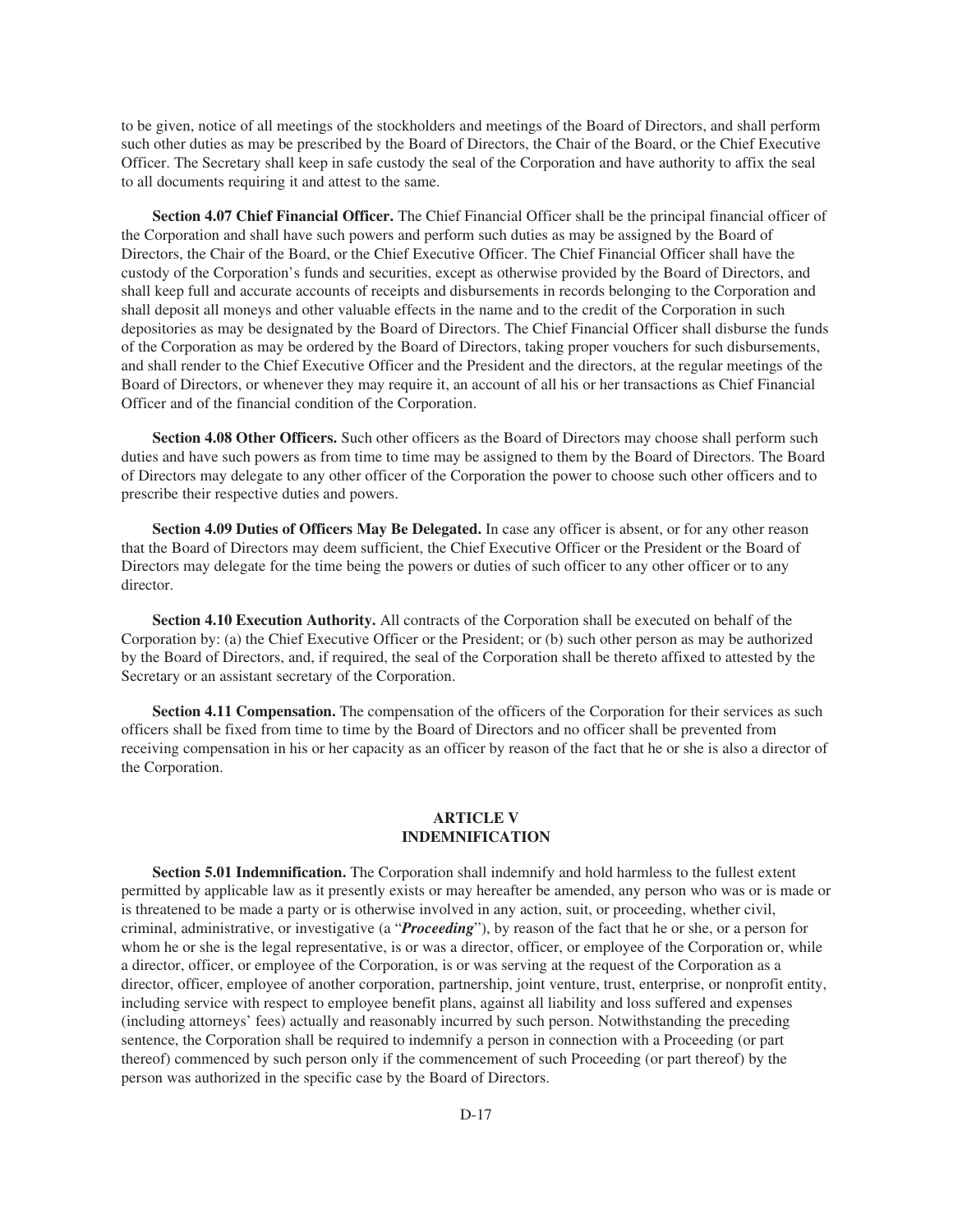**Section 5.02 Advancement of Expenses.** The Corporation shall pay the expenses (including attorneys' fees) actually and reasonably incurred by a director, officer, or employee of the Corporation in defending any Proceeding in advance of its final disposition, upon receipt of an undertaking by or on behalf of such person to repay all amounts advanced if it shall ultimately be determined by final judicial decision from which there is no further right to appeal that such person is not entitled to be indemnified for such expenses under this Section 5.02 or otherwise. Payment of such expenses actually and reasonably incurred by such person, may be made by the Corporation, subject to such terms and conditions as the general counsel of the Corporation in his or her discretion deems appropriate.

**Section 5.03 Non-Exclusivity of Rights.** The rights conferred on any person by this Article V will not be exclusive of any other right which such person may have or hereafter acquire under any statute, provision of the Certificate of Incorporation, these bylaws, agreement, vote of stockholders or disinterested directors, or otherwise, both as to action in his or her official capacity and as to action in another capacity while holding office. The Corporation is specifically authorized to enter into individual contracts with any or all of its directors, officers, employees, or agents respecting indemnification and advances, to the fullest extent not prohibited by the DGCL.

**Section 5.04 Other Indemnification.** The Corporation's obligation, if any, to indemnify any person who was or is serving at its request as a director, officer, employee, or agent of another corporation, partnership, joint venture, trust, enterprise, or nonprofit entity shall be reduced by any amount such person may collect as indemnification from such other corporation, partnership, joint venture, trust, enterprise, or nonprofit entity.

**Section 5.05 Insurance.** The Corporation may purchase and maintain insurance on behalf of any person who is or was a director, officer, employee, or agent of the Corporation, or is or was serving at the request of Corporation as a director, officer, employee, or agent of another corporation, partnership, joint venture, trust, enterprise, or nonprofit entity against any liability asserted against him or her and incurred by him or her in any such capacity, or arising out of his or her status as such, whether or not the Corporation would have the power to indemnify him or her against such liability under the provisions of the DGCL.

**Section 5.06 Repeal, Amendment, or Modification.** Any amendment, repeal, or modification of this Article V shall not adversely affect any right or protection hereunder of any person in respect of any act or omission occurring prior to the time of such repeal or modification.

# **ARTICLE VI STOCK CERTIFICATES AND THEIR TRANSFER**

**Section 6.01 Certificates Representing Shares.** The shares of stock of the Corporation shall be represented by certificates; provided that the Board of Directors may provide by resolution or resolutions that some or all of any class or series shall be uncertificated shares that may be evidenced by a book-entry system maintained by the registrar of such stock. If shares are represented by certificates, such certificates shall be in the form, other than bearer form, approved by the Board of Directors. The certificates representing shares of stock shall be signed by, or in the name of, the Corporation by any two authorized officers of the Corporation. Any or all such signatures may be facsimiles. In case any officer, transfer agent, or registrar who has signed such a certificate ceases to be an officer, transfer agent, or registrar before such certificate has been issued, it may nevertheless be issued by the Corporation with the same effect as if the signatory were still such at the date of its issue.

**Section 6.02 Transfers of Stock.** Stock of the Corporation shall be transferable in the manner prescribed by law and in these bylaws. Transfers of stock shall be made on the books administered by or on behalf of the Corporation only by the direction of the registered holder thereof or such person's attorney, lawfully constituted in writing, and, in the case of certificated shares, upon the surrender to the Corporation or its transfer agent or other designated agent of the certificate thereof, which shall be cancelled before a new certificate or uncertificated shares shall be issued.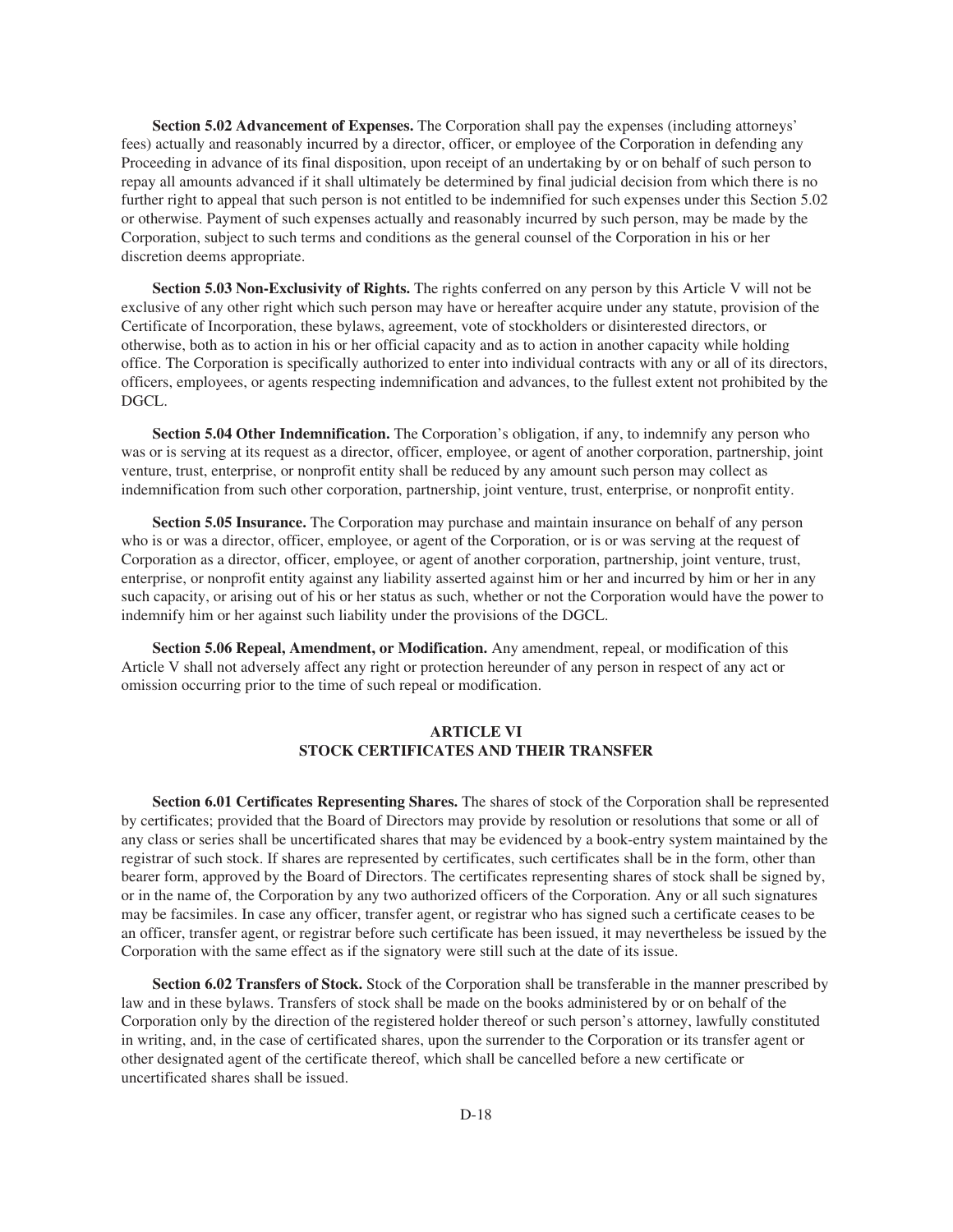**Section 6.03 Transfer Agents and Registrars.** The Board of Directors may appoint, or authorize any officer or officers to appoint, one or more transfer agents and one or more registrars.

**Section 6.04 Lost, Stolen, or Destroyed Certificates.** The Board of Directors or the Secretary may direct a new certificate or uncertificated shares to be issued in place of any certificate theretofore issued by the Corporation alleged to have been lost, stolen, or destroyed upon the making of an affidavit of that fact by the owner of the allegedly lost, stolen, or destroyed certificate. When authorizing such issue of a new certificate or uncertificated shares, the Board of Directors or the Secretary may, in its discretion and as a condition precedent to the issuance thereof, require the owner of the lost, stolen, or destroyed certificate, or the owner's legal representative to give the Corporation a bond sufficient to indemnify it against any claim that may be made against the Corporation with respect to the certificate alleged to have been lost, stolen, or destroyed or the issuance of such new certificate or uncertificated shares.

**Section 6.05 Public Benefit Corporation Notice.** Any certificate representing shares of stock of the Corporation shall note conspicuously that that the Corporation is a public benefit corporation formed pursuant to Subchapter XV of the DGCL.

# **ARTICLE VII GENERAL PROVISIONS**

**Section 7.01 Seal.** The seal of the Corporation shall be in such form as shall be approved by the Board of Directors. The seal may be used by causing it or a facsimile thereof to be impressed or affixed or reproduced or otherwise, as may be prescribed by law or custom or by the Board of Directors.

**Section 7.02 Fiscal Year.** The fiscal year of the Corporation shall be fixed and shall begin on January 1 and end on December 31 of each year, unless thereafter changed by resolution of the Board of Directors.

**Section 7.03 Checks, Notes, Drafts, Etc.** All checks, notes, drafts, or other orders for the payment of money of the Corporation shall be signed, endorsed, or accepted in the name of the Corporation by such officer, officers, person, or persons as from time to time may be designated by the Board of Directors or by an officer or officers authorized by the Board of Directors to make such designation.

**Section 7.04 Conflict with Applicable Law or Certificate of Incorporation.** These bylaws are adopted subject to any applicable law and the Certificate of Incorporation. Whenever these bylaws may conflict with any applicable law or the Certificate of Incorporation, such conflict shall be resolved in favor of such law or the Certificate of Incorporation.

**Section 7.05 Books and Records.** Any records administered by or on behalf of the Corporation in the regular course of its business, including its stock ledger, books of account, and minute books, may be maintained on any information storage device, method, or one or more electronic networks or databases (including one or more distributed electronic networks or databases); provided that the records so kept can be converted into clearly legible paper form within a reasonable time, and, with respect to the stock ledger, the records so kept comply with Section 224 of the DGCL. The Corporation shall so convert any records so kept upon the request of any person entitled to inspect such records pursuant to applicable law.

**Section 7.06 Distributions.** The Board of Directors may from time to time authorize, and the Corporation may pay or distribute, dividends or other distributions on the outstanding shares of capital stock of the Corporation in such manner and upon such terms and conditions as are permitted by the Certificate of Incorporation and the DGCL.